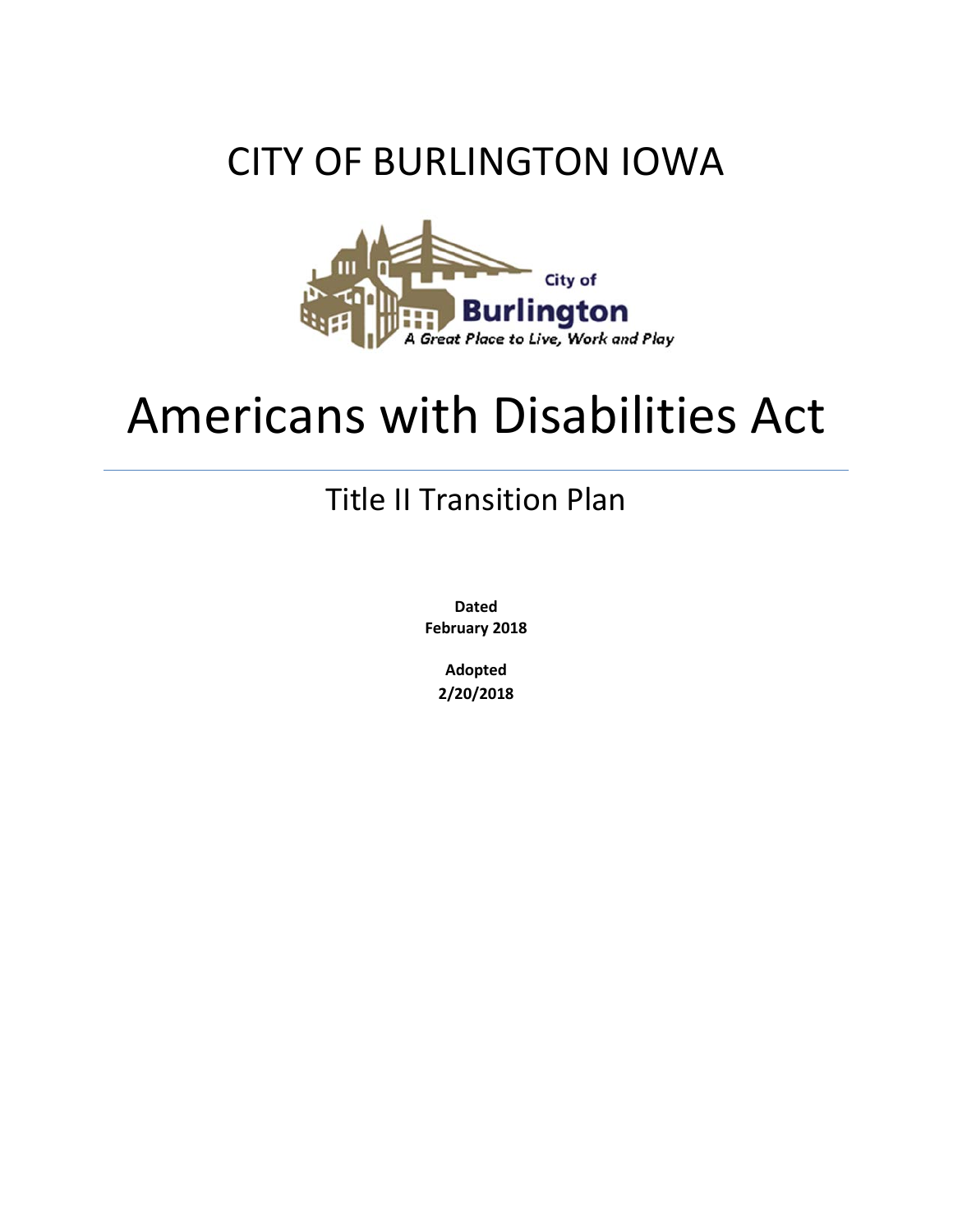# **Table of Contents**

<span id="page-1-0"></span>

| Appendix A – Grievance Procedure to Review Complaints | 1 page   |
|-------------------------------------------------------|----------|
| Appendix B – Inventory of Compliance                  | 63 pages |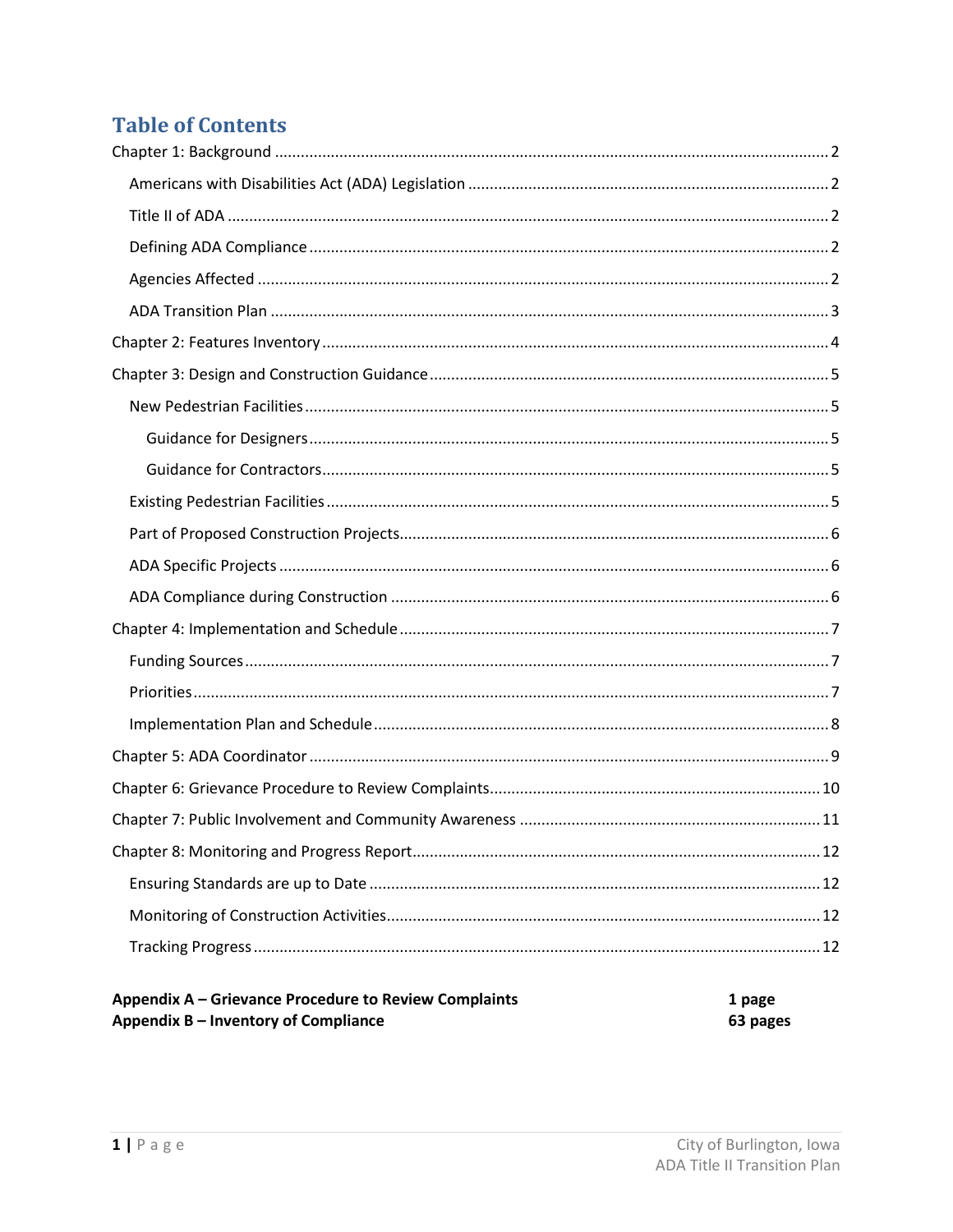## **Chapter 1: Background**

#### <span id="page-2-0"></span>**Americans with Disabilities Act (ADA) Legislation**

ADA was signed into law Jan. 26, 1990, and became effective Jan. 26, 1992. ADA makes discriminating against people with disabilities unlawful.

ADA comprises several sections of the United States Code compiled into five subject areas referred to as titles:

- Employment (Title I),
- Public services (Title II),
- Public accommodations and services operated by private entities (Title III),
- Telecommunications (Title IV),
- Miscellaneous (Title V).

Title II is the area that the City of Burlington (City) transition plan will focus on, as it specifically covers programs, services, or activities relating to areas of public transportation and updating existing infrastructure. Title II requires the City to develop a transition plan to bring facilities into compliance with ADA. This document presents the transition plan the City has developed for pedestrian facilities within the right-of-way. It does not discuss ADA compliance for buildings.

#### <span id="page-2-1"></span>**Title II of ADA**

Title II places emphasis on the accessibility of infrastructure within the public right-of-way. In order to achieve accessibility and consistency, public agencies are required to modify their policies, practices, and procedures to avoid discrimination without altering the fundamental nature of services, programs, or activities. Facilities required to be ADA compliant include:

- Sidewalks,
- Crosswalks,
- Bus stops,
- Pedestrian signals,
- Trails and shared use paths
- Railroad crossings
- Pedestrian ramps, and
- Any other feature related to the safe movement of pedestrians.

#### <span id="page-2-2"></span>**Defining ADA Compliance**

Features will be considered ADA compliant when they meet the criteria outlined in the documents listed below.

- Iowa Department of Transportation Design Manual Section 12A
- Statewide Urban Design and Specifications Design Manual Section 12A

#### <span id="page-2-3"></span>**Agencies Affected**

All state and local governments with more than 50 public employees are required to prepare a selfevaluation of all roadways and pedestrian facilities within their jurisdiction and develop a transition plan for all noncompliant facilities.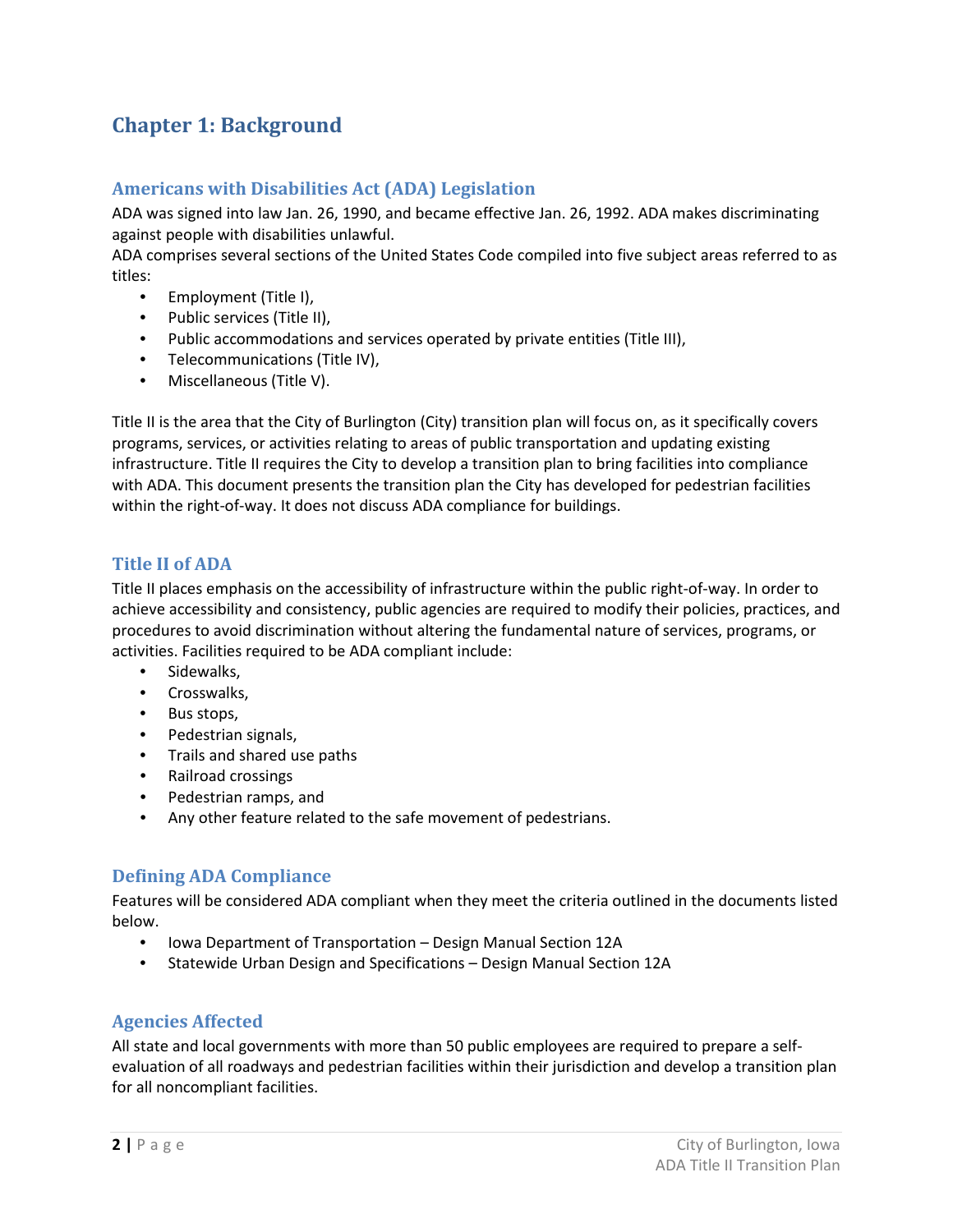#### <span id="page-3-0"></span>**ADA Transition Plan**

The purpose of the transition plan is to identify the steps the City will take to achieve ADA compliance for pedestrian facilities. These steps are:

- 1. Identify physical obstacles limiting the accessibility of programs or activities to individuals with disabilities (see Chapter 2),
- 2. Describe in detail the methods that will be used to make facilities accessible (see Chapter 3),
- 3. Develop a Schedule for achieving compliance (see Chapter 4),
- 4. Identify the City's ADA coordinator who will be responsible for ADA compliance (see Chapter 5),
- 5. Develop a grievance procedure to review complaints (see Chapter 6),
- 6. Initiate public involvement and provide community awareness (see Chapter 7).

The first 4 steps are the minimum requirements for a transition plan as set forth by 28 CFR 35.150. The remaining steps are additional requirements for achieving ADA compliance as set forth by Title II.

In addition to the above steps, the City will track and report on their progress (see Chapter 8).

To ensure ongoing compliance with ADA requirements, the City will perform periodic reviews of the plan and update as necessary.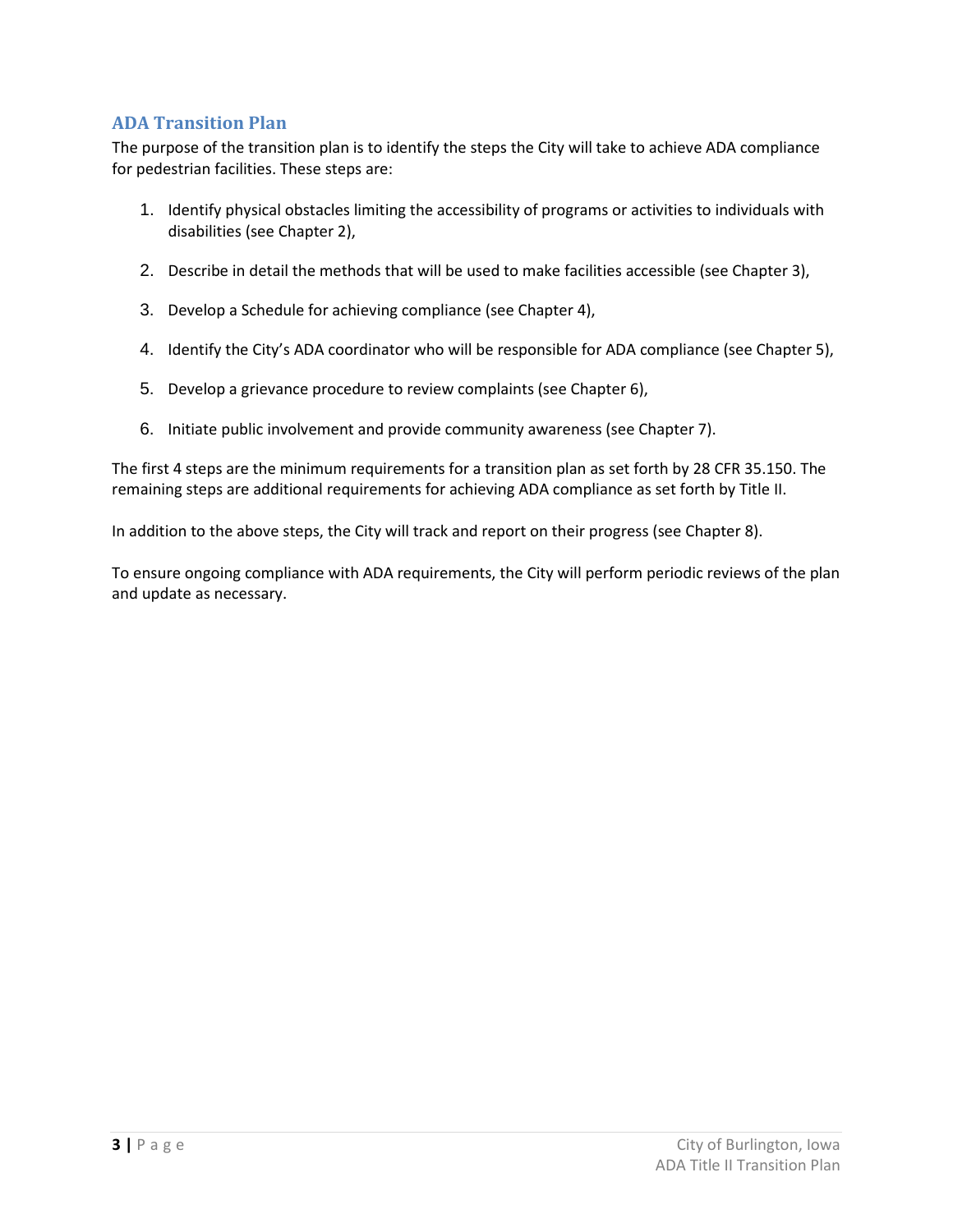## <span id="page-4-0"></span>**Chapter 2: Features Inventory**

To assist with preparing the transition plan, the City used staff to identify and inventory all facilities affected by physical barriers limiting accessibility to individuals with disabilities. This inventory was completed summer of 2017. The City staff completed this task by compiling a database of curb ramps, and sidewalks and making an assessment of ramps that were compliant and non-compliant based upon the current edition of SUDAS Design manual 12A.

Utilizing ArcGIS, and the City of Burlington 2015 aerial photography, existing data, and information gathered in the 2017 survey. The Information provided that the City of Burlington has approximately 3,508 in service sidewalk ramps. These ramps were further defined by 4 (four) conditional groups. The groups are as follows:

| Non-Compliant                         | 3,041 Ramps |
|---------------------------------------|-------------|
| Compliant                             | 357 Ramps   |
| <b>Additional Evaluation Required</b> | 60 Ramps    |
| <b>Technically Infeasible</b>         | 50 Ramps    |

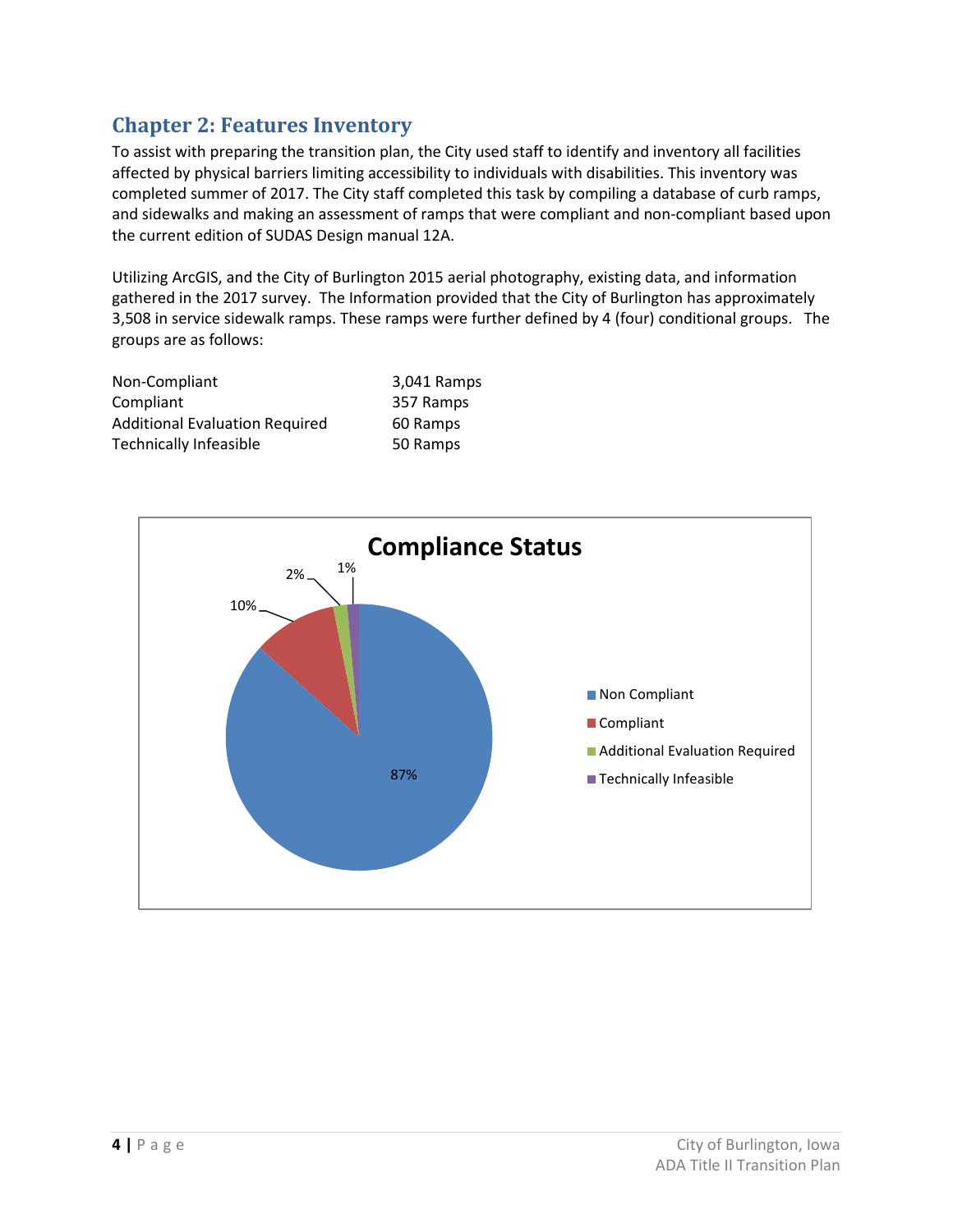# <span id="page-5-0"></span>**Chapter 3: Design and Construction Guidance**

Federal code requires:

- New facilities be designed and constructed such that they are "readily accessible to and usable by individuals with disabilities."
- Existing facilities be altered such that "the altered portion of the facility is readily accessible to and usable by individuals with disabilities."

The focus of this chapter is on guidance to:

- Ensure new pedestrian facilities are designed and constructed to be ADA compliant, and;
- Bring existing pedestrian facilities into compliance with ADA.

This chapter also addresses ADA compliance for pedestrian facilities during construction.

#### <span id="page-5-1"></span>**New Pedestrian Facilities**

To assist both designers and contractors, the City will provide guidance for designing and constructing ADA compliant pedestrian facilities.

#### <span id="page-5-2"></span>**Guidance for Designers**

The City has adopted and published Chapter 12 of the Iowa Statewide Urban Design and Specifications to assist designers with designing ADA compliant facilities. The guidance is updated as new information from the U.S. Access Board, U.S. Department of Justice, and Federal Highway Administration (FHWA) as released.

#### <span id="page-5-3"></span>**Guidance for Contractors**

To assist contractors with building ADA compliant facilities, the City will inspect curb ramp and landing layouts prior to the contractor pouring concrete. The Contractor is required to request the inspection by contacting the Engineering Department at the Public Works Building (319-753-8176) a minimum 48 hours in advance of the pour.

#### <span id="page-5-4"></span>**Existing Pedestrian Facilities**

Existing pedestrian facilities will be brought into ADA compliance by:

- Installing or replacing out of compliance features such as curb ramps and landings;
- Installing or replacing detectable warnings, and;
- Verifying that other features such as sidewalk widths, slopes, surfaces, and changes in level do not violate guidelines.

The same guidance provided above for new facilities will apply to improving existing pedestrian facilities. These improvements will be accomplished either as part of proposed construction projects or as ADA-specific projects. All improvements within the scope and limits of proposed construction projects will be completed with the project. ADA-specific projects will be developed based upon the carry over funds from the previous fiscal year's ADA Sidewalk Compliance funds.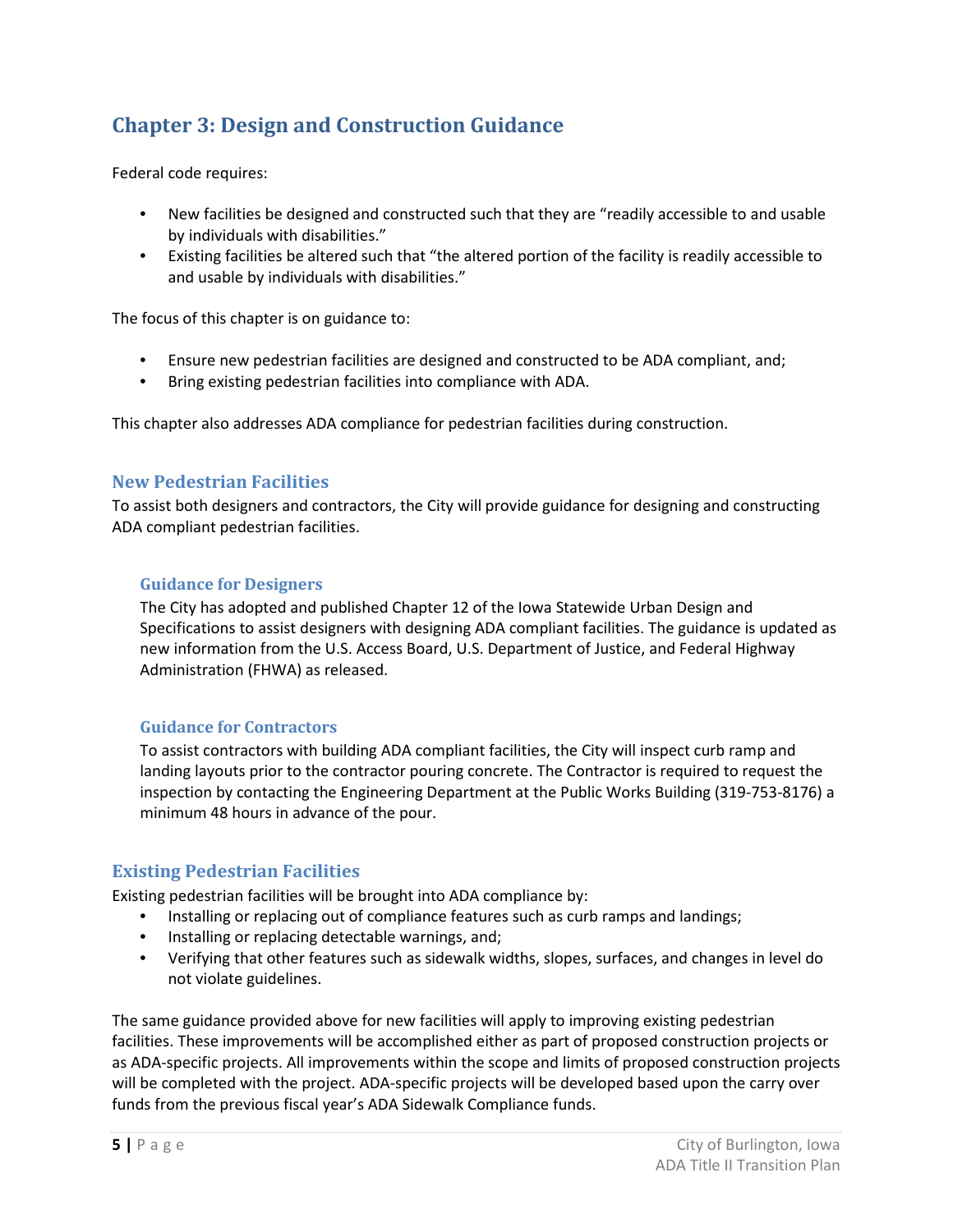#### <span id="page-6-0"></span>**Part of Proposed Construction Projects**

The City currently has an ongoing effort to construct and rehabilitate curb ramps and sidewalks at numerous locations within the City's public right-of-way. Typically, the rehabilitation activities involve projects such as overlays and rehabilitation projects, in addition to full reconstruction, utility work, and beautification projects. During these projects, pedestrian access areas will be improved according to ADA requirements.

ADA accommodation is considered throughout the development process beginning with the project concept and continuing through final design.

#### <span id="page-6-1"></span>**ADA Specific Projects**

ADA specific projects are those specifically designed and funded for ADA improvements. ADA specific projects for public rights-of-way will include improvements required to eliminate non ADA compliant features.

#### <span id="page-6-2"></span>**ADA Compliance during Construction**

When pedestrian facilities are disrupted during construction, a pedestrian traffic control plan should be prepared for the project. Any detour routes and open walkways (or sidewalks) should provide accessibility to at least the level of the route prior to construction.

Possible mitigation where ADA accommodations need to be provided during project construction could include:

- Install temporary hot-mix asphalt sidewalk at the required slopes.
- Install pedestal pedestrian push-buttons so they can be moved around when needed (include sound for the blind or visually impaired).
- Place temporary barriers or ADA compliant channelizing devices to channel pedestrians.
- Stage construction work on one-half of the crossing at a time.

Additional steps to consider include:

- Detour pedestrians to the next block to avoid the construction area. This could include a change order to use flaggers to keep pedestrians on the detour.
- Place closures at the sidewalks. Notify advocacy agencies of the closures as required by Section 2528 of the Standard Specifications.
- Install temporary sidewalk.
- Install traffic control devices to channel pedestrians through the construction zone when a detour is not needed.
- Stage the work to minimize the impact to pedestrians and accelerate sidewalk construction.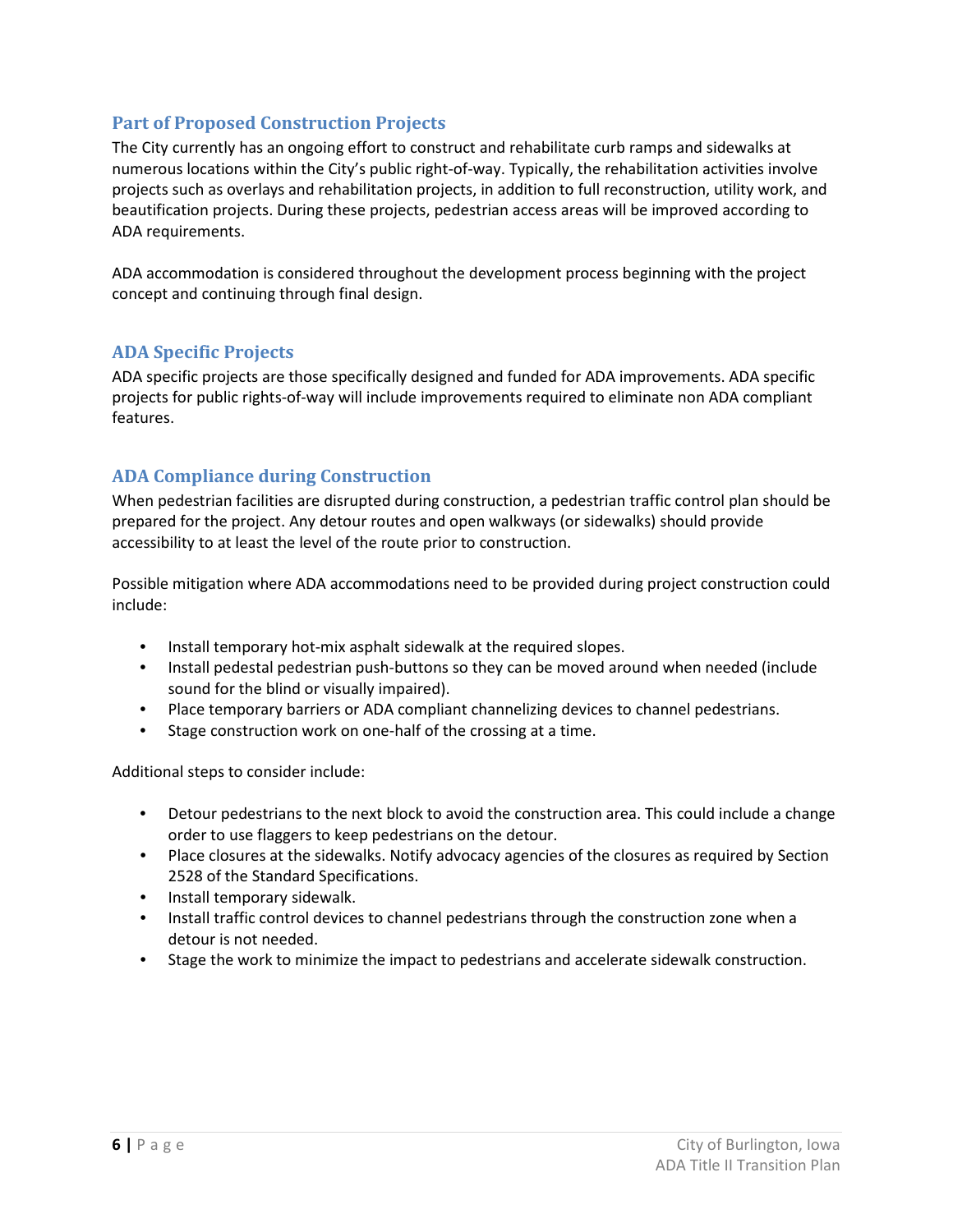# <span id="page-7-0"></span>**Chapter 4: Implementation and Schedule**

Upgrades to meet ADA requirements can be part of regularly scheduled improvements or maintenance projects, or can be ADA specific projects.

The City **will** participate and provide funding of curb ramps:

- 1. If the rehabilitation\widening\reconstruction project is on public right-of-way and part of a City approved Capital Project.
- 2. If a resident is replacing sidewalk up to and including the curb ramp the City will participate in funding for the curb ramp.

The City **will not** participate and provide funding of curb ramps and sidewalks:

1. If the project is a non-city rehabilitation\widening\reconstruction\maintenance project, is on public right-of-way and causes the removal and replacement of the curb ramp or landing

#### <span id="page-7-1"></span>**Funding Sources**

Funding for ADA associated projects will be provided by rollover of the funding from the sidewalk repair program, transfers of funds from Local Option Sales Taxes, and incorporation into capital budget for major street repair/upgrade projects.

#### <span id="page-7-2"></span>**Priorities**

The ADA improvement needs described in Chapter 2 require prioritization in order to meet budget and development restraints. The document titled "ADA Transition Plans: A Guide to Best Management Practices" was used as a basis for setting priorities. This guide was prepared for the American Association of State Highway Transportation Officials (AASHTO) through the National Cooperative Highway Research Program to provide guidance to state highway agencies for developing transition plans for complying with the ADA's administrative requirements.

The priorities as follows will be applied to the ADA deficiencies within City right-of-way:

| <b>Priority</b> | <b>Situation</b>                                                                                                                     |
|-----------------|--------------------------------------------------------------------------------------------------------------------------------------|
| Highest -       | Non-compliant curb ramp identified by persons in need through the                                                                    |
| 1               | grievance process                                                                                                                    |
| $\overline{2}$  | Non-compliant Curb Ramp in proximity (1/4 mile) to transit stop,<br>government building, or similar high pedestrian traffic facility |
| 3               | Non-compliant Curb Ramps/Intersections Identified in the City's Bicycle &<br>Pedestrian Plan <sup>1</sup>                            |
| 4               | Intersections with no curb ramp                                                                                                      |
| 5               | Non-compliant curb ramps                                                                                                             |
| Lowest -<br>6   | Existing Curb Ramp that is compliant other than the truncated dome<br>pattern/contrast                                               |

<span id="page-7-3"></span><sup>&</sup>lt;sup>1</sup> <http://www.burlingtoniowa.org/2520/Community-Plans-and-Studies>

 $\overline{a}$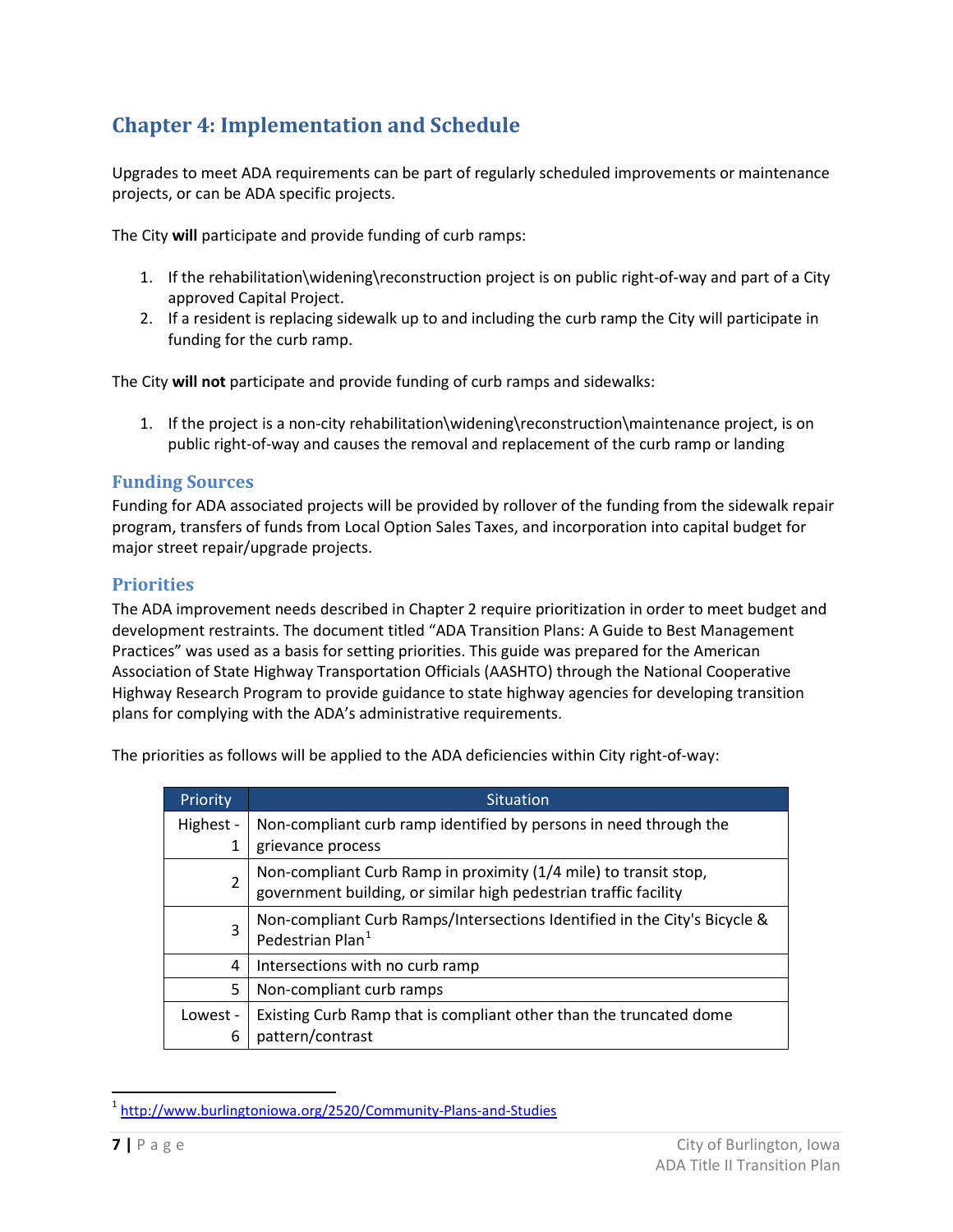#### <span id="page-8-0"></span>**Implementation Plan and Schedule**

Identified ADA public rights-of-way improvements within a project included in the approved City of Burlington Capital Improvement Plan will be completed as part of such projects. Other identified ADA public rights-of-way improvements will be included in ADA-specific projects and prioritized based on priorities shown above, and scheduled based on the available funding.

The following implementation strategy for ADA-specific projects is proposed. Projects will generally be divided into City-wide projects.

#### **Priority 1-6 Improvements**

Within the City of Burlington Capital Improvement Plan, the distribution of funding will be set by the provided funding allowable by the rollover of funding from the previous fiscal years sidewalk repair program. The budget will provide for the ADA Sidewalk Compliance Program.

| <b>Fiscal Year</b> | Funding* | Remarks                         |
|--------------------|----------|---------------------------------|
|                    |          |                                 |
| FY 18-19           | \$40,000 | ADA Sidewalk Compliance Program |
| FY 19-20           | \$40,000 | ADA Sidewalk Compliance Program |
| FY 20-21           | \$40,000 | ADA Sidewalk Compliance Program |
| FY 21-22           | \$40,000 | ADA Sidewalk Compliance Program |
| FY 22-23           | \$40,000 | ADA Sidewalk Compliance Program |
| FY 23-24           | \$40,000 | ADA Sidewalk Compliance Program |

The following is the estimated schedule:

\*Tentative, based on the City of Burlington Capital Improvement Program, to be updated annually. The Schedule will be updated accordingly to reflect new funding levels.

The schedule and priorities shall be tracked, reviewed, and adjusted as described in Chapter 8.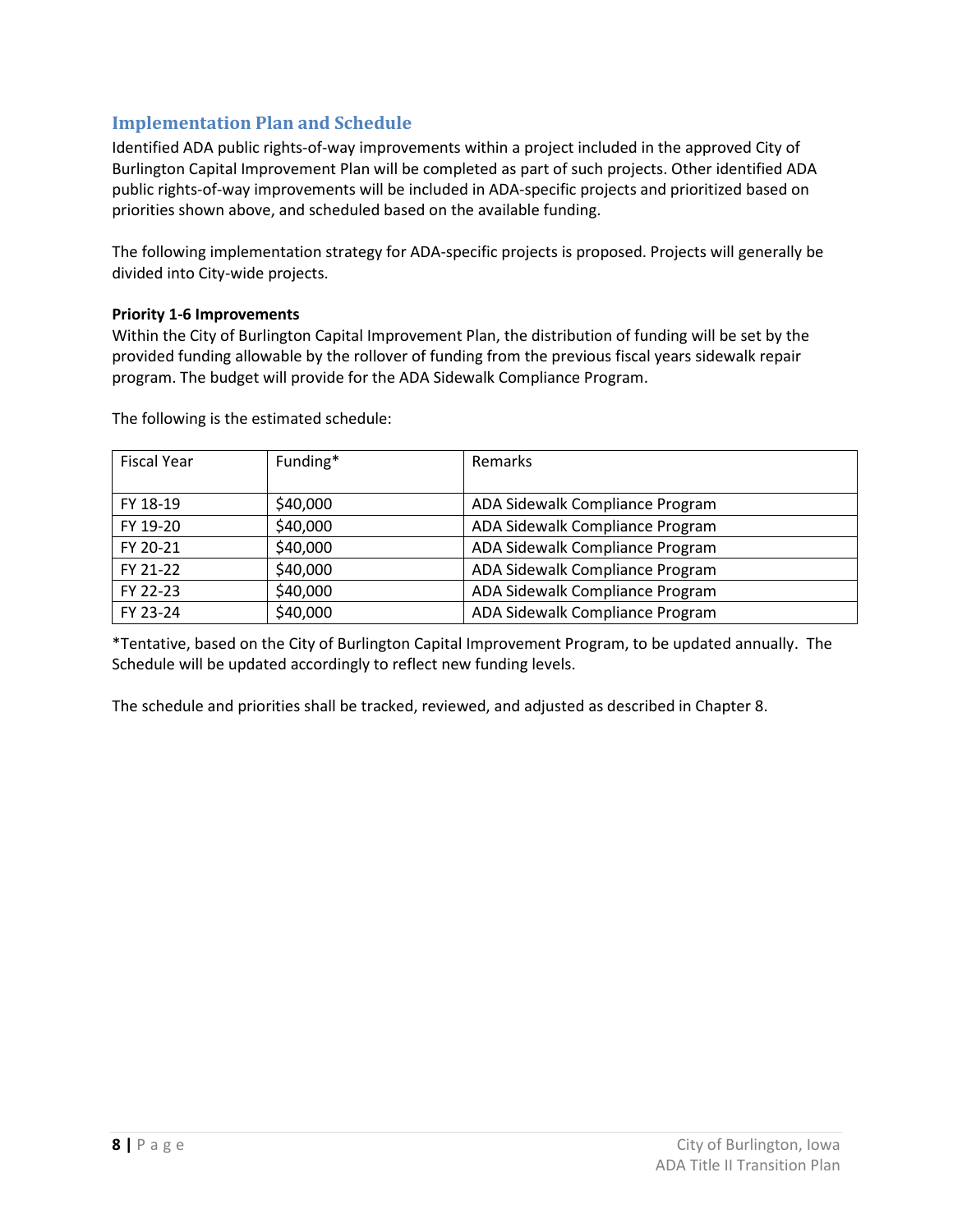# <span id="page-9-0"></span>**Chapter 5: ADA Coordinator**

The City of Burlington Engineer, or his/her designated representative, will serve as the ADA Coordinator. The contact information is as follows:

City of Burlington Iowa Jesse Howe, P.E. City Engineer 3510 Division Street Burlington, IA 52601 Office 319-753-8176 X418 [howej@burlingtoniowa.org](mailto:howej@burlingtoniowa.org) [www.burlingtoniowa.org](http://www.burlingtoniowa.org/)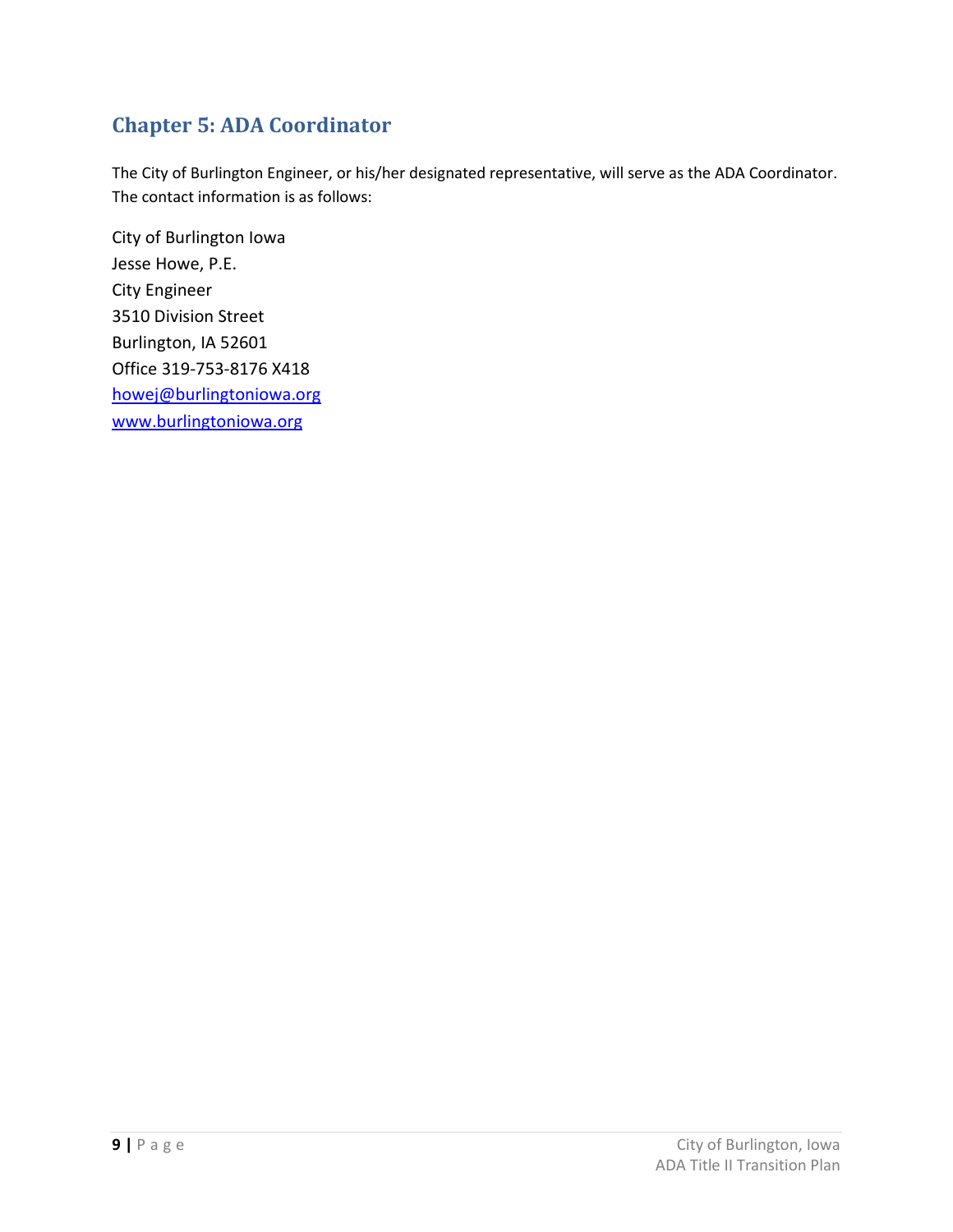# <span id="page-10-0"></span>**Chapter 6: Grievance Procedure to Review Complaints**

The City of Burlington is required to adopt and publish procedures for resolving complaints arising under ADA's Title II. The procedures are intended to set up a system for resolving complaints of disability discrimination in a prompt and fair manner. Appendix A contains the form used to review complaints.

This Grievance Procedure is established to meet the requirements of the Americans with Disabilities Act of 1990 (ADA). It may be used by anyone who wishes to file a complaint alleging discrimination on the basis of disability in the provision of services, activities, programs, or benefits by the City of Burlington, Iowa. The City's Personnel Policy governs employment-related complaints of disability discrimination. The complaint should be in writing and contain information about the alleged discrimination such as name, address, phone number of complainant and location, date, and description of the problem. Alternative means of filing complaints, such as personal interviews or a tape recording of the complaint will be made available for persons with disabilities upon request.

The complaint should be submitted by the grievant and/or his/her designee as soon as possible but no later than 60 calendar days after the alleged violation to:

- Jesse Howe, PE
- City Engineer / ADA Coordinator
- Public Works Building
- **3510 Division Street**
- Burlington, Iowa 52601

Within 15 calendar days after receipt of the complaint, the ADA Coordinator or his/her designee will meet with the complainant to discuss the complaint and the possible resolutions. Within 15 calendar days of the meeting, the City Engineer or his/her designee will respond in writing, and where appropriate, in a format accessible to the complainant, such as large print, Braille, or audio tape. The response will explain the position of the City of Burlington and offer options for substantive resolution of the complaint.

If the response by the City Engineer or his/her designee does not satisfactorily resolve the issue, the complainant and/or his/her designee may appeal the decision within 15 calendar days after the receipt of the response to the Burlington City Council or its designee.

Within 15 calendar days after the receipt of the appeal, the Burlington City Council or its designee will meet with the complainant to discuss the complaint and possible resolutions. Within 15 calendar days after the meeting, the Burlington City Council or its designee will respond in writing, and, where appropriate, in a format accessible to the complainant, with a final resolution of the complaint.

All written complaints received by the City Engineer or his/her designee, appeals to the Burlington City Council or its designee, and responses from these two offices will be retained by the Office of the City Clerk for at least three years.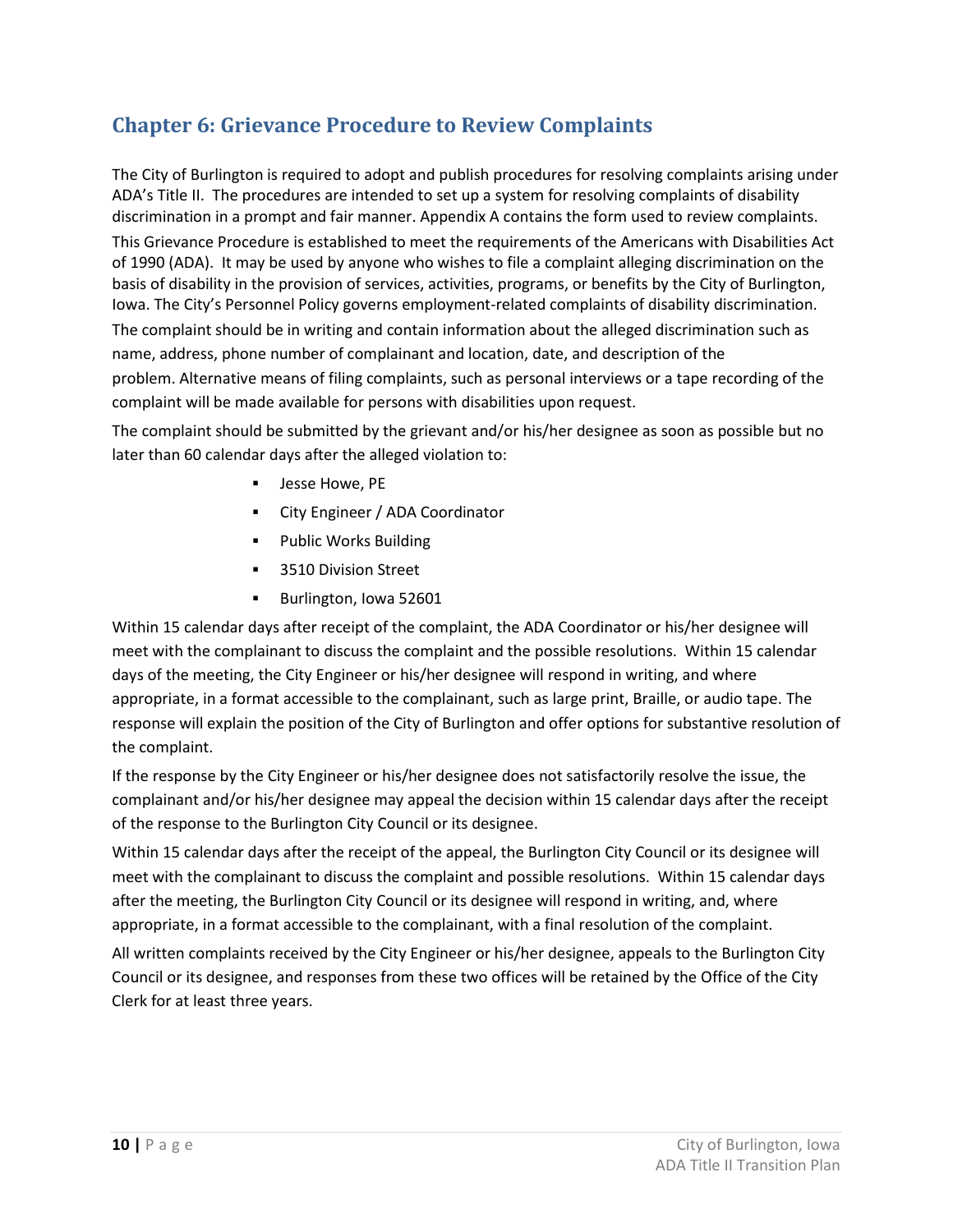# <span id="page-11-0"></span>**Chapter 7: Public Involvement and Community Awareness**

The City will provide on its website information explaining the ADA accessible sidewalk program. The site will also include:

- A project list and project updates with photographs, when available;
- Contact information for the ADA compliance coordinator;
- A link to the grievance procedure that has been developed and will be maintained by the City;
- A link to the Title VI/ADA brochure;
- A link to the Title VI website (the Title VI website will also have a link to this ADA website).

When the website is updated containing the information above, the City will distribute a news release promoting the update to the website.

The City will provide for the distribution the transition plan to the following for comment review:

- Greater Burlington Partnership;
- Des Moines County Public Health;
- Burlington Community Schools;
- Department of the Blind.

A cover letter will be included explaining the transition plan. Reviewers will submit their comments to the City of Burlington ADA Coordinator. Comments received within 30 days will be considered for further action.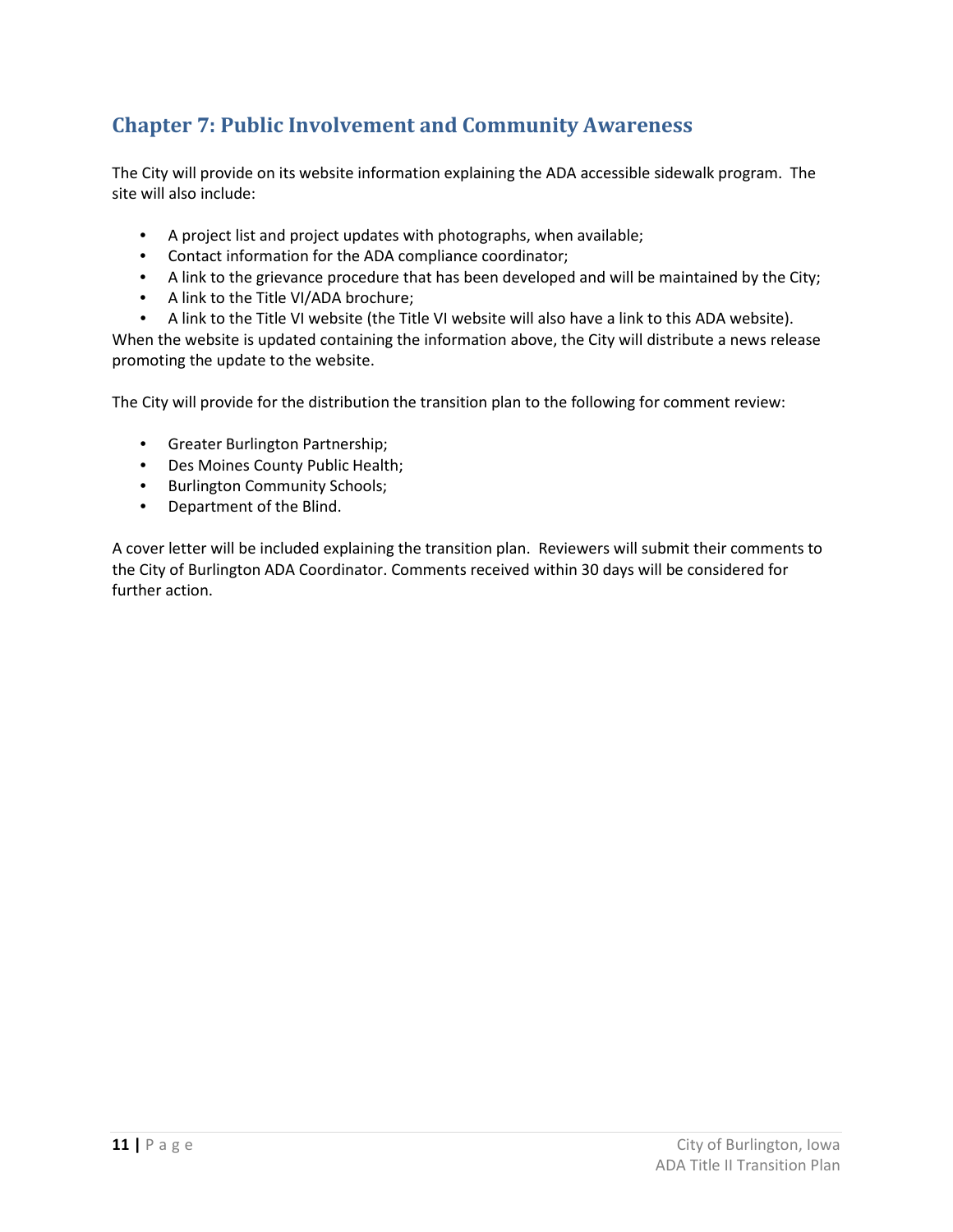# <span id="page-12-0"></span>**Chapter 8: Monitoring and Progress Report**

The City will use the following process to monitor construction projects and track ADA compliance:

- Ensure standards are up to date according to ADA requirements for compliance defined in Chapter 1;
- Monitor construction activities or ensure they comply with applicable standards;
- Track progress.

#### <span id="page-12-1"></span>**Ensuring Standards are up to Date**

The City is continually reviewing design guidelines and standards and making necessary changes to comply with the ADA requirements for compliance defined in Chapter 1. When necessary, the Standard Specifications are revised to reflect changes in design guidance and standards.

#### <span id="page-12-2"></span>**Monitoring of Construction Activities**

Curb ramps need to be constructed properly and in compliance with all applicable codes and standards. Therefore, the ongoing monitoring of construction activities and reporting of the status of improvements is important in assuring an effective overall program.

#### <span id="page-12-3"></span>**Tracking Progress**

The City established a baseline of existing pedestrian crossing locations by documenting the types of existing curb ramps and identifying ADA compliance deficiencies. This was accomplished by field inspection or using GIS and aerial or satellite photography. This inventory is stored in a geospatial database, and will be maintained as new information/updates are available. This allows map displays to be created to show the locations of transition areas and their corresponding level of ADA compliance.

To track progress, surveys and inspections will be continued on a regular basis and the results compared to the baseline. Information will be added to the database when new curb ramps are constructed. The tracking procedure will inventory curb ramps, signal push buttons, sidewalks, etc. and track dollars spent. This document will be updated every two years (on even years) starting with the first update in calendar year 2020. The database will also provide a suitable mechanism for performance measurement.

Projects will typically fall into one of two categories; as a complete ADA-specific project, or as part of a non ADA-specific project. In the case of non ADA-specific projects, specific bid items will be used to track the work for ADA compliance. Otherwise, ADA-specific projects will be listed in the City's Capital Improvement Plan.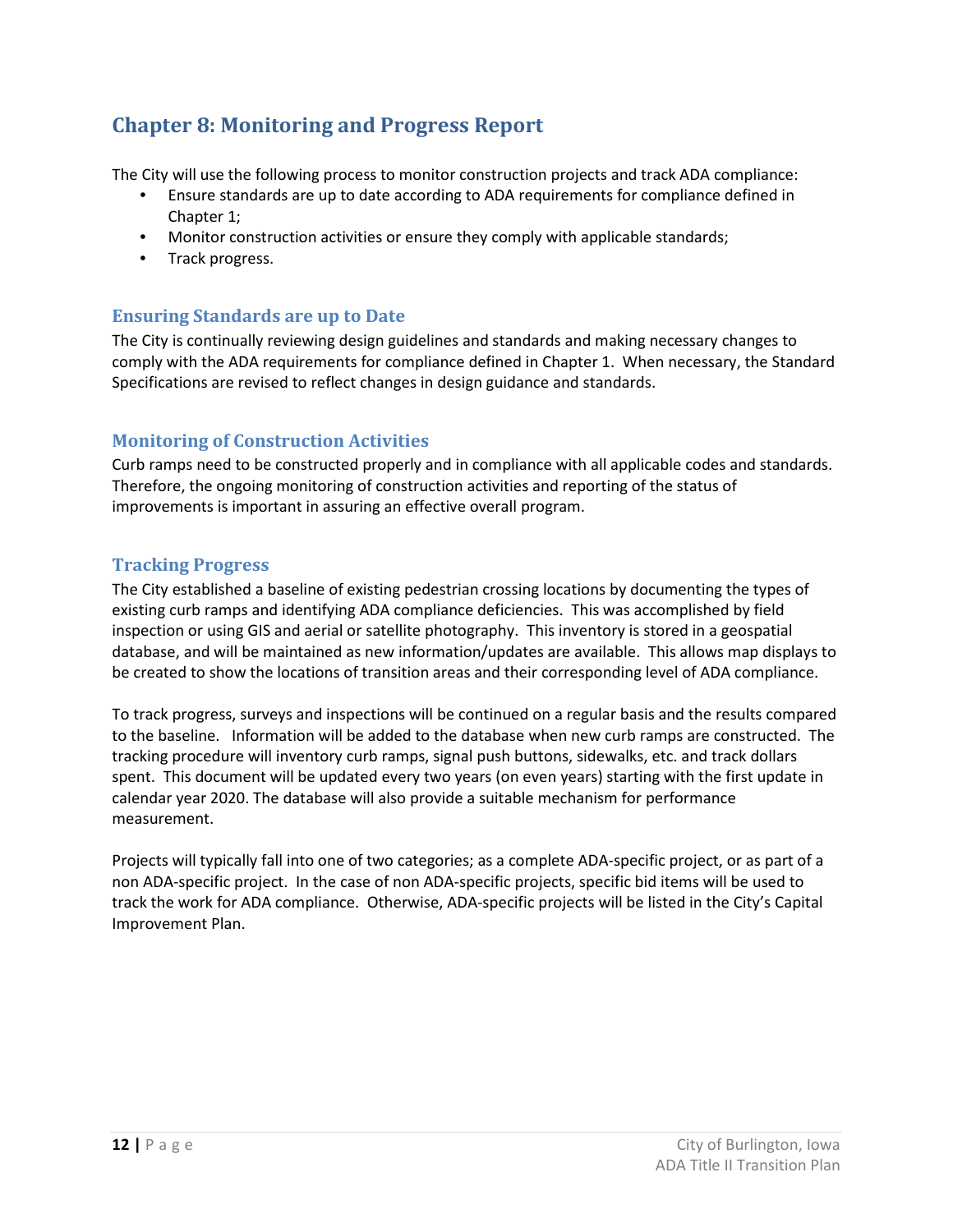### **Appendix A: Form for Grievance Procedure to Review Complaints**



|    | Send Grievance to the attention of<br>Jesse Howe, PE<br><b>ADA Coordinator</b><br>Howej@burlingtoniowa.org<br><b>Public Works Building</b><br>3510 Division Street<br>Burlington, Iowa 52601 |           |      |
|----|----------------------------------------------------------------------------------------------------------------------------------------------------------------------------------------------|-----------|------|
| Ι. | <b>Requestor Information</b>                                                                                                                                                                 |           |      |
|    | Name:                                                                                                                                                                                        | Date:     |      |
|    | Address:                                                                                                                                                                                     |           |      |
|    | Phone:                                                                                                                                                                                       |           |      |
|    | Email:<br><u> 1980 - Johann Barbara, martin da basar da basar da basar da basar da basar da basar da basar da basar da basa</u>                                                              |           |      |
|    | <b>Location of Grievance of ADA Compliance Deficiencies</b><br>Street address or description of location:                                                                                    |           |      |
|    |                                                                                                                                                                                              | Signature | Date |
|    | <b>III. ADA Coordinator Response</b>                                                                                                                                                         |           |      |
|    | Name:                                                                                                                                                                                        | Date:     |      |
|    |                                                                                                                                                                                              | Signature | Date |
|    | IV. Council Appeal                                                                                                                                                                           | Date:     |      |
|    |                                                                                                                                                                                              |           |      |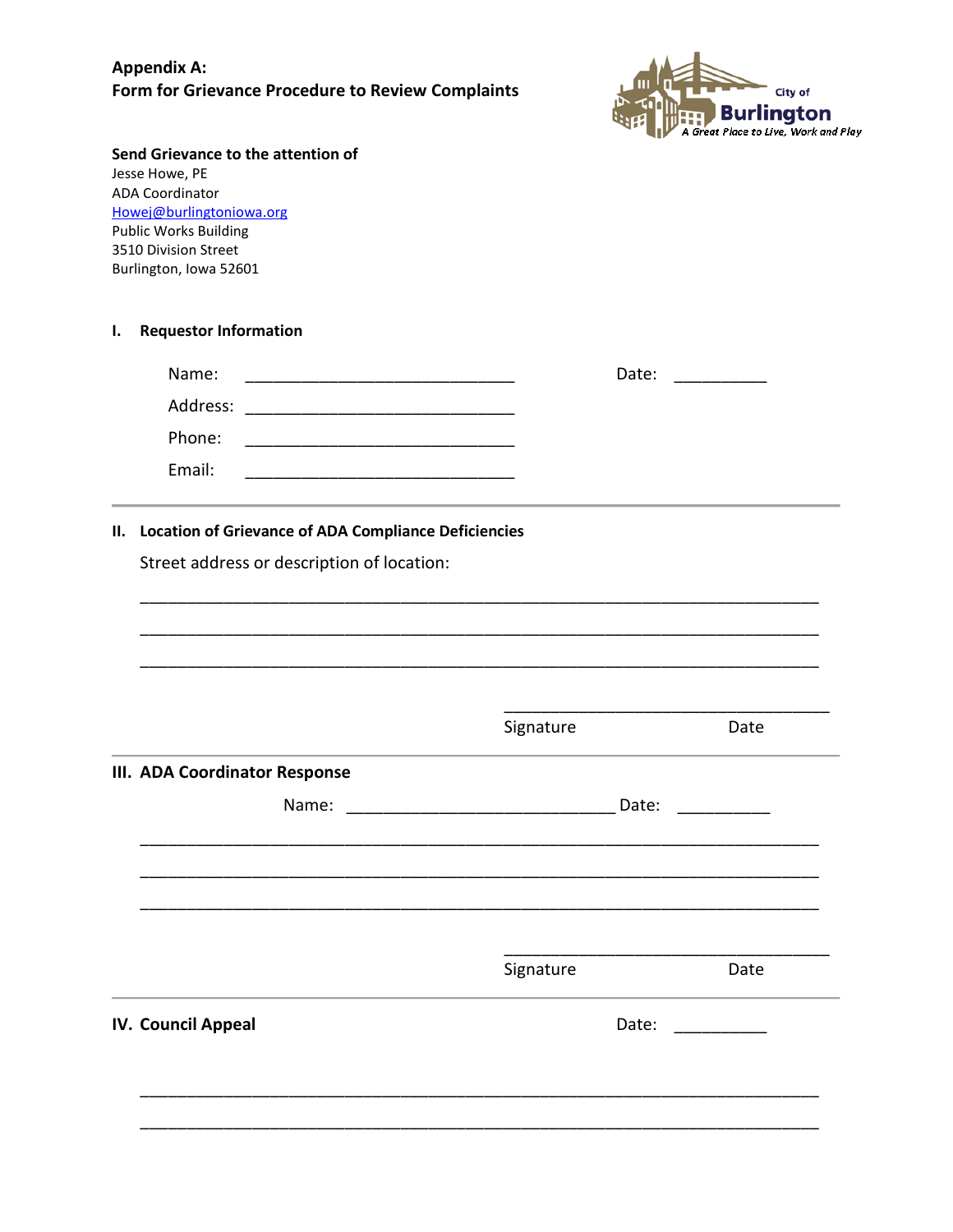|                     |             | Non-Compliant |           |                             |                     |           | Compliant   |           | Technically Infeasible and Unknown |                     |               |          |           |                             |
|---------------------|-------------|---------------|-----------|-----------------------------|---------------------|-----------|-------------|-----------|------------------------------------|---------------------|---------------|----------|-----------|-----------------------------|
| <b>Street Cross</b> | Street 1    | Street 2      | Quad      | Compliance<br><b>Status</b> | <b>Street Cross</b> | Street 1  | Street 2    | Quad      | Compliance<br><b>Status</b>        | <b>Street Cross</b> | Street 1      | Street 2 | Quad      | Compliance<br><b>Status</b> |
| Agency              | Agency      | Gertrude      | SW        | NO                          | High                | High      | 4th         | NW        | YES                                | 7th                 | Division      | 7th      | SW        | TEC                         |
| Gertrude            | Agency      | Gertrude      | <b>NW</b> | NO                          | Garfield            | Louisa    | Garfield    | SW        | YES                                |                     |               |          |           | TEC                         |
| Agency              | Agency      | Gertrude      | NW        | NO                          | Orchard             | Harrison  | Orchard     | NW        | YES                                |                     |               |          |           | TEC                         |
| Grant               | Agency      | Grant         | <b>SW</b> | <b>NO</b>                   | Orchard             | Harrison  | Orchard     | <b>NE</b> | YES                                |                     |               |          |           | TEC                         |
| Grant               | Agency      | Grant         | <b>SE</b> | NO                          | 8th                 | Court     | 8th         | SW        | YES                                |                     |               |          |           | TEC                         |
| Mercer              | Agency      | Mercer        | <b>NW</b> | NO                          | Amelia              | Amelia    | Adams       | SW        | <b>YES</b>                         |                     |               |          |           | TEC                         |
| Mercer              | Agency      | Mercer        | <b>NE</b> | NO.                         | Terrance            | Terrance  | Meadowbrook | SE        | YES                                | 10th                | Division      | 10th     | SE        | TEC                         |
| Cameron             | Agency      | Cameron       | <b>NE</b> | <b>NO</b>                   | Meadowbrook         | Terrance  | Meadowbrook | SE        | YES                                | Gunnison            | Division      | Gunnison | <b>NW</b> | <b>TEC</b>                  |
| Agency              | Agency      | Cameron       | <b>NE</b> | NO                          | Starr               | Amelia    | Starr       | NE        | YES                                |                     |               |          |           | TEC                         |
| Remick              | Agency      | Remick        | ΝF        | NO                          | Garfield            | Division  | Garfield    | <b>NW</b> | YES                                |                     |               |          |           | TEC                         |
| Agency              | Agency      | Remick        | <b>NE</b> | NO.                         | Gunnison            | Division  | Gunnison    | <b>NE</b> | YES                                | Columbia            | Columbia      | 3rd      | SW        | TEC                         |
| Remick              | Agency      | Remick        | <b>NW</b> | <b>NO</b>                   | Division            | Division  | Gunnison    | <b>NE</b> | <b>YES</b>                         | 3rd                 | Columbia      | 3rd      | <b>SW</b> | TEC                         |
| Garfield            | Garfield    | Agency        | <b>NW</b> | <b>NO</b>                   | Madison             | Parkway   | Madison     | <b>NW</b> | YES                                | Columbia            | Columbia      | 3rd      | NE        | TEC                         |
| Garfield            | Garfield    | Agency        | NE        | N <sub>O</sub>              | 13th                | Harrison  | 13th        | <b>NW</b> | <b>YES</b>                         | 3rd                 | Columbia      | 3rd      | NE        | TEC                         |
| Gunnison            | Gunnison    | Agency        | <b>NE</b> | <b>NO</b>                   | ronwood             | Amelia    | Ironwood    | <b>NW</b> | YES                                | 3rd                 | Washington    | 3rd      | SW        | TEC                         |
| 8th                 | Valley      | 8th           | <b>SE</b> | <b>NO</b>                   | Plane               | Amelia    | Plane       |           | YES                                | Washington          | Washington    | 3rd      | SE        | TEC                         |
| 8th                 | Valley      | 8th           | NE        | NO                          | Plane               | Amelia    | Plane       | <b>NW</b> | YES                                | Division            | Division      | 6th      | SE        | TEC                         |
| Main                | Washington  | Main          | NE        | NO                          | Dunham              | Dunham    | 16th        | <b>NW</b> | YES                                | 6th                 | Division      | 6th      | SE        | TEC                         |
| Washington          | Washington  | Main          | <b>NE</b> | NO.                         | 16th                | Dunham    | 16th        | <b>SW</b> | YES                                | 7th                 | Division      | 7th      | ςF        | TEC                         |
| Valley              | Valley      | Main          | <b>NW</b> | <b>NO</b>                   | Dunham              | Dunham    | 16th        | <b>NE</b> | YES                                | 7th                 | Division      | 7th      | <b>NW</b> | TEC                         |
| Main                | Valley      | Main          | <b>NW</b> | <b>NO</b>                   | 16th                | Dunham    | 16th        | SE        | <b>YES</b>                         | Division            | Division      | 8th      | SE        | TEC                         |
| Main                | Valley      | Main          | NE        | NO                          | 14th                | Harrison  | 14th        | SE        | <b>YES</b>                         | Division            | Division      | 8th      | ΝE        | TEC                         |
| Valley              | Valley      | Main          | <b>NE</b> | <b>NO</b>                   | McKinley            | Angular   | McKinley    | <b>NW</b> | YES                                | Division            | Division      | 8th      | <b>SW</b> | TEC                         |
| Wightman            | Wightman    | 7th           | SW        | NO                          | Division            | Division  | Gunnison    | SW        | YES                                | 9th                 | Division      | 9th      | SF        | TEC                         |
| Wightman            | Wightman    | 7th           | <b>NW</b> | NO                          | Gunnison            | Division  | Gunnison    | SW        | YES                                | 9th                 | Division      | 9th      | <b>NE</b> | TEC                         |
| Acres               | Acres       | Remey         | <b>SW</b> | N <sub>O</sub>              | Dankwardt           | Dankwardt | Main        | <b>NW</b> | YES                                | Division            | Division      | 9th      | <b>SW</b> | TEC                         |
| Acres               | Acres       | Remey         | <b>NW</b> | <b>NO</b>                   | Division            | Division  | Gunnison    | <b>NW</b> | YES                                | Division            | Division      | 9th      | <b>NW</b> | <b>TEC</b>                  |
| Remey               | Acres       | Remey         | <b>NE</b> | <b>NO</b>                   | Pilger              | Pilger    | Bertsch     | SW        | YES                                | 10th                | Division      | 10th     | SW        | TEC                         |
| Sweeny              | Sweeny      | Madison       | SE        | NO                          | Bertsch             | Pilger    | Bertsch     | SW        | <b>YES</b>                         |                     |               |          |           | TEC                         |
| 8th                 | Sweeny      | 8th           | SW        | <b>NO</b>                   | Bertsch             | Pilger    | Bertsch     | SE        | YES                                |                     |               |          |           | TEC                         |
| Sweeny              | Sweeny      | 8th           | SW        | <b>NO</b>                   | Pilger              | Pilger    | Bertsch     | SE        | YES                                |                     |               |          |           | TEC                         |
| Sweeny              | Sweeny      | 8th           | <b>NW</b> | NO                          | Pilger              | Pilger    | Bertsch     | NE        | YES                                | Elm                 | Elm           | 5th      | SE        | TEC                         |
| 8th                 | Sweeny      | 8th           | NW        | NO                          | Bertsch             | Pilger    | Bertsch     | NE        | YES                                | Elm                 | Elm           | 5th      | NE        | <b>TEC</b>                  |
| 8th                 | Sweeny      | 8th           | <b>NE</b> | NO.                         | Bertsch             | Pilger    | Bertsch     | <b>NW</b> | YES                                | Elm                 | Elm           | 5th      | <b>NW</b> | TEC                         |
| Sweeny              | Sweeny      | 8th           | <b>NE</b> | <b>NO</b>                   | Pilger              | Pilger    | Bertsch     | <b>NW</b> | YES                                | Elm                 | Elm           | 5th      | <b>NW</b> | TEC                         |
| 7th                 | Sweeny      | 7th           | SW        | NO                          | Ernst               | Pilger    | Ernst       | <b>NW</b> | YES                                | Elm                 | Elm           | 5th      | SW        | TEC                         |
| Sweeny              | Sweeny      | 7th           | SW        | <b>NO</b>                   | Ernst               | Pilger    | Ernst       | <b>NE</b> | <b>YES</b>                         | Elm                 | Elm           | 7th      | <b>NW</b> | TEC                         |
| 7th                 | Sweeny      | 7th           | <b>NW</b> | <b>NO</b>                   | 7th                 | Linden    | 7th         | SW        | YES                                | <b>Brooks</b>       | <b>Brooks</b> | Main     | <b>NW</b> | TEC                         |
| 7th                 | Sweeny      | 7th           | <b>NE</b> | <b>NO</b>                   | Linden              | Linden    | 7th         | SW        | YES                                | <b>Brooks</b>       | <b>Brooks</b> | Main     | SW        | TEC                         |
| 7th                 | Sweeny      | 7th           | <b>SE</b> | NO.                         | Linden              | Linden    | 7th         | <b>NW</b> | YES                                | May                 | Angular       | May      | <b>NE</b> | <b>TEC</b>                  |
| 4th                 | Court       | 4th           | SW        | NO                          | Linden              | Linden    | 7th         | NE        | <b>YES</b>                         | May                 | Angulaı       | May      | NW        | TEC                         |
| 4th                 | High        | 4th           | <b>NE</b> | NO.                         | 6th                 | North     | 6th         | <b>NE</b> | YES                                | Garfield            | Division      | Garfield | NF.       | TEC                         |
| High                | High        | 4th           | <b>NE</b> | <b>NO</b>                   | 6th                 | North     | 6th         | <b>NW</b> | YES                                |                     |               |          |           | TEC                         |
| Chalfant            | Lucas       | Chalfant      | NE        | NO                          | lowa                | lowa      | 9th         | <b>NW</b> | YES                                |                     |               |          |           | <b>TEC</b>                  |
| Chalfant            | Mt Pleasant | Chalfant      | SE        | NO                          | lowa                | lowa      | 9th         | NE        | YES                                |                     |               |          |           | TEC                         |
| Wells               | Franklin    | Wells         | SW        | <b>NO</b>                   | 8th                 | lowa      | 8th         | <b>NW</b> | <b>YES</b>                         |                     |               |          |           | TEC                         |
| Wells               | Franklin    | Wells         | SE        | NO                          | North               | North     | 5th         | SE        | YES                                |                     |               |          |           | TEC                         |
|                     | Corse       |               | <b>NW</b> | NO                          | 5th                 | North     | 5th         | <b>SW</b> | YES                                | Court               | Court         | 3rd      | SW        | <b>TEC</b>                  |
|                     | Corse       |               | NE        | NO                          | Arch                | Arch      | 8th         | NE        | YES                                | 3rd                 | Court         | 3rd      | SW        | TEC                         |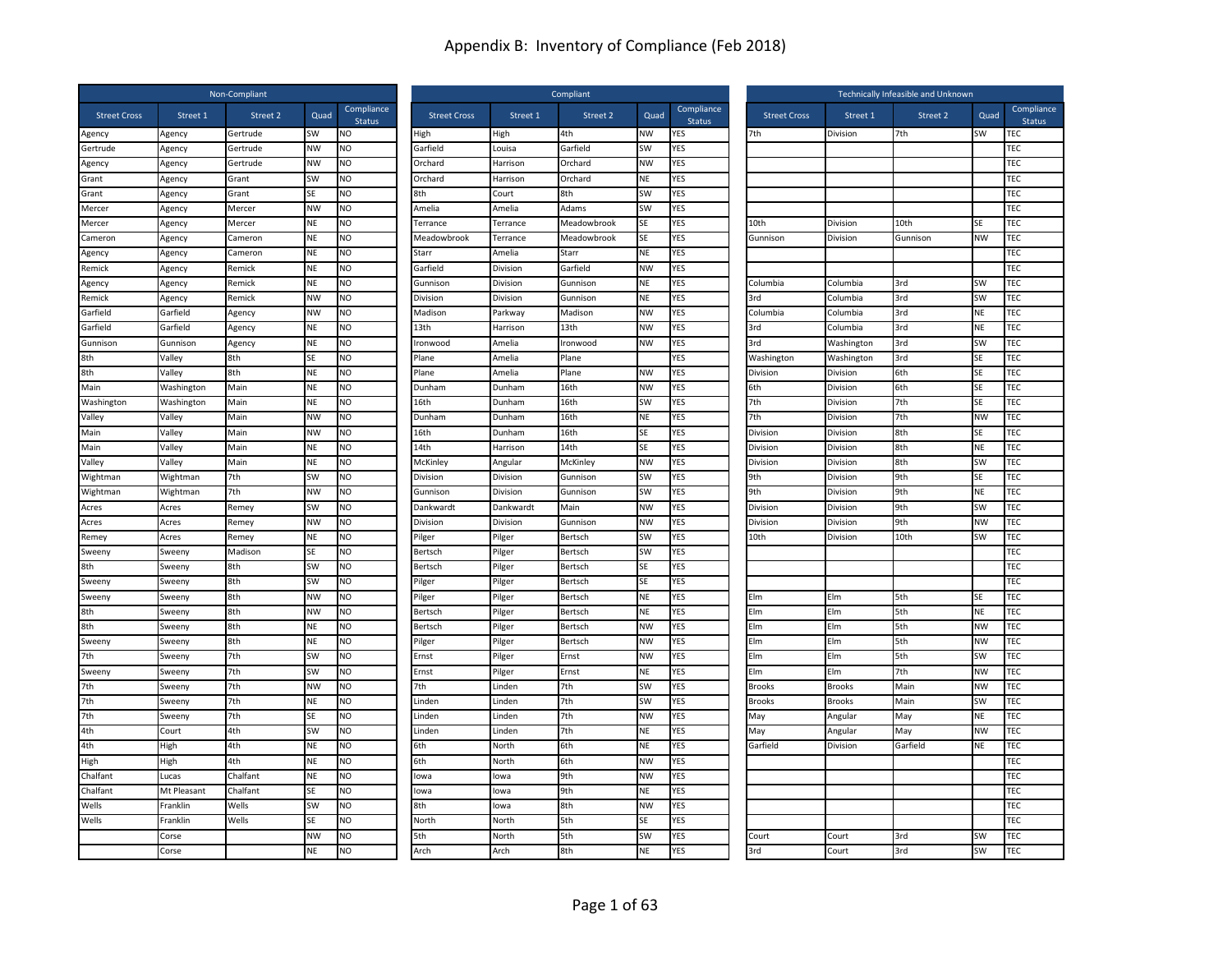|                     |            | Non-Compliant |           |                             | Compliant           |            |          |           |                             |        | Technically Infeasible and Unknown |          |          |      |                             |  |
|---------------------|------------|---------------|-----------|-----------------------------|---------------------|------------|----------|-----------|-----------------------------|--------|------------------------------------|----------|----------|------|-----------------------------|--|
| <b>Street Cross</b> | Street 1   | Street 2      | Quad      | Compliance<br><b>Status</b> | <b>Street Cross</b> | Street 1   | Street 2 | Quad      | Compliance<br><b>Status</b> |        | <b>Street Cross</b>                | Street 1 | Street 2 | Quad | Compliance<br><b>Status</b> |  |
| Lincoln             | Corse      | Lincoln       | <b>NW</b> | NO                          | 8th                 | Arch       | 8th      | NE        | YES                         | Potter |                                    | Potter   | Main     | SW   | TEC                         |  |
| Lincoln             | Corse      | Lincoln       | NE        | NO                          | Court               | Court      | 4th      | <b>NW</b> | YES                         |        |                                    |          |          |      | <b>UNK</b>                  |  |
| Lincoln             | Corse      | Lincoln       | SW        | <b>NO</b>                   | 5th                 | Court      | 5th      | <b>NE</b> | YES                         |        |                                    |          |          |      | <b>UNK</b>                  |  |
| Lincoln             | Corse      | Lincoln       | SE        | <b>NO</b>                   | Court               | Court      | 5th      | <b>SE</b> | YES                         |        |                                    |          |          |      | <b>UNK</b>                  |  |
| Gnahn               | Corse      | Gnahn         | <b>NW</b> | NO                          | 8th                 | Court      | 8th      | <b>NW</b> | YES                         |        |                                    |          |          |      | <b>UNK</b>                  |  |
| Gnahn               | Corse      | Gnahn         | NE        | NO                          | Court               | Court      | 8th      | <b>NW</b> | YES                         |        |                                    |          |          |      | <b>UNK</b>                  |  |
| Gnahn               | Corse      | Gnahn         | SW        | N <sub>O</sub>              | Court               | Court      | 8th      | <b>SW</b> | <b>YES</b>                  |        |                                    |          |          |      | <b>UNK</b>                  |  |
| Gnahn               | Corse      | Gnahn         | <b>SE</b> | <b>NO</b>                   | 4th                 | Columbia   | 4th      | <b>NE</b> | YES                         |        |                                    |          |          |      | <b>UNK</b>                  |  |
| Corse               | Corse      | Thul          | SW        | NO                          | 3rd                 | Columbia   | 3rd      | SE        | YES                         |        |                                    |          |          |      | <b>UNK</b>                  |  |
| Thul                | Corse      | Thul          | <b>SW</b> | NO                          | Columbia            | Columbia   | 3rd      | SE        | YES                         |        |                                    |          |          |      | <b>UNK</b>                  |  |
| Cindy               | Cindy      | Cathmar       | <b>NE</b> | <b>NO</b>                   | Main                | Washington | Main     | <b>SW</b> | YES                         |        |                                    |          |          |      | <b>UNK</b>                  |  |
| Cindy               | Cindy      | Cathmar       | <b>NW</b> | <b>NO</b>                   | 3rd                 | Washington | 3rd      | <b>SE</b> | YES                         |        |                                    |          |          |      | <b>UNK</b>                  |  |
| Hedge               | Hedge      | Central       | SW        | NO                          |                     |            |          |           | YES                         |        |                                    |          |          |      | <b>UNK</b>                  |  |
| Arch                | Arch       | 5th           | SW        | <b>NO</b>                   |                     |            |          |           | YES                         |        |                                    |          |          |      | <b>UNK</b>                  |  |
| High                | High       | 5th           | <b>NW</b> | <b>NO</b>                   | 8th                 | Washington | 8th      | SW        | YES                         |        |                                    |          |          |      | <b>UNK</b>                  |  |
| High                | High       | 5th           | NE        | <b>NO</b>                   | Jefferson           | Jefferson  | 6th      | <b>SW</b> | YES                         |        |                                    |          |          |      | <b>UNK</b>                  |  |
| Division            | Division   | 5th           | <b>NW</b> | NO                          | Jefferson           | Jefferson  | 4th      | SW        | <b>YES</b>                  |        |                                    |          |          |      | <b>UNK</b>                  |  |
| 7th                 | Washington | 7th           | <b>SE</b> | NO                          | Front               | Valley     | Front    | SW        | YES                         |        |                                    |          |          |      | <b>UNK</b>                  |  |
| Valley              | Valley     |               | <b>NE</b> | <b>NO</b>                   | Valley              | Valley     | Main     | SE        | YES                         |        |                                    |          |          |      | <b>UNK</b>                  |  |
| Valley              | Valley     |               | <b>NW</b> | <b>NO</b>                   | Valley              | Valley     | 3rd      | SE        | YES                         |        |                                    |          |          |      | <b>UNK</b>                  |  |
| 6th                 | Jefferson  | 6th           | NE        | <b>NO</b>                   | 3rd                 | Valley     | 3rd      | SE        | <b>YES</b>                  |        |                                    |          |          |      | <b>UNK</b>                  |  |
| Jefferson           | Jefferson  | 6th           | <b>NE</b> | N <sub>O</sub>              | Valley              | Valley     | 3rd      | <b>NE</b> | <b>YES</b>                  |        |                                    |          |          |      | <b>UNK</b>                  |  |
| 6th                 | Jefferson  | 6th           | <b>SE</b> | <b>NO</b>                   | 3rd                 | Valley     | 3rd      | <b>NE</b> | YES                         |        |                                    |          |          |      | <b>UNK</b>                  |  |
| 12th                | Pine       | 12th          | NE        | <b>NO</b>                   | 3rd                 | Valley     | 3rd      | <b>NW</b> | YES                         |        |                                    |          |          |      | <b>UNK</b>                  |  |
| 12th                | Pine       | 12th          | SW        | NO                          | Valley              | Valley     | 3rd      | <b>NW</b> | YES                         |        |                                    |          |          |      | <b>UNK</b>                  |  |
| 12th                | Pine       | 12th          | SE        | <b>NO</b>                   | Valley              | Valley     | 3rd      | <b>SW</b> | YES                         |        |                                    |          |          |      | <b>UNK</b>                  |  |
| 12th                | Locust     | 12th          | <b>NE</b> | N <sub>O</sub>              | 3rd                 | Valley     | 3rd      | <b>SW</b> | <b>YES</b>                  |        |                                    |          |          |      | <b>UNK</b>                  |  |
| 12th                | Locust     | 12th          | SE        | <b>NO</b>                   | Valley              | Valley     | 4th      | SE        | YES                         |        |                                    |          |          |      | <b>UNK</b>                  |  |
| 12th                | Locust     | 12th          | SW        | NO                          | 4th                 | Valley     | 4th      | SE        | YES                         |        |                                    |          |          |      | <b>UNK</b>                  |  |
| 12th                | Cedar      | 12th          | <b>NW</b> | <b>NO</b>                   | 4th                 | Valley     | 4th      | SW        | YES                         |        |                                    |          |          |      | <b>UNK</b>                  |  |
| Cedar               | Cedar      | 12th          | <b>NW</b> | <b>NO</b>                   | Valley              | Valley     | 4th      | <b>SW</b> | YES                         |        |                                    |          |          |      | <b>UNK</b>                  |  |
| Cedar               | Cedar      | 12th          | SW        | <b>NO</b>                   | 7th                 | Valley     | 7th      | <b>NE</b> | <b>YES</b>                  |        |                                    |          |          |      | <b>UNK</b>                  |  |
| 12th                | Cedar      | 12th          | SW        | NO                          | Market              | Market     | Main     | <b>NE</b> | YES                         |        |                                    |          |          |      | <b>UNK</b>                  |  |
| 12th                | Cedar      | 12th          | SF        | NO.                         | 6th                 | Division   | 6th      | <b>SW</b> | YES                         |        |                                    |          |          |      | <b>UNK</b>                  |  |
| Cedar               | Cedar      | 12th          | <b>SE</b> | <b>NO</b>                   | 6th                 | Division   | 6th      | <b>NW</b> | YES                         |        |                                    |          |          |      | <b>UNK</b>                  |  |
| Cedar               | Cedar      | 12th          | NE        | <b>NO</b>                   | 7th                 | Division   | 7th      | <b>NE</b> | YES                         |        |                                    |          |          |      | <b>UNK</b>                  |  |
| 12th                | Cedar      | 12th          | NE        | <b>NO</b>                   | 8th                 | Division   | 8th      | SE        | YES                         |        |                                    |          |          |      | <b>UNK</b>                  |  |
| 8th                 | Walnut     | 8th           | NE        | NO                          | 8th                 | Division   | 8th      | <b>NE</b> | YES                         |        |                                    |          |          |      | <b>UNK</b>                  |  |
| 8th                 | Walnut     | 8th           | <b>SE</b> | <b>NO</b>                   | 8th                 | Division   | 8th      | <b>NW</b> | YES                         |        |                                    |          |          |      | <b>UNK</b>                  |  |
| 8th                 | Pine       | 8th           | <b>NW</b> | NO                          | Division            | Division   | 8th      | <b>NW</b> | YES                         |        |                                    |          |          |      | <b>UNK</b>                  |  |
| 8th                 | Pine       | 8th           | SE        | NO                          | 8th                 | Division   | 8th      | SW        | <b>YES</b>                  |        |                                    |          |          |      | <b>UNK</b>                  |  |
| 8th                 | 8th        |               | <b>NE</b> | NO.                         | 9th                 | Division   | 9th      | <b>NW</b> | YES                         |        |                                    |          |          |      | <b>UNK</b>                  |  |
| 8th                 | Pine       | 8th           | <b>NE</b> | <b>NO</b>                   | 9th                 | Division   | 9th      | SW        | YES                         |        |                                    |          |          |      | <b>UNK</b>                  |  |
| Pine                | Pine       | 8th           | NE        | <b>NO</b>                   | Aetna               | Aetna      | 9th      | <b>NE</b> | YES                         |        |                                    |          |          |      | <b>UNK</b>                  |  |
| Pine                | Pine       | 8th           | SW        | NO                          | 9th                 | Aetna      | 9th      | <b>NW</b> | YES                         |        |                                    |          |          |      | <b>UNK</b>                  |  |
| 8th                 | Pine       | 8th           | SW        | <b>NO</b>                   | Aetna               | Aetna      | 9th      | <b>NW</b> | YES                         |        |                                    |          |          |      | <b>UNK</b>                  |  |
| 7th                 | Market     | 7th           | SW        | <b>NO</b>                   | Aetna               | Aetna      | 8th      | SW        | YES                         |        |                                    |          |          |      | <b>UNK</b>                  |  |
| Market              | Market     | 7th           | <b>NW</b> | <b>NO</b>                   | 8th                 | Aetna      | 8th      | SW        | YES                         |        |                                    |          |          |      | <b>UNK</b>                  |  |
| 7th                 | Market     | 7th           | SE        | <b>NO</b>                   | 8th                 | Aetna      | 8th      | SE        | <b>YES</b>                  |        |                                    |          |          |      | <b>UNK</b>                  |  |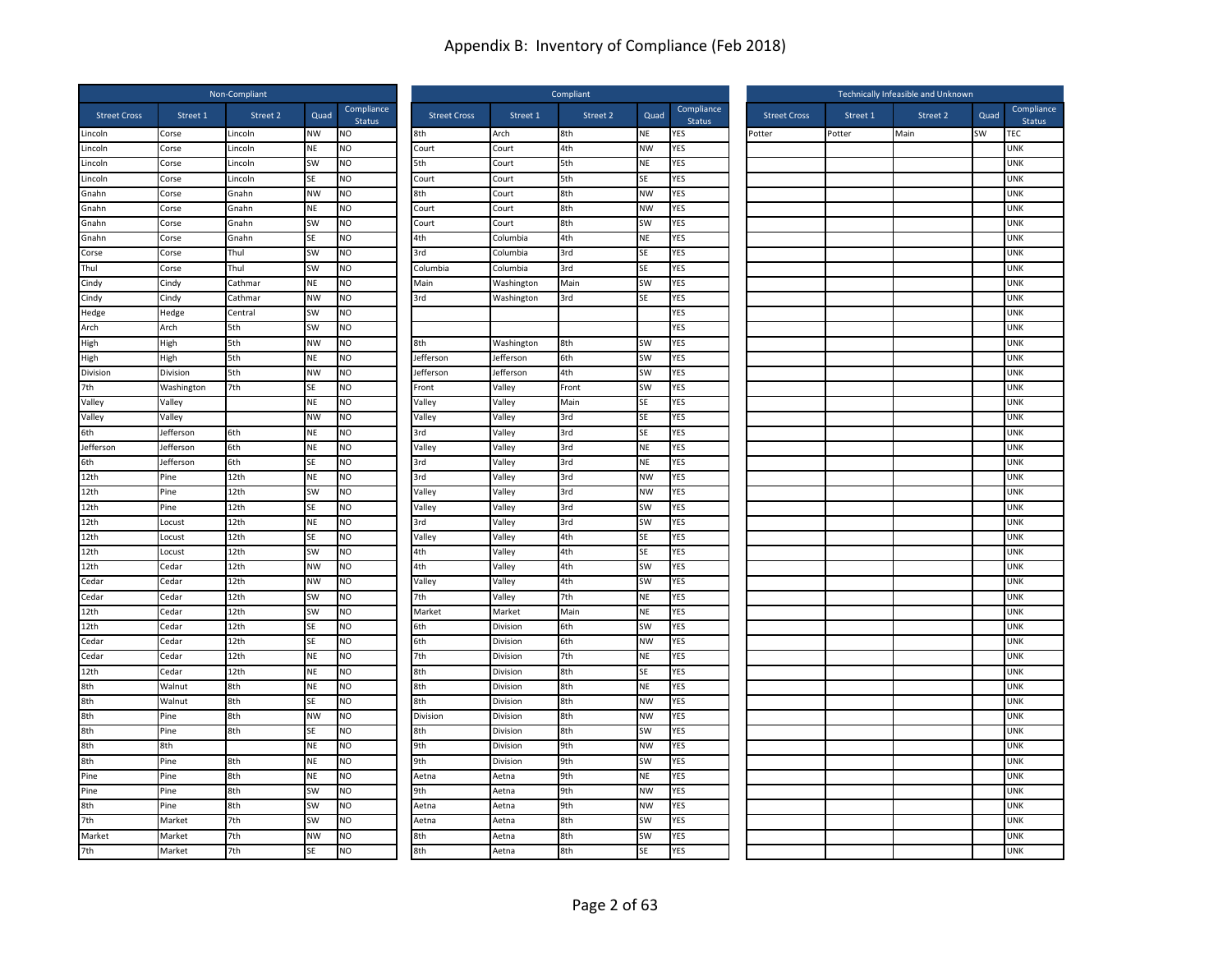| Compliance<br>Compliance<br><b>Street Cross</b><br>Street 1<br>Street 2<br>Quad<br><b>Street Cross</b><br>Street 1<br>Street 2<br>Quad<br><b>Street Cross</b><br>Street 1<br>Street 2<br>Quad<br>Status<br><b>Status</b><br>Peasley<br><b>NW</b><br>Aetna<br>8th<br>SE<br>YES<br>Peasley<br>Washington<br><b>NO</b><br>Aetna<br>8th<br>NE<br>YES<br>Peasley<br>Washington<br>Peasley<br>NE<br>NO<br>Aetna<br>Aetna<br><b>NE</b><br>8th<br><b>NW</b><br>YES<br>Pond<br>NO<br>Pond<br>Gnahn<br>Aetna<br>Aetna<br>N <sub>O</sub><br><b>YES</b><br>Pond<br>Pond<br>Gnahn<br>SE<br>Aetna<br>Aetna<br>7th<br>SE<br>Osborn<br><b>SW</b><br><b>NO</b><br>7th<br><b>NE</b><br>YES<br>Osborn<br>Pond<br>Aetna<br>Aetna<br>SW<br><b>YES</b><br>8th<br>8th<br><b>NO</b><br>5th<br>Elm<br>5th<br>SE<br>Locust<br>8th<br>8th<br><b>NW</b><br>N <sub>O</sub><br>Elm<br><b>NE</b><br><b>YES</b><br>5th<br>5th<br>Locust<br>8th<br>8th<br><b>NE</b><br><b>NO</b><br>5th<br>Elm<br>5th<br>SW<br>YES<br>Locust<br>8th<br>8th<br><b>SE</b><br><b>NO</b><br>Elm<br>Elm<br>7th<br>SE<br>YES<br>Locust<br>8th<br><b>YES</b><br>8th<br>7th<br>Elm<br>7th<br>Cedar<br>SW<br><b>NO</b><br>SE<br>8th<br>8th<br>SE<br>N <sub>O</sub><br>7th<br><b>SW</b><br><b>YES</b><br>Elm<br>Elm<br>Cedar<br>8th<br>8th<br>SW<br>NO<br>7th<br>Elm<br>7th<br><b>NE</b><br>YES<br>Spruce<br>8th<br>8th<br>SE<br><b>NO</b><br>Elm<br>Elm<br>7th<br><b>NE</b><br><b>YES</b><br>Spruce<br>SW<br>YES<br>Garfield<br>Amelia<br>Garfield<br><b>NO</b><br>Elm<br>Elm<br>8th<br>SE<br>SE<br><b>NO</b><br>8th<br>SE<br>YES<br>8th<br>Elm<br>Garfield<br>Amelia<br>Garfield<br><b>NW</b><br>NO<br>Elm<br>Elm<br>8th<br><b>NE</b><br>YES<br>Amelia<br>Amelia<br>Garfield<br><b>NW</b><br>N <sub>O</sub><br>8th<br>Elm<br>8th<br><b>NE</b><br><b>YES</b><br>Garfield<br>Amelia<br>Garfield<br>Amelia<br><b>SW</b><br><b>NO</b><br>8th<br>Elm<br>8th<br><b>NW</b><br><b>YES</b><br>Gunnison<br>Gunnison<br>Elm<br>8th<br><b>NW</b><br>YES<br>NE<br><b>NO</b><br>Elm<br>Gunnison<br>Amelia<br>Gunnison<br>SE<br><b>NO</b><br>SW<br><b>YES</b><br>Elm<br>Elm<br>8th<br>Gunnison<br>Gunnison<br>Amelia<br><b>NW</b><br><b>NO</b><br>8th<br>Elm<br>8th<br><b>SW</b><br>YES<br>Gunnison<br>Amelia<br>Gunnison<br>Market<br>Adams<br><b>SE</b><br>N <sub>O</sub><br>Elm<br>Elm<br>9th<br>SE<br>YES<br><b>SW</b><br>Adams<br>N <sub>O</sub><br>Elm<br>9th<br>NE<br>YES<br>Market<br>Adams<br>Elm<br><b>NO</b><br><b>NW</b><br><b>YES</b><br>Adams<br>Market<br>Adams<br>SE<br>Elm<br>Elm<br>9th<br>YES<br>Birdie<br>Birdie<br>Gnahn<br><b>NE</b><br>N <sub>O</sub><br>Elm<br>Elm<br>9th<br>SW<br>7th<br><b>NW</b><br><b>YES</b><br><b>Birdie</b><br>Birdie<br>Gnahn<br><b>SE</b><br><b>NO</b><br>7th<br>Angular<br><b>Birdie</b><br>SW<br>7th<br>7th<br><b>NE</b><br>YES<br>Birdie<br>Osborn<br><b>NO</b><br>Angular<br>SW<br>NE<br>YES<br>Osbore<br>Birdie<br>NO<br>Central<br>Osborn<br>Angular<br>Angular<br>N <sub>O</sub><br><b>YES</b><br>Osborn<br>Birdie<br>Osborn<br>SE<br>Central<br>NE<br>Angular<br>Central<br><b>NE</b><br><b>NO</b><br><b>NW</b><br>YES<br>Gracea<br>Gracea<br>Osborn<br>Central<br>Angular<br>Central<br><b>NO</b><br>NW<br>YES<br>Gracea<br>Gracea<br>Osborn<br>SE<br>Angular<br>Angular<br>Central<br><b>NW</b><br>N <sub>O</sub><br><b>YES</b><br>9th<br>9th<br>NE<br>Gracea<br>Gracea<br>Highland<br>Spruce<br>SW<br><b>NO</b><br>NE<br><b>YES</b><br>9th<br>Gracea<br>Gracea<br>Highland<br>Spruce<br>Spruce<br>Osborn<br><b>Brick</b><br>Osborn<br><b>NW</b><br>N <sub>O</sub><br>3rd<br>Spruce<br>3rd<br>NE<br>YES<br><b>YES</b><br><b>NE</b><br><b>Brick</b><br><b>Brick</b><br>Osborn<br>SW<br><b>NO</b><br>14th<br>South<br>14th<br><b>SW</b><br>Osborn<br><b>Brick</b><br>NO<br>14th<br><b>NE</b><br>YES<br>Osborn<br>South<br>South<br>NO<br>15th<br>SW<br>YES<br>Osborn<br><b>Brick</b><br>Osborn<br><b>SE</b><br>Louisa<br>Louisa<br><b>NO</b><br><b>SW</b><br><b>YES</b><br>Vollmer<br>Vollmer<br>Gnahn<br><b>NW</b><br>15th<br>15th<br>Louisa<br>SW<br>YES<br>Vollmer<br>Vollmer<br>Gnahn<br><b>NO</b><br>15th<br>Louisa<br>15th<br>SE<br><b>NW</b><br><b>NO</b><br><b>YES</b><br>14th<br>15th<br>SE<br>Louisa<br>Louisa<br>Louisa<br>Louisa<br>14th<br><b>NE</b><br>NO<br>15th<br>NE<br>YES<br>Louisa<br>Louisa<br>Louisa<br>Louisa<br>14th<br>N <sub>O</sub><br>15th<br>15th<br><b>NE</b><br><b>YES</b><br>Louisa<br>Louisa<br>SE<br>Louisa<br>14th<br>SW<br>N <sub>O</sub><br>15th<br>Louisa<br>15th<br><b>NW</b><br><b>YES</b><br>Louisa<br>Louisa<br>14th<br>15th<br><b>NW</b><br><b>YES</b><br><b>NW</b><br><b>NO</b><br>Dodge<br>Dodge<br>Louisa<br>Louisa<br>14th<br>NE<br>NO<br>Main<br>SE<br>YES<br>Dodge<br>Dodge<br>Denmark<br>Denmark<br>14th<br><b>NO</b><br>Main<br><b>NW</b><br>YES<br>Dodge<br>Dodge<br><b>SE</b><br>Harrison<br>Harrison<br>14th<br>14th<br>SE<br><b>NO</b><br>Main<br><b>NW</b><br>YES<br>Dodge<br>Main<br>Harrison<br>14th<br>SW<br>N <sub>O</sub><br>Main<br>SW<br>YES<br>14th<br>Dodge<br>Harrison<br>Harrison |        |       | Non-Compliant |    |                | Compliant |           |      |           |            |  | Technically Infeasible and Unknown |  |  |  |    |  |
|---------------------------------------------------------------------------------------------------------------------------------------------------------------------------------------------------------------------------------------------------------------------------------------------------------------------------------------------------------------------------------------------------------------------------------------------------------------------------------------------------------------------------------------------------------------------------------------------------------------------------------------------------------------------------------------------------------------------------------------------------------------------------------------------------------------------------------------------------------------------------------------------------------------------------------------------------------------------------------------------------------------------------------------------------------------------------------------------------------------------------------------------------------------------------------------------------------------------------------------------------------------------------------------------------------------------------------------------------------------------------------------------------------------------------------------------------------------------------------------------------------------------------------------------------------------------------------------------------------------------------------------------------------------------------------------------------------------------------------------------------------------------------------------------------------------------------------------------------------------------------------------------------------------------------------------------------------------------------------------------------------------------------------------------------------------------------------------------------------------------------------------------------------------------------------------------------------------------------------------------------------------------------------------------------------------------------------------------------------------------------------------------------------------------------------------------------------------------------------------------------------------------------------------------------------------------------------------------------------------------------------------------------------------------------------------------------------------------------------------------------------------------------------------------------------------------------------------------------------------------------------------------------------------------------------------------------------------------------------------------------------------------------------------------------------------------------------------------------------------------------------------------------------------------------------------------------------------------------------------------------------------------------------------------------------------------------------------------------------------------------------------------------------------------------------------------------------------------------------------------------------------------------------------------------------------------------------------------------------------------------------------------------------------------------------------------------------------------------------------------------------------------------------------------------------------------------------------------------------------------------------------------------------------------------------------------------------------------------------------------------------------------------------------------------------------------------------------------------------------------------------------------------------------------------------------------------------------------------------------------------------------------------------------------------------------------------------------------------------------------------------------------------------------------------------------------------------------------------------------------------------------------------------------------------------------------------------------------------------------------------------------------------------------------------------------------------------------------------------------------------------------------------------------------------------------------------------------------------------------------------------------------------------------------------------------------------------------------------------------------------------------------------------------|--------|-------|---------------|----|----------------|-----------|-----------|------|-----------|------------|--|------------------------------------|--|--|--|----|--|
| <b>UNK</b><br><b>UNK</b><br><b>UNK</b><br><b>UNK</b><br><b>UNK</b><br><b>UNK</b><br><b>UNK</b><br><b>UNK</b><br><b>UNK</b><br><b>UNK</b><br><b>UNK</b><br><b>UNK</b>                                                                                                                                                                                                                                                                                                                                                                                                                                                                                                                                                                                                                                                                                                                                                                                                                                                                                                                                                                                                                                                                                                                                                                                                                                                                                                                                                                                                                                                                                                                                                                                                                                                                                                                                                                                                                                                                                                                                                                                                                                                                                                                                                                                                                                                                                                                                                                                                                                                                                                                                                                                                                                                                                                                                                                                                                                                                                                                                                                                                                                                                                                                                                                                                                                                                                                                                                                                                                                                                                                                                                                                                                                                                                                                                                                                                                                                                                                                                                                                                                                                                                                                                                                                                                                                                                                                                                                                                                                                                                                                                                                                                                                                                                                                                                                                                                                                                  |        |       |               |    |                |           |           |      |           |            |  |                                    |  |  |  | Co |  |
|                                                                                                                                                                                                                                                                                                                                                                                                                                                                                                                                                                                                                                                                                                                                                                                                                                                                                                                                                                                                                                                                                                                                                                                                                                                                                                                                                                                                                                                                                                                                                                                                                                                                                                                                                                                                                                                                                                                                                                                                                                                                                                                                                                                                                                                                                                                                                                                                                                                                                                                                                                                                                                                                                                                                                                                                                                                                                                                                                                                                                                                                                                                                                                                                                                                                                                                                                                                                                                                                                                                                                                                                                                                                                                                                                                                                                                                                                                                                                                                                                                                                                                                                                                                                                                                                                                                                                                                                                                                                                                                                                                                                                                                                                                                                                                                                                                                                                                                                                                                                                                       |        |       |               |    |                |           |           |      |           |            |  |                                    |  |  |  |    |  |
|                                                                                                                                                                                                                                                                                                                                                                                                                                                                                                                                                                                                                                                                                                                                                                                                                                                                                                                                                                                                                                                                                                                                                                                                                                                                                                                                                                                                                                                                                                                                                                                                                                                                                                                                                                                                                                                                                                                                                                                                                                                                                                                                                                                                                                                                                                                                                                                                                                                                                                                                                                                                                                                                                                                                                                                                                                                                                                                                                                                                                                                                                                                                                                                                                                                                                                                                                                                                                                                                                                                                                                                                                                                                                                                                                                                                                                                                                                                                                                                                                                                                                                                                                                                                                                                                                                                                                                                                                                                                                                                                                                                                                                                                                                                                                                                                                                                                                                                                                                                                                                       |        |       |               |    |                |           |           |      |           |            |  |                                    |  |  |  |    |  |
|                                                                                                                                                                                                                                                                                                                                                                                                                                                                                                                                                                                                                                                                                                                                                                                                                                                                                                                                                                                                                                                                                                                                                                                                                                                                                                                                                                                                                                                                                                                                                                                                                                                                                                                                                                                                                                                                                                                                                                                                                                                                                                                                                                                                                                                                                                                                                                                                                                                                                                                                                                                                                                                                                                                                                                                                                                                                                                                                                                                                                                                                                                                                                                                                                                                                                                                                                                                                                                                                                                                                                                                                                                                                                                                                                                                                                                                                                                                                                                                                                                                                                                                                                                                                                                                                                                                                                                                                                                                                                                                                                                                                                                                                                                                                                                                                                                                                                                                                                                                                                                       |        |       |               |    |                |           |           |      |           |            |  |                                    |  |  |  |    |  |
|                                                                                                                                                                                                                                                                                                                                                                                                                                                                                                                                                                                                                                                                                                                                                                                                                                                                                                                                                                                                                                                                                                                                                                                                                                                                                                                                                                                                                                                                                                                                                                                                                                                                                                                                                                                                                                                                                                                                                                                                                                                                                                                                                                                                                                                                                                                                                                                                                                                                                                                                                                                                                                                                                                                                                                                                                                                                                                                                                                                                                                                                                                                                                                                                                                                                                                                                                                                                                                                                                                                                                                                                                                                                                                                                                                                                                                                                                                                                                                                                                                                                                                                                                                                                                                                                                                                                                                                                                                                                                                                                                                                                                                                                                                                                                                                                                                                                                                                                                                                                                                       |        |       |               |    |                |           |           |      |           |            |  |                                    |  |  |  |    |  |
|                                                                                                                                                                                                                                                                                                                                                                                                                                                                                                                                                                                                                                                                                                                                                                                                                                                                                                                                                                                                                                                                                                                                                                                                                                                                                                                                                                                                                                                                                                                                                                                                                                                                                                                                                                                                                                                                                                                                                                                                                                                                                                                                                                                                                                                                                                                                                                                                                                                                                                                                                                                                                                                                                                                                                                                                                                                                                                                                                                                                                                                                                                                                                                                                                                                                                                                                                                                                                                                                                                                                                                                                                                                                                                                                                                                                                                                                                                                                                                                                                                                                                                                                                                                                                                                                                                                                                                                                                                                                                                                                                                                                                                                                                                                                                                                                                                                                                                                                                                                                                                       |        |       |               |    |                |           |           |      |           |            |  |                                    |  |  |  |    |  |
|                                                                                                                                                                                                                                                                                                                                                                                                                                                                                                                                                                                                                                                                                                                                                                                                                                                                                                                                                                                                                                                                                                                                                                                                                                                                                                                                                                                                                                                                                                                                                                                                                                                                                                                                                                                                                                                                                                                                                                                                                                                                                                                                                                                                                                                                                                                                                                                                                                                                                                                                                                                                                                                                                                                                                                                                                                                                                                                                                                                                                                                                                                                                                                                                                                                                                                                                                                                                                                                                                                                                                                                                                                                                                                                                                                                                                                                                                                                                                                                                                                                                                                                                                                                                                                                                                                                                                                                                                                                                                                                                                                                                                                                                                                                                                                                                                                                                                                                                                                                                                                       |        |       |               |    |                |           |           |      |           |            |  |                                    |  |  |  |    |  |
|                                                                                                                                                                                                                                                                                                                                                                                                                                                                                                                                                                                                                                                                                                                                                                                                                                                                                                                                                                                                                                                                                                                                                                                                                                                                                                                                                                                                                                                                                                                                                                                                                                                                                                                                                                                                                                                                                                                                                                                                                                                                                                                                                                                                                                                                                                                                                                                                                                                                                                                                                                                                                                                                                                                                                                                                                                                                                                                                                                                                                                                                                                                                                                                                                                                                                                                                                                                                                                                                                                                                                                                                                                                                                                                                                                                                                                                                                                                                                                                                                                                                                                                                                                                                                                                                                                                                                                                                                                                                                                                                                                                                                                                                                                                                                                                                                                                                                                                                                                                                                                       |        |       |               |    |                |           |           |      |           |            |  |                                    |  |  |  |    |  |
|                                                                                                                                                                                                                                                                                                                                                                                                                                                                                                                                                                                                                                                                                                                                                                                                                                                                                                                                                                                                                                                                                                                                                                                                                                                                                                                                                                                                                                                                                                                                                                                                                                                                                                                                                                                                                                                                                                                                                                                                                                                                                                                                                                                                                                                                                                                                                                                                                                                                                                                                                                                                                                                                                                                                                                                                                                                                                                                                                                                                                                                                                                                                                                                                                                                                                                                                                                                                                                                                                                                                                                                                                                                                                                                                                                                                                                                                                                                                                                                                                                                                                                                                                                                                                                                                                                                                                                                                                                                                                                                                                                                                                                                                                                                                                                                                                                                                                                                                                                                                                                       |        |       |               |    |                |           |           |      |           |            |  |                                    |  |  |  |    |  |
|                                                                                                                                                                                                                                                                                                                                                                                                                                                                                                                                                                                                                                                                                                                                                                                                                                                                                                                                                                                                                                                                                                                                                                                                                                                                                                                                                                                                                                                                                                                                                                                                                                                                                                                                                                                                                                                                                                                                                                                                                                                                                                                                                                                                                                                                                                                                                                                                                                                                                                                                                                                                                                                                                                                                                                                                                                                                                                                                                                                                                                                                                                                                                                                                                                                                                                                                                                                                                                                                                                                                                                                                                                                                                                                                                                                                                                                                                                                                                                                                                                                                                                                                                                                                                                                                                                                                                                                                                                                                                                                                                                                                                                                                                                                                                                                                                                                                                                                                                                                                                                       |        |       |               |    |                |           |           |      |           |            |  |                                    |  |  |  |    |  |
|                                                                                                                                                                                                                                                                                                                                                                                                                                                                                                                                                                                                                                                                                                                                                                                                                                                                                                                                                                                                                                                                                                                                                                                                                                                                                                                                                                                                                                                                                                                                                                                                                                                                                                                                                                                                                                                                                                                                                                                                                                                                                                                                                                                                                                                                                                                                                                                                                                                                                                                                                                                                                                                                                                                                                                                                                                                                                                                                                                                                                                                                                                                                                                                                                                                                                                                                                                                                                                                                                                                                                                                                                                                                                                                                                                                                                                                                                                                                                                                                                                                                                                                                                                                                                                                                                                                                                                                                                                                                                                                                                                                                                                                                                                                                                                                                                                                                                                                                                                                                                                       |        |       |               |    |                |           |           |      |           |            |  |                                    |  |  |  |    |  |
|                                                                                                                                                                                                                                                                                                                                                                                                                                                                                                                                                                                                                                                                                                                                                                                                                                                                                                                                                                                                                                                                                                                                                                                                                                                                                                                                                                                                                                                                                                                                                                                                                                                                                                                                                                                                                                                                                                                                                                                                                                                                                                                                                                                                                                                                                                                                                                                                                                                                                                                                                                                                                                                                                                                                                                                                                                                                                                                                                                                                                                                                                                                                                                                                                                                                                                                                                                                                                                                                                                                                                                                                                                                                                                                                                                                                                                                                                                                                                                                                                                                                                                                                                                                                                                                                                                                                                                                                                                                                                                                                                                                                                                                                                                                                                                                                                                                                                                                                                                                                                                       |        |       |               |    |                |           |           |      |           |            |  |                                    |  |  |  |    |  |
|                                                                                                                                                                                                                                                                                                                                                                                                                                                                                                                                                                                                                                                                                                                                                                                                                                                                                                                                                                                                                                                                                                                                                                                                                                                                                                                                                                                                                                                                                                                                                                                                                                                                                                                                                                                                                                                                                                                                                                                                                                                                                                                                                                                                                                                                                                                                                                                                                                                                                                                                                                                                                                                                                                                                                                                                                                                                                                                                                                                                                                                                                                                                                                                                                                                                                                                                                                                                                                                                                                                                                                                                                                                                                                                                                                                                                                                                                                                                                                                                                                                                                                                                                                                                                                                                                                                                                                                                                                                                                                                                                                                                                                                                                                                                                                                                                                                                                                                                                                                                                                       |        |       |               |    |                |           |           |      |           |            |  |                                    |  |  |  |    |  |
|                                                                                                                                                                                                                                                                                                                                                                                                                                                                                                                                                                                                                                                                                                                                                                                                                                                                                                                                                                                                                                                                                                                                                                                                                                                                                                                                                                                                                                                                                                                                                                                                                                                                                                                                                                                                                                                                                                                                                                                                                                                                                                                                                                                                                                                                                                                                                                                                                                                                                                                                                                                                                                                                                                                                                                                                                                                                                                                                                                                                                                                                                                                                                                                                                                                                                                                                                                                                                                                                                                                                                                                                                                                                                                                                                                                                                                                                                                                                                                                                                                                                                                                                                                                                                                                                                                                                                                                                                                                                                                                                                                                                                                                                                                                                                                                                                                                                                                                                                                                                                                       |        |       |               |    |                |           |           |      |           |            |  |                                    |  |  |  |    |  |
|                                                                                                                                                                                                                                                                                                                                                                                                                                                                                                                                                                                                                                                                                                                                                                                                                                                                                                                                                                                                                                                                                                                                                                                                                                                                                                                                                                                                                                                                                                                                                                                                                                                                                                                                                                                                                                                                                                                                                                                                                                                                                                                                                                                                                                                                                                                                                                                                                                                                                                                                                                                                                                                                                                                                                                                                                                                                                                                                                                                                                                                                                                                                                                                                                                                                                                                                                                                                                                                                                                                                                                                                                                                                                                                                                                                                                                                                                                                                                                                                                                                                                                                                                                                                                                                                                                                                                                                                                                                                                                                                                                                                                                                                                                                                                                                                                                                                                                                                                                                                                                       |        |       |               |    |                |           |           |      |           |            |  |                                    |  |  |  |    |  |
|                                                                                                                                                                                                                                                                                                                                                                                                                                                                                                                                                                                                                                                                                                                                                                                                                                                                                                                                                                                                                                                                                                                                                                                                                                                                                                                                                                                                                                                                                                                                                                                                                                                                                                                                                                                                                                                                                                                                                                                                                                                                                                                                                                                                                                                                                                                                                                                                                                                                                                                                                                                                                                                                                                                                                                                                                                                                                                                                                                                                                                                                                                                                                                                                                                                                                                                                                                                                                                                                                                                                                                                                                                                                                                                                                                                                                                                                                                                                                                                                                                                                                                                                                                                                                                                                                                                                                                                                                                                                                                                                                                                                                                                                                                                                                                                                                                                                                                                                                                                                                                       |        |       |               |    |                |           |           |      |           |            |  |                                    |  |  |  |    |  |
|                                                                                                                                                                                                                                                                                                                                                                                                                                                                                                                                                                                                                                                                                                                                                                                                                                                                                                                                                                                                                                                                                                                                                                                                                                                                                                                                                                                                                                                                                                                                                                                                                                                                                                                                                                                                                                                                                                                                                                                                                                                                                                                                                                                                                                                                                                                                                                                                                                                                                                                                                                                                                                                                                                                                                                                                                                                                                                                                                                                                                                                                                                                                                                                                                                                                                                                                                                                                                                                                                                                                                                                                                                                                                                                                                                                                                                                                                                                                                                                                                                                                                                                                                                                                                                                                                                                                                                                                                                                                                                                                                                                                                                                                                                                                                                                                                                                                                                                                                                                                                                       |        |       |               |    |                |           |           |      |           |            |  |                                    |  |  |  |    |  |
|                                                                                                                                                                                                                                                                                                                                                                                                                                                                                                                                                                                                                                                                                                                                                                                                                                                                                                                                                                                                                                                                                                                                                                                                                                                                                                                                                                                                                                                                                                                                                                                                                                                                                                                                                                                                                                                                                                                                                                                                                                                                                                                                                                                                                                                                                                                                                                                                                                                                                                                                                                                                                                                                                                                                                                                                                                                                                                                                                                                                                                                                                                                                                                                                                                                                                                                                                                                                                                                                                                                                                                                                                                                                                                                                                                                                                                                                                                                                                                                                                                                                                                                                                                                                                                                                                                                                                                                                                                                                                                                                                                                                                                                                                                                                                                                                                                                                                                                                                                                                                                       |        |       |               |    |                |           |           |      |           |            |  |                                    |  |  |  |    |  |
|                                                                                                                                                                                                                                                                                                                                                                                                                                                                                                                                                                                                                                                                                                                                                                                                                                                                                                                                                                                                                                                                                                                                                                                                                                                                                                                                                                                                                                                                                                                                                                                                                                                                                                                                                                                                                                                                                                                                                                                                                                                                                                                                                                                                                                                                                                                                                                                                                                                                                                                                                                                                                                                                                                                                                                                                                                                                                                                                                                                                                                                                                                                                                                                                                                                                                                                                                                                                                                                                                                                                                                                                                                                                                                                                                                                                                                                                                                                                                                                                                                                                                                                                                                                                                                                                                                                                                                                                                                                                                                                                                                                                                                                                                                                                                                                                                                                                                                                                                                                                                                       |        |       |               |    |                |           |           |      |           |            |  |                                    |  |  |  |    |  |
|                                                                                                                                                                                                                                                                                                                                                                                                                                                                                                                                                                                                                                                                                                                                                                                                                                                                                                                                                                                                                                                                                                                                                                                                                                                                                                                                                                                                                                                                                                                                                                                                                                                                                                                                                                                                                                                                                                                                                                                                                                                                                                                                                                                                                                                                                                                                                                                                                                                                                                                                                                                                                                                                                                                                                                                                                                                                                                                                                                                                                                                                                                                                                                                                                                                                                                                                                                                                                                                                                                                                                                                                                                                                                                                                                                                                                                                                                                                                                                                                                                                                                                                                                                                                                                                                                                                                                                                                                                                                                                                                                                                                                                                                                                                                                                                                                                                                                                                                                                                                                                       |        |       |               |    |                |           |           |      |           |            |  |                                    |  |  |  |    |  |
|                                                                                                                                                                                                                                                                                                                                                                                                                                                                                                                                                                                                                                                                                                                                                                                                                                                                                                                                                                                                                                                                                                                                                                                                                                                                                                                                                                                                                                                                                                                                                                                                                                                                                                                                                                                                                                                                                                                                                                                                                                                                                                                                                                                                                                                                                                                                                                                                                                                                                                                                                                                                                                                                                                                                                                                                                                                                                                                                                                                                                                                                                                                                                                                                                                                                                                                                                                                                                                                                                                                                                                                                                                                                                                                                                                                                                                                                                                                                                                                                                                                                                                                                                                                                                                                                                                                                                                                                                                                                                                                                                                                                                                                                                                                                                                                                                                                                                                                                                                                                                                       |        |       |               |    |                |           |           |      |           |            |  |                                    |  |  |  |    |  |
|                                                                                                                                                                                                                                                                                                                                                                                                                                                                                                                                                                                                                                                                                                                                                                                                                                                                                                                                                                                                                                                                                                                                                                                                                                                                                                                                                                                                                                                                                                                                                                                                                                                                                                                                                                                                                                                                                                                                                                                                                                                                                                                                                                                                                                                                                                                                                                                                                                                                                                                                                                                                                                                                                                                                                                                                                                                                                                                                                                                                                                                                                                                                                                                                                                                                                                                                                                                                                                                                                                                                                                                                                                                                                                                                                                                                                                                                                                                                                                                                                                                                                                                                                                                                                                                                                                                                                                                                                                                                                                                                                                                                                                                                                                                                                                                                                                                                                                                                                                                                                                       |        |       |               |    |                |           |           |      |           |            |  |                                    |  |  |  |    |  |
|                                                                                                                                                                                                                                                                                                                                                                                                                                                                                                                                                                                                                                                                                                                                                                                                                                                                                                                                                                                                                                                                                                                                                                                                                                                                                                                                                                                                                                                                                                                                                                                                                                                                                                                                                                                                                                                                                                                                                                                                                                                                                                                                                                                                                                                                                                                                                                                                                                                                                                                                                                                                                                                                                                                                                                                                                                                                                                                                                                                                                                                                                                                                                                                                                                                                                                                                                                                                                                                                                                                                                                                                                                                                                                                                                                                                                                                                                                                                                                                                                                                                                                                                                                                                                                                                                                                                                                                                                                                                                                                                                                                                                                                                                                                                                                                                                                                                                                                                                                                                                                       | Market |       |               |    |                |           |           |      |           |            |  |                                    |  |  |  |    |  |
|                                                                                                                                                                                                                                                                                                                                                                                                                                                                                                                                                                                                                                                                                                                                                                                                                                                                                                                                                                                                                                                                                                                                                                                                                                                                                                                                                                                                                                                                                                                                                                                                                                                                                                                                                                                                                                                                                                                                                                                                                                                                                                                                                                                                                                                                                                                                                                                                                                                                                                                                                                                                                                                                                                                                                                                                                                                                                                                                                                                                                                                                                                                                                                                                                                                                                                                                                                                                                                                                                                                                                                                                                                                                                                                                                                                                                                                                                                                                                                                                                                                                                                                                                                                                                                                                                                                                                                                                                                                                                                                                                                                                                                                                                                                                                                                                                                                                                                                                                                                                                                       |        |       |               |    |                |           |           |      |           |            |  |                                    |  |  |  |    |  |
|                                                                                                                                                                                                                                                                                                                                                                                                                                                                                                                                                                                                                                                                                                                                                                                                                                                                                                                                                                                                                                                                                                                                                                                                                                                                                                                                                                                                                                                                                                                                                                                                                                                                                                                                                                                                                                                                                                                                                                                                                                                                                                                                                                                                                                                                                                                                                                                                                                                                                                                                                                                                                                                                                                                                                                                                                                                                                                                                                                                                                                                                                                                                                                                                                                                                                                                                                                                                                                                                                                                                                                                                                                                                                                                                                                                                                                                                                                                                                                                                                                                                                                                                                                                                                                                                                                                                                                                                                                                                                                                                                                                                                                                                                                                                                                                                                                                                                                                                                                                                                                       |        |       |               |    |                |           |           |      |           |            |  |                                    |  |  |  |    |  |
|                                                                                                                                                                                                                                                                                                                                                                                                                                                                                                                                                                                                                                                                                                                                                                                                                                                                                                                                                                                                                                                                                                                                                                                                                                                                                                                                                                                                                                                                                                                                                                                                                                                                                                                                                                                                                                                                                                                                                                                                                                                                                                                                                                                                                                                                                                                                                                                                                                                                                                                                                                                                                                                                                                                                                                                                                                                                                                                                                                                                                                                                                                                                                                                                                                                                                                                                                                                                                                                                                                                                                                                                                                                                                                                                                                                                                                                                                                                                                                                                                                                                                                                                                                                                                                                                                                                                                                                                                                                                                                                                                                                                                                                                                                                                                                                                                                                                                                                                                                                                                                       |        |       |               |    |                |           |           |      |           |            |  |                                    |  |  |  |    |  |
|                                                                                                                                                                                                                                                                                                                                                                                                                                                                                                                                                                                                                                                                                                                                                                                                                                                                                                                                                                                                                                                                                                                                                                                                                                                                                                                                                                                                                                                                                                                                                                                                                                                                                                                                                                                                                                                                                                                                                                                                                                                                                                                                                                                                                                                                                                                                                                                                                                                                                                                                                                                                                                                                                                                                                                                                                                                                                                                                                                                                                                                                                                                                                                                                                                                                                                                                                                                                                                                                                                                                                                                                                                                                                                                                                                                                                                                                                                                                                                                                                                                                                                                                                                                                                                                                                                                                                                                                                                                                                                                                                                                                                                                                                                                                                                                                                                                                                                                                                                                                                                       |        |       |               |    |                |           |           |      |           |            |  |                                    |  |  |  |    |  |
|                                                                                                                                                                                                                                                                                                                                                                                                                                                                                                                                                                                                                                                                                                                                                                                                                                                                                                                                                                                                                                                                                                                                                                                                                                                                                                                                                                                                                                                                                                                                                                                                                                                                                                                                                                                                                                                                                                                                                                                                                                                                                                                                                                                                                                                                                                                                                                                                                                                                                                                                                                                                                                                                                                                                                                                                                                                                                                                                                                                                                                                                                                                                                                                                                                                                                                                                                                                                                                                                                                                                                                                                                                                                                                                                                                                                                                                                                                                                                                                                                                                                                                                                                                                                                                                                                                                                                                                                                                                                                                                                                                                                                                                                                                                                                                                                                                                                                                                                                                                                                                       |        |       |               |    |                |           |           |      |           |            |  |                                    |  |  |  |    |  |
|                                                                                                                                                                                                                                                                                                                                                                                                                                                                                                                                                                                                                                                                                                                                                                                                                                                                                                                                                                                                                                                                                                                                                                                                                                                                                                                                                                                                                                                                                                                                                                                                                                                                                                                                                                                                                                                                                                                                                                                                                                                                                                                                                                                                                                                                                                                                                                                                                                                                                                                                                                                                                                                                                                                                                                                                                                                                                                                                                                                                                                                                                                                                                                                                                                                                                                                                                                                                                                                                                                                                                                                                                                                                                                                                                                                                                                                                                                                                                                                                                                                                                                                                                                                                                                                                                                                                                                                                                                                                                                                                                                                                                                                                                                                                                                                                                                                                                                                                                                                                                                       |        |       |               |    |                |           |           |      |           |            |  |                                    |  |  |  |    |  |
|                                                                                                                                                                                                                                                                                                                                                                                                                                                                                                                                                                                                                                                                                                                                                                                                                                                                                                                                                                                                                                                                                                                                                                                                                                                                                                                                                                                                                                                                                                                                                                                                                                                                                                                                                                                                                                                                                                                                                                                                                                                                                                                                                                                                                                                                                                                                                                                                                                                                                                                                                                                                                                                                                                                                                                                                                                                                                                                                                                                                                                                                                                                                                                                                                                                                                                                                                                                                                                                                                                                                                                                                                                                                                                                                                                                                                                                                                                                                                                                                                                                                                                                                                                                                                                                                                                                                                                                                                                                                                                                                                                                                                                                                                                                                                                                                                                                                                                                                                                                                                                       |        |       |               |    |                |           |           |      |           |            |  |                                    |  |  |  |    |  |
|                                                                                                                                                                                                                                                                                                                                                                                                                                                                                                                                                                                                                                                                                                                                                                                                                                                                                                                                                                                                                                                                                                                                                                                                                                                                                                                                                                                                                                                                                                                                                                                                                                                                                                                                                                                                                                                                                                                                                                                                                                                                                                                                                                                                                                                                                                                                                                                                                                                                                                                                                                                                                                                                                                                                                                                                                                                                                                                                                                                                                                                                                                                                                                                                                                                                                                                                                                                                                                                                                                                                                                                                                                                                                                                                                                                                                                                                                                                                                                                                                                                                                                                                                                                                                                                                                                                                                                                                                                                                                                                                                                                                                                                                                                                                                                                                                                                                                                                                                                                                                                       |        |       |               |    |                |           |           |      |           |            |  |                                    |  |  |  |    |  |
|                                                                                                                                                                                                                                                                                                                                                                                                                                                                                                                                                                                                                                                                                                                                                                                                                                                                                                                                                                                                                                                                                                                                                                                                                                                                                                                                                                                                                                                                                                                                                                                                                                                                                                                                                                                                                                                                                                                                                                                                                                                                                                                                                                                                                                                                                                                                                                                                                                                                                                                                                                                                                                                                                                                                                                                                                                                                                                                                                                                                                                                                                                                                                                                                                                                                                                                                                                                                                                                                                                                                                                                                                                                                                                                                                                                                                                                                                                                                                                                                                                                                                                                                                                                                                                                                                                                                                                                                                                                                                                                                                                                                                                                                                                                                                                                                                                                                                                                                                                                                                                       |        |       |               |    |                |           |           |      |           |            |  |                                    |  |  |  |    |  |
|                                                                                                                                                                                                                                                                                                                                                                                                                                                                                                                                                                                                                                                                                                                                                                                                                                                                                                                                                                                                                                                                                                                                                                                                                                                                                                                                                                                                                                                                                                                                                                                                                                                                                                                                                                                                                                                                                                                                                                                                                                                                                                                                                                                                                                                                                                                                                                                                                                                                                                                                                                                                                                                                                                                                                                                                                                                                                                                                                                                                                                                                                                                                                                                                                                                                                                                                                                                                                                                                                                                                                                                                                                                                                                                                                                                                                                                                                                                                                                                                                                                                                                                                                                                                                                                                                                                                                                                                                                                                                                                                                                                                                                                                                                                                                                                                                                                                                                                                                                                                                                       |        |       |               |    |                |           |           |      |           |            |  |                                    |  |  |  |    |  |
|                                                                                                                                                                                                                                                                                                                                                                                                                                                                                                                                                                                                                                                                                                                                                                                                                                                                                                                                                                                                                                                                                                                                                                                                                                                                                                                                                                                                                                                                                                                                                                                                                                                                                                                                                                                                                                                                                                                                                                                                                                                                                                                                                                                                                                                                                                                                                                                                                                                                                                                                                                                                                                                                                                                                                                                                                                                                                                                                                                                                                                                                                                                                                                                                                                                                                                                                                                                                                                                                                                                                                                                                                                                                                                                                                                                                                                                                                                                                                                                                                                                                                                                                                                                                                                                                                                                                                                                                                                                                                                                                                                                                                                                                                                                                                                                                                                                                                                                                                                                                                                       |        |       |               |    |                |           |           |      |           |            |  |                                    |  |  |  |    |  |
|                                                                                                                                                                                                                                                                                                                                                                                                                                                                                                                                                                                                                                                                                                                                                                                                                                                                                                                                                                                                                                                                                                                                                                                                                                                                                                                                                                                                                                                                                                                                                                                                                                                                                                                                                                                                                                                                                                                                                                                                                                                                                                                                                                                                                                                                                                                                                                                                                                                                                                                                                                                                                                                                                                                                                                                                                                                                                                                                                                                                                                                                                                                                                                                                                                                                                                                                                                                                                                                                                                                                                                                                                                                                                                                                                                                                                                                                                                                                                                                                                                                                                                                                                                                                                                                                                                                                                                                                                                                                                                                                                                                                                                                                                                                                                                                                                                                                                                                                                                                                                                       |        |       |               |    |                |           |           |      |           |            |  |                                    |  |  |  |    |  |
|                                                                                                                                                                                                                                                                                                                                                                                                                                                                                                                                                                                                                                                                                                                                                                                                                                                                                                                                                                                                                                                                                                                                                                                                                                                                                                                                                                                                                                                                                                                                                                                                                                                                                                                                                                                                                                                                                                                                                                                                                                                                                                                                                                                                                                                                                                                                                                                                                                                                                                                                                                                                                                                                                                                                                                                                                                                                                                                                                                                                                                                                                                                                                                                                                                                                                                                                                                                                                                                                                                                                                                                                                                                                                                                                                                                                                                                                                                                                                                                                                                                                                                                                                                                                                                                                                                                                                                                                                                                                                                                                                                                                                                                                                                                                                                                                                                                                                                                                                                                                                                       |        |       |               |    |                |           |           |      |           |            |  |                                    |  |  |  |    |  |
|                                                                                                                                                                                                                                                                                                                                                                                                                                                                                                                                                                                                                                                                                                                                                                                                                                                                                                                                                                                                                                                                                                                                                                                                                                                                                                                                                                                                                                                                                                                                                                                                                                                                                                                                                                                                                                                                                                                                                                                                                                                                                                                                                                                                                                                                                                                                                                                                                                                                                                                                                                                                                                                                                                                                                                                                                                                                                                                                                                                                                                                                                                                                                                                                                                                                                                                                                                                                                                                                                                                                                                                                                                                                                                                                                                                                                                                                                                                                                                                                                                                                                                                                                                                                                                                                                                                                                                                                                                                                                                                                                                                                                                                                                                                                                                                                                                                                                                                                                                                                                                       |        |       |               |    |                |           |           |      |           |            |  |                                    |  |  |  |    |  |
|                                                                                                                                                                                                                                                                                                                                                                                                                                                                                                                                                                                                                                                                                                                                                                                                                                                                                                                                                                                                                                                                                                                                                                                                                                                                                                                                                                                                                                                                                                                                                                                                                                                                                                                                                                                                                                                                                                                                                                                                                                                                                                                                                                                                                                                                                                                                                                                                                                                                                                                                                                                                                                                                                                                                                                                                                                                                                                                                                                                                                                                                                                                                                                                                                                                                                                                                                                                                                                                                                                                                                                                                                                                                                                                                                                                                                                                                                                                                                                                                                                                                                                                                                                                                                                                                                                                                                                                                                                                                                                                                                                                                                                                                                                                                                                                                                                                                                                                                                                                                                                       |        |       |               |    |                |           |           |      |           |            |  |                                    |  |  |  |    |  |
|                                                                                                                                                                                                                                                                                                                                                                                                                                                                                                                                                                                                                                                                                                                                                                                                                                                                                                                                                                                                                                                                                                                                                                                                                                                                                                                                                                                                                                                                                                                                                                                                                                                                                                                                                                                                                                                                                                                                                                                                                                                                                                                                                                                                                                                                                                                                                                                                                                                                                                                                                                                                                                                                                                                                                                                                                                                                                                                                                                                                                                                                                                                                                                                                                                                                                                                                                                                                                                                                                                                                                                                                                                                                                                                                                                                                                                                                                                                                                                                                                                                                                                                                                                                                                                                                                                                                                                                                                                                                                                                                                                                                                                                                                                                                                                                                                                                                                                                                                                                                                                       |        |       |               |    |                |           |           |      |           |            |  |                                    |  |  |  |    |  |
|                                                                                                                                                                                                                                                                                                                                                                                                                                                                                                                                                                                                                                                                                                                                                                                                                                                                                                                                                                                                                                                                                                                                                                                                                                                                                                                                                                                                                                                                                                                                                                                                                                                                                                                                                                                                                                                                                                                                                                                                                                                                                                                                                                                                                                                                                                                                                                                                                                                                                                                                                                                                                                                                                                                                                                                                                                                                                                                                                                                                                                                                                                                                                                                                                                                                                                                                                                                                                                                                                                                                                                                                                                                                                                                                                                                                                                                                                                                                                                                                                                                                                                                                                                                                                                                                                                                                                                                                                                                                                                                                                                                                                                                                                                                                                                                                                                                                                                                                                                                                                                       |        |       |               |    |                |           |           |      |           |            |  |                                    |  |  |  |    |  |
|                                                                                                                                                                                                                                                                                                                                                                                                                                                                                                                                                                                                                                                                                                                                                                                                                                                                                                                                                                                                                                                                                                                                                                                                                                                                                                                                                                                                                                                                                                                                                                                                                                                                                                                                                                                                                                                                                                                                                                                                                                                                                                                                                                                                                                                                                                                                                                                                                                                                                                                                                                                                                                                                                                                                                                                                                                                                                                                                                                                                                                                                                                                                                                                                                                                                                                                                                                                                                                                                                                                                                                                                                                                                                                                                                                                                                                                                                                                                                                                                                                                                                                                                                                                                                                                                                                                                                                                                                                                                                                                                                                                                                                                                                                                                                                                                                                                                                                                                                                                                                                       |        |       |               |    |                |           |           |      |           |            |  |                                    |  |  |  |    |  |
|                                                                                                                                                                                                                                                                                                                                                                                                                                                                                                                                                                                                                                                                                                                                                                                                                                                                                                                                                                                                                                                                                                                                                                                                                                                                                                                                                                                                                                                                                                                                                                                                                                                                                                                                                                                                                                                                                                                                                                                                                                                                                                                                                                                                                                                                                                                                                                                                                                                                                                                                                                                                                                                                                                                                                                                                                                                                                                                                                                                                                                                                                                                                                                                                                                                                                                                                                                                                                                                                                                                                                                                                                                                                                                                                                                                                                                                                                                                                                                                                                                                                                                                                                                                                                                                                                                                                                                                                                                                                                                                                                                                                                                                                                                                                                                                                                                                                                                                                                                                                                                       |        |       |               |    |                |           |           |      |           |            |  |                                    |  |  |  |    |  |
|                                                                                                                                                                                                                                                                                                                                                                                                                                                                                                                                                                                                                                                                                                                                                                                                                                                                                                                                                                                                                                                                                                                                                                                                                                                                                                                                                                                                                                                                                                                                                                                                                                                                                                                                                                                                                                                                                                                                                                                                                                                                                                                                                                                                                                                                                                                                                                                                                                                                                                                                                                                                                                                                                                                                                                                                                                                                                                                                                                                                                                                                                                                                                                                                                                                                                                                                                                                                                                                                                                                                                                                                                                                                                                                                                                                                                                                                                                                                                                                                                                                                                                                                                                                                                                                                                                                                                                                                                                                                                                                                                                                                                                                                                                                                                                                                                                                                                                                                                                                                                                       |        |       |               |    |                |           |           |      |           |            |  |                                    |  |  |  |    |  |
|                                                                                                                                                                                                                                                                                                                                                                                                                                                                                                                                                                                                                                                                                                                                                                                                                                                                                                                                                                                                                                                                                                                                                                                                                                                                                                                                                                                                                                                                                                                                                                                                                                                                                                                                                                                                                                                                                                                                                                                                                                                                                                                                                                                                                                                                                                                                                                                                                                                                                                                                                                                                                                                                                                                                                                                                                                                                                                                                                                                                                                                                                                                                                                                                                                                                                                                                                                                                                                                                                                                                                                                                                                                                                                                                                                                                                                                                                                                                                                                                                                                                                                                                                                                                                                                                                                                                                                                                                                                                                                                                                                                                                                                                                                                                                                                                                                                                                                                                                                                                                                       |        |       |               |    |                |           |           |      |           |            |  |                                    |  |  |  |    |  |
|                                                                                                                                                                                                                                                                                                                                                                                                                                                                                                                                                                                                                                                                                                                                                                                                                                                                                                                                                                                                                                                                                                                                                                                                                                                                                                                                                                                                                                                                                                                                                                                                                                                                                                                                                                                                                                                                                                                                                                                                                                                                                                                                                                                                                                                                                                                                                                                                                                                                                                                                                                                                                                                                                                                                                                                                                                                                                                                                                                                                                                                                                                                                                                                                                                                                                                                                                                                                                                                                                                                                                                                                                                                                                                                                                                                                                                                                                                                                                                                                                                                                                                                                                                                                                                                                                                                                                                                                                                                                                                                                                                                                                                                                                                                                                                                                                                                                                                                                                                                                                                       |        |       |               |    |                |           |           |      |           |            |  |                                    |  |  |  |    |  |
|                                                                                                                                                                                                                                                                                                                                                                                                                                                                                                                                                                                                                                                                                                                                                                                                                                                                                                                                                                                                                                                                                                                                                                                                                                                                                                                                                                                                                                                                                                                                                                                                                                                                                                                                                                                                                                                                                                                                                                                                                                                                                                                                                                                                                                                                                                                                                                                                                                                                                                                                                                                                                                                                                                                                                                                                                                                                                                                                                                                                                                                                                                                                                                                                                                                                                                                                                                                                                                                                                                                                                                                                                                                                                                                                                                                                                                                                                                                                                                                                                                                                                                                                                                                                                                                                                                                                                                                                                                                                                                                                                                                                                                                                                                                                                                                                                                                                                                                                                                                                                                       |        |       |               |    |                |           |           |      |           |            |  |                                    |  |  |  |    |  |
|                                                                                                                                                                                                                                                                                                                                                                                                                                                                                                                                                                                                                                                                                                                                                                                                                                                                                                                                                                                                                                                                                                                                                                                                                                                                                                                                                                                                                                                                                                                                                                                                                                                                                                                                                                                                                                                                                                                                                                                                                                                                                                                                                                                                                                                                                                                                                                                                                                                                                                                                                                                                                                                                                                                                                                                                                                                                                                                                                                                                                                                                                                                                                                                                                                                                                                                                                                                                                                                                                                                                                                                                                                                                                                                                                                                                                                                                                                                                                                                                                                                                                                                                                                                                                                                                                                                                                                                                                                                                                                                                                                                                                                                                                                                                                                                                                                                                                                                                                                                                                                       |        |       |               |    |                |           |           |      |           |            |  |                                    |  |  |  |    |  |
|                                                                                                                                                                                                                                                                                                                                                                                                                                                                                                                                                                                                                                                                                                                                                                                                                                                                                                                                                                                                                                                                                                                                                                                                                                                                                                                                                                                                                                                                                                                                                                                                                                                                                                                                                                                                                                                                                                                                                                                                                                                                                                                                                                                                                                                                                                                                                                                                                                                                                                                                                                                                                                                                                                                                                                                                                                                                                                                                                                                                                                                                                                                                                                                                                                                                                                                                                                                                                                                                                                                                                                                                                                                                                                                                                                                                                                                                                                                                                                                                                                                                                                                                                                                                                                                                                                                                                                                                                                                                                                                                                                                                                                                                                                                                                                                                                                                                                                                                                                                                                                       |        |       |               |    |                |           |           |      |           |            |  |                                    |  |  |  |    |  |
|                                                                                                                                                                                                                                                                                                                                                                                                                                                                                                                                                                                                                                                                                                                                                                                                                                                                                                                                                                                                                                                                                                                                                                                                                                                                                                                                                                                                                                                                                                                                                                                                                                                                                                                                                                                                                                                                                                                                                                                                                                                                                                                                                                                                                                                                                                                                                                                                                                                                                                                                                                                                                                                                                                                                                                                                                                                                                                                                                                                                                                                                                                                                                                                                                                                                                                                                                                                                                                                                                                                                                                                                                                                                                                                                                                                                                                                                                                                                                                                                                                                                                                                                                                                                                                                                                                                                                                                                                                                                                                                                                                                                                                                                                                                                                                                                                                                                                                                                                                                                                                       |        |       |               |    |                |           |           |      |           |            |  |                                    |  |  |  |    |  |
|                                                                                                                                                                                                                                                                                                                                                                                                                                                                                                                                                                                                                                                                                                                                                                                                                                                                                                                                                                                                                                                                                                                                                                                                                                                                                                                                                                                                                                                                                                                                                                                                                                                                                                                                                                                                                                                                                                                                                                                                                                                                                                                                                                                                                                                                                                                                                                                                                                                                                                                                                                                                                                                                                                                                                                                                                                                                                                                                                                                                                                                                                                                                                                                                                                                                                                                                                                                                                                                                                                                                                                                                                                                                                                                                                                                                                                                                                                                                                                                                                                                                                                                                                                                                                                                                                                                                                                                                                                                                                                                                                                                                                                                                                                                                                                                                                                                                                                                                                                                                                                       | Dodge  | Dodge | 14th          | SW | N <sub>O</sub> | Dankwardt | Dankwardt | Main | <b>SW</b> | <b>YES</b> |  |                                    |  |  |  |    |  |

|                           |                     |          | Technically Infeasible and Unknown |      |                             |
|---------------------------|---------------------|----------|------------------------------------|------|-----------------------------|
| mpliance<br><b>Status</b> | <b>Street Cross</b> | Street 1 | Street 2                           | Quad | Compliance<br><b>Status</b> |
|                           |                     |          |                                    |      | <b>UNK</b>                  |
|                           |                     |          |                                    |      | <b>UNK</b>                  |
|                           |                     |          |                                    |      | <b>UNK</b>                  |
|                           |                     |          |                                    |      | <b>UNK</b>                  |
|                           |                     |          |                                    |      | <b>UNK</b>                  |
|                           |                     |          |                                    |      | <b>UNK</b>                  |
|                           |                     |          |                                    |      | <b>UNK</b>                  |
|                           |                     |          |                                    |      | <b>UNK</b>                  |
|                           |                     |          |                                    |      | <b>UNK</b>                  |
|                           |                     |          |                                    |      | <b>UNK</b>                  |
|                           |                     |          |                                    |      | <b>UNK</b>                  |
|                           |                     |          |                                    |      | <b>UNK</b>                  |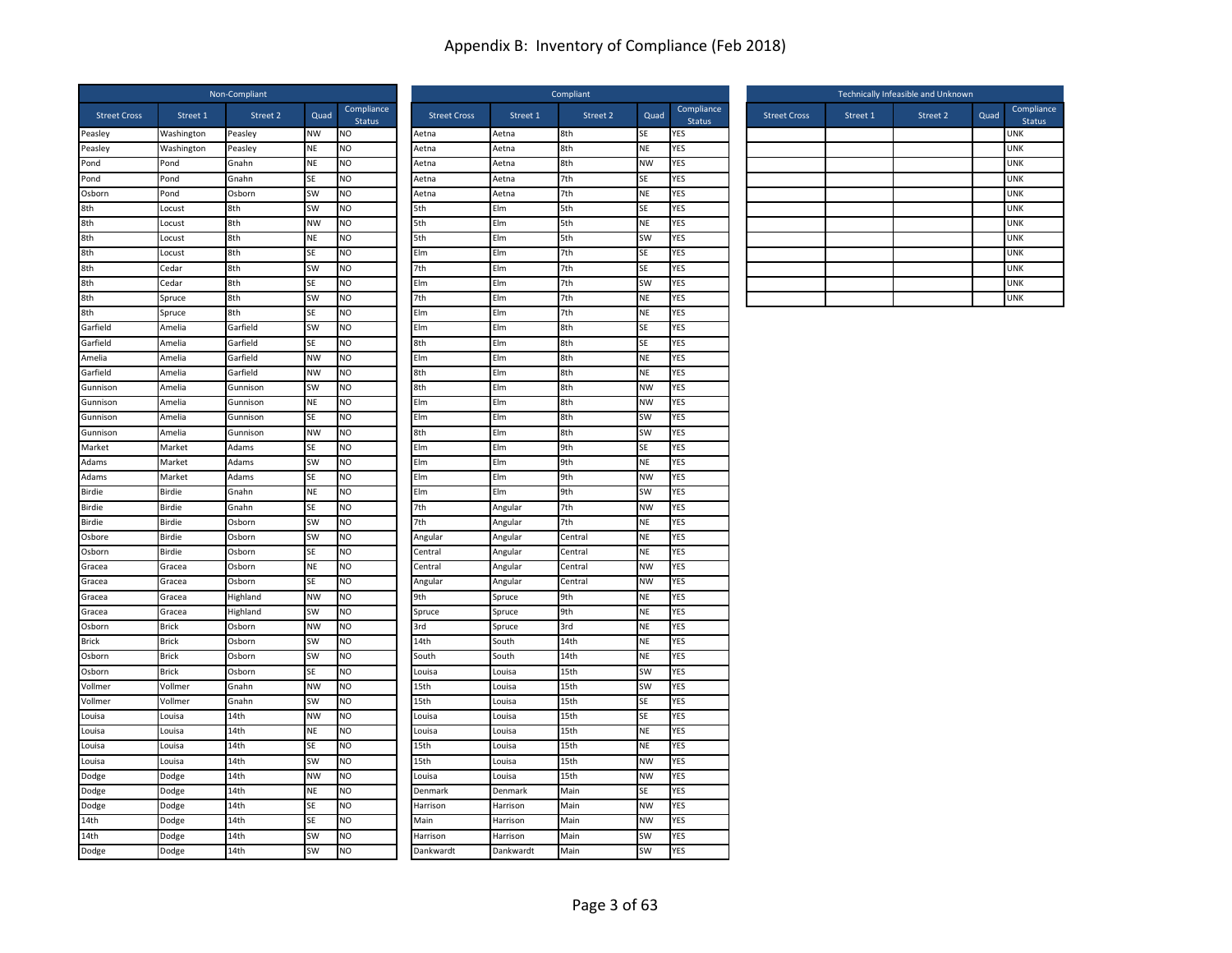|                     |             | Non-Compliant |           |                             |                     |               | Compliant     |           |                             |                     | Technically Infeasible and Unknown |          |      |                             |
|---------------------|-------------|---------------|-----------|-----------------------------|---------------------|---------------|---------------|-----------|-----------------------------|---------------------|------------------------------------|----------|------|-----------------------------|
| <b>Street Cross</b> | Street 1    | Street 2      | Quad      | Compliance<br><b>Status</b> | <b>Street Cross</b> | Street 1      | Street 2      | Quad      | Compliance<br><b>Status</b> | <b>Street Cross</b> | Street 1                           | Street 2 | Quad | Compliance<br><b>Status</b> |
| 4th                 | Spruce      | 4th           | SW        | NO.                         | Potter              | Potter        | Main          | NW        | YES                         |                     |                                    |          |      |                             |
| 4th                 | Spruce      | 4th           | SE        | NO                          | Main                | Potter        | Main          | NE        | YES                         |                     |                                    |          |      |                             |
| Summer              | Jackson     | Summer        | NW        | NO                          | Main Dr             | Main Dr       |               | <b>NW</b> | <b>YES</b>                  |                     |                                    |          |      |                             |
| Jackson             | Jackson     | Summer        | SW        | <b>NO</b>                   | Main Dr             | Main Dr       |               | <b>NW</b> | YES                         |                     |                                    |          |      |                             |
| Summer              | Louisa      | Summer        | <b>NE</b> | NO                          | Main Dr             | Main Dr       |               | NE        | YES                         |                     |                                    |          |      |                             |
| Louisa              | Louisa      | Summer        | NE        | N <sub>O</sub>              | Main Dr             | Main Dr       | <b>Brooks</b> | SE        | <b>YES</b>                  |                     |                                    |          |      |                             |
| Louisa              | Louisa      | Summer        | <b>SE</b> | NO                          | <b>Brooks</b>       | Main Dr       | <b>Brooks</b> | <b>SW</b> | YES                         |                     |                                    |          |      |                             |
| Summer              | Louisa      | Summer        | <b>SE</b> | NO                          | <b>Brooks</b>       | <b>Brooks</b> |               | <b>SE</b> | <b>YES</b>                  |                     |                                    |          |      |                             |
| Summer              | Louisa      | Summer        | SW        | NO                          | <b>Brooks</b>       | <b>Brooks</b> |               | SE        | YES                         |                     |                                    |          |      |                             |
| Louisa              | Louisa      | Summer        | SW        | NO                          | Potter              | Potter        | <b>Brooks</b> | SW        | YES                         |                     |                                    |          |      |                             |
| South               | South       | Summer        | <b>SW</b> | N <sub>O</sub>              | Potter              | Potter        |               | SE        | YES                         |                     |                                    |          |      |                             |
| South               | South       | Summer        | <b>NW</b> | NO                          | Potter              | Potter        |               | <b>NE</b> | <b>YES</b>                  |                     |                                    |          |      |                             |
| Summer              | Pine        | Summer        | SW        | <b>NO</b>                   | Madison             | Parkway       | Madison       | SE        | YES                         |                     |                                    |          |      |                             |
| Pine                | Pine        | Summer        | <b>SW</b> | N <sub>O</sub>              | Parkway             | Parkway       | Madison       | SE        | <b>YES</b>                  |                     |                                    |          |      |                             |
| Pine                | Pine        | Summer        | NW        | <b>NO</b>                   | Parkway             | Parkway       | Madison       | <b>NE</b> | YES                         |                     |                                    |          |      |                             |
| Locust              | Locust      | Summer        | <b>NE</b> | NO                          | Main Dr             | Main Dr       | <b>Brooks</b> | <b>NE</b> | YES                         |                     |                                    |          |      |                             |
| Dill                | Dill        | Summer        | NW        | NO                          | Dankwardt           | Dankwardt     | Mason         | <b>SE</b> | YES                         |                     |                                    |          |      |                             |
| Cedar               | Cedar       | Summer        | SE        | NO                          | Dankwardt           | Dankwardt     | Madison       | <b>NE</b> | YES                         |                     |                                    |          |      |                             |
| Cedar               | Cedar       | Summer        | NE        | N <sub>O</sub>              | Whitewood           | Whitewood     | Madison       | ΝE        | YES                         |                     |                                    |          |      |                             |
| Chamberlain         | Chamberlain | Summer        | <b>SE</b> | N <sub>O</sub>              | 3rd                 | Harrison      | 3rd           | <b>SE</b> | YES                         |                     |                                    |          |      |                             |
| Chaimberlain        | Chamberlain | Summer        | <b>NW</b> | NO                          | Harrison            | Harrison      | 4th           | SW        | YES                         |                     |                                    |          |      |                             |
| Summer              | Spruce      | Summer        | SW        | NO                          | Harrison            | Harrison      | Madison       | SE        | YES                         |                     |                                    |          |      |                             |
| Spruce              | Spruce      | Summer        | NE        | NO                          | Dodge               | Dodge         | 15th          | <b>SE</b> | YES                         |                     |                                    |          |      |                             |
| Spruce              | Spruce      | Summer        | SE        | N <sub>O</sub>              | Dodge               | Dodge         | 15th          | SW        | <b>YES</b>                  |                     |                                    |          |      |                             |
| Summer              | Spruce      | Summer        | <b>SE</b> | NO                          | Dodge               | Dodge         | 15th          | <b>NW</b> | YES                         |                     |                                    |          |      |                             |
| West                | West        | Summer        | SW        | NO                          | 15th                | Dodge         | 15th          | <b>NW</b> | YES                         |                     |                                    |          |      |                             |
| West                | West        | Summer        | NW        | NO                          | 15th                | Dodge         | 15th          | <b>NE</b> | YES                         |                     |                                    |          |      |                             |
| Summer              | West        | Summer        | NW        | NO                          | Dodge               | Dodge         | 15th          | ΝE        | YES                         |                     |                                    |          |      |                             |
| Summer              | West        | Summer        | <b>NE</b> | <b>NO</b>                   | Jackson             | Jackson       | Summer        | <b>NE</b> | YES                         |                     |                                    |          |      |                             |
| Angular             | Angular     | Summer        | <b>NW</b> | NO                          | Jackson             | Jackson       | 16th          | <b>NW</b> | YES                         |                     |                                    |          |      |                             |
| Angular             | Angular     | Summer        | NE        | N <sub>O</sub>              | Jackson             | Jackson       | 16th          | SE        | <b>YES</b>                  |                     |                                    |          |      |                             |
| Angular             | Angular     | Summer        | <b>SE</b> | NO                          | Jackson             | Jackson       | 16th          | <b>NE</b> | YES                         |                     |                                    |          |      |                             |
| Angular             | Angular     | Summer        | SW        | NO                          | Jackson             | Jackson       | 15th          | <b>SW</b> | <b>YES</b>                  |                     |                                    |          |      |                             |
| Summer              | Vine        | Summer        | SW        | <b>NO</b>                   | 16th                | Harrison      | 16th          | <b>NW</b> | YES                         |                     |                                    |          |      |                             |
| Summer              | Vine        | Summer        | NW        | NO                          | 16th                | Harrison      | 16th          | <b>NE</b> | YES                         |                     |                                    |          |      |                             |
| Summer              | Vine        | Summer        | NE        | NO                          | 16th                | Harrison      | 16th          | <b>SW</b> | <b>YES</b>                  |                     |                                    |          |      |                             |
| Vine                | Vine        | Summer        | NE        | N <sub>O</sub>              | 16th                | Harrison      | 16th          | SE        | <b>YES</b>                  |                     |                                    |          |      |                             |
| Vine                | Vine        | Summer        | <b>SE</b> | <b>NO</b>                   | 15th                | Harrison      | 15th          | <b>NW</b> | <b>YES</b>                  |                     |                                    |          |      |                             |
| Summer              | Vine        | Summer        | <b>SE</b> | N <sub>O</sub>              | 15th                | Harrison      | 15th          | <b>NE</b> | <b>YES</b>                  |                     |                                    |          |      |                             |
| 6th                 | South       | 6th           | <b>NW</b> | NO                          | 15th                | Harrison      | 15th          | SE        | YES                         |                     |                                    |          |      |                             |
| 6th                 | South       | 6th           | <b>NE</b> | NO                          | 15th                | Harrison      | 15th          | <b>SW</b> | <b>YES</b>                  |                     |                                    |          |      |                             |
| South               | South       | 6th           | NW        | NO                          | 14th                | Harrison      | 14th          | SW        | <b>YES</b>                  |                     |                                    |          |      |                             |
| South               | South       | 6th           | SW        | <b>NO</b>                   | 13th                | Harrison      | 13th          | SE        | YES                         |                     |                                    |          |      |                             |
| 5th                 | South       | 5th           | NE        | N <sub>O</sub>              | 3th                 | Harrison      | 13th          | <b>SW</b> | YES                         |                     |                                    |          |      |                             |
| 4th                 | South       | 4th           | <b>NE</b> | NO                          | Hedge               | Hedge         | Summer        | <b>SE</b> | YES                         |                     |                                    |          |      |                             |
| South               | South       | 4th           | <b>NE</b> | <b>NO</b>                   | Hedge               | Hedge         | Summer        | <b>NE</b> | YES                         |                     |                                    |          |      |                             |
| South               | South       | Campbell      | <b>NW</b> | NO                          | Dunham              | Dunham        | Summer        | NE        | YES                         |                     |                                    |          |      |                             |
| South               | South       | Campbell      | SE        | NO                          | Dunham              | Dunham        | Summer        | SE        | YES                         |                     |                                    |          |      |                             |
| 3rd                 | South       | 3rd           | SE        | N <sub>O</sub>              | 14th                | Parkway       | 14th          | <b>NE</b> | <b>YES</b>                  |                     |                                    |          |      |                             |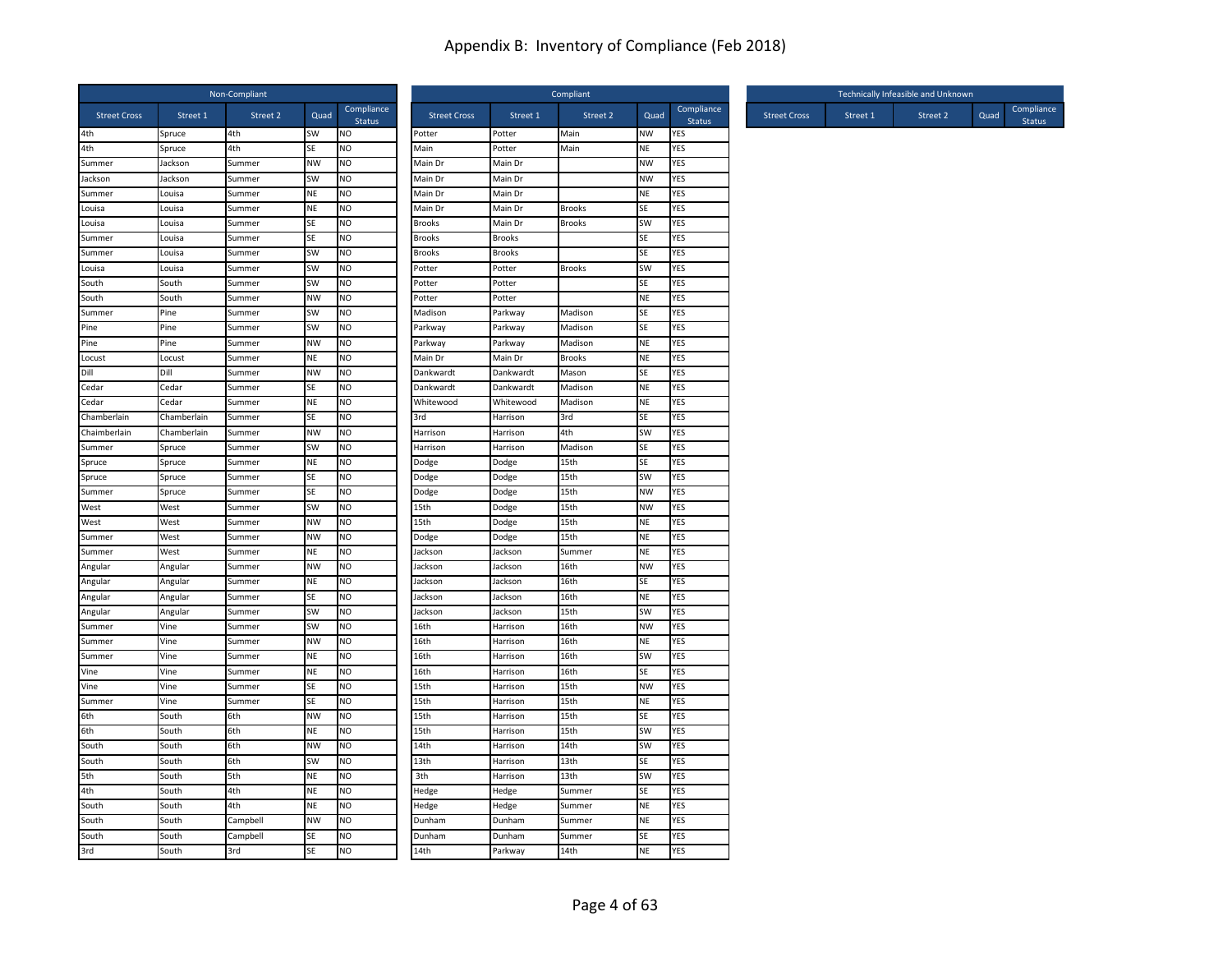|                     |                  | Non-Compliant    |                        |                             |                     |                  | Compliant    |           |                             |                     |          | Technically Infeasible and Unknown |      |                             |
|---------------------|------------------|------------------|------------------------|-----------------------------|---------------------|------------------|--------------|-----------|-----------------------------|---------------------|----------|------------------------------------|------|-----------------------------|
| <b>Street Cross</b> | Street 1         | Street 2         | Quad                   | Compliance<br><b>Status</b> | <b>Street Cross</b> | Street 1         | Street 2     | Quad      | Compliance<br><b>Status</b> | <b>Street Cross</b> | Street 1 | Street 2                           | Quad | Compliance<br><b>Status</b> |
| South               | South            | Main             | NW                     | <b>NO</b>                   | 14th                | Parkway          | 14th         | NW        | YES                         |                     |          |                                    |      |                             |
| South               | South            | Main             | SW                     | NO.                         | Parkway             | Parkway          | 14th         | <b>NW</b> | YES                         |                     |          |                                    |      |                             |
| Barret              | Barret           | Summer           | SW                     | NO                          | 14th                | Parkway          | 14th         | <b>SE</b> | YES                         |                     |          |                                    |      |                             |
| Denmark             | Denmark          | Summer           | <b>SE</b>              | NO.                         | Pawnee              | Pawnee           | 14th         | <b>NW</b> | YES                         |                     |          |                                    |      |                             |
| Denmark<br>Summer   | Denmark<br>Acres | Summer<br>Summer | <b>NE</b><br><b>SE</b> | NO<br>NO                    | Pawnee<br>Navajo    | Pawnee<br>Navajo | 14th<br>14th | SW<br>SE  | YES<br>YES                  |                     |          |                                    |      |                             |
| Summer              | Acres            | Summer           | <b>NE</b>              | N <sub>O</sub>              | 14th                | Navajo           | 14th         | <b>SE</b> | YES                         |                     |          |                                    |      |                             |
| Louisa              | Louisa           | Summer           | <b>NW</b>              | NO                          | 14th                | Navajo           | 14th         | <b>SW</b> | <b>YES</b>                  |                     |          |                                    |      |                             |
| Barret              | Barret           | Orchard          | SW                     | <b>NO</b>                   | Navajo              | Navajo           | 14th         | SW        | YES                         |                     |          |                                    |      |                             |
| Orchard             | Barret           | Orchard          | SW                     | NO                          | Sioux               | Sioux            | 14th         | NE        | YES                         |                     |          |                                    |      |                             |
| Orchard             | Barret           | Orchard          | <b>SE</b>              | NO                          | Sioux               | Sioux            | 14th         | SE        | YES                         |                     |          |                                    |      |                             |
| Barret              | Barret           | Orchard          | SE                     | N <sub>O</sub>              | 14th                | Koestner         | 14th         | <b>NE</b> | YES                         |                     |          |                                    |      |                             |
| Acres               | Acres            | Orchard          | SW                     | NO                          | 14th                | Koestner         | 14th         | <b>NW</b> | YES                         |                     |          |                                    |      |                             |
| Orchard             | Acres            | Orchard          | <b>SW</b>              | NO                          | Mohawk              | Koestner         | Mohawk       | NW        | <b>YES</b>                  |                     |          |                                    |      |                             |
| Orchard             | Acres            | Orchard          | <b>SE</b>              | NO                          | Mohawk              | Koestner         | Mohawk       | <b>NE</b> | <b>YES</b>                  |                     |          |                                    |      |                             |
| Acres               | Acres            | Orchard          | <b>SE</b>              | NO.                         | Zachary             | Koestner         | Zachary      | <b>NE</b> | <b>YES</b>                  |                     |          |                                    |      |                             |
| Orchard             | Acres            | Orchard          | <b>NE</b>              | <b>NO</b>                   | Hillary             | Summer           | Hillary      | <b>NE</b> | YES                         |                     |          |                                    |      |                             |
| Orchard             | Prospect         | Orchard          | SE                     | NO                          | Hillary             | Summer           | Hillary      | SE        | YES                         |                     |          |                                    |      |                             |
| Locust              | Locust           | 3rd              | SE                     | NO                          | _eebrick            | Mason            | Leebrick     | NW        | YES                         |                     |          |                                    |      |                             |
| 3rd                 | Locust           | 3rd              | <b>NE</b>              | NO                          | Leebrick            | Mason            | Leebrick     | <b>NE</b> | <b>YES</b>                  |                     |          |                                    |      |                             |
| 3rd                 | Locust           | 3rd              | <b>NE</b>              | NO                          | Mason               | Mason            | Leebrick     | <b>NE</b> | YES                         |                     |          |                                    |      |                             |
| 3rd                 | Locust           | 3rd              | <b>NW</b>              | NO                          | Mason               | Mason            | Leebrick     | SE        | YES                         |                     |          |                                    |      |                             |
| 3rd                 | Locust           | 3rd              | <b>NW</b>              | NO                          | Mason               | Mason            | Garfield     | SW        | YES                         |                     |          |                                    |      |                             |
| 4th                 | Locust           | 4th              | <b>SE</b>              | NO                          | Mason               | Mason            | Garfield     | <b>NW</b> | YES                         |                     |          |                                    |      |                             |
| 4th                 | Locust           | 4th              | SW                     | NO                          | Dodge               | Dodge            | Perkins      | SW        | YES                         |                     |          |                                    |      |                             |
| Locust              | Locust           | 5th              | <b>NW</b>              | NO                          | Dodge               | Dodge            | Perkins      | <b>NW</b> | YES                         |                     |          |                                    |      |                             |
| Locust              | Locust           | 5th              | SW                     | NO                          | Louisa              | Louisa           | Garfield     | SE        | YES                         |                     |          |                                    |      |                             |
| 5th                 | Locust           | 5th              | SW                     | NO                          | Louisa              | Louisa           | Garfield     | <b>NE</b> | <b>YES</b>                  |                     |          |                                    |      |                             |
| 5th                 | Locust           | 5th              | <b>SE</b>              | <b>NO</b>                   | Louisa              | Louisa           | Garfield     | NW        | YES                         |                     |          |                                    |      |                             |
| Locust              | Locust           | 5th              | SE                     | NO                          | South               | South            | Garfield     | SE        | YES                         |                     |          |                                    |      |                             |
| 6th                 | Locust           | 6th              | <b>NE</b>              | NO                          | South               | South            | Garfield     | <b>NE</b> | YES                         |                     |          |                                    |      |                             |
| 6th                 | Locust           | 6th              | <b>NW</b>              | NO                          | Pine                | Pine             | Garfield     | SE        | YES                         |                     |          |                                    |      |                             |
| Summer              | Jackson          | Summer           | SW                     | NO                          | Garfield            | Pine             | Garfield     | <b>SE</b> | YES                         |                     |          |                                    |      |                             |
| Jackson             | Jackson          | Whittier         | SW                     | <b>NO</b>                   | Dill                | Dill             | Garfield     | SW        | YES                         |                     |          |                                    |      |                             |
| Whittier            | Jackson          | Whittier         | <b>NW</b>              | NO                          | Dill                | Dill             | Garfield     | <b>NW</b> | <b>YES</b>                  |                     |          |                                    |      |                             |
| Whittier            | Jackson          | Whittier         | <b>NE</b>              | NO                          | Garfield            | Dill             | Garfield     | <b>NW</b> | YES                         |                     |          |                                    |      |                             |
| Dodge               | Dodge            | Summer           | <b>NW</b>              | NO                          | Garfield            | Dill             | Garfield     | NE        | YES                         |                     |          |                                    |      |                             |
| Dodge               | Dodge            | Summer           | SW                     | NO                          | Garfield            | West             | Garfield     | NW        | <b>YES</b>                  |                     |          |                                    |      |                             |
| South               | South            | 15th             | SW                     | NO                          | Garfield            | West             | Garfield     | SW        | YES                         |                     |          |                                    |      |                             |
| South               | South            | 15th             | <b>SE</b>              | NO                          | Green               | Green            | Garfield     | SW        | <b>YES</b>                  |                     |          |                                    |      |                             |
| 15th                | South            | 15th             | SE                     | NO                          | Green               | Green            | Garfield     | NW        | YES                         |                     |          |                                    |      |                             |
| South               | South            | 14th             | <b>NW</b>              | <b>NO</b>                   | Grove               | Grove            | Garfield     | SE        | YES                         |                     |          |                                    |      |                             |
| South               | South            | 14th             | SE                     | <b>NO</b>                   | Grove               | Grove            | Garfield     | <b>NE</b> | YES                         |                     |          |                                    |      |                             |
| 14th                | South            | 14th             | <b>SE</b>              | NO.                         | Higbee              | Angular          | Higbee       | <b>SE</b> | YES                         |                     |          |                                    |      |                             |
| South               | South            | 13th             | <b>NW</b>              | <b>NO</b>                   | Higbee              | Angular          | Higbee       | SW        | YES                         |                     |          |                                    |      |                             |
| South               | South            | 13th             | <b>NE</b>              | N <sub>O</sub>              | Higbee              | Angular          | Higbee       | NW        | <b>YES</b>                  |                     |          |                                    |      |                             |
| South               | South            | 13th             | SW                     | NO                          | Higbee              | Angular          | Higbee       | NE        | YES                         |                     |          |                                    |      |                             |
| South               | South            | 13th             | SE                     | NO                          | Gunnison            | Angular          | Gunnison     | <b>NE</b> | YES                         |                     |          |                                    |      |                             |
| South               | South            | 12th             | <b>NW</b>              | <b>NO</b>                   | Gunnison            | Angular          | Gunnison     | <b>NW</b> | YES                         |                     |          |                                    |      |                             |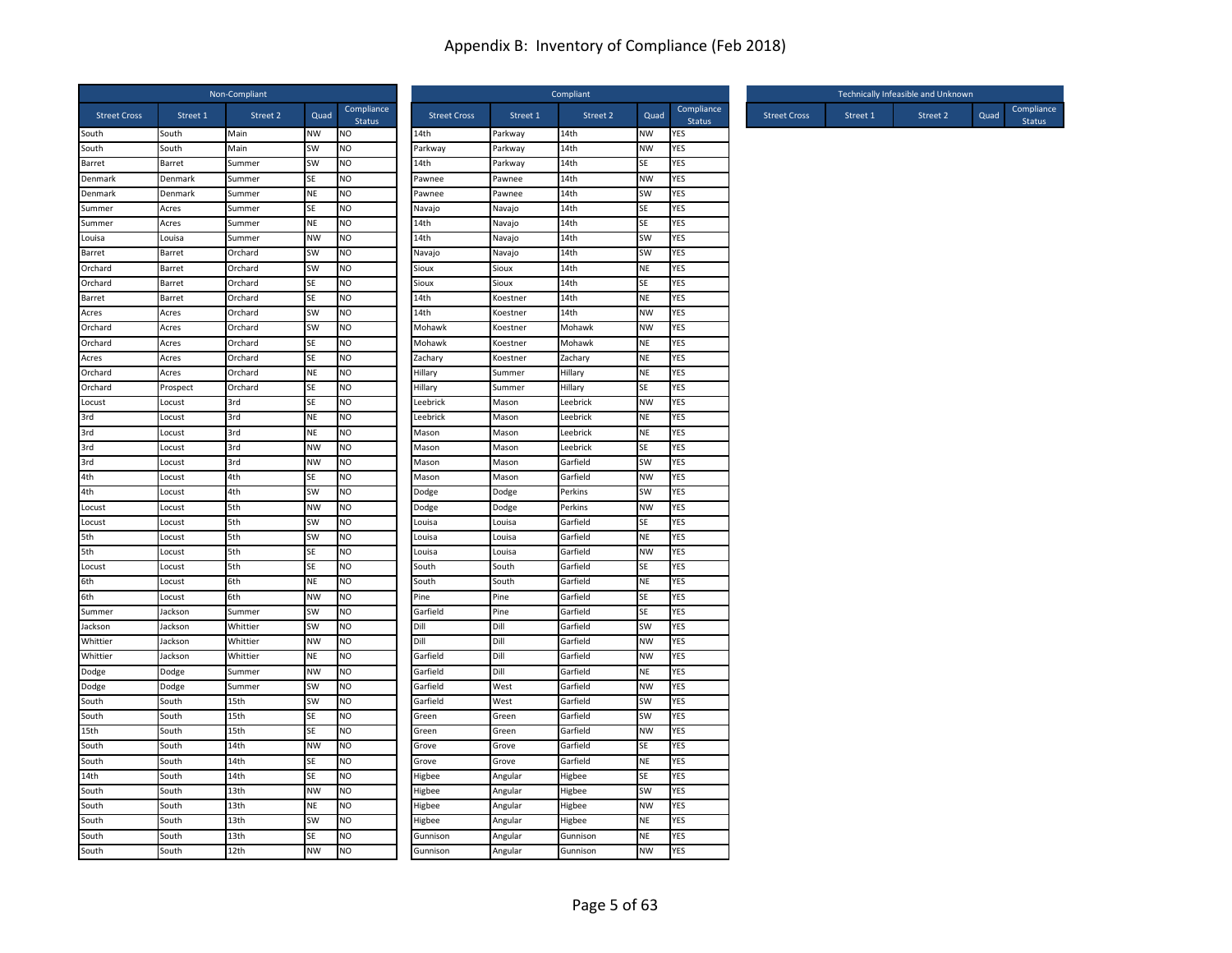|                     |            | Non-Compliant |           |                             |                     |           | Compliant   |           |                             |                     |          | Technically Infeasible and Unknown |      |                             |
|---------------------|------------|---------------|-----------|-----------------------------|---------------------|-----------|-------------|-----------|-----------------------------|---------------------|----------|------------------------------------|------|-----------------------------|
| <b>Street Cross</b> | Street 1   | Street 2      | Quad      | Compliance<br><b>Status</b> | <b>Street Cross</b> | Street 1  | Street 2    | Quad      | Compliance<br><b>Status</b> | <b>Street Cross</b> | Street 1 | Street 2                           | Quad | Compliance<br><b>Status</b> |
| South               | South      | 12th          | NE        | NO                          | Angular             | Angular   | Garfield    | SE        | YES                         |                     |          |                                    |      |                             |
| South               | South      | 12th          | <b>SE</b> | N <sub>O</sub>              | Garfield            | Angular   | Garfield    | <b>SE</b> | YES                         |                     |          |                                    |      |                             |
| 12th                | South      | 12th          | <b>SE</b> | NO                          | Garfield            | Angular   | Garfield    | <b>SW</b> | <b>YES</b>                  |                     |          |                                    |      |                             |
| 12th                | South      | 12th          | SW        | NO                          | Angular             | Angular   | Garfield    | NE        | YES                         |                     |          |                                    |      |                             |
| South               | South      | 12th          | SW        | NO.                         | Cleveland           | Cleveland | Garfield    | NE        | YES                         |                     |          |                                    |      |                             |
| South               | South      | Central       | <b>NW</b> | N <sub>O</sub>              | Cleveland           | Cleveland | Garfield    | SE        | YES                         |                     |          |                                    |      |                             |
| Central             | South      | Central       | <b>NW</b> | NO.                         | Spray               | Spray     | Garfield    | <b>NE</b> | YES                         |                     |          |                                    |      |                             |
| Central             | South      | Central       | NE        | NO                          | Amelia              | Amelia    | Leebrick    | <b>NW</b> | YES                         |                     |          |                                    |      |                             |
| South               | South      | Central       | NE        | N <sub>O</sub>              | Leebrick            | Aetna     | Leebrick    | SE        | YES                         |                     |          |                                    |      |                             |
| South               | South      | Central       | SE        | NO                          | Garfield            | Division  | Garfield    | <b>SW</b> | YES                         |                     |          |                                    |      |                             |
| Central             | South      | Central       | SE        | NO                          | Garfield            | Division  | Garfield    | SE        | YES                         |                     |          |                                    |      |                             |
| Central             | South      | Central       | SW        | NO                          | Gunnison            | Division  | Gunnison    | SE        | YES                         |                     |          |                                    |      |                             |
| South               | South      | 10th          | <b>NW</b> | NO                          | Division            | Division  | Gunnison    | SE        | YES                         |                     |          |                                    |      |                             |
| 10th                | South      | 10th          | <b>NW</b> | NO.                         | Market              | Market    | Leebrick    | <b>NE</b> | YES                         |                     |          |                                    |      |                             |
| 10th                | South      | 10th          | NE        | <b>NO</b>                   | Woodlawn            | Market    | Woodlawn    | SE        | <b>YES</b>                  |                     |          |                                    |      |                             |
| South               | South      | 10th          | SE        | NO                          | Plane               | Division  | Plane       | <b>NW</b> | <b>YES</b>                  |                     |          |                                    |      |                             |
| 10th                | South      | 10th          | SW        | N <sub>O</sub>              | Meadowbrook         | Sunrise   | Meadowbrook | SW        | YES                         |                     |          |                                    |      |                             |
| 10th                | South      | 10th          | SW        | <b>NO</b>                   | Monarch             | Terrace   | Monarch     | NE        | YES                         |                     |          |                                    |      |                             |
| South               | South      | 10th          | SW        | NO                          | Regina              | Terrance  | Regina      | SE        | <b>YES</b>                  |                     |          |                                    |      |                             |
| South               | South      | 10th          | <b>NE</b> | N <sub>O</sub>              | Randall             | Randall   | Cathmar     | <b>NW</b> | YES                         |                     |          |                                    |      |                             |
| 9th                 | South      | 9th           | <b>NE</b> | N <sub>O</sub>              | Easy                | Cathmar   | Easy        | <b>NW</b> | <b>YES</b>                  |                     |          |                                    |      |                             |
| 8th                 | South      | 8th           | <b>NW</b> | NO                          | Cathmar             | Cathmar   | Easy        | <b>NW</b> | <b>YES</b>                  |                     |          |                                    |      |                             |
| South               | South      | 7th           | SW        | NO.                         | Hiller              | Messiah   | Hiller      | SE        | YES                         |                     |          |                                    |      |                             |
| 7th                 | South      | 7th           | <b>NW</b> | <b>NO</b>                   | Messiah             | Gilbert   | Messiah     | SW        | <b>YES</b>                  |                     |          |                                    |      |                             |
| South               | South      | 7th           | <b>NE</b> | <b>NO</b>                   | Aetna               | Aetna     | Plane       | SE        | <b>YES</b>                  |                     |          |                                    |      |                             |
| South               | South      | 7th           | SE        | NO                          | Plane               | Aetna     | Plane       | SE        | YES                         |                     |          |                                    |      |                             |
| Spruce              | Spruce     | 6th           | <b>NE</b> | N <sub>O</sub>              | Aetna               | Aetna     | Plane       | <b>NE</b> | YES                         |                     |          |                                    |      |                             |
| 6th                 | Angular    | 6th           | SE        | NO                          | Adams               | Amelia    | Adams       | <b>NE</b> | <b>YES</b>                  |                     |          |                                    |      |                             |
| 6th                 | Maple      | 6th           | NE        | N <sub>O</sub>              | Amelia              | Amelia    | Adams       | NE        | YES                         |                     |          |                                    |      |                             |
| 8th                 | High       | 8th           | SE        | NO                          | Adams               | Amelia    | Adams       | SW        | YES                         |                     |          |                                    |      |                             |
| 8th                 | High       | 8th           | <b>SW</b> | NO.                         | Amelia              | Amelia    | Adams       | <b>NW</b> | YES                         |                     |          |                                    |      |                             |
| Court               | Court      | 8th           | NE        | NO                          | Adams               | Amelia    | Adams       | NW        | YES                         |                     |          |                                    |      |                             |
| Court               | Court      | 8th           | SE        | NO                          | Starr               | Amelia    | Starr       | SW        | YES                         |                     |          |                                    |      |                             |
| 8th                 | Washington | 8th           | <b>NE</b> | N <sub>O</sub>              | Amelia              | Amelia    | Starr       | <b>SW</b> | <b>YES</b>                  |                     |          |                                    |      |                             |
| 8th                 | Washington | 8th           | <b>NW</b> | N <sub>O</sub>              | Amelia              | Amelia    | Starr       | <b>NW</b> | <b>YES</b>                  |                     |          |                                    |      |                             |
| 10th                | High       | 10th          | SE        | <b>NO</b>                   | Starr               | Amelia    | Starr       | <b>NW</b> | YES                         |                     |          |                                    |      |                             |
| High                | High       | 10th          | SW        | <b>NO</b>                   | Amelia              | Amelia    | Gertrude    | SE        | YES                         |                     |          |                                    |      |                             |
| Cathmar             | Terrance   | Cathmar       | SE        | NO.                         | Gertrude            | Amelia    | Gertrude    | SE        | YES                         |                     |          |                                    |      |                             |
| Main                | Division   | Main          | NE        | N <sub>O</sub>              | Gertrude            | Amelia    | Gertrude    | SW        | YES                         |                     |          |                                    |      |                             |
| Plane               | Agency     | Plane         | <b>NW</b> | NO.                         | Amelia              | Amelia    | Gertrude    | <b>SW</b> | <b>YES</b>                  |                     |          |                                    |      |                             |
| Plane               | Agency     | Plane         | <b>NE</b> | NO                          | Amelia              | Amelia    | Gertrude    | <b>NW</b> | YES                         |                     |          |                                    |      |                             |
| Agency              | Plane      | Agency        | <b>NE</b> | N <sub>O</sub>              | Gertrude            | Amelia    | Gertrude    | <b>NW</b> | YES                         |                     |          |                                    |      |                             |
| Plane               | Agency     | Plane         | SE        | NO                          | Gertrude            | Amelia    | Gertrude    | <b>NE</b> | YES                         |                     |          |                                    |      |                             |
| Plane               | Agency     | Plane         | <b>SW</b> | NO                          | Amelia              | Amelia    | Gertrude    | <b>NE</b> | <b>YES</b>                  |                     |          |                                    |      |                             |
| Gertrude            | Agency     | Gertrude      | NE        | NO                          | Plane               | Amelia    | Plane       | SE        | YES                         |                     |          |                                    |      |                             |
| Agency              | Agency     | Gertrude      | SE        | NO                          | Amelia              | Plane     | Amelia      | SE        | <b>YES</b>                  |                     |          |                                    |      |                             |
| Gertrude            | Agency     | Gertrude      | SE        | NO.                         | Amelia              | Amelia    | Plane       | NE        | YES                         |                     |          |                                    |      |                             |
| Gertrude            | Agency     | Gertrude      | SW        | NO                          | Plane               | Amelia    | Plane       | <b>NE</b> | <b>YES</b>                  |                     |          |                                    |      |                             |
| Gilbert             | Hagemann   | Gilbert       | <b>NW</b> | N <sub>O</sub>              | Plane               | Williams  | Plane       | NE        | <b>YES</b>                  |                     |          |                                    |      |                             |
|                     |            |               |           |                             |                     |           |             |           |                             |                     |          |                                    |      |                             |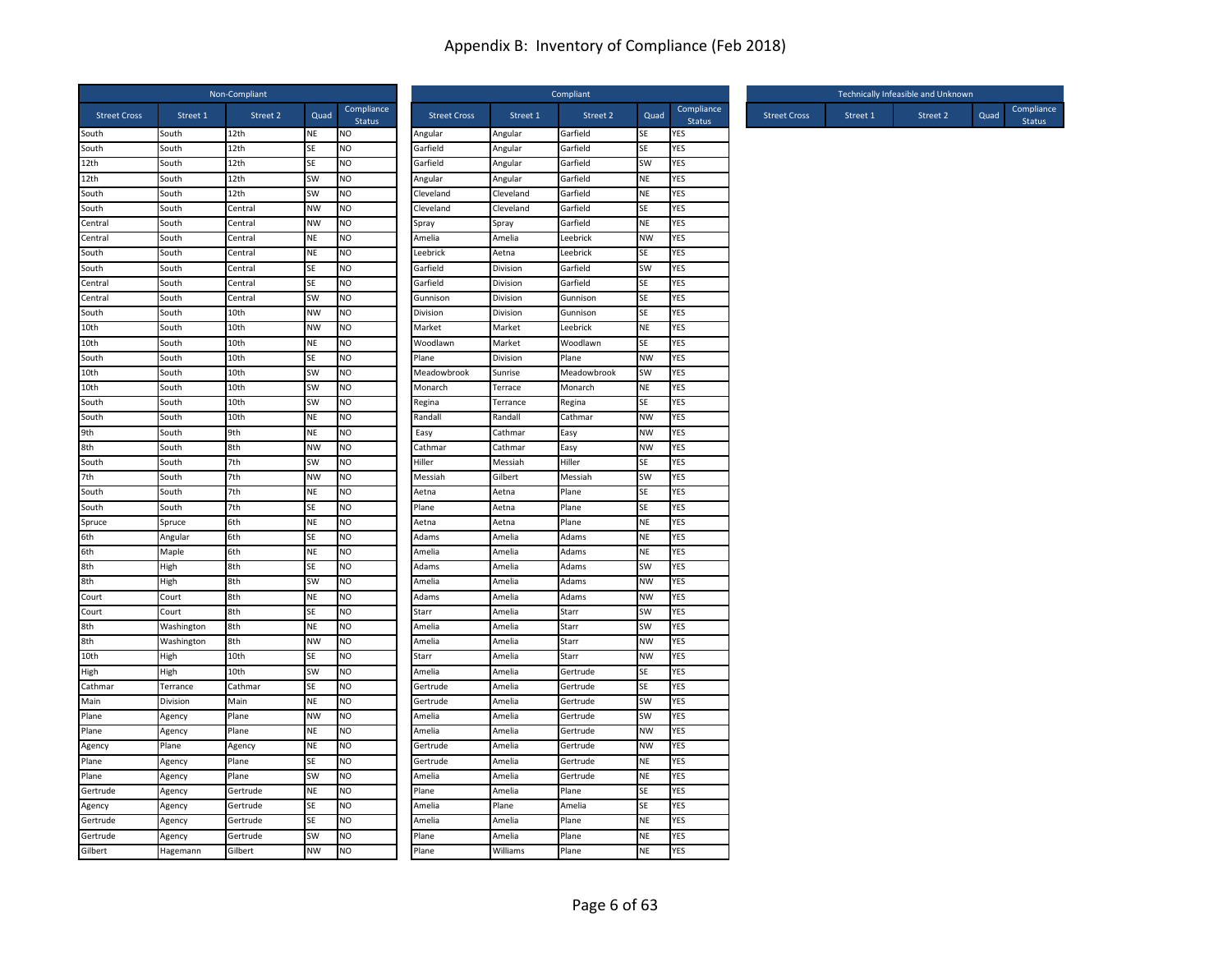|                           |                     | Non-Compliant  |                 |                             |                      |                | Compliant            |           |                             |                     |          | Technically Infeasible and Unknown |      |                             |
|---------------------------|---------------------|----------------|-----------------|-----------------------------|----------------------|----------------|----------------------|-----------|-----------------------------|---------------------|----------|------------------------------------|------|-----------------------------|
| <b>Street Cross</b>       | Street 1            | Street 2       | Quad            | Compliance<br><b>Status</b> | <b>Street Cross</b>  | Street 1       | Street 2             | Quad      | Compliance<br><b>Status</b> | <b>Street Cross</b> | Street 1 | Street 2                           | Quad | Compliance<br><b>Status</b> |
| Gilbert                   | Hagemann            | Gilbert        | SW              | NO.                         | Plane                | Williams       | Plane                | NW        | YES                         |                     |          |                                    |      |                             |
| Cliff                     | Sunnyside           | Cliff          | <b>NE</b>       | NO                          | Plane                | Plane          | West                 | <b>NW</b> | YES                         |                     |          |                                    |      |                             |
| Sunnycliff                | Sunnycliff          | Cliff          | SE              | NO                          | Plane                | Plane          | West                 | <b>NE</b> | YES                         |                     |          |                                    |      |                             |
| Sunnycliff                | Sunnycliff          | Cliff<br>Cliff | <b>NE</b>       | NO                          | Starr                | Starr          | Dill                 | NW        | YES                         |                     |          |                                    |      |                             |
| <b>Quail Ridge</b><br>8th | Quail Ridge<br>Vine | 8th            | <b>SE</b><br>SE | NO<br>N <sub>O</sub>        | Garfield<br>Garfield | Mason<br>Mason | Garfield<br>Garfield | NW<br>NE  | YES<br><b>YES</b>           |                     |          |                                    |      |                             |
| 8th                       | Vine                | 8th            | SW              | NO                          | Mason LN             | Cambridge      | Mason LN             | NW        | YES                         |                     |          |                                    |      |                             |
| 6th                       | Vine                | 6th            | <b>NE</b>       | NO                          | Mason LN             | Cambridge      | Mason LN             | SW        | <b>YES</b>                  |                     |          |                                    |      |                             |
| 6th                       | Vine                | 6th            | <b>NW</b>       | <b>NO</b>                   | Mason LN             | Cambridge      | Mason LN             | <b>NW</b> | YES                         |                     |          |                                    |      |                             |
| Vine                      | Vine                | 6th            | SW              | NO                          | Mason LN             | Cambridge      | Mason LN             | SW        | YES                         |                     |          |                                    |      |                             |
| 6th                       | Vine                | 6th            | SW              | NO.                         |                      | Sterling       |                      | <b>SW</b> | YES                         |                     |          |                                    |      |                             |
| 6th                       | Maple               | 6th            | <b>SE</b>       | NO.                         | Vine                 | Vine           | Central              | <b>NW</b> | YES                         |                     |          |                                    |      |                             |
| 6th                       | Maple               | 6th            | SW              | NO                          | Central              | Vine           | Central              | NW        | YES                         |                     |          |                                    |      |                             |
| Washington                | Gratton             | Washington     | <b>SE</b>       | N <sub>O</sub>              | Central              | Vine           | Central              | <b>NE</b> | YES                         |                     |          |                                    |      |                             |
|                           | Gratton             | Washington     | <b>NE</b>       | <b>NO</b>                   | Vine                 | Vine           | Central              | <b>NE</b> | YES                         |                     |          |                                    |      |                             |
| Emmett                    | Emmett              | Washington     | SW              | NO                          | Vine                 | Vine           | Central              | <b>SE</b> | YES                         |                     |          |                                    |      |                             |
| Washington                | Emmett              | Washington     | <b>NE</b>       | NO                          | Central              | Vine           | Central              | SE        | YES                         |                     |          |                                    |      |                             |
| Emmett                    | Agency              | Emmett         | SW              | NO                          | Central              | Vine           | Central              | SW        | YES                         |                     |          |                                    |      |                             |
| Emmett                    | Agency              | Emmett         | <b>SE</b>       | N <sub>O</sub>              | Vine                 | Vine           | Central              | SW        | <b>YES</b>                  |                     |          |                                    |      |                             |
| Silverleaf                | Silverleaf          | Dehner         | <b>NE</b>       | NO.                         | Delmar               | Jackson        | Delmar               | <b>NW</b> | YES                         |                     |          |                                    |      |                             |
| Silverleaf                | Silverleaf          | Dehner         | <b>SE</b>       | NO                          | Delmar               | Jackson        | Delmar               | NE        | YES                         |                     |          |                                    |      |                             |
| Kroeger                   | Silverleaf          | Kroeger        | <b>NW</b>       | NO                          | lackson              | Jackson        | Delmar               | SW        | YES                         |                     |          |                                    |      |                             |
| Dekalb                    | Dekalb              | Vogt           | SW              | NO                          | Haskell              | West           | Haskell              | NE        | YES                         |                     |          |                                    |      |                             |
| Dekalb                    | Dekalb              | Vogt           | NW              | N <sub>O</sub>              | Winchester           | Mason          | Winchester           | SW        | YES                         |                     |          |                                    |      |                             |
| Vogt                      | Steuben             | Vogt           | <b>NW</b>       | <b>NO</b>                   | Cambridge            | Mason          | Cambridge            | SE        | YES                         |                     |          |                                    |      |                             |
| Steuben                   | Steuben             | Vogt           | NW              | NO                          | Cambridge            | Mason          | Cambridge            | SW        | <b>YES</b>                  |                     |          |                                    |      |                             |
| Steuben                   | Steuben             | Vogt           | SW              | NO                          | Amelia               | Amelia         | Starr                | SE        | YES                         |                     |          |                                    |      |                             |
| Gear                      | Gear                | Vogt           | <b>NW</b>       | NO                          | Parkway              | Parkway        | Madison              | SW        | YES                         |                     |          |                                    |      |                             |
| Gear                      | Gear                | Vogt           | <b>SW</b>       | NO.                         | Parkway              | Parkway        | Madison              | NW        | YES                         |                     |          |                                    |      |                             |
| Gerdes                    | Sunnyside           | Gerdes         | <b>NE</b>       | NO                          | Main Dr              | Main Dr        | <b>Brooks</b>        | SE        | YES                         |                     |          |                                    |      |                             |
| Gerdes                    | Sunnyside           | Gerdes         | <b>NW</b>       | N <sub>O</sub>              | <b>Brooks</b>        | Main Dr        | <b>Brooks</b>        | <b>NE</b> | <b>YES</b>                  |                     |          |                                    |      |                             |
| Quail Ridge               | Quail Ridge         | Cliff          | <b>NE</b>       | NO                          | Main                 | <b>Brooks</b>  | Main                 | SE        | YES                         |                     |          |                                    |      |                             |
| Florence                  | Florence            | Cliff          | SE              | NO                          | Main                 | Main           |                      | <b>NE</b> | YES                         |                     |          |                                    |      |                             |
| South                     | South               | 9th            | <b>SE</b>       | <b>NO</b>                   | Main                 | Dankwardt      | Main                 | SW        | YES                         |                     |          |                                    |      |                             |
| 9th                       | South               | 9th            | SE              | NO                          | ouisa                | Louisa         | Garfield             | sw        | YES                         |                     |          |                                    |      |                             |
| South                     | South               | 9th            | <b>NE</b>       | NO                          | Garfield             | Louisa         | Garfield             | <b>NE</b> | YES                         |                     |          |                                    |      |                             |
| Wightman                  | Wightman            | Madison        | <b>NE</b>       | N <sub>O</sub>              | Garfield             | South          | Garfield             | <b>NW</b> | YES                         |                     |          |                                    |      |                             |
| Wightman                  | Wightman            | Lewis          | <b>SE</b>       | NO.                         | Garfield             | South          | Garfield             | <b>NE</b> | YES                         |                     |          |                                    |      |                             |
| Orchard                   | Barret              | Orchard        | <b>NW</b>       | NO                          | Garfield             | Pine           | Garfield             | SW        | <b>YES</b>                  |                     |          |                                    |      |                             |
| Barret                    | Barret              | Orchard        | <b>NW</b>       | NO                          | Pine                 | Pine           | Garfield             | <b>NW</b> | <b>YES</b>                  |                     |          |                                    |      |                             |
| Locust                    | Locust              | 7th            | SW              | NO                          | <b>Brooks</b>        | <b>Brooks</b>  |                      | SW        | YES                         |                     |          |                                    |      |                             |
| Locust                    | Locust              | 7th            | <b>NW</b>       | NO                          | Potter               | Potter         | <b>Brooks</b>        | SE        | YES                         |                     |          |                                    |      |                             |
| 7th                       | Locust              | 7th            | <b>NW</b>       | <b>NO</b>                   | Potter               | Potter         |                      | NW        | YES                         |                     |          |                                    |      |                             |
| 7th                       | Locust              | 7th            | NE              | N <sub>O</sub>              | Mason                | Mason          | Lawrence             | SW        | <b>YES</b>                  |                     |          |                                    |      |                             |
| Locust                    | Locust              | 7th            | <b>NE</b>       | NO.                         | Gilbert              | Messiah        | Gilbert              | <b>SW</b> | YES                         |                     |          |                                    |      |                             |
| Locust                    | Locust              | 7th            | <b>SE</b>       | NO                          | Gilbert              | Messiah        | Gilbert              | NW        | YES                         |                     |          |                                    |      |                             |
| 7th                       | Locust              | 7th            | <b>SE</b>       | NO                          | Gilbert              | Messiah        | Gilbert              | <b>SE</b> | YES                         |                     |          |                                    |      |                             |
| 7th                       | Locust              | 7th            | SW              | NO                          | Gilbert              | Gilbert        | Erickson             | SW        | YES                         |                     |          |                                    |      |                             |
| 7th                       | Cedar               | 7th            | <b>NW</b>       | N <sub>O</sub>              | Erickson             | Gilbert        | Erickson             | NW        | <b>YES</b>                  |                     |          |                                    |      |                             |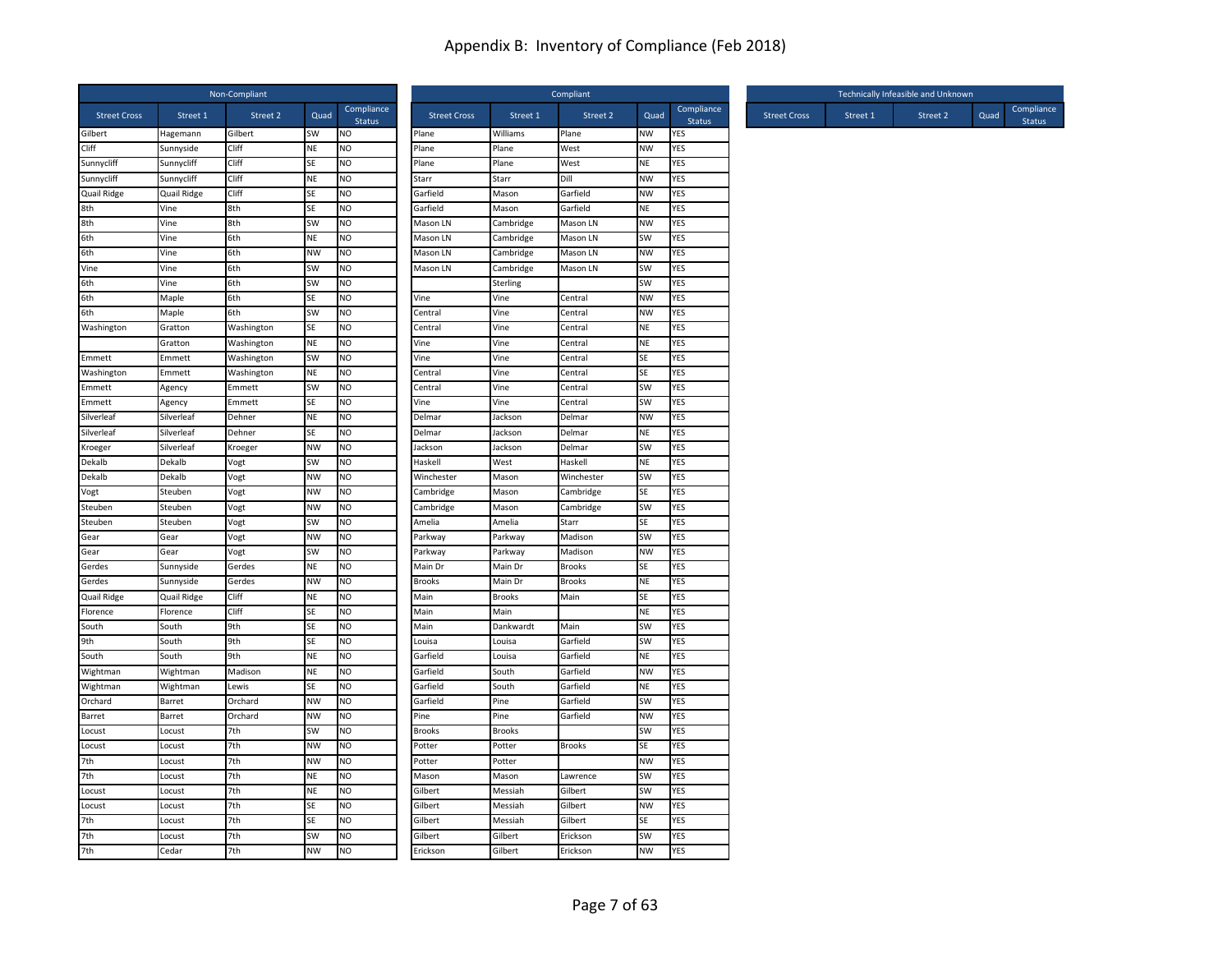|                     |                 | Non-Compliant |           |                             |                     |          | Compliant |           |                |
|---------------------|-----------------|---------------|-----------|-----------------------------|---------------------|----------|-----------|-----------|----------------|
| <b>Street Cross</b> | Street 1        | Street 2      | Quad      | Compliance<br><b>Status</b> | <b>Street Cross</b> | Street 1 | Street 2  | Quad      | C <sub>C</sub> |
| 7th                 | Cedar           | 7th           | NE        | N <sub>O</sub>              | Mason               | Mason    | Lawrence  | SW        | YES            |
| Cedar               | Cedar           | 7th           | <b>NE</b> | N <sub>O</sub>              | Gilbert             | Messiah  | Gilbert   | SW        | YES            |
| Cedar               | Cedar           | 7th           | SE        | N <sub>O</sub>              | Gilbert             | Messiah  | Gilbert   | <b>NW</b> | YES            |
| 7th                 | Cedar           | 7th           | SE        | N <sub>O</sub>              | Gilbert             | Messiah  | Gilbert   | SE        | YES            |
| 7th                 | Cedar           | 7th           | SW        | NO                          | Gilbert             | Gilbert  | Erickson  | SW        | YES            |
| Cedar               | Cedar           | 7th           | SW        | N <sub>O</sub>              | Erickson            | Gilbert  | Erickson  | NW        | YES            |
| Spruce              | Spruce          | 7th           | <b>NW</b> | N <sub>O</sub>              | 16th                | Dunham   | 16h       | <b>NW</b> | YES            |
| 7th                 | Spruce          | 7th           | <b>NW</b> | NO                          | 16th                | Dunham   | 16th      | <b>NE</b> | YES            |
| 7th                 | Spruce          | 7th           | <b>NE</b> | N <sub>O</sub>              | Dunham              | Dunham   | 16th      | SE        | YES            |
| Spruce              | Spruce          | 7th           | NE        | N <sub>O</sub>              | Dunham              | Dunham   | 16th      | SW        | YES            |
| Spruce              | Spruce          | 7th           | SE        | N <sub>O</sub>              | Amelia              | Amelia   | Starr     | <b>NE</b> | YES            |
| 7th                 | Spruce          | 7th           | SE        | N <sub>O</sub>              | Amelia              | Amelia   | Plane     | SW        | YES            |
| 7th                 | Spruce          | 7th           | SW        | N <sub>O</sub>              | Amelia              | Amelia   | Plane     | NW        | YES            |
| Spruce              | Spruce          | 7th           | SW        | N <sub>O</sub>              | Plane               | Aetna    | Plane     | SW        | YES            |
| 7th                 | Vine            | 7th           | <b>NW</b> | NO                          |                     |          |           |           |                |
| 7th                 | Vine            | 7th           | <b>NE</b> | N <sub>O</sub>              |                     |          |           |           |                |
| Vine                | Vine            | 7th           | SE        | NO                          |                     |          |           |           |                |
| 7th                 | Vine            | 7th           | SW        | NO                          |                     |          |           |           |                |
| Vine                | Vine            | 7th           | SW        | N <sub>O</sub>              |                     |          |           |           |                |
| Hayes               | Kirkwood        | Hayes         | <b>NW</b> | NO                          |                     |          |           |           |                |
| Kirkwood            | Kirkwood        | Gratton       | <b>NW</b> | N <sub>O</sub>              |                     |          |           |           |                |
| Central             | North           | Central       | <b>NE</b> | N <sub>O</sub>              |                     |          |           |           |                |
| Central             | Linden          | Central       | <b>NW</b> | N <sub>O</sub>              |                     |          |           |           |                |
| Central             | Linden          | Central       | NE        | N <sub>O</sub>              |                     |          |           |           |                |
| Ash                 | Ash             | Mark          | SE        | NO                          |                     |          |           |           |                |
| Ash                 | Ash             | Mark          | <b>NE</b> | N <sub>O</sub>              |                     |          |           |           |                |
| Ash                 | Ash             | 9th           | <b>NW</b> | N <sub>O</sub>              |                     |          |           |           |                |
| Ash                 | Ash             | 9th           | SW        | NO                          |                     |          |           |           |                |
| 9th                 | Ash             | 9th           | SW        | N <sub>O</sub>              |                     |          |           |           |                |
| Bartlett            | Bartlett        | Mark          | <b>NE</b> | N <sub>O</sub>              |                     |          |           |           |                |
| Bartlett            | <b>Bartlett</b> | Mark          | SE        | N <sub>O</sub>              |                     |          |           |           |                |
| Ashmun              | Ash             | Ashmun        | <b>NW</b> | N <sub>O</sub>              |                     |          |           |           |                |
| Ashmun              | Ash             | Ashmun        | <b>NE</b> | N <sub>O</sub>              |                     |          |           |           |                |
| Ash                 | Ash             | Ashmun        | NE        | N <sub>O</sub>              |                     |          |           |           |                |
| Ash                 | Ash             | Ashmun        | SE        | NO                          |                     |          |           |           |                |
| Ashmun              | Ash             | Ashmun        | SE        | N <sub>O</sub>              |                     |          |           |           |                |
| Ashmun              | Ash             | Ashmun        | SW        | N <sub>O</sub>              |                     |          |           |           |                |
| Ash                 | Ash             | Ashmun        | SW        | NO                          |                     |          |           |           |                |
| 7th                 | Vine            | 7th           | SE        | <b>NO</b>                   |                     |          |           |           |                |
| Kirkwood            | Kirkwood        | Gratton       | SE        | NO                          |                     |          |           |           |                |
| <b>Brooks</b>       | Linden          | <b>Brooks</b> | <b>NE</b> | N <sub>O</sub>              |                     |          |           |           |                |
| Winchester          | Mason           | Winchester    | SE        | N <sub>O</sub>              |                     |          |           |           |                |
| 15th                | Barret          | 15th          | <b>NE</b> | N <sub>O</sub>              |                     |          |           |           |                |
| Barret              | Barret          | 15th          | NE        | N <sub>O</sub>              |                     |          |           |           |                |
| Dodge               | Dodge           | 12th          | <b>NW</b> | NO                          |                     |          |           |           |                |
| 12th                | Dodge           | 12th          | <b>NW</b> | NO                          |                     |          |           |           |                |
| Oak                 | Oak             | Central       | <b>SW</b> | N <sub>O</sub>              |                     |          |           |           |                |
| Dill                | Hagemann        | Dill          | <b>NE</b> | NO                          |                     |          |           |           |                |
| Dill                | Hagemann        | Dill          | <b>NE</b> | NO                          |                     |          |           |           |                |

| Non-Compliant |           |                             |                     |          | Compliant |           |                             |                     |          | Technically Infeasible and Unknown |
|---------------|-----------|-----------------------------|---------------------|----------|-----------|-----------|-----------------------------|---------------------|----------|------------------------------------|
| Street 2      | Quad      | Compliance<br><b>Status</b> | <b>Street Cross</b> | Street 1 | Street 2  | Quad      | Compliance<br><b>Status</b> | <b>Street Cross</b> | Street 1 | Street 2                           |
| 7th           | <b>NE</b> | <b>NO</b>                   | Mason               | Mason    | Lawrence  | <b>SW</b> | <b>YES</b>                  |                     |          |                                    |
| 7th           | <b>NE</b> | <b>NO</b>                   | Gilbert             | Messiah  | Gilbert   | <b>SW</b> | <b>YES</b>                  |                     |          |                                    |
| 7th           | <b>SE</b> | <b>NO</b>                   | Gilbert             | Messiah  | Gilbert   | <b>NW</b> | <b>YES</b>                  |                     |          |                                    |
| 7th           | <b>SE</b> | <b>NO</b>                   | Gilbert             | Messiah  | Gilbert   | <b>SE</b> | <b>YES</b>                  |                     |          |                                    |
| 7th           | <b>SW</b> | <b>NO</b>                   | Gilbert             | Gilbert  | Erickson  | <b>SW</b> | <b>YES</b>                  |                     |          |                                    |
| 7th           | <b>SW</b> | <b>NO</b>                   | Erickson            | Gilbert  | Erickson  | <b>NW</b> | <b>YES</b>                  |                     |          |                                    |
| 7th           | <b>NW</b> | <b>NO</b>                   | 16th                | Dunham   | 16h       | <b>NW</b> | <b>YES</b>                  |                     |          |                                    |
| 7th           | <b>NW</b> | <b>NO</b>                   | 16th                | Dunham   | 16th      | <b>NE</b> | <b>YES</b>                  |                     |          |                                    |
| 7th           | <b>NE</b> | <b>NO</b>                   | Dunham              | Dunham   | 16th      | <b>SE</b> | <b>YES</b>                  |                     |          |                                    |
| 7th           | <b>NE</b> | <b>NO</b>                   | Dunham              | Dunham   | 16th      | <b>SW</b> | <b>YES</b>                  |                     |          |                                    |
| 7th           | <b>SE</b> | <b>NO</b>                   | Amelia              | Amelia   | Starr     | <b>NE</b> | <b>YES</b>                  |                     |          |                                    |
| 7th           | <b>SE</b> | <b>NO</b>                   | Amelia              | Amelia   | Plane     | <b>SW</b> | <b>YES</b>                  |                     |          |                                    |
| 7th           | <b>SW</b> | <b>NO</b>                   | Amelia              | Amelia   | Plane     | <b>NW</b> | <b>YES</b>                  |                     |          |                                    |
| 7th           | <b>SW</b> | <b>NO</b>                   | Plane               | Aetna    | Plane     | <b>SW</b> | <b>YES</b>                  |                     |          |                                    |

|                           |                     |          | Technically Infeasible and Unknown |      |                             |
|---------------------------|---------------------|----------|------------------------------------|------|-----------------------------|
| mpliance<br><b>Status</b> | <b>Street Cross</b> | Street 1 | Street 2                           | Quad | Compliance<br><b>Status</b> |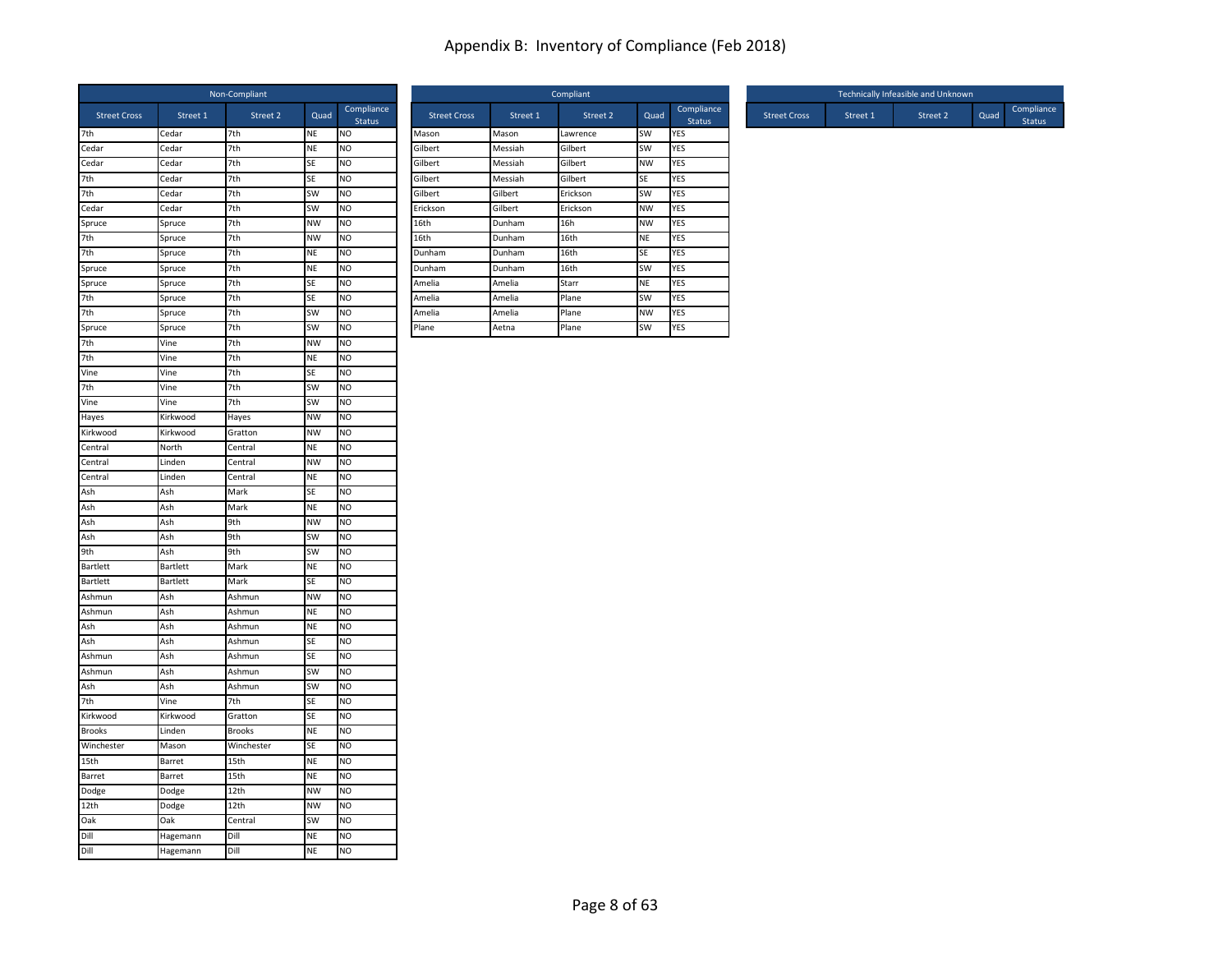|                     |                | Non-Compliant |           |                      |
|---------------------|----------------|---------------|-----------|----------------------|
| <b>Street Cross</b> | Street 1       | Street 2      | Quad      | Compliance<br>Status |
| Dunham              | Dunham         | Central       | NW        | <b>NO</b>            |
| Central             | Dunham         | Central       | <b>NW</b> | Ю                    |
| 9th                 | Pine           | 9th           | <b>NE</b> | <b>NO</b>            |
| Pine                | Pine           | 9th           | <b>NE</b> | <b>NO</b>            |
| Frontage            | Sunnyside      | Frontage      | SW        | NO                   |
| Frontage            | Sunnyside      | Frontage      | SE        | NO                   |
| Acres               | Acres          | 10th          | SW        | NO                   |
| 10th                | Acres          | 10th          | SW        | <b>NO</b>            |
| Cedar               | Cedar          | Central       | <b>NW</b> | <b>NO</b>            |
| Central             | Cedar          | Central       | <b>NW</b> | <b>NO</b>            |
| Harrison            | Harrison       | 8th           | <b>NW</b> | <b>NO</b>            |
| 8th                 | Harrison       | 8th           | <b>NW</b> | <b>NO</b>            |
| Harrison            | Harrison       | 8th           | SE        | <b>NO</b>            |
| Mason               | Mason          | Cambridge     | <b>NW</b> | NO                   |
| Cambridge           | Mason          | Cambridge     | <b>NW</b> | NO                   |
| Cambridge           | Mason          | Cambridge     | <b>NE</b> | NO                   |
| Mason               | Cambridge      | Mason         | <b>NE</b> | <b>NO</b>            |
| Starr               | Starr          | Louisa        | SE        | <b>NO</b>            |
| Louisa              | Starr          | Louisa        | SE        | <b>NO</b>            |
| 12th                | Barret         | 12th          | SW        | <b>NO</b>            |
| <b>Barret</b>       | Barret         | 12th          | SW        | <b>NO</b>            |
| Barret              | Barret         | 12th          | <b>NW</b> | <b>NO</b>            |
| 12th                | Barret         | 12th          | <b>NW</b> | <b>NO</b>            |
| 12th                | Barret         | 12th          | <b>NE</b> | NO                   |
| Barret              | Barret         | 12th          | <b>NE</b> | <b>NO</b>            |
| Barret              | Barret         | 12th          | SE        | NO                   |
| 12th                | Barret         | 12th          | <b>SE</b> | <b>NO</b>            |
| 12th                | Denmark        | 12th          | SW        | <b>NO</b>            |
| Denmark             | Denmark        | 12th          | SW        | <b>NO</b>            |
| Denmark             | Denmark        | 12th          | NW        | <b>NO</b>            |
| 12th                | Denmark        | 12th          | <b>NW</b> | <b>NO</b>            |
| 12th                | Denmark        | 12th          | <b>NE</b> | NO                   |
| Denmark             | Denmark        | 12th          | <b>NE</b> | NO                   |
| Denmark             | Denmark        | 12th          | SE        | NO                   |
| 12th                | Denmark        | 12th          | <b>SE</b> | <b>NO</b>            |
| 12th                | Acres          | 12th          | SW        | <b>NO</b>            |
| Acres               | Acres          | 12th          | SW        | <b>NO</b>            |
| Acres               |                | 12th          | <b>NW</b> | <b>NO</b>            |
| 12th                | Acres<br>Acres | 12th          |           | <b>NO</b>            |
|                     |                |               | <b>NW</b> |                      |
| 12th                | Acres          | 12th          | <b>NE</b> | <b>NO</b>            |
| Acres               | Acres          | 12th          | <b>NE</b> | NO                   |
| Acres               | Acres          | 12th          | SE        | NO                   |
| 12th                | Acres          | 12th          | SE        | <b>NO</b>            |
| Dodge               | Dodge          | 12th          | <b>NE</b> | <b>NO</b>            |
| Dodge               | Dodge          | 12th          | <b>SE</b> | <b>NO</b>            |
| 12th                | Dodge          | 12th          | SE        | Ю                    |
| 12th                | Dodge          | 12th          | SW        | <b>NO</b>            |
| Dodge               | Dodge          | 12th          | SW        | <b>NO</b>            |
| 12th                | Louisa         | 12th          | <b>SW</b> | <b>NO</b>            |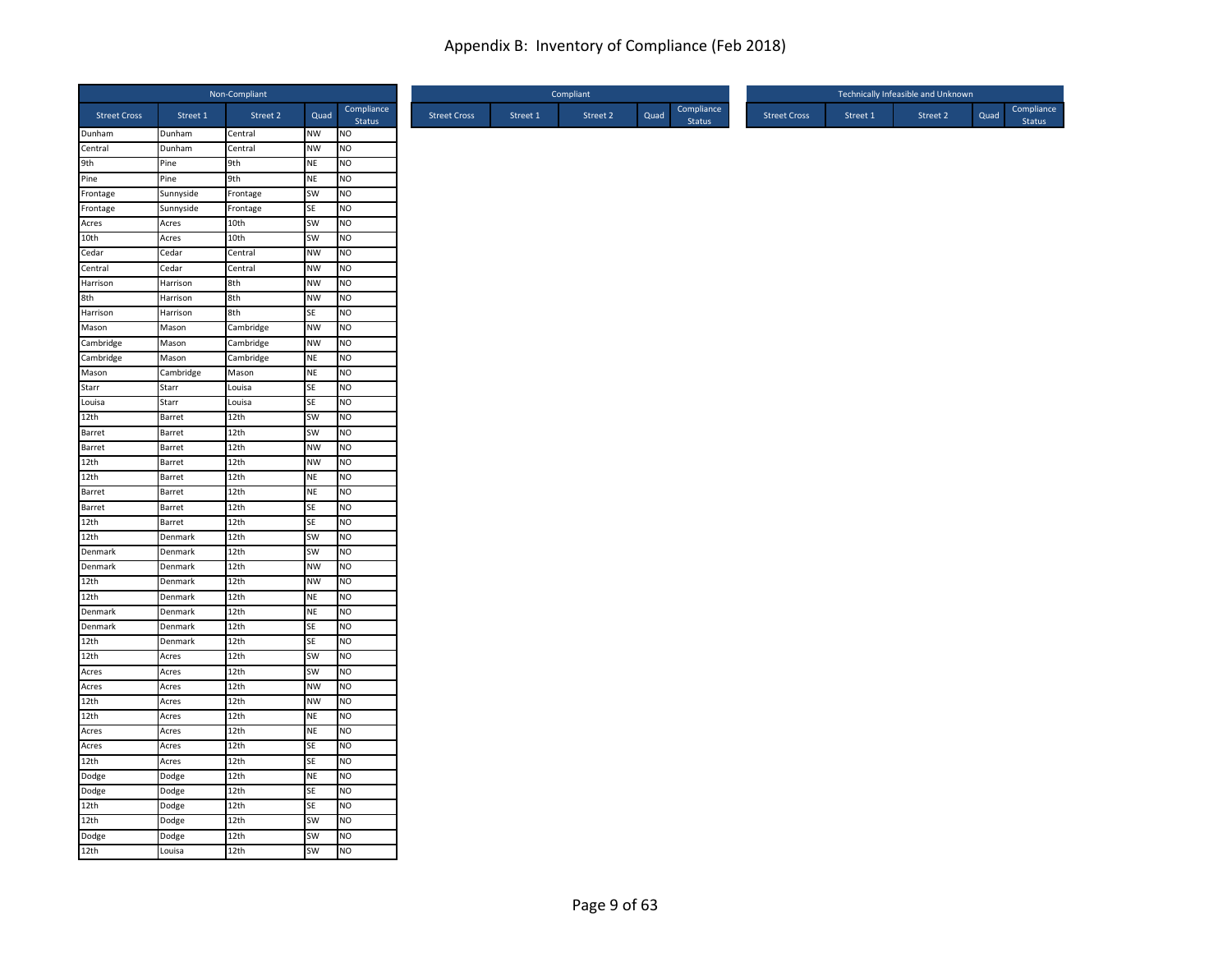| Compliance<br>Street 2<br>Street 2<br>Quad<br><b>Street Cross</b><br>Street 1<br>Quad<br><b>Street Cross</b><br>Street 1<br>Status<br>SW<br>NO<br>Louisa<br>Louisa<br>12th<br><b>NW</b><br>Louisa<br>12th<br>NO<br>Louisa<br>12th<br><b>NW</b><br>NO<br>12th<br>Louisa<br>12th<br>12th<br>NO<br>Louisa<br><b>NE</b><br>Louisa<br>12th<br><b>NE</b><br>NO.<br>Louisa<br>12th<br>SE<br>NO<br>Louisa<br>Louisa<br>N <sub>O</sub><br>12th<br>12th<br>SE<br>Louisa<br>10th<br>10th<br>SW<br>NO<br>Vine<br>Vine<br>10th<br>SW<br>NO.<br>Vine<br>Vine<br>10th<br><b>NW</b><br>NO<br>Vine<br>10th<br>10th<br><b>NW</b><br>NO<br>Vine<br>Vine<br>Vine<br>10th<br>SE<br>NO<br>10th<br>Vine<br>10th<br>SE<br>NO.<br>NO<br>10th<br>Elm<br>10th<br>SW<br>10th<br>SW<br>NO<br>10th<br>Elm<br>Elm<br>Elm<br>10th<br><b>NW</b><br>NO<br>10th<br>N <sub>O</sub><br>Elm<br>10th<br><b>NW</b><br>10th<br>10th<br><b>NE</b><br>NO<br>Elm<br>Elm<br>10th<br><b>NE</b><br>NO<br>Elm<br>NO<br>Elm<br>Elm<br>10th<br>SE<br>10th<br>Elm<br>10th<br><b>SE</b><br>NO<br>10th<br>10th<br>SW<br>NO<br>Aetna<br>10th<br><b>SW</b><br>NO<br>Aetna<br>Aetna<br>Aetna<br>10th<br><b>NW</b><br>NO<br>Aetna<br>10th<br>10th<br><b>NW</b><br>NO<br>Aetna<br>10th<br>NO<br>Aetna<br>10th<br><b>NE</b><br>Aetna<br>10th<br><b>NE</b><br>NO.<br>Aetna<br>NO<br>10th<br>SE<br>Aetna<br>Aetna<br>10th<br>NO<br>10th<br>Aetna<br>SE<br>Gunnison<br>Jefferson<br>SW<br>NO<br>Gunnison<br><b>SW</b><br>Jefferson<br>NO.<br>Jefferson<br>Gunnison<br>NO<br>Jefferson<br>Jefferson<br><b>NW</b><br>Gunnison<br><b>NW</b><br>NO<br>Gunnison<br>Jefferson<br>Gunnison<br>Jefferson<br><b>NE</b><br>NO<br>Gunnison<br>Gunnison<br>Gunnison<br>Jefferson<br><b>SE</b><br>NO.<br>Gunnison<br>SW<br>NO<br>10th<br>10th<br>Spring<br>9th<br>9th<br><b>NE</b><br>NO<br>Arch<br>9th<br><b>NE</b><br>NO<br>Arch<br>Arch<br>4th<br>Arch<br>Arch<br><b>NW</b><br>NO<br>4th<br>4th<br>Arch<br><b>NW</b><br>NO<br>5th<br>5th<br>NO<br>Arch<br><b>NE</b><br>NO<br>Arch<br>4th<br><b>NE</b><br>Arch<br>4th<br><b>SE</b><br>NO<br>Arch<br>Arch<br>Arch<br>4th<br>NO<br>Arch<br>SW<br>N <sub>O</sub><br>12th<br>12th<br><b>NE</b><br>Dodge<br>Shoquoquon<br>Madison<br>NO<br>Shoquoquon<br>SE<br>Madison<br><b>NW</b><br>NO<br>Madison<br>Sunset<br>Mason<br>Madison<br><b>NW</b><br>NO<br>Sunset |                  |        | Non-Compliant |           |                |
|-----------------------------------------------------------------------------------------------------------------------------------------------------------------------------------------------------------------------------------------------------------------------------------------------------------------------------------------------------------------------------------------------------------------------------------------------------------------------------------------------------------------------------------------------------------------------------------------------------------------------------------------------------------------------------------------------------------------------------------------------------------------------------------------------------------------------------------------------------------------------------------------------------------------------------------------------------------------------------------------------------------------------------------------------------------------------------------------------------------------------------------------------------------------------------------------------------------------------------------------------------------------------------------------------------------------------------------------------------------------------------------------------------------------------------------------------------------------------------------------------------------------------------------------------------------------------------------------------------------------------------------------------------------------------------------------------------------------------------------------------------------------------------------------------------------------------------------------------------------------------------------------------------------------------------------------------------------------------------------------------------------------------------------------------------------------------------------------------------------------------------------------------------------------------------------------------------------------------------------------------------------------------------------------------------------------------------------|------------------|--------|---------------|-----------|----------------|
| <b>Status</b>                                                                                                                                                                                                                                                                                                                                                                                                                                                                                                                                                                                                                                                                                                                                                                                                                                                                                                                                                                                                                                                                                                                                                                                                                                                                                                                                                                                                                                                                                                                                                                                                                                                                                                                                                                                                                                                                                                                                                                                                                                                                                                                                                                                                                                                                                                                     |                  |        |               |           |                |
|                                                                                                                                                                                                                                                                                                                                                                                                                                                                                                                                                                                                                                                                                                                                                                                                                                                                                                                                                                                                                                                                                                                                                                                                                                                                                                                                                                                                                                                                                                                                                                                                                                                                                                                                                                                                                                                                                                                                                                                                                                                                                                                                                                                                                                                                                                                                   |                  |        |               |           |                |
|                                                                                                                                                                                                                                                                                                                                                                                                                                                                                                                                                                                                                                                                                                                                                                                                                                                                                                                                                                                                                                                                                                                                                                                                                                                                                                                                                                                                                                                                                                                                                                                                                                                                                                                                                                                                                                                                                                                                                                                                                                                                                                                                                                                                                                                                                                                                   |                  |        |               |           |                |
|                                                                                                                                                                                                                                                                                                                                                                                                                                                                                                                                                                                                                                                                                                                                                                                                                                                                                                                                                                                                                                                                                                                                                                                                                                                                                                                                                                                                                                                                                                                                                                                                                                                                                                                                                                                                                                                                                                                                                                                                                                                                                                                                                                                                                                                                                                                                   |                  |        |               |           |                |
|                                                                                                                                                                                                                                                                                                                                                                                                                                                                                                                                                                                                                                                                                                                                                                                                                                                                                                                                                                                                                                                                                                                                                                                                                                                                                                                                                                                                                                                                                                                                                                                                                                                                                                                                                                                                                                                                                                                                                                                                                                                                                                                                                                                                                                                                                                                                   |                  |        |               |           |                |
|                                                                                                                                                                                                                                                                                                                                                                                                                                                                                                                                                                                                                                                                                                                                                                                                                                                                                                                                                                                                                                                                                                                                                                                                                                                                                                                                                                                                                                                                                                                                                                                                                                                                                                                                                                                                                                                                                                                                                                                                                                                                                                                                                                                                                                                                                                                                   |                  |        |               |           |                |
|                                                                                                                                                                                                                                                                                                                                                                                                                                                                                                                                                                                                                                                                                                                                                                                                                                                                                                                                                                                                                                                                                                                                                                                                                                                                                                                                                                                                                                                                                                                                                                                                                                                                                                                                                                                                                                                                                                                                                                                                                                                                                                                                                                                                                                                                                                                                   |                  |        |               |           |                |
|                                                                                                                                                                                                                                                                                                                                                                                                                                                                                                                                                                                                                                                                                                                                                                                                                                                                                                                                                                                                                                                                                                                                                                                                                                                                                                                                                                                                                                                                                                                                                                                                                                                                                                                                                                                                                                                                                                                                                                                                                                                                                                                                                                                                                                                                                                                                   |                  |        |               |           |                |
|                                                                                                                                                                                                                                                                                                                                                                                                                                                                                                                                                                                                                                                                                                                                                                                                                                                                                                                                                                                                                                                                                                                                                                                                                                                                                                                                                                                                                                                                                                                                                                                                                                                                                                                                                                                                                                                                                                                                                                                                                                                                                                                                                                                                                                                                                                                                   |                  |        |               |           |                |
|                                                                                                                                                                                                                                                                                                                                                                                                                                                                                                                                                                                                                                                                                                                                                                                                                                                                                                                                                                                                                                                                                                                                                                                                                                                                                                                                                                                                                                                                                                                                                                                                                                                                                                                                                                                                                                                                                                                                                                                                                                                                                                                                                                                                                                                                                                                                   |                  |        |               |           |                |
|                                                                                                                                                                                                                                                                                                                                                                                                                                                                                                                                                                                                                                                                                                                                                                                                                                                                                                                                                                                                                                                                                                                                                                                                                                                                                                                                                                                                                                                                                                                                                                                                                                                                                                                                                                                                                                                                                                                                                                                                                                                                                                                                                                                                                                                                                                                                   |                  |        |               |           |                |
|                                                                                                                                                                                                                                                                                                                                                                                                                                                                                                                                                                                                                                                                                                                                                                                                                                                                                                                                                                                                                                                                                                                                                                                                                                                                                                                                                                                                                                                                                                                                                                                                                                                                                                                                                                                                                                                                                                                                                                                                                                                                                                                                                                                                                                                                                                                                   |                  |        |               |           |                |
|                                                                                                                                                                                                                                                                                                                                                                                                                                                                                                                                                                                                                                                                                                                                                                                                                                                                                                                                                                                                                                                                                                                                                                                                                                                                                                                                                                                                                                                                                                                                                                                                                                                                                                                                                                                                                                                                                                                                                                                                                                                                                                                                                                                                                                                                                                                                   |                  |        |               |           |                |
|                                                                                                                                                                                                                                                                                                                                                                                                                                                                                                                                                                                                                                                                                                                                                                                                                                                                                                                                                                                                                                                                                                                                                                                                                                                                                                                                                                                                                                                                                                                                                                                                                                                                                                                                                                                                                                                                                                                                                                                                                                                                                                                                                                                                                                                                                                                                   |                  |        |               |           |                |
|                                                                                                                                                                                                                                                                                                                                                                                                                                                                                                                                                                                                                                                                                                                                                                                                                                                                                                                                                                                                                                                                                                                                                                                                                                                                                                                                                                                                                                                                                                                                                                                                                                                                                                                                                                                                                                                                                                                                                                                                                                                                                                                                                                                                                                                                                                                                   |                  |        |               |           |                |
|                                                                                                                                                                                                                                                                                                                                                                                                                                                                                                                                                                                                                                                                                                                                                                                                                                                                                                                                                                                                                                                                                                                                                                                                                                                                                                                                                                                                                                                                                                                                                                                                                                                                                                                                                                                                                                                                                                                                                                                                                                                                                                                                                                                                                                                                                                                                   |                  |        |               |           |                |
|                                                                                                                                                                                                                                                                                                                                                                                                                                                                                                                                                                                                                                                                                                                                                                                                                                                                                                                                                                                                                                                                                                                                                                                                                                                                                                                                                                                                                                                                                                                                                                                                                                                                                                                                                                                                                                                                                                                                                                                                                                                                                                                                                                                                                                                                                                                                   |                  |        |               |           |                |
|                                                                                                                                                                                                                                                                                                                                                                                                                                                                                                                                                                                                                                                                                                                                                                                                                                                                                                                                                                                                                                                                                                                                                                                                                                                                                                                                                                                                                                                                                                                                                                                                                                                                                                                                                                                                                                                                                                                                                                                                                                                                                                                                                                                                                                                                                                                                   |                  |        |               |           |                |
|                                                                                                                                                                                                                                                                                                                                                                                                                                                                                                                                                                                                                                                                                                                                                                                                                                                                                                                                                                                                                                                                                                                                                                                                                                                                                                                                                                                                                                                                                                                                                                                                                                                                                                                                                                                                                                                                                                                                                                                                                                                                                                                                                                                                                                                                                                                                   |                  |        |               |           |                |
|                                                                                                                                                                                                                                                                                                                                                                                                                                                                                                                                                                                                                                                                                                                                                                                                                                                                                                                                                                                                                                                                                                                                                                                                                                                                                                                                                                                                                                                                                                                                                                                                                                                                                                                                                                                                                                                                                                                                                                                                                                                                                                                                                                                                                                                                                                                                   |                  |        |               |           |                |
|                                                                                                                                                                                                                                                                                                                                                                                                                                                                                                                                                                                                                                                                                                                                                                                                                                                                                                                                                                                                                                                                                                                                                                                                                                                                                                                                                                                                                                                                                                                                                                                                                                                                                                                                                                                                                                                                                                                                                                                                                                                                                                                                                                                                                                                                                                                                   |                  |        |               |           |                |
|                                                                                                                                                                                                                                                                                                                                                                                                                                                                                                                                                                                                                                                                                                                                                                                                                                                                                                                                                                                                                                                                                                                                                                                                                                                                                                                                                                                                                                                                                                                                                                                                                                                                                                                                                                                                                                                                                                                                                                                                                                                                                                                                                                                                                                                                                                                                   |                  |        |               |           |                |
|                                                                                                                                                                                                                                                                                                                                                                                                                                                                                                                                                                                                                                                                                                                                                                                                                                                                                                                                                                                                                                                                                                                                                                                                                                                                                                                                                                                                                                                                                                                                                                                                                                                                                                                                                                                                                                                                                                                                                                                                                                                                                                                                                                                                                                                                                                                                   |                  |        |               |           |                |
|                                                                                                                                                                                                                                                                                                                                                                                                                                                                                                                                                                                                                                                                                                                                                                                                                                                                                                                                                                                                                                                                                                                                                                                                                                                                                                                                                                                                                                                                                                                                                                                                                                                                                                                                                                                                                                                                                                                                                                                                                                                                                                                                                                                                                                                                                                                                   |                  |        |               |           |                |
|                                                                                                                                                                                                                                                                                                                                                                                                                                                                                                                                                                                                                                                                                                                                                                                                                                                                                                                                                                                                                                                                                                                                                                                                                                                                                                                                                                                                                                                                                                                                                                                                                                                                                                                                                                                                                                                                                                                                                                                                                                                                                                                                                                                                                                                                                                                                   |                  |        |               |           |                |
|                                                                                                                                                                                                                                                                                                                                                                                                                                                                                                                                                                                                                                                                                                                                                                                                                                                                                                                                                                                                                                                                                                                                                                                                                                                                                                                                                                                                                                                                                                                                                                                                                                                                                                                                                                                                                                                                                                                                                                                                                                                                                                                                                                                                                                                                                                                                   |                  |        |               |           |                |
|                                                                                                                                                                                                                                                                                                                                                                                                                                                                                                                                                                                                                                                                                                                                                                                                                                                                                                                                                                                                                                                                                                                                                                                                                                                                                                                                                                                                                                                                                                                                                                                                                                                                                                                                                                                                                                                                                                                                                                                                                                                                                                                                                                                                                                                                                                                                   |                  |        |               |           |                |
|                                                                                                                                                                                                                                                                                                                                                                                                                                                                                                                                                                                                                                                                                                                                                                                                                                                                                                                                                                                                                                                                                                                                                                                                                                                                                                                                                                                                                                                                                                                                                                                                                                                                                                                                                                                                                                                                                                                                                                                                                                                                                                                                                                                                                                                                                                                                   |                  |        |               |           |                |
|                                                                                                                                                                                                                                                                                                                                                                                                                                                                                                                                                                                                                                                                                                                                                                                                                                                                                                                                                                                                                                                                                                                                                                                                                                                                                                                                                                                                                                                                                                                                                                                                                                                                                                                                                                                                                                                                                                                                                                                                                                                                                                                                                                                                                                                                                                                                   |                  |        |               |           |                |
|                                                                                                                                                                                                                                                                                                                                                                                                                                                                                                                                                                                                                                                                                                                                                                                                                                                                                                                                                                                                                                                                                                                                                                                                                                                                                                                                                                                                                                                                                                                                                                                                                                                                                                                                                                                                                                                                                                                                                                                                                                                                                                                                                                                                                                                                                                                                   |                  |        |               |           |                |
|                                                                                                                                                                                                                                                                                                                                                                                                                                                                                                                                                                                                                                                                                                                                                                                                                                                                                                                                                                                                                                                                                                                                                                                                                                                                                                                                                                                                                                                                                                                                                                                                                                                                                                                                                                                                                                                                                                                                                                                                                                                                                                                                                                                                                                                                                                                                   |                  |        |               |           |                |
|                                                                                                                                                                                                                                                                                                                                                                                                                                                                                                                                                                                                                                                                                                                                                                                                                                                                                                                                                                                                                                                                                                                                                                                                                                                                                                                                                                                                                                                                                                                                                                                                                                                                                                                                                                                                                                                                                                                                                                                                                                                                                                                                                                                                                                                                                                                                   |                  |        |               |           |                |
|                                                                                                                                                                                                                                                                                                                                                                                                                                                                                                                                                                                                                                                                                                                                                                                                                                                                                                                                                                                                                                                                                                                                                                                                                                                                                                                                                                                                                                                                                                                                                                                                                                                                                                                                                                                                                                                                                                                                                                                                                                                                                                                                                                                                                                                                                                                                   |                  |        |               |           |                |
|                                                                                                                                                                                                                                                                                                                                                                                                                                                                                                                                                                                                                                                                                                                                                                                                                                                                                                                                                                                                                                                                                                                                                                                                                                                                                                                                                                                                                                                                                                                                                                                                                                                                                                                                                                                                                                                                                                                                                                                                                                                                                                                                                                                                                                                                                                                                   |                  |        |               |           |                |
|                                                                                                                                                                                                                                                                                                                                                                                                                                                                                                                                                                                                                                                                                                                                                                                                                                                                                                                                                                                                                                                                                                                                                                                                                                                                                                                                                                                                                                                                                                                                                                                                                                                                                                                                                                                                                                                                                                                                                                                                                                                                                                                                                                                                                                                                                                                                   |                  |        |               |           |                |
|                                                                                                                                                                                                                                                                                                                                                                                                                                                                                                                                                                                                                                                                                                                                                                                                                                                                                                                                                                                                                                                                                                                                                                                                                                                                                                                                                                                                                                                                                                                                                                                                                                                                                                                                                                                                                                                                                                                                                                                                                                                                                                                                                                                                                                                                                                                                   |                  |        |               |           |                |
|                                                                                                                                                                                                                                                                                                                                                                                                                                                                                                                                                                                                                                                                                                                                                                                                                                                                                                                                                                                                                                                                                                                                                                                                                                                                                                                                                                                                                                                                                                                                                                                                                                                                                                                                                                                                                                                                                                                                                                                                                                                                                                                                                                                                                                                                                                                                   |                  |        |               |           |                |
|                                                                                                                                                                                                                                                                                                                                                                                                                                                                                                                                                                                                                                                                                                                                                                                                                                                                                                                                                                                                                                                                                                                                                                                                                                                                                                                                                                                                                                                                                                                                                                                                                                                                                                                                                                                                                                                                                                                                                                                                                                                                                                                                                                                                                                                                                                                                   |                  |        |               |           |                |
|                                                                                                                                                                                                                                                                                                                                                                                                                                                                                                                                                                                                                                                                                                                                                                                                                                                                                                                                                                                                                                                                                                                                                                                                                                                                                                                                                                                                                                                                                                                                                                                                                                                                                                                                                                                                                                                                                                                                                                                                                                                                                                                                                                                                                                                                                                                                   |                  |        |               |           |                |
|                                                                                                                                                                                                                                                                                                                                                                                                                                                                                                                                                                                                                                                                                                                                                                                                                                                                                                                                                                                                                                                                                                                                                                                                                                                                                                                                                                                                                                                                                                                                                                                                                                                                                                                                                                                                                                                                                                                                                                                                                                                                                                                                                                                                                                                                                                                                   |                  |        |               |           |                |
|                                                                                                                                                                                                                                                                                                                                                                                                                                                                                                                                                                                                                                                                                                                                                                                                                                                                                                                                                                                                                                                                                                                                                                                                                                                                                                                                                                                                                                                                                                                                                                                                                                                                                                                                                                                                                                                                                                                                                                                                                                                                                                                                                                                                                                                                                                                                   |                  |        |               |           |                |
|                                                                                                                                                                                                                                                                                                                                                                                                                                                                                                                                                                                                                                                                                                                                                                                                                                                                                                                                                                                                                                                                                                                                                                                                                                                                                                                                                                                                                                                                                                                                                                                                                                                                                                                                                                                                                                                                                                                                                                                                                                                                                                                                                                                                                                                                                                                                   |                  |        |               |           |                |
|                                                                                                                                                                                                                                                                                                                                                                                                                                                                                                                                                                                                                                                                                                                                                                                                                                                                                                                                                                                                                                                                                                                                                                                                                                                                                                                                                                                                                                                                                                                                                                                                                                                                                                                                                                                                                                                                                                                                                                                                                                                                                                                                                                                                                                                                                                                                   |                  |        |               |           |                |
|                                                                                                                                                                                                                                                                                                                                                                                                                                                                                                                                                                                                                                                                                                                                                                                                                                                                                                                                                                                                                                                                                                                                                                                                                                                                                                                                                                                                                                                                                                                                                                                                                                                                                                                                                                                                                                                                                                                                                                                                                                                                                                                                                                                                                                                                                                                                   |                  |        |               |           |                |
|                                                                                                                                                                                                                                                                                                                                                                                                                                                                                                                                                                                                                                                                                                                                                                                                                                                                                                                                                                                                                                                                                                                                                                                                                                                                                                                                                                                                                                                                                                                                                                                                                                                                                                                                                                                                                                                                                                                                                                                                                                                                                                                                                                                                                                                                                                                                   |                  |        |               |           |                |
|                                                                                                                                                                                                                                                                                                                                                                                                                                                                                                                                                                                                                                                                                                                                                                                                                                                                                                                                                                                                                                                                                                                                                                                                                                                                                                                                                                                                                                                                                                                                                                                                                                                                                                                                                                                                                                                                                                                                                                                                                                                                                                                                                                                                                                                                                                                                   |                  |        |               |           |                |
|                                                                                                                                                                                                                                                                                                                                                                                                                                                                                                                                                                                                                                                                                                                                                                                                                                                                                                                                                                                                                                                                                                                                                                                                                                                                                                                                                                                                                                                                                                                                                                                                                                                                                                                                                                                                                                                                                                                                                                                                                                                                                                                                                                                                                                                                                                                                   |                  |        |               |           |                |
|                                                                                                                                                                                                                                                                                                                                                                                                                                                                                                                                                                                                                                                                                                                                                                                                                                                                                                                                                                                                                                                                                                                                                                                                                                                                                                                                                                                                                                                                                                                                                                                                                                                                                                                                                                                                                                                                                                                                                                                                                                                                                                                                                                                                                                                                                                                                   |                  |        |               |           |                |
|                                                                                                                                                                                                                                                                                                                                                                                                                                                                                                                                                                                                                                                                                                                                                                                                                                                                                                                                                                                                                                                                                                                                                                                                                                                                                                                                                                                                                                                                                                                                                                                                                                                                                                                                                                                                                                                                                                                                                                                                                                                                                                                                                                                                                                                                                                                                   |                  |        |               |           |                |
|                                                                                                                                                                                                                                                                                                                                                                                                                                                                                                                                                                                                                                                                                                                                                                                                                                                                                                                                                                                                                                                                                                                                                                                                                                                                                                                                                                                                                                                                                                                                                                                                                                                                                                                                                                                                                                                                                                                                                                                                                                                                                                                                                                                                                                                                                                                                   | 13 <sub>th</sub> | Barret | 13th          | <b>SW</b> | N <sub>O</sub> |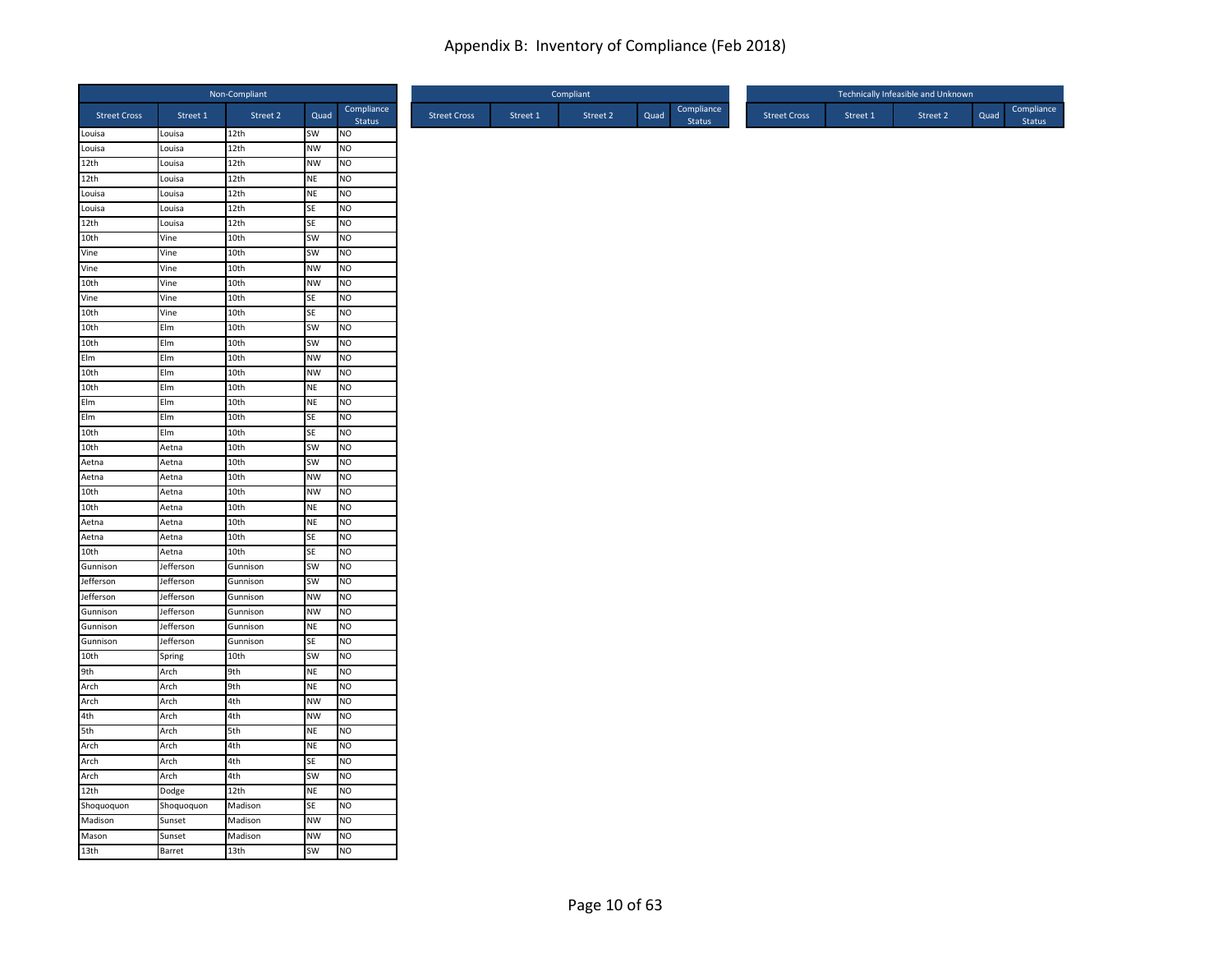|                     |              | Non-Compliant    |           |                      |                     |          | Compliant |      |                             |                     |          | Technically Infeasible and Unknown |      |                      |
|---------------------|--------------|------------------|-----------|----------------------|---------------------|----------|-----------|------|-----------------------------|---------------------|----------|------------------------------------|------|----------------------|
| <b>Street Cross</b> | Street 1     | Street 2         | Quad      | Compliance<br>Status | <b>Street Cross</b> | Street 1 | Street 2  | Quad | Compliance<br><b>Status</b> | <b>Street Cross</b> | Street 1 | Street 2                           | Quad | Compliance<br>Status |
| 13th                | Barret       | 13th             | NW        | NO                   |                     |          |           |      |                             |                     |          |                                    |      |                      |
| 13th                | Barret       | 13 <sub>th</sub> | <b>NE</b> | NO                   |                     |          |           |      |                             |                     |          |                                    |      |                      |
| 13th                | Barret       | 13th             | SE        | NO                   |                     |          |           |      |                             |                     |          |                                    |      |                      |
| 13th                | Denmark      | 13 <sub>th</sub> | SW        | N <sub>O</sub>       |                     |          |           |      |                             |                     |          |                                    |      |                      |
| 13th                | Denmark      | 13th             | <b>NW</b> | <b>NO</b>            |                     |          |           |      |                             |                     |          |                                    |      |                      |
| 13th                | Denmark      | 13th             | <b>NE</b> | NO                   |                     |          |           |      |                             |                     |          |                                    |      |                      |
| 13th                | Denmark      | 13th             | SE        | N <sub>O</sub>       |                     |          |           |      |                             |                     |          |                                    |      |                      |
| Acres               | Acres        | 13th             | <b>NW</b> | NO                   |                     |          |           |      |                             |                     |          |                                    |      |                      |
| Acres               | Acres        | 13th             | <b>NW</b> | NO.                  |                     |          |           |      |                             |                     |          |                                    |      |                      |
| Acres               | Acres        | 13th             | <b>NE</b> | NO                   |                     |          |           |      |                             |                     |          |                                    |      |                      |
| Acres               | Acres        | 13 <sub>th</sub> | SE        | NO                   |                     |          |           |      |                             |                     |          |                                    |      |                      |
| Dodge               | Dodge        | 13 <sub>th</sub> | SW        | NO                   |                     |          |           |      |                             |                     |          |                                    |      |                      |
| Dodge               | Dodge        | 13th             | <b>NW</b> | <b>NO</b>            |                     |          |           |      |                             |                     |          |                                    |      |                      |
| 13th                | Dodge        | 13th             | <b>NW</b> | N <sub>O</sub>       |                     |          |           |      |                             |                     |          |                                    |      |                      |
| Dodge               | Dodge        | 13th             | <b>NE</b> | NO                   |                     |          |           |      |                             |                     |          |                                    |      |                      |
| Dodge               | Dodge        | 13th             | SE        | N <sub>O</sub>       |                     |          |           |      |                             |                     |          |                                    |      |                      |
| Park                | Lynnwood     | Park             | <b>NE</b> | NO                   |                     |          |           |      |                             |                     |          |                                    |      |                      |
| Park                | Lynnwood     | Park             | <b>NW</b> | <b>NO</b>            |                     |          |           |      |                             |                     |          |                                    |      |                      |
| McKinley            | Angular      | McKinley         | <b>NE</b> | NO                   |                     |          |           |      |                             |                     |          |                                    |      |                      |
| Cliff               | Sunnyside    | Cliff            | SW        | NO                   |                     |          |           |      |                             |                     |          |                                    |      |                      |
| Cliff               | Sunnyside    | Cliff            | SE        | N <sub>O</sub>       |                     |          |           |      |                             |                     |          |                                    |      |                      |
| Sunnyside           | Sunnyside    | Baumberger       | SE        | NO                   |                     |          |           |      |                             |                     |          |                                    |      |                      |
| Baumberger          | Sunnyside    | Baumberger       | SE        | NO                   |                     |          |           |      |                             |                     |          |                                    |      |                      |
| Baumberger          | Sunnyside    | Baumberger       | SW        | NO                   |                     |          |           |      |                             |                     |          |                                    |      |                      |
| Sunnyside           | Sunnyside    | Baumberger       | SW        | NO                   |                     |          |           |      |                             |                     |          |                                    |      |                      |
| Vogt                | Sunnyside    | Vogt             | SE        | N <sub>O</sub>       |                     |          |           |      |                             |                     |          |                                    |      |                      |
| Vogt                | Sunnyside    | Vogt             | SW        | NO                   |                     |          |           |      |                             |                     |          |                                    |      |                      |
| Sunnyside           | Sunnyside    | Vogt             | <b>SW</b> | NO                   |                     |          |           |      |                             |                     |          |                                    |      |                      |
| Sunnyside           | Sunnyside    | Vogt             | <b>NW</b> | NO                   |                     |          |           |      |                             |                     |          |                                    |      |                      |
| Sunnyside           | Sunnyside    | Bittersweet      | NW        | NO                   |                     |          |           |      |                             |                     |          |                                    |      |                      |
| Sunnyside           | Sunnyside    | Bittersweet      | <b>SW</b> | <b>NO</b>            |                     |          |           |      |                             |                     |          |                                    |      |                      |
|                     | Sunnyside    |                  | SW        | N <sub>O</sub>       |                     |          |           |      |                             |                     |          |                                    |      |                      |
|                     | Sunnyside    |                  | SE        | NO                   |                     |          |           |      |                             |                     |          |                                    |      |                      |
| Sunnyside           | Sunnyside    | Pilger           | <b>NE</b> | N <sub>O</sub>       |                     |          |           |      |                             |                     |          |                                    |      |                      |
| Pilger              | Sunnyside    | Pilger           | <b>NE</b> | NO                   |                     |          |           |      |                             |                     |          |                                    |      |                      |
| Pilger              | Sunnyside    | Pilger           | SE        | NO                   |                     |          |           |      |                             |                     |          |                                    |      |                      |
| Sunnyside           | Sunnyside    | Pilger           | SE        | NO                   |                     |          |           |      |                             |                     |          |                                    |      |                      |
| Sunnyside           | Sunnyside    | Gnahn            | SW        | NO                   |                     |          |           |      |                             |                     |          |                                    |      |                      |
| Sunnyside           | <b>Brick</b> | Sunnyside        | SE        | NO.                  |                     |          |           |      |                             |                     |          |                                    |      |                      |
| 3rd                 | Court        | 3rd              | <b>NW</b> | <b>NO</b>            |                     |          |           |      |                             |                     |          |                                    |      |                      |
| 3rd                 | Court        | 3rd              | <b>NE</b> | NO                   |                     |          |           |      |                             |                     |          |                                    |      |                      |
| Court               | Court        | 3rd              | SE        | NO                   |                     |          |           |      |                             |                     |          |                                    |      |                      |
| Main                | Court        | Main             | <b>NW</b> | NO                   |                     |          |           |      |                             |                     |          |                                    |      |                      |
| Court               | Court        | Main             | <b>NW</b> | NO                   |                     |          |           |      |                             |                     |          |                                    |      |                      |
| Court               | Court        | Main             | <b>SW</b> | N <sub>O</sub>       |                     |          |           |      |                             |                     |          |                                    |      |                      |
| Main                | Court        | Main             | SW        | NO                   |                     |          |           |      |                             |                     |          |                                    |      |                      |
| Louisa              | Louisa       | 13th             | <b>NW</b> | NO                   |                     |          |           |      |                             |                     |          |                                    |      |                      |
| 13th                | Louisa       | 13th             | <b>NW</b> | N <sub>O</sub>       |                     |          |           |      |                             |                     |          |                                    |      |                      |
| Louisa              | Louisa       | 13 <sub>th</sub> | <b>NE</b> | <b>NO</b>            |                     |          |           |      |                             |                     |          |                                    |      |                      |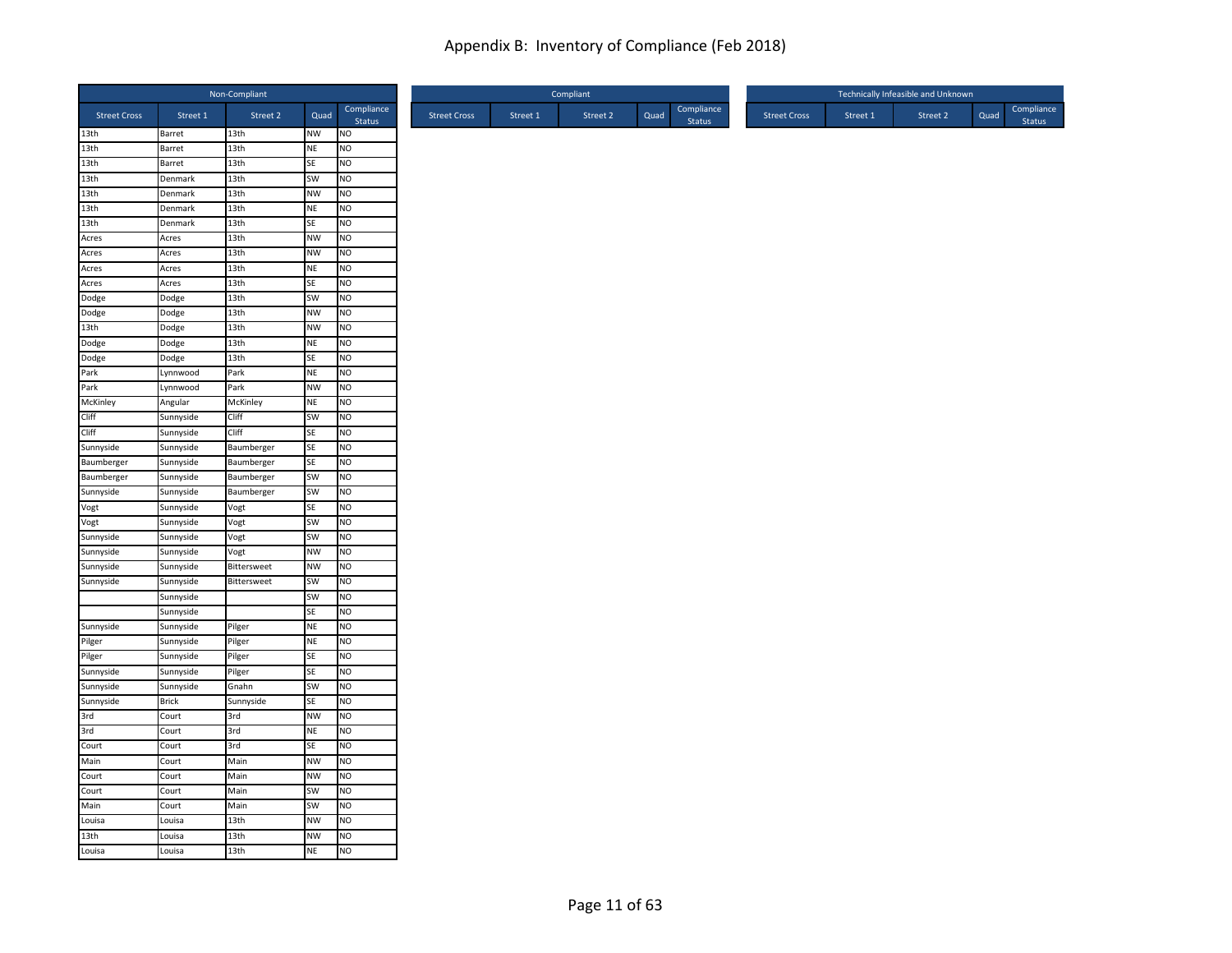|                     |                  | Non-Compliant    |                        |                                  |
|---------------------|------------------|------------------|------------------------|----------------------------------|
| <b>Street Cross</b> | Street 1         | Street 2         | Quad                   | Compliance<br>Status             |
| Louisa              | Louisa           | 13th             | <b>SE</b>              | NO                               |
| 13th                | Louisa           | 13 <sub>th</sub> | SE                     | NO                               |
| Pine                | Pine             | 7th              | <b>NE</b>              | NO                               |
| Pine                | Pine             | 7th              | SE                     | NO                               |
| Pine                | Pine             | 6th              | <b>NE</b>              | <b>NO</b>                        |
| Pine                | Pine             | 6th              | SE                     | NO                               |
| Pine                | Pine             | 5th              | SW                     | NO                               |
| 5th                 | Pine             | 5th              | <b>SW</b>              | N <sub>O</sub>                   |
| Pine                | Pine             | 5th              | <b>NW</b>              | N <sub>O</sub>                   |
| 5th                 | Pine             | 5th              | <b>NW</b>              | <b>NO</b>                        |
| 5th                 | Pine             | 5th              | <b>NE</b>              | NO                               |
| Pine                | Pine             | 5th              | <b>NE</b>              | NO                               |
| Pine                | Pine             | 5th              | SE                     | NO                               |
| 5th                 | Pine             | 5th              | SE                     | NO                               |
| 6th                 | Locust           | 6th              | SE                     | NO                               |
| 6th                 | Walnut<br>Walnut | 6th<br>6th       | <b>NW</b><br><b>NE</b> | N <sub>O</sub><br>N <sub>O</sub> |
| 6th<br>Ironwood     | Amelia           | Ironwood         | <b>NE</b>              | NO.                              |
| Amelia              | Amelia           | Hagemann         | SW                     | N <sub>O</sub>                   |
| Amelia              | Amelia           | Hagemann         | NW                     | NO                               |
| Amelia              | Amelia           | Hagemann         | NE                     | NO                               |
| Amelia              | Amelia           | Hagemann         | <b>SE</b>              | NO.                              |
| Amelia              | Amelia           | Marshall         | SW                     | <b>NO</b>                        |
| Amelia              | Amelia           | Marshall         | <b>NW</b>              | NO                               |
| Aetna               | Aetna            | Marshall         | SW                     | N <sub>O</sub>                   |
| Aetna               | Aetna            | Marshall         | <b>NW</b>              | NO                               |
| Aetna               | Aetna            | Marshall         | <b>NE</b>              | NO                               |
| Aetna               | Aetna            | Marshall         | <b>SE</b>              | NO                               |
| Marshall            | Aetna            | Marshall         | SE                     | NO                               |
| Marshall            | Aetna            | Marshall         | SW                     | NO                               |
| Woodlawn            | Aetna            | Woodlawn         | SW                     | N <sub>O</sub>                   |
| Woodlawn            | Aetna            | Woodlawn         | SE                     | N <sub>O</sub>                   |
| Aetna               | Aetna            | Garfield         | <b>SW</b>              | N <sub>O</sub>                   |
| Aetna               | Aetna            | Garfield         | <b>NW</b>              | N <sub>O</sub>                   |
| Garfield            | Aetna            | Garfield         | <b>NW</b>              | NO                               |
| Garfield            | Aetna            | Garfield         | <b>NE</b>              | NO                               |
| Aetna               | Aetna            | Garfield         | <b>NE</b>              | N <sub>O</sub>                   |
| Aetna               | Aetna            | Garfield         | SE                     | NO                               |
| Garfield            | Aetna            | Garfield         | SE                     | NO.                              |
| Garfield            | Aetna            | Garfield         | SW                     | <b>NO</b>                        |
| Aetna               | Aetna            | Gunnison         | SW                     | N <sub>O</sub>                   |
| Aetna               | Aetna            | Gunnison         | <b>NW</b>              | NO                               |
| Gunnison            | Aetna            | Gunnison         | <b>NW</b>              | NO                               |
| Gunnison            | Aetna            | Gunnison         | <b>NE</b>              | NO                               |
| Aetna               | Aetna            | Gunnison         | <b>NE</b>              | NO                               |
| Aetna               | Aetna            | Gunnison         | SE                     | NO                               |
| Gunnison            | Aetna            | Gunnison         | SE                     | NO                               |
| Gunnison            | Aetna            | Gunnison         | SW                     | <b>NO</b>                        |
| Dodge               | Dodge            | 10th             | <b>NW</b>              | N <sub>O</sub>                   |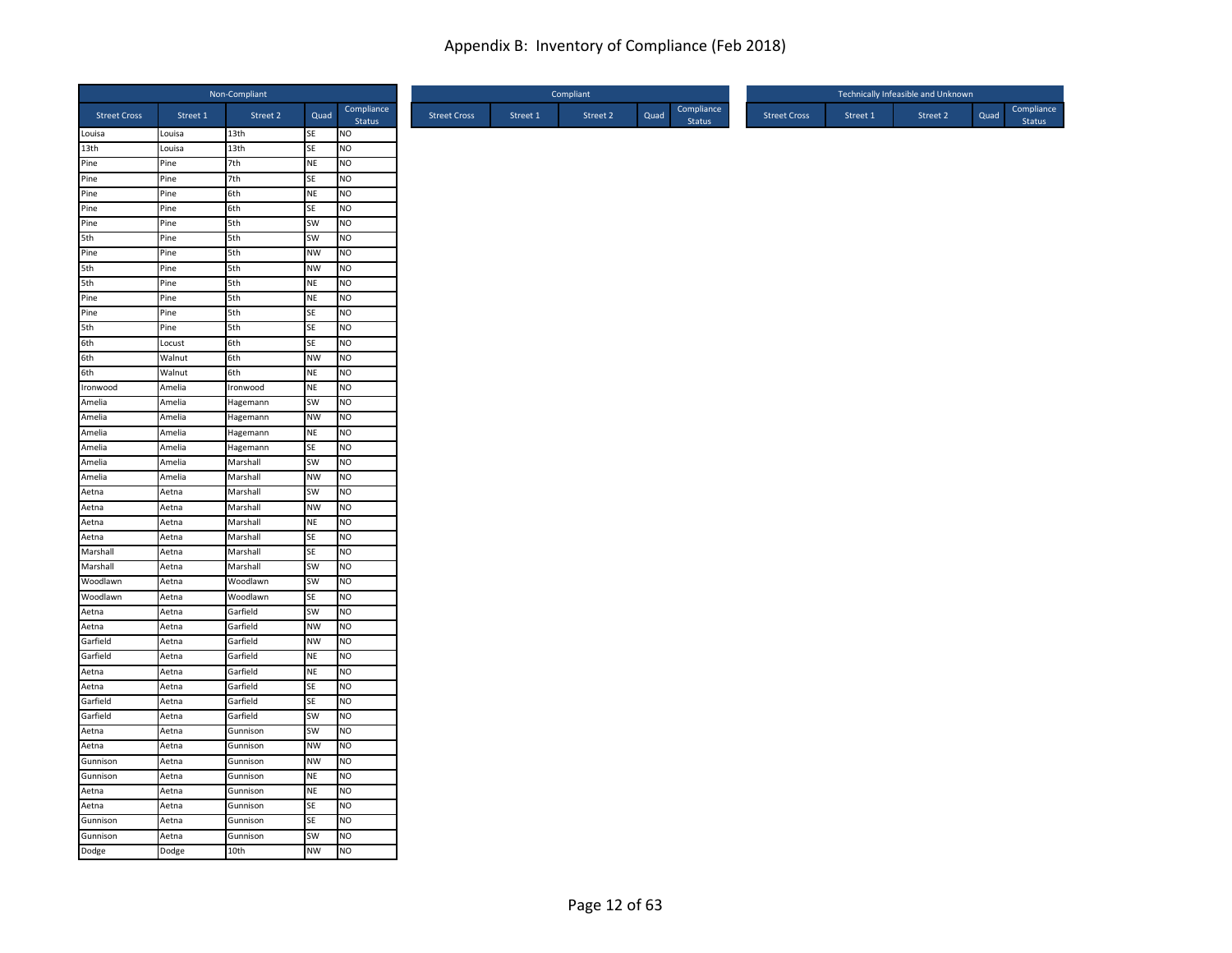|                     |                  | Non-Compliant |           |                             |
|---------------------|------------------|---------------|-----------|-----------------------------|
| <b>Street Cross</b> | Street 1         | Street 2      | Quad      | Compliance<br>Status        |
| Dodge               | Dodge            | 10th          | NE        | <b>NO</b>                   |
| Dodge               | Dodge            | 10th          | SE        | NO                          |
| Louisa              | Louisa           | 10th          | <b>NW</b> | NO                          |
| Louisa              | Louisa           | 10th          | NE        | NO                          |
| Louisa<br>Louisa    | Louisa<br>Louisa | 10th<br>10th  | SE<br>SW  | <b>NO</b><br>N <sub>O</sub> |
| 12th                | Walnut           | 12th          | <b>NW</b> | N <sub>O</sub>              |
| 12th                | Walnut           | 12th          | <b>NE</b> | NO                          |
| Walnut              | Walnut           | 12th          | <b>NE</b> | <b>NO</b>                   |
| Walnut              | Walnut           | 12th          | SE        | N <sub>O</sub>              |
| 12th                | Walnut           | 12th          | SE        | NO                          |
| 12th                | Walnut           | 12th          | SW        | N <sub>O</sub>              |
| 12th                | Pine             | 12th          | <b>NW</b> | <b>NO</b>                   |
| 5th                 | Columbia         | 5th           | SE        | N <sub>O</sub>              |
| South               | South            | Summer        | NE        | <b>NO</b>                   |
| Summer              | Pine             | Summer        | SE        | N <sub>O</sub>              |
| Pine                | Pine             | Summer        | SE        | N <sub>O</sub>              |
| 4th                 | Columbia         | 4th           | <b>NW</b> | <b>NO</b>                   |
| Combia              | Columbia         | 4th           | <b>NW</b> | NO                          |
| Columbia            | Columbia         | 4th           | <b>SW</b> | NO                          |
| 4th                 | Columbia         | 4th           | SW        | <b>NO</b>                   |
|                     | Sunnyside        |               | <b>NE</b> | NO                          |
|                     | Sunnyside        |               | <b>NW</b> | <b>NO</b>                   |
| Sunnyside           | Sunnyside        |               | <b>NW</b> | NO                          |
|                     | Sunnyside        |               | NE        | <b>NO</b>                   |
|                     | Sunnyside        |               | <b>NW</b> | NO                          |
| 5th                 | Jefferson        | 5th           | <b>NW</b> | N <sub>O</sub>              |
| Jefferson           | Jefferson        | 5th           | <b>NW</b> | N <sub>O</sub>              |
| Jefferson           | Jefferson        | 5th           | SW        | NO                          |
| 5th                 | Jefferson        | 5th           | SW        | <b>NO</b>                   |
| Main                | Jefferson        | Main          | <b>NE</b> | <b>NO</b>                   |
| Jefferson           | Jefferson        | Main          | NE        | N <sub>O</sub>              |
| Jefferson           | Jefferson        | Main          | SE        | <b>NO</b>                   |
| Main                | Jefferson        | Main          | SE        | N <sub>O</sub>              |
| Jefferson           | Jefferson        | Front         | <b>NW</b> | <b>NO</b>                   |
| Cedar               | Cedar            | 7th           | <b>NW</b> | NO                          |
| Front               | Jefferson        | Front         | NE        | NO                          |
| Front               | Jefferson        | Front         | <b>SW</b> | NO                          |
| Jefferson           | Jefferson        | Front         | SW        | <b>NO</b>                   |
| Locust              | Locust           | 10th          | SW        | <b>NO</b>                   |
| 10th                | Locust           | 10th          | SW        | N <sub>O</sub>              |
| Acres               | Acres            | River         | SW        | N <sub>O</sub>              |
| 13th                | Harrison         | 13th          | NE        | <b>NO</b>                   |
| Harrison            | Harrison         | 13th          | NE        | N <sub>O</sub>              |
| Hedge               | Hedge            | 13th          | SW        | <b>NO</b>                   |
| South               | South            | Perkins       | <b>NW</b> | NO                          |
| South               | South            | Perkins       | SE        | N <sub>O</sub>              |
| Perkins             | South            | Perkins       | SE        | <b>NO</b>                   |
| Hedge               | Hedge            | 14th          | SW        | <b>NO</b>                   |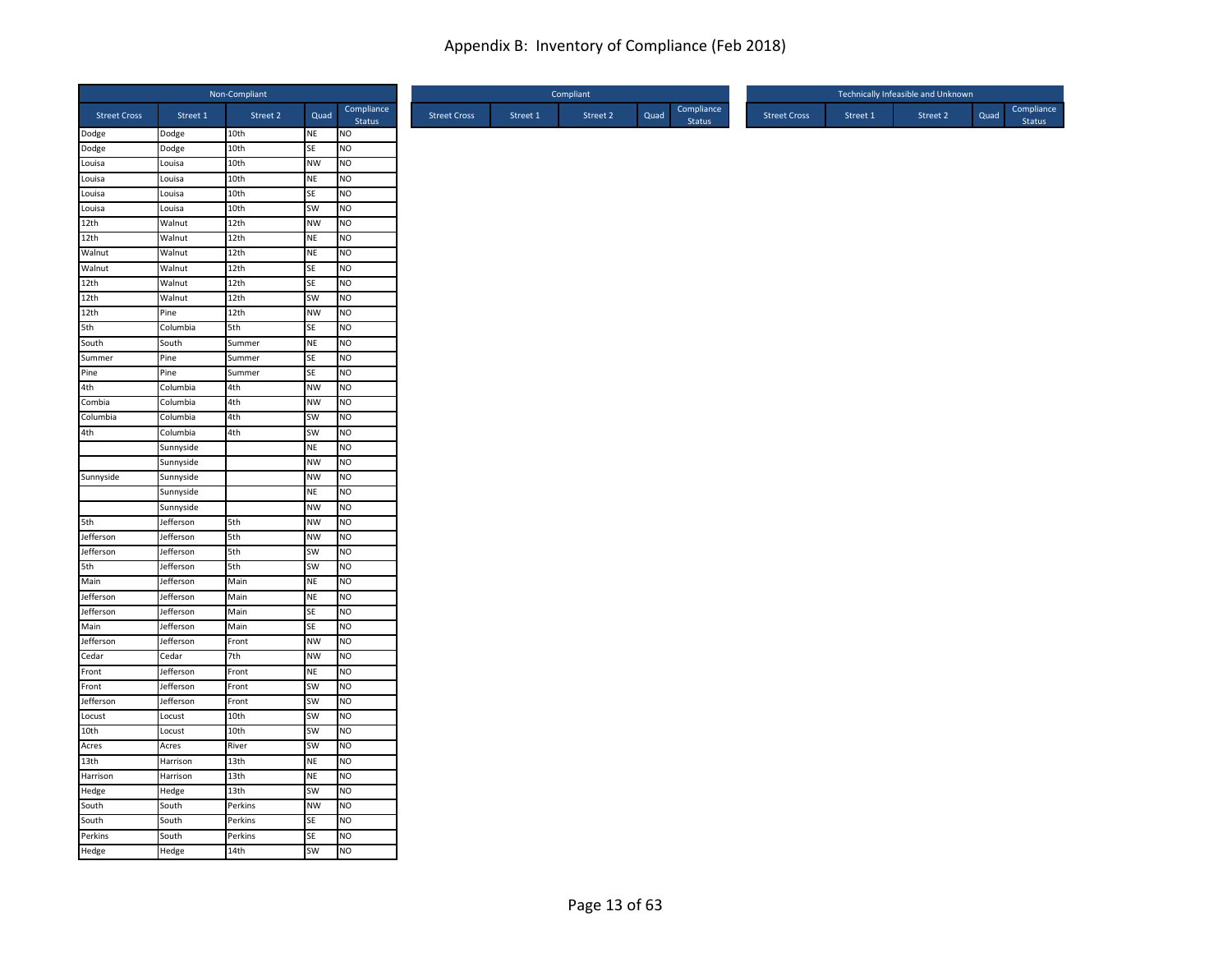|                         |                         | Non-Compliant    |                        |                        |
|-------------------------|-------------------------|------------------|------------------------|------------------------|
| <b>Street Cross</b>     | Street 1                | Street 2         | Quad                   | Compliance<br>Status   |
| Lynnwood                | Lynnwood                | Summer           | SE                     | <b>NO</b>              |
| Barret                  | Barret                  | River            | SW                     | Ю                      |
| Lynnwood                | Lynnwood                | 14th             | SE                     | <b>NO</b>              |
| $\frac{1}{\text{Diff}}$ | Dill                    | Perkins          | SE                     | <b>NO</b>              |
|                         | 14th                    |                  | <b>NE</b>              | NO                     |
|                         | 14th                    |                  | SE                     | NO                     |
|                         | Monticello              |                  | <b>NE</b>              | <b>NO</b>              |
|                         | Monticello              |                  | SE                     | <b>NO</b>              |
|                         | Lawrence                |                  | <b>NW</b>              | <b>NO</b>              |
|                         | Lawrence                |                  | SW                     | <b>NO</b>              |
| 6th                     | Market                  | 6th              | SE                     | <b>NO</b>              |
| Orchard                 | Acres                   | Orchard          | <b>NW</b>              | <b>NO</b>              |
| Emmett                  | Emmett                  | Washington       | SE                     | <b>NO</b>              |
| Acres                   | Acres                   | River            | <b>NW</b>              | NO                     |
| South                   | South                   |                  | <b>NE</b>              | NO                     |
| 8th<br>Pine             | Walnut                  | 8th              | SW                     | NO                     |
|                         | Pine                    | 9th              | SE                     | <b>NO</b>              |
| 9th<br>South<br>South   | Pine                    | 9th              | SE                     | <b>NO</b>              |
|                         | South                   | 6th              | <b>NE</b>              | <b>NO</b>              |
|                         | South                   |                  | <b>NE</b>              | <b>NO</b>              |
| Spruce<br>Spruce        | Spruce                  | 5th              | <b>NE</b>              | <b>NO</b>              |
|                         | Spruce                  | 5th              | SE                     | <b>NO</b>              |
| Osborn                  | Sunnyside               | Osborn           | <b>NW</b>              | <b>NO</b>              |
| Osborn                  | Gracea                  | Osborn           | <b>NW</b>              | Ю                      |
| Wells                   | Osborn                  | Wells            | <b>NE</b>              | <b>NO</b>              |
| Wells                   | Osborn                  | Wells            | NW                     | NO                     |
| Arch<br>Arch            | Arch                    | Osborn           | <b>SE</b>              | <b>NO</b>              |
| Franklin                | Arch                    | Osborn           | <b>NE</b>              | <b>NO</b>              |
| <b>Brooks</b>           | Franklin                | Osborn           | SE                     | <b>NO</b>              |
| Linden                  | <b>Brooks</b><br>Linden | Osborn<br>Osborn | <b>NE</b><br><b>NE</b> | <b>NO</b><br><b>NO</b> |
| 4th                     |                         | 4th              | SE                     | NO                     |
| Osborn                  | Court                   | Osborn           | <b>NW</b>              | <b>NO</b>              |
|                         | Linden<br>Court         |                  | SW                     | NO                     |
| Dankwardt               | Dankwardt               | Main             | SW                     | <b>NO</b>              |
| Perkins                 | South                   | Perkins          | SW                     | <b>NO</b>              |
| Dodge                   | Dodge                   | Madison          | <b>NW</b>              | <b>NO</b>              |
| Dodge                   | Dodge                   | Madison          | SW                     | <b>NO</b>              |
| Main                    | Division                | Main             | <b>NW</b>              | <b>NO</b>              |
| Dvision                 | Division                | Main             | <b>NW</b>              | <b>NO</b>              |
| 3rd                     | Division                | 3rd              | <b>NW</b>              | NO                     |
| Division                | Division                | 3rd              | <b>NW</b>              | NO                     |
| 8th                     |                         | 8th              | SE                     | <b>NO</b>              |
| Central                 | Angular<br>Division     | Central          | SW                     | NO                     |
| Marietta                | Division                | Marietta         | <b>SE</b>              | <b>NO</b>              |
| Flint Hills             | <b>Flint Hills</b>      | Division         | <b>NE</b>              | Ю                      |
|                         | Main                    |                  | <b>NW</b>              | <b>NO</b>              |
|                         | Main                    |                  | SW                     | <b>NO</b>              |
| Ash                     | Ash                     | Central          | <b>NE</b>              | <b>NO</b>              |
|                         |                         |                  |                        |                        |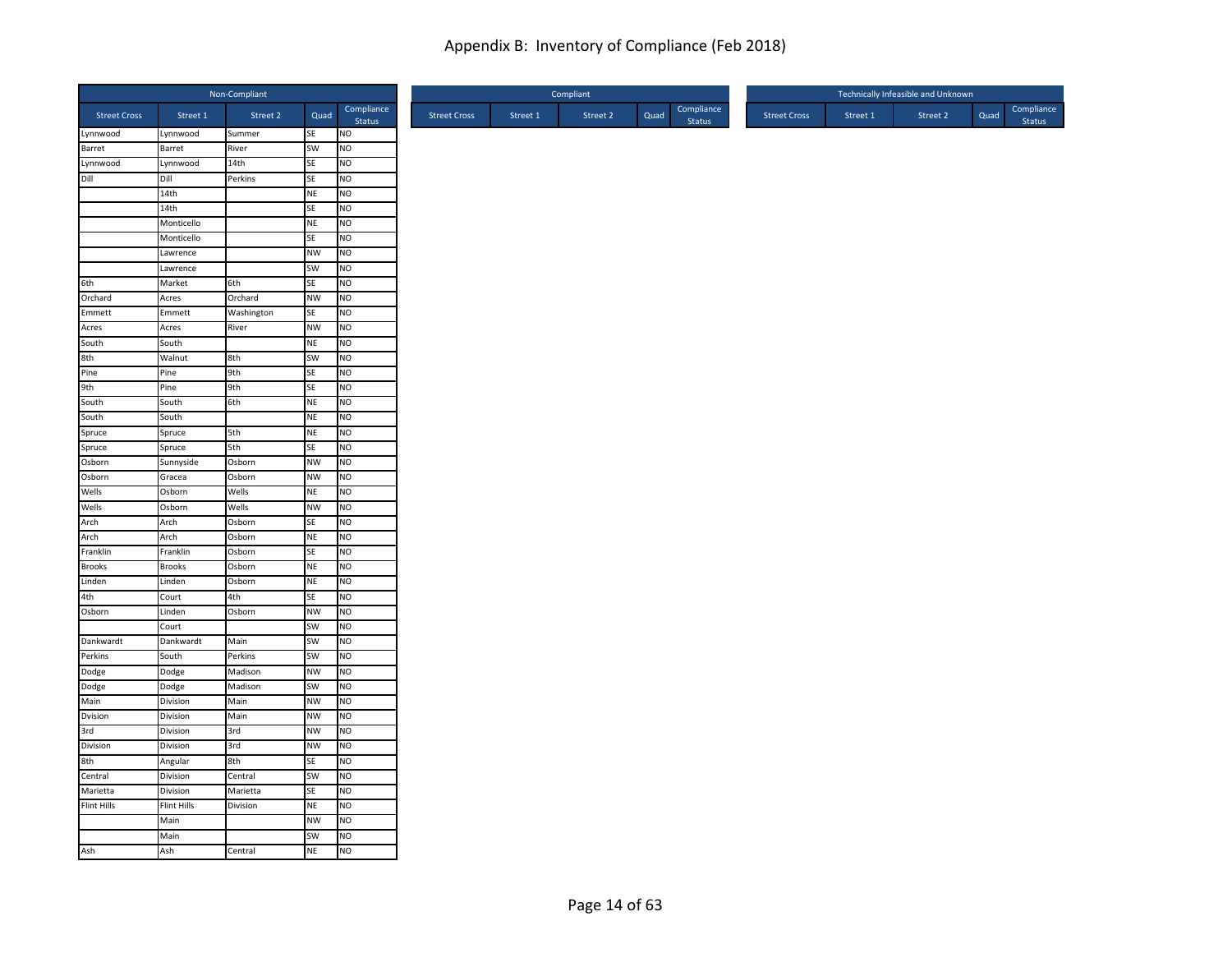|                      |                      | Non-Compliant   |                 |                             |
|----------------------|----------------------|-----------------|-----------------|-----------------------------|
| <b>Street Cross</b>  | Street 1             | Street 2        | Quad            | Compliance<br><b>Status</b> |
| Starr                | Starr                | Dill            | NE              | <b>NO</b>                   |
| Dill                 | Starr                | Dill            | NE              | NO                          |
| Dill                 | Starr                | Dill            | SE              | <b>NO</b>                   |
| Starr                | Starr                | Dill            | SE              | <b>NO</b>                   |
| Leebrick             | Dill                 | Leebrick        | NE              | NO                          |
| Dill                 | Dill                 | Leebrick        | <b>NW</b>       | N <sub>O</sub>              |
| Williams             | Williams             | Gertrude        | <b>SE</b>       | <b>NO</b>                   |
| Williams<br>Gertrude | Williams<br>Williams | Gertrude        | <b>NW</b><br>NW | <b>NO</b><br>NO             |
| Gertrude             | Williams             | Gertrude        | NE              | <b>NO</b>                   |
| Vine                 | Vine                 | Gertrude<br>8th | SW              | N <sub>O</sub>              |
| Vine                 | Vine                 | 8th             | <b>NW</b>       | <b>NO</b>                   |
| 8th                  | Vine                 | 8th             | <b>NW</b>       | <b>NO</b>                   |
| 8th                  | Vine                 | 8th             | <b>NE</b>       | N <sub>O</sub>              |
| Vine                 | Vine                 | 8th             | <b>NE</b>       | <b>NO</b>                   |
| Vine                 | Vine                 | 8th             | SE              | N <sub>O</sub>              |
| Diamond Ridge        | Sunnyside            | Diamond Ridge   | SW              | N <sub>O</sub>              |
| Diamond Ridge        | Sunnyside            | Diamond Ridge   | SE              | NO                          |
| <b>Irish Ridge</b>   | Sunnyside            | Irish Ridge     | NE              | NO                          |
| Shamrock             | Shamrock             | Irish Ridge     | <b>NW</b>       | <b>NO</b>                   |
| <b>Fair Acres</b>    | Fair Acres           | Irish Ridge     | SW              | N <sub>O</sub>              |
| <b>Fair Acres</b>    | Fair Acres           | Irish Ridge     | <b>NW</b>       | N <sub>O</sub>              |
| Lochmoor             | Lochmoor             | Irish Ridge     | <b>SE</b>       | <b>NO</b>                   |
| Lochmoor             | Lochmoor             | Irish Ridge     | <b>NE</b>       | <b>NO</b>                   |
|                      | Irish Ridge          | Ridgeview       | SE              | N <sub>O</sub>              |
| Sunnyside            | Sunnyside            | Cliff           | SE              | NO                          |
| Bittersweet          | Sunnyside            | Bittersweet     | <b>NW</b>       | N <sub>O</sub>              |
| Bittersweet          | Sunnyside            | Bittersweet     | <b>NE</b>       | <b>NO</b>                   |
| Sunnyside            | Sunnyside            |                 | SW              | N <sub>O</sub>              |
| Charette             | Pilger               | Charette        | <b>NW</b>       | NO                          |
| Charette             | Pilger               | Charette        | NE              | N <sub>O</sub>              |
| Pearl                | Pearl                | Gnahn           | <b>NW</b>       | N <sub>O</sub>              |
| Gnahn                | Pearl                | Gnahn           | <b>NW</b>       | <b>NO</b>                   |
| Gnahn                | Pearl                | Gnahn           | SW              | NO                          |
| Gnahn                | Pearl                | Gnahn           | SE              | <b>NO</b>                   |
| Pearl                | Pearl                | Gnahn           | SE              | NO                          |
| Pearl                | Pearl                | Gnahn           | <b>NE</b>       | N <sub>O</sub>              |
| Gnahn                | Pearl                | Gnahn           | NE              | <b>NO</b>                   |
| <b>Quail Ridge</b>   | <b>Quail Ridge</b>   |                 | <b>SE</b>       | N <sub>O</sub>              |
| Bittersweet          | Bittersweet          |                 | <b>NW</b>       | NO                          |
| Pearl                | Pearl                | Osborn          | NW              | NO                          |
| Pearl                | Pearl                | Osborn          | SW              | NO                          |
| Birdie               | Birdie               | Osborn          | <b>NW</b>       | <b>NO</b>                   |
| Highland             | Birdie               | Highland        | SW              | N <sub>O</sub>              |
| Osborn               | Gracea               | Osborn          | <b>NE</b>       | <b>NO</b>                   |
| Osborn               | Osborn               |                 | SW              | N <sub>O</sub>              |
| Osborn               | Osborn               |                 | SW              | N <sub>O</sub>              |
| <b>Brick</b>         | <b>Brick</b>         | Sunnyside       | <b>NW</b>       | <b>NO</b>                   |
| Gnahn                | Sunnyside            | Gnahn           | NE              | N <sub>O</sub>              |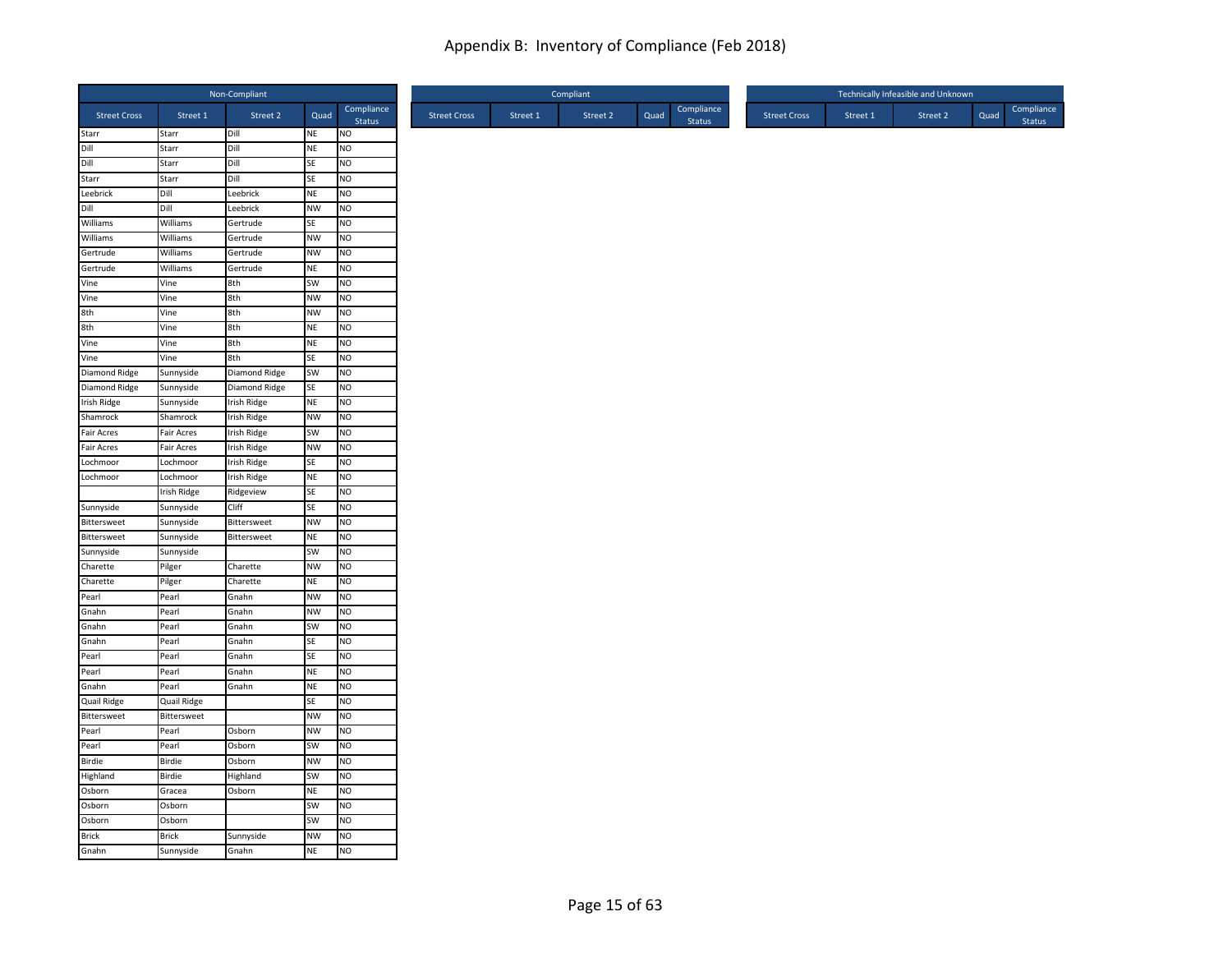|                     |              | Non-Compliant |           |                      |
|---------------------|--------------|---------------|-----------|----------------------|
| <b>Street Cross</b> | Street 1     | Street 2      | Quad      | Compliance<br>Status |
| Gnahn               | Sunnyside    | Gnahn         | <b>NW</b> | <b>NO</b>            |
| <b>Brick</b>        | <b>Brick</b> | Sunnyside     | <b>NE</b> | NO                   |
| Corse               | Corse        | Osborn        | <b>NE</b> | NO                   |
| Osborn              | Corse        | Osborn        | <b>NE</b> | NO                   |
| Corse               | Corse        | Osborn        | <b>NW</b> | NO.                  |
| Osborn              | Corse        | Osborn        | <b>NW</b> | NO                   |
| Corse               | Corse        | Osborn        | SW        | N <sub>O</sub>       |
| Osborn              | Corse        | Osborn        | SW        | NO                   |
| Osborn              | Corse        | Osborn        | SE        | NO.                  |
| Corse               | Corse        | Osborn        | SE        | NO                   |
| Thul                | Corse        | Thul          | SE        | NO                   |
| Stanley             | Stanley      | Lincoln       | <b>NW</b> | NO                   |
| Stanley             | Stanley      | Lincoln       | SW        | NO                   |
| Lincoln             | Oak          | Lincoln       | <b>NW</b> | NO                   |
| Lincoln             | Oak          | Lincoln       | <b>NE</b> | NO                   |
| Lincoln             | Oak          | Lincoln       | SE        | N <sub>O</sub>       |
| Lincoln             | Oak          | Lincoln       | SW        | NO.                  |
| Gnahn               | Oak          | Gnahn         | SW        | NO                   |
| Oak                 | Oak          | Gnahn         | SW        | NO                   |
| Oak                 | Oak          | Gnahn         | <b>NW</b> | NO                   |
| Gnahn               | Oak          | Gnahn         | <b>NW</b> | NO.                  |
| Gnahn               | Oak          | Gnahn         | <b>NE</b> | NO                   |
| Thul                | Oak          | Thul          | <b>NW</b> | NO.                  |
| Oak                 | Oak          | Thul          | <b>NW</b> | NO                   |
| Thul                | Oak          | Thul          | SW        | NO                   |
| Oak                 | Oak          | Thul          | SW        | NO                   |
| Gnahn               | Oak          | Gnahn         | SE        | NO.                  |
| Thul                | Oak          | Thul          | SE        | NO                   |
| Thul                | Oak          | Thul          | <b>NE</b> | NO                   |
| Oak                 | Oak          | Thul          | $\sf NE$  | NO                   |
| Oak                 | Oak          | Thul          | <b>SE</b> | NO.                  |
|                     |              |               |           |                      |
| Oak                 | Oak          | Osborn        | SW        | NO                   |
| Osborn              | Oak          | Osborn        | SW        | NO                   |
| Osborn              | Oak          | Osborn        | <b>NE</b> | NO                   |
| Oak                 | Oak          | Osborn        | <b>NE</b> | NO.                  |
| Oak                 | Oak          | Osborn        | <b>NW</b> | NO                   |
| Gnahn               | Flora        | Gnahn         | <b>NE</b> | NO                   |
| Gnahn               | Flora        | Gnahn         | <b>NW</b> | NO                   |
| Flora               | Flora        | Gnahn         | <b>NW</b> | NO.                  |
| Flora               | Flora        | Gnahn         | SW        | NO                   |
| Thul                | Flora        | Thul          | <b>NW</b> | NO                   |
| Flora               | Flora        | Osborn        | SW        | NO                   |
| Flora               | Flora        | Osborn        | <b>NW</b> | NO                   |
| Linden              | Linden       | Osborn        | <b>SE</b> | NO                   |
| lowa                | lowa         | Osborn        | <b>NW</b> | NO                   |
| lowa                | lowa         | Osborn        | SW        | NO                   |
| Whitaker            | Whitaker     | Osborn        | <b>NW</b> | NO                   |
| Whitaker            | Whitaker     | Osborn        | <b>SW</b> | NO                   |
| Oak                 | Oak          | Osborn        | SE        | N <sub>O</sub>       |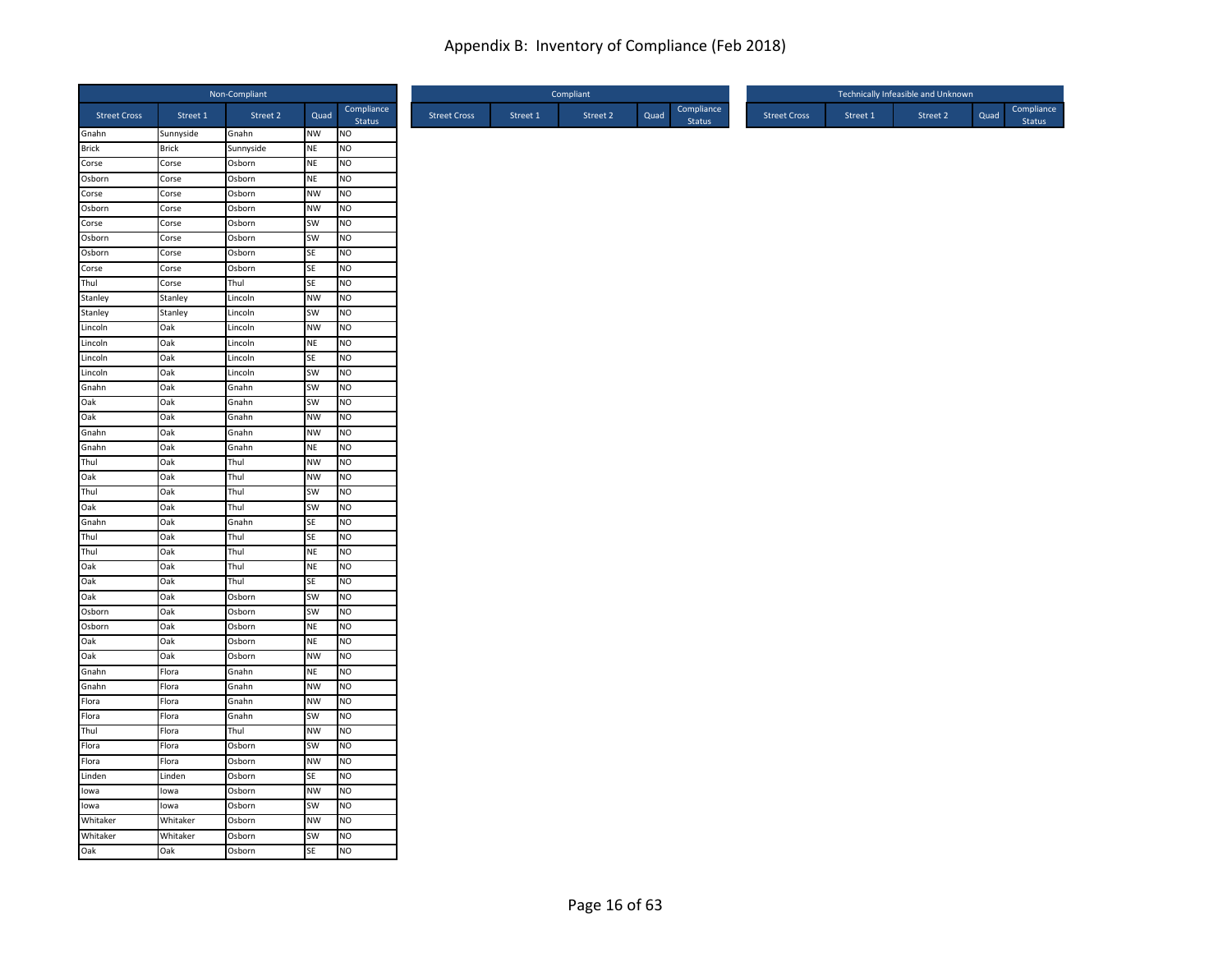|                          |                | Non-Compliant            |                 |                             |
|--------------------------|----------------|--------------------------|-----------------|-----------------------------|
| <b>Street Cross</b>      | Street 1       | Street 2                 | Quad            | Compliance<br>Status        |
| Mark                     | Oak            | Mark                     | NW              | <b>NO</b>                   |
| Mark                     | Oak            | Mark                     | NE              | NO                          |
| Mark                     | Ash            | Mark                     | SE              | NO                          |
| Mark                     | Ash            | Mark                     | NE              | NO                          |
| Mark                     | Corse          | Mark                     | SE              | <b>NO</b>                   |
| Mark                     | Corse          | Mark                     | <b>NW</b>       | N <sub>O</sub>              |
| Highland                 | Corse          | Highland                 | <b>NW</b>       | N <sub>O</sub>              |
| Highland                 | Corse          | Highland                 | NE              | NO                          |
| Corse                    | Corse          | Des Moines               | <b>NW</b>       | <b>NO</b>                   |
| Des Moines<br>Des Moines | Corse          | Des Moines               | SE              | <b>NO</b>                   |
| Bluff                    | Bluff          | Des Moines               | SE              | NO                          |
| Bluff                    | Bluff          | Des Moines               | SW<br>SE        | N <sub>O</sub>              |
| Des Moines               | Bluff<br>Bluff | Des Moines               | SW              | <b>NO</b><br>N <sub>O</sub> |
| Silver                   | Silver         | Des Moines<br>Des Moines | SW              | NO                          |
| Silver                   | Silver         | Des Moines               | <b>NW</b>       | N <sub>O</sub>              |
| Conner                   | Silver         | Conner                   | SE              | <b>NO</b>                   |
| Conner                   | Silver         | Conner                   | SW              | <b>NO</b>                   |
| Silver                   | Silver         | Conner                   | SW              | N <sub>O</sub>              |
| Silver                   | Silver         | Conner                   | NW              | NO                          |
| Birdie                   | Birdie         | Des Moines               | SW              | <b>NO</b>                   |
| Birdie                   | Birdie         | Des Moines               | <b>NW</b>       | N <sub>O</sub>              |
| Pond                     | Pond           | Des Moines               | SW              | <b>NO</b>                   |
| 8th                      | Bluff          | 8th                      | <b>NW</b>       | N <sub>O</sub>              |
|                          | Ash            | Central                  | <b>SE</b>       | <b>NO</b>                   |
| Ash<br>Central           | Ash            | Central                  | SE              | N <sub>O</sub>              |
| Central                  | Ash            | Central                  | SW              | <b>NO</b>                   |
| Ash                      | Ash            | Central                  | SW              | <b>NO</b>                   |
| Ash                      | Ash            | Central                  | <b>NW</b>       | NO                          |
| Central                  | Ash            | Central                  | <b>NW</b>       | <b>NO</b>                   |
| Ashmun                   | Ash            | Ashmun                   | <b>NW</b>       | <b>NO</b>                   |
| Griswald                 | Oak            | Griswald                 | SW              | N <sub>O</sub>              |
| Griswald                 | Oak            | Griswald                 | SE              | <b>NO</b>                   |
| Ashmun                   | Oak            | Ashmun                   | <b>SE</b>       | N <sub>O</sub>              |
| Ashmun                   | Oak            | Ashmun                   | SW              | <b>NO</b>                   |
| Ashmun                   | Oak            | Ashmun                   | SW              | N <sub>O</sub>              |
| Ashmun                   | Oak            | Ashmun                   | <b>NW</b>       | NO                          |
| Ashmun                   | Oak            | Ashmun                   | <b>NW</b>       | <b>NO</b>                   |
| Ashmun                   | Oak            | Ashmun                   | <b>NE</b>       | <b>NO</b>                   |
| Garnet                   | Oak            | Garnet                   | SE              | <b>NO</b>                   |
| Garnet                   | Oak            | Garnet                   | SE              | N <sub>O</sub>              |
| Central                  | Oak            | Central                  | SW              | N <sub>O</sub>              |
| Central                  | Oak            | Central                  | <b>SE</b>       | <b>NO</b>                   |
| Oak                      | Oak            | Central                  |                 | N <sub>O</sub>              |
| Oak                      | Oak            | Central                  | <b>NE</b>       | <b>NO</b>                   |
| Central                  | Oak            | Central                  | <b>NE</b>       | NO                          |
| Central                  | Oak            | Central                  | <b>NW</b>       | N <sub>O</sub>              |
| Oak<br>Oak               | Oak<br>Oak     | Central<br>9th           | <b>NW</b><br>SW | <b>NO</b><br><b>NO</b>      |
|                          |                |                          |                 |                             |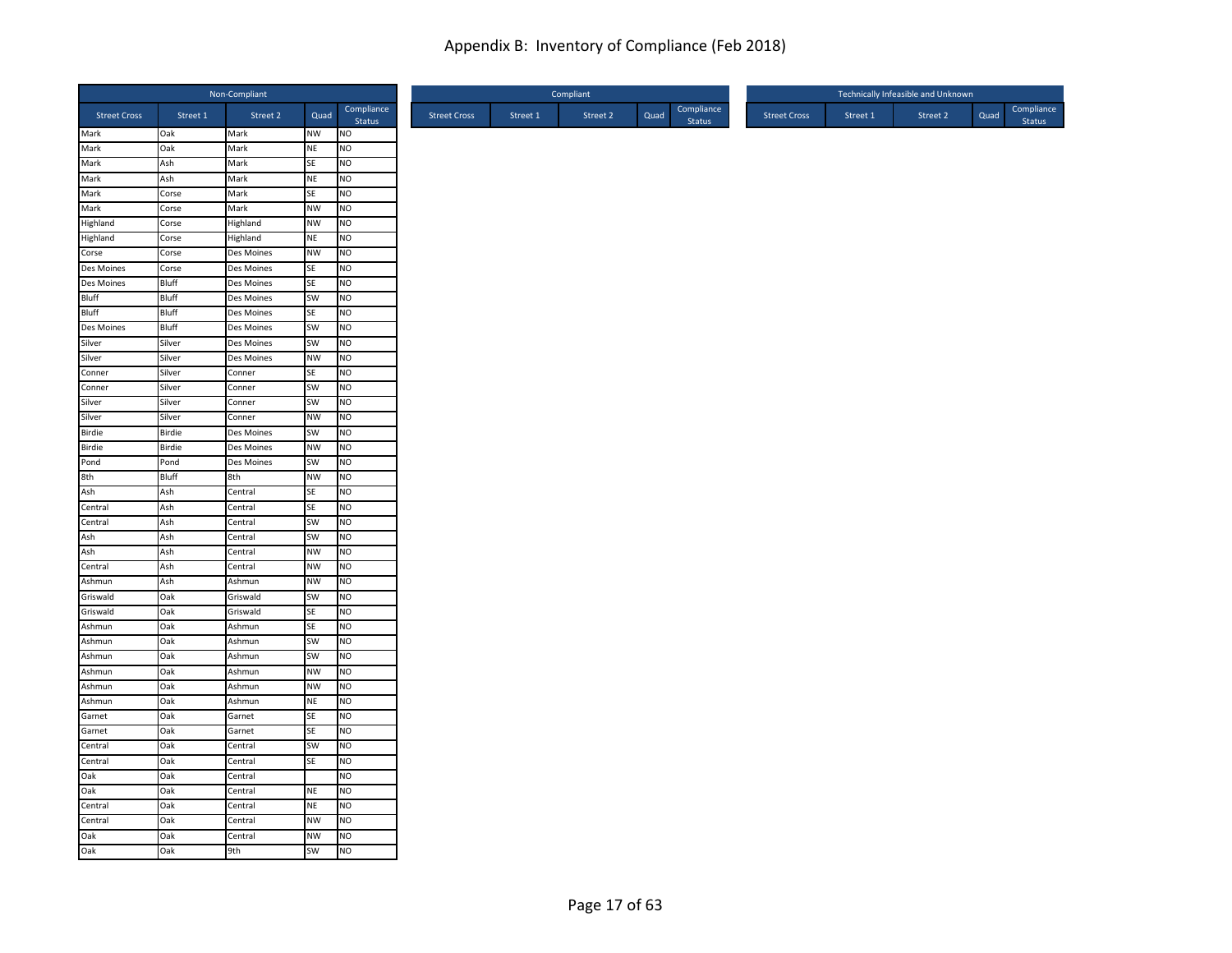|                     |            | Non-Compliant |                        |                      |
|---------------------|------------|---------------|------------------------|----------------------|
| <b>Street Cross</b> | Street 1   | Street 2      | Quad                   | Compliance<br>Status |
| Oak                 | Oak        | 9th           | <b>NW</b>              | <b>NO</b>            |
| 9th                 | Oak        | 9th           | <b>NW</b>              | N <sub>O</sub>       |
| 9th                 | Oak        | 9th           | $\sf NE$               | NO                   |
| 9th                 | Oak        | 9th           | SE                     | NO                   |
| Oak                 | Oak        | 9th           | SE                     | <b>NO</b>            |
| Oak                 | Oak        | 9th           | <b>NE</b>              | NO                   |
| 9th                 | Oak        | 9th           | <b>SW</b>              | N <sub>O</sub>       |
| 8th                 | Oak        | 8th           | SE                     | N <sub>O</sub>       |
| Oak<br>Oak          | Oak        | 8th           | SE                     | N <sub>O</sub>       |
|                     | Oak<br>Oak | 8th<br>8th    | <b>NE</b><br><b>NE</b> | <b>NO</b><br>NO      |
| 8th<br>8th          | Oak        | 8th           | <b>NW</b>              | NO                   |
| Oak                 | Oak        | 8th           | <b>NW</b>              | <b>NO</b>            |
| Oak                 | Oak        | 8th           | SW                     | <b>NO</b>            |
| 8th                 | Oak        | 8th           | SW                     | NO                   |
| Oak                 | Oak        | 7th           | SW                     | N <sub>O</sub>       |
| 7th                 | Oak        | 7th           | SW                     | N <sub>O</sub>       |
| 7th                 | Oak        | 7th           | <b>SE</b>              | <b>NO</b>            |
| Sycamore            | Sycamore   | 7th           | <b>NE</b>              | N <sub>O</sub>       |
| 7th                 | Sycamore   | 7th           | SE                     | NO                   |
| Sycamore            | Sycamore   | 7th           | SE                     | NO                   |
| 8th                 | Sycamore   | 8th           | SE                     | NO.                  |
| Sycamore            | Sycamore   | 8th           | SE                     | <b>NO</b>            |
| Sycamore            | Sycamore   | 8th           | <b>NE</b>              | NO                   |
| 8th                 | Sycamore   | 8th           | <b>NE</b>              | N <sub>O</sub>       |
| 8th                 | Sycamore   | 8th           | <b>NW</b>              | N <sub>O</sub>       |
| Sycamore            | Sycamore   | 8th           | <b>NW</b>              | NO                   |
| Sycamore            | Sycamore   | 8th           | <b>SW</b>              | NO                   |
| 8th                 | Sycamore   | 8th           | SW                     | NO                   |
| 9th                 | Sycamore   | 9th           | SE                     | <b>NO</b>            |
| 9th                 | Sycamore   | 9th           | <b>NE</b>              | N <sub>O</sub>       |
| Sycamore            | Sycamore   | 9th           | <b>NE</b>              | N <sub>O</sub>       |
| Sycamore            | Sycamore   | 8th           | SE                     | NO                   |
| 9th                 | Linden     | 9th           | <b>NW</b>              | N <sub>O</sub>       |
| Linden              | Linden     | 9th           | <b>NW</b>              | NO                   |
| 9th                 | Linden     | 9th           | <b>NE</b>              | N <sub>O</sub>       |
| Linden              | Linden     | 9th           | <b>NE</b>              | N <sub>O</sub>       |
| Linden              | Linden     | 9th           | SE                     | NO                   |
| 9th                 | Linden     | 9th           | SE                     | <b>NO</b>            |
| 9th                 | Linden     | 9th           | <b>SW</b>              | <b>NO</b>            |
| Linden              | Linden     | 9th           | SW                     | N <sub>O</sub>       |
| Linden              | Linden     | Central       | SE                     | NO                   |
| Linden              | Linden     | Central       | NE                     | NO                   |
| Linden              | Linden     | Central       | <b>NW</b>              | N <sub>O</sub>       |
| Ashmun              | Linden     | Ashmun        | <b>NW</b>              | NO                   |
| Linden              | Linden     | Ashmun        | <b>NW</b>              | NO                   |
| Griswald            | Linden     | Griswald      | <b>NE</b>              | NO                   |
| Griswald            | Linden     | Griswald      | <b>NW</b>              | NO                   |
| 8th                 | Linden     | 8th           | SW                     | <b>NO</b>            |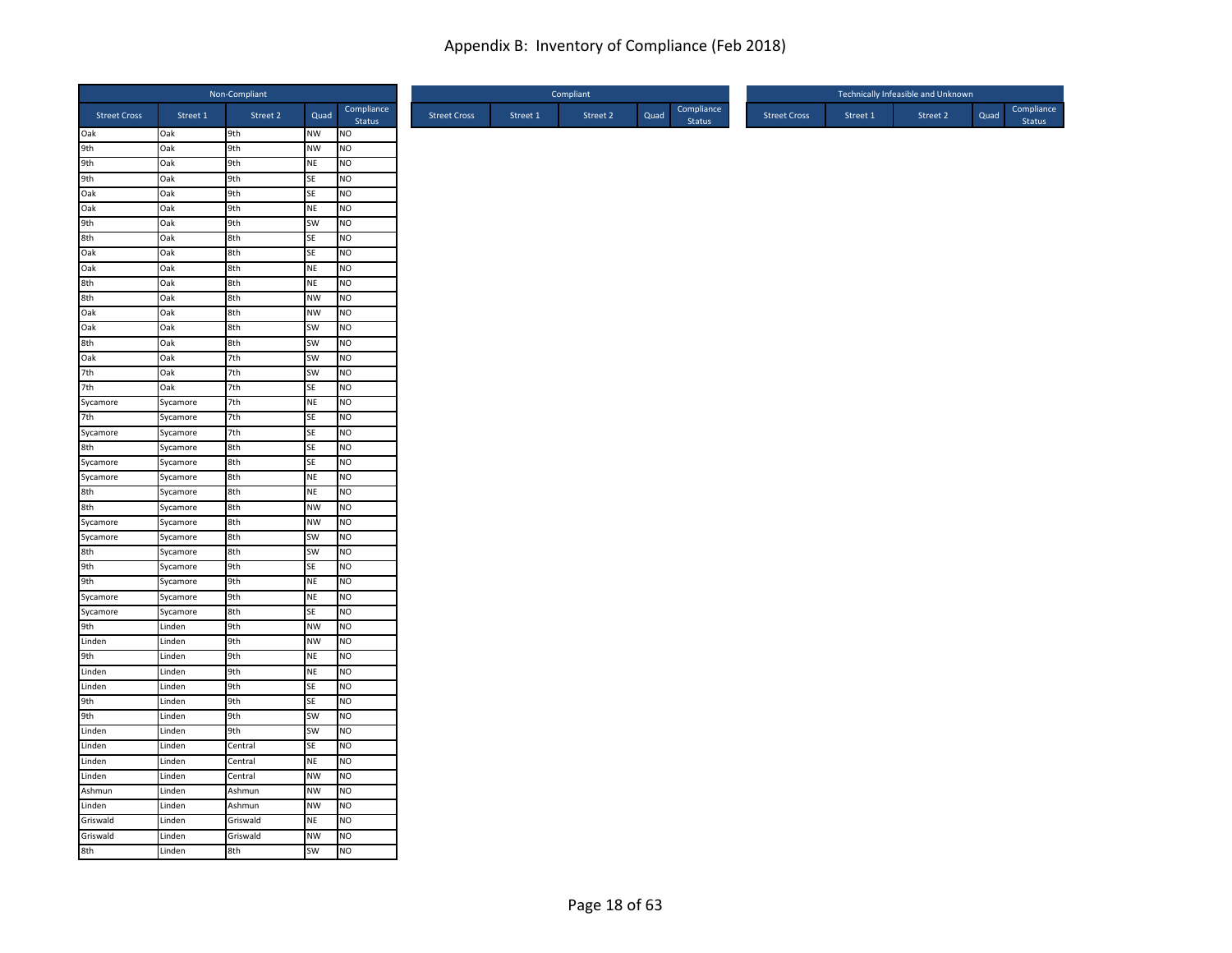|                                    |                | Non-Compliant |           |                             |
|------------------------------------|----------------|---------------|-----------|-----------------------------|
| <b>Street Cross</b>                | Street 1       | Street 2      | Quad      | Compliance                  |
| Linden                             | Linden         | 8th           | SW        | Status<br><b>NO</b>         |
| Linden                             | Linden         | 8th           | NW        | NO                          |
| 8th                                | Linden         | 8th           | <b>NW</b> | NO                          |
| 8th                                | Linden         | 8th           | NE        | NO                          |
| Linden                             | Linden         | 8th           | NE        | <b>NO</b>                   |
| Linden                             | Linden         | 8th           | SE        | NO                          |
|                                    | Linden         | 8th           | SE        | N <sub>O</sub>              |
|                                    | Linden         | 7th           | <b>NW</b> | <b>NO</b>                   |
|                                    | Linden         | 7th           | <b>NE</b> | <b>NO</b>                   |
| 8th<br>7th<br>7th<br>7th<br>Linden | Linden         | 7th           | SE        | N <sub>O</sub>              |
|                                    | Linden         | 7th           | SE        | NO                          |
| Linden                             | Linden         | 6th           | <b>NW</b> | N <sub>O</sub>              |
| 6th                                | Linden         | 6th           | <b>NW</b> | <b>NO</b>                   |
| 6th                                | Linden         | 6th           | SW        | N <sub>O</sub>              |
| Linden                             | Linden         | 6th           | SW        | <b>NO</b>                   |
| 6th                                | Sycamore       | 6th           | SW        | N <sub>O</sub>              |
| 7th<br>North                       | North          | 7th           | <b>NE</b> | NO                          |
|                                    | North          | 7th           | NE        | <b>NO</b>                   |
| North                              | North          | 7th           | SE        | NO                          |
| 7th                                | North          | 7th           | SE        | NO                          |
| 7th                                | North          | 7th           | SW        | <b>NO</b>                   |
| North                              | North          | 7th           | SW        | NO                          |
| North                              | North          | 7th           | <b>NW</b> | <b>NO</b>                   |
| 7th                                | North          | 7th           | <b>NW</b> | NO                          |
| 8th<br>North                       | North          | 8th           | SE        | <b>NO</b>                   |
| North                              | North          | 8th           | SE        | NO                          |
|                                    | North          | 8th           | <b>NE</b> | N <sub>O</sub>              |
| 8th<br>8th                         | North          | 8th           | NE        | N <sub>O</sub>              |
| North                              | North          | 8th           | <b>NW</b> | NO                          |
| North                              | North          | 8th<br>8th    | <b>NW</b> | <b>NO</b><br><b>NO</b>      |
|                                    | North          |               | SW        | <b>NO</b>                   |
| 8th<br>9th                         | North          | 8th           | SW        |                             |
|                                    | North<br>North | 9th<br>9th    | SE<br>SE  | <b>NO</b><br>N <sub>O</sub> |
| North                              | North          |               | SW        | <b>NO</b>                   |
|                                    | North          | 9th<br>9th    | SW        | <b>NO</b>                   |
| North<br>9th<br>9th                | North          | 9th           | <b>NE</b> | NO                          |
| North                              | North          | 9th           | <b>NE</b> | NO                          |
| 9th                                | North          | 9th           | <b>NW</b> | <b>NO</b>                   |
| North                              | North          | 9th           | <b>NW</b> | <b>NO</b>                   |
| North                              | North          | Central       | SE        | N <sub>O</sub>              |
| North                              | North          | Central       | <b>NE</b> | NO                          |
| Central                            | North          | Central       | <b>NW</b> | <b>NO</b>                   |
| lowa                               | lowa           | Central       | <b>NE</b> | NO                          |
| lowa                               | lowa           | Central       | SE        | N <sub>O</sub>              |
| 10th                               | lowa           | 10th          | SE        | NO                          |
| 10th                               | lowa           | 10th          | SW        | NO                          |
|                                    | lowa           | 9th           | SW        | Ю                           |
| 9th<br>Iowa                        | lowa           | 9th           | SW        | <b>NO</b>                   |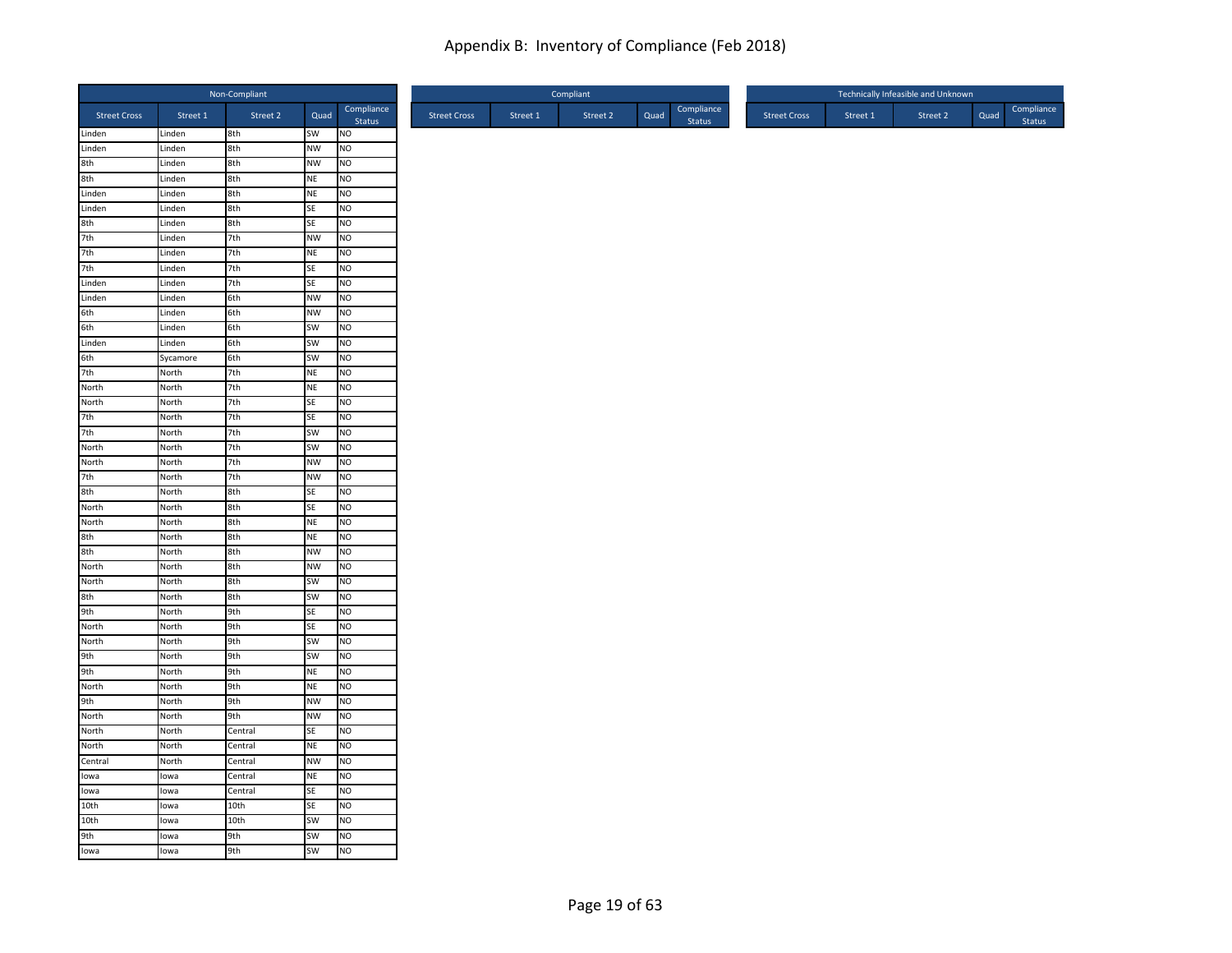|                     |          | Non-Compliant |           |                      |
|---------------------|----------|---------------|-----------|----------------------|
| <b>Street Cross</b> | Street 1 | Street 2      | Quad      | Compliance<br>Status |
| 9th                 | lowa     | 9th           | <b>NW</b> | NO                   |
| 9th                 | lowa     | 9th           | <b>NE</b> | NO                   |
| Iowa                | lowa     | 9th           | SE        | NO                   |
| 9th                 | lowa     | 9th           | SE        | NO                   |
| lowa                | lowa     | 8th           | <b>SW</b> | NO                   |
| 8th                 | lowa     | 8th           | SW        | NO                   |
| Iowa                | lowa     | 8th           | <b>NW</b> | N <sub>O</sub>       |
| 8th                 | lowa     | 8th           |           | NO                   |
| lowa                | lowa     | 8th           | <b>NE</b> | N <sub>O</sub>       |
| lowa                | lowa     | 8th           | SE        | NO                   |
| 8th                 | lowa     | 8th           | SE        | NO                   |
| 7th                 | lowa     | 7th           | SW        | NO                   |
| lowa                | lowa     | 7th           | SW        | NO                   |
| lowa                | lowa     | 7th           | <b>NW</b> | NO                   |
| 7th                 | lowa     | 7th           | <b>NW</b> | NO                   |
| 7th                 | lowa     | 7th           | <b>NE</b> | N <sub>O</sub>       |
| lowa                | lowa     | 7th           | <b>NE</b> | NO                   |
| Iowa                | lowa     | 7th           | <b>SE</b> | NO                   |
| 7th                 | lowa     | 7th           | SE        | NO                   |
| 6th                 | lowa     | 6th           | SW        | NO                   |
| lowa                | lowa     | 6th           | SW        | NO                   |
| lowa                | lowa     | 6th           | <b>NW</b> | NO.                  |
| 6th                 | lowa     | 6th           | <b>NW</b> | NO                   |
| 6th                 | lowa     | 6th           | <b>NE</b> | NO                   |
| lowa                | lowa     | 6th           | <b>NE</b> | NO                   |
| lowa                | lowa     | 6th           | SE        | NO                   |
| 6th                 | lowa     | 6th           | SE        | NO                   |
| 5th                 | lowa     | 5th           | SW        | NO                   |
| lowa                | lowa     | 5th           | SW        | NO                   |
| Iowa                | lowa     | 5th           | <b>NW</b> | NO                   |
| 5th                 | lowa     | 5th           | <b>NW</b> | NO                   |
|                     |          |               |           |                      |
| 5th                 | lowa     | 5th           | <b>NE</b> | NO                   |
| lowa                | lowa     | 5th           | <b>NE</b> | NO                   |
| lowa                | lowa     | 5th           | <b>SE</b> | N <sub>O</sub>       |
| 5th                 | lowa     | 5th           | <b>SE</b> | NO                   |
| lowa                | lowa     | 4th           | <b>NW</b> | NO                   |
| 4th                 | lowa     | 4th           | <b>NW</b> | NO                   |
| 4th                 | lowa     | 4th           | $\sf NE$  | NO                   |
| 4th                 | lowa     | 4th           | SW        | NO.                  |
| Iowa                | lowa     | 4th           | SW        | NO                   |
| 4th                 | lowa     | 4th           | SE        | NO                   |
| North               | North    | 6th           | SW        | NO                   |
| 6th                 | North    | 6th           | <b>SW</b> | NO                   |
| 6th                 | North    | 6th           | SE        | NO                   |
| North               | North    | 6th           | SE        | NO                   |
| 5th                 | North    | 5th           | SE        | NO                   |
| North               | North    | 5th           | SE        | NO                   |
| North               | North    | 5th           | <b>NE</b> | NO                   |
| Franklin            | Franklin | 3rd           | SW        | NO                   |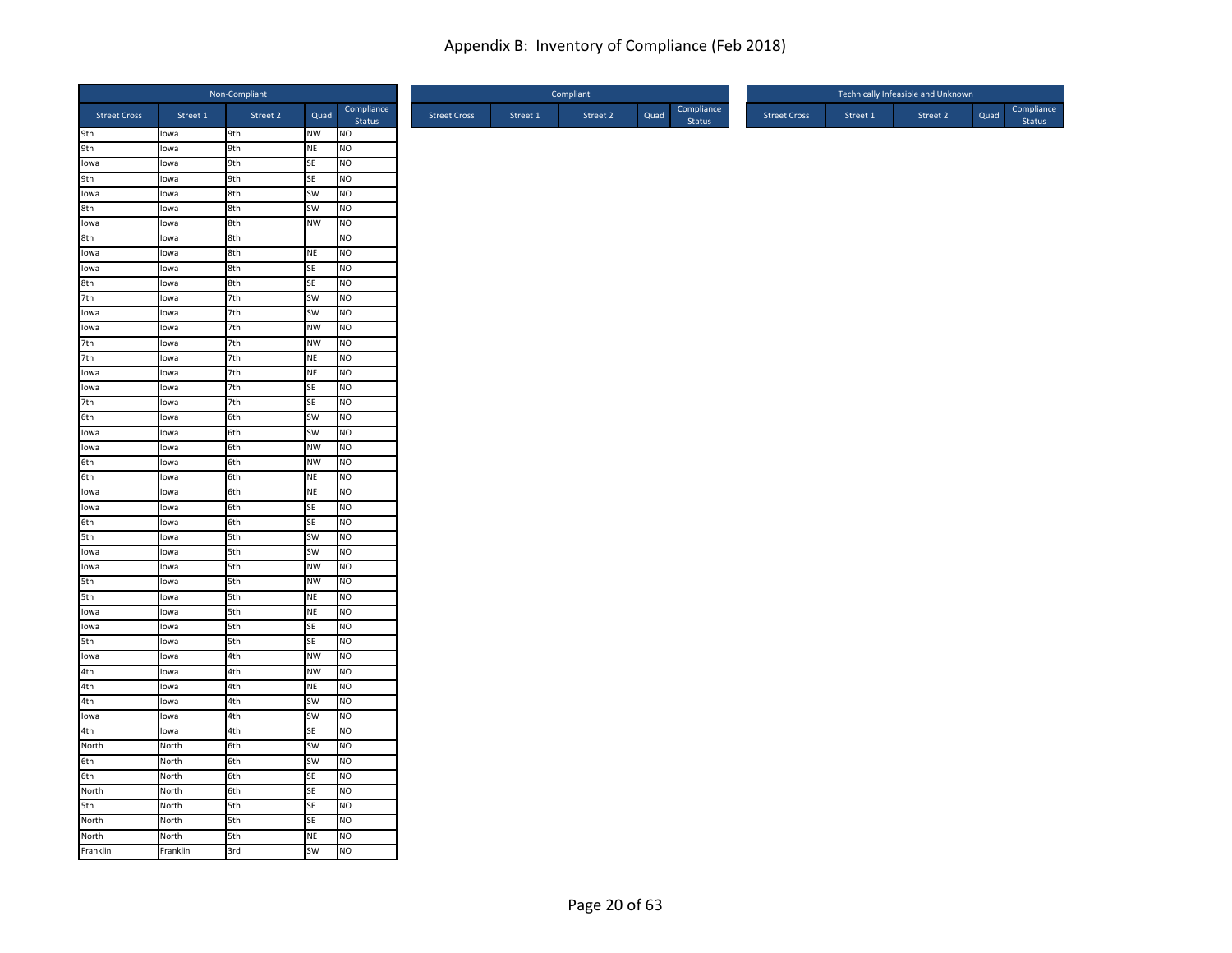|                        |          | Non-Compliant |           |                      |                     |          | Compliant |      |                             |                     |          | Technically Infeasible and Unknown |      |                      |
|------------------------|----------|---------------|-----------|----------------------|---------------------|----------|-----------|------|-----------------------------|---------------------|----------|------------------------------------|------|----------------------|
| <b>Street Cross</b>    | Street 1 | Street 2      | Quad      | Compliance<br>Status | <b>Street Cross</b> | Street 1 | Street 2  | Quad | Compliance<br><b>Status</b> | <b>Street Cross</b> | Street 1 | Street 2                           | Quad | Compliance<br>Status |
| Franklin               | Franklin | 3rd           | NW        | <b>NO</b>            |                     |          |           |      |                             |                     |          |                                    |      |                      |
| 3rd                    | Franklin | 3rd           | <b>NE</b> | NO                   |                     |          |           |      |                             |                     |          |                                    |      |                      |
| 3rd                    | Franklin | 3rd           | <b>NW</b> | <b>NO</b>            |                     |          |           |      |                             |                     |          |                                    |      |                      |
| $rac{1}{3}$ rd         | Franklin | 3rd           | <b>NE</b> | <b>NO</b>            |                     |          |           |      |                             |                     |          |                                    |      |                      |
| 4rd<br>4rd             | Franklin | 4rd           | <b>NE</b> | <b>NO</b>            |                     |          |           |      |                             |                     |          |                                    |      |                      |
|                        | Franklin | 4rd           | <b>NW</b> | N <sub>O</sub>       |                     |          |           |      |                             |                     |          |                                    |      |                      |
| Franklin               | Franklin | 4th           | <b>NW</b> | NO                   |                     |          |           |      |                             |                     |          |                                    |      |                      |
| Franklin               | Franklin | 4th           | SW        | <b>NO</b>            |                     |          |           |      |                             |                     |          |                                    |      |                      |
| 4rd<br>4rd<br>Franklin | Franklin | 4rd           | SW        | <b>NO</b>            |                     |          |           |      |                             |                     |          |                                    |      |                      |
|                        | Franklin | 4rd           | <b>SE</b> | <b>NO</b>            |                     |          |           |      |                             |                     |          |                                    |      |                      |
|                        | Franklin | 4rd           | SE        | NO                   |                     |          |           |      |                             |                     |          |                                    |      |                      |
| Franklin               | Franklin | 4rd           | <b>NE</b> | N <sub>O</sub>       |                     |          |           |      |                             |                     |          |                                    |      |                      |
| Franklin               | Franklin | 5th           | <b>NE</b> | <b>NO</b>            |                     |          |           |      |                             |                     |          |                                    |      |                      |
|                        | Franklin | 5th           | <b>NE</b> | N <sub>O</sub>       |                     |          |           |      |                             |                     |          |                                    |      |                      |
| 5th<br>5th<br>Franklin | Franklin | 5th           | <b>NW</b> | NO                   |                     |          |           |      |                             |                     |          |                                    |      |                      |
|                        | Franklin | 5th           | <b>NW</b> | N <sub>O</sub>       |                     |          |           |      |                             |                     |          |                                    |      |                      |
| Franklin               | Franklin | 5th           | SW        | <b>NO</b>            |                     |          |           |      |                             |                     |          |                                    |      |                      |
| 5th                    | Franklin | 5th           | SW        | <b>NO</b>            |                     |          |           |      |                             |                     |          |                                    |      |                      |
| 5th<br>Franklin        | Franklin | 5th           | SE        | N <sub>O</sub>       |                     |          |           |      |                             |                     |          |                                    |      |                      |
|                        | Franklin | 5th           | <b>SE</b> | NO                   |                     |          |           |      |                             |                     |          |                                    |      |                      |
| Franklin               | Franklin | 6th           | <b>NE</b> | <b>NO</b>            |                     |          |           |      |                             |                     |          |                                    |      |                      |
| 6th                    | Franklin | 6th           | <b>NE</b> | <b>NO</b>            |                     |          |           |      |                             |                     |          |                                    |      |                      |
| 6th                    | Franklin | 6th           | <b>NW</b> | <b>NO</b>            |                     |          |           |      |                             |                     |          |                                    |      |                      |
| Franklin               | Franklin | 6th           | <b>NW</b> | N <sub>O</sub>       |                     |          |           |      |                             |                     |          |                                    |      |                      |
| Franklin               | Franklin | 6th           | SW        | <b>NO</b>            |                     |          |           |      |                             |                     |          |                                    |      |                      |
| 6th                    | Franklin | 6th           | SW        | NO                   |                     |          |           |      |                             |                     |          |                                    |      |                      |
| 6th<br>Franklin        | Franklin | 6th           | <b>SE</b> | <b>NO</b>            |                     |          |           |      |                             |                     |          |                                    |      |                      |
|                        | Franklin | 6th           | SE        | <b>NO</b>            |                     |          |           |      |                             |                     |          |                                    |      |                      |
| 7th                    | Franklin | 7th           | SE        | NO                   |                     |          |           |      |                             |                     |          |                                    |      |                      |
| Franklin               | Franklin | 7th           | SE        | <b>NO</b>            |                     |          |           |      |                             |                     |          |                                    |      |                      |
| Franklin               | Franklin | 7th           | <b>NE</b> | <b>NO</b>            |                     |          |           |      |                             |                     |          |                                    |      |                      |
| 7th                    | Franklin | 7th           | <b>NE</b> | N <sub>O</sub>       |                     |          |           |      |                             |                     |          |                                    |      |                      |
| 7th<br>Franklin        | Franklin | 7th           | <b>NW</b> | <b>NO</b>            |                     |          |           |      |                             |                     |          |                                    |      |                      |
|                        | Franklin | 7th           | <b>NW</b> | N <sub>O</sub>       |                     |          |           |      |                             |                     |          |                                    |      |                      |
| Franklin               | Franklin | 7th           | SW        | <b>NO</b>            |                     |          |           |      |                             |                     |          |                                    |      |                      |
| 7th                    | Franklin | 7th           | SW        | NO                   |                     |          |           |      |                             |                     |          |                                    |      |                      |
| 8th<br>8th             | Franklin | 8th           | <b>NE</b> | NO                   |                     |          |           |      |                             |                     |          |                                    |      |                      |
|                        | Franklin | 8th           | <b>SE</b> | NO                   |                     |          |           |      |                             |                     |          |                                    |      |                      |
| Franklin               | Franklin | 8th           | <b>NE</b> | <b>NO</b>            |                     |          |           |      |                             |                     |          |                                    |      |                      |
| 8th                    | Franklin | 8th           | <b>NE</b> | <b>NO</b>            |                     |          |           |      |                             |                     |          |                                    |      |                      |
| 8th                    | Franklin | 8th           | <b>NW</b> | N <sub>O</sub>       |                     |          |           |      |                             |                     |          |                                    |      |                      |
| Franklin               | Franklin | 8th           | <b>NW</b> | N <sub>O</sub>       |                     |          |           |      |                             |                     |          |                                    |      |                      |
| Franklin               | Franklin | 8th           | SW        | <b>NO</b>            |                     |          |           |      |                             |                     |          |                                    |      |                      |
| 8th                    | Franklin | 8th           | SW        | <b>NO</b>            |                     |          |           |      |                             |                     |          |                                    |      |                      |
| Franklin               | Franklin | 9th           | <b>SW</b> | <b>NO</b>            |                     |          |           |      |                             |                     |          |                                    |      |                      |
| Franklin               | Franklin | 9th           | <b>NE</b> | NO                   |                     |          |           |      |                             |                     |          |                                    |      |                      |
| 9th                    | Franklin | 9th           | <b>NE</b> | NO                   |                     |          |           |      |                             |                     |          |                                    |      |                      |
| 9th<br>Franklin        | Franklin | 9th           | <b>NW</b> | <b>NO</b>            |                     |          |           |      |                             |                     |          |                                    |      |                      |
|                        | Franklin | 9th           | <b>NW</b> | N <sub>O</sub>       |                     |          |           |      |                             |                     |          |                                    |      |                      |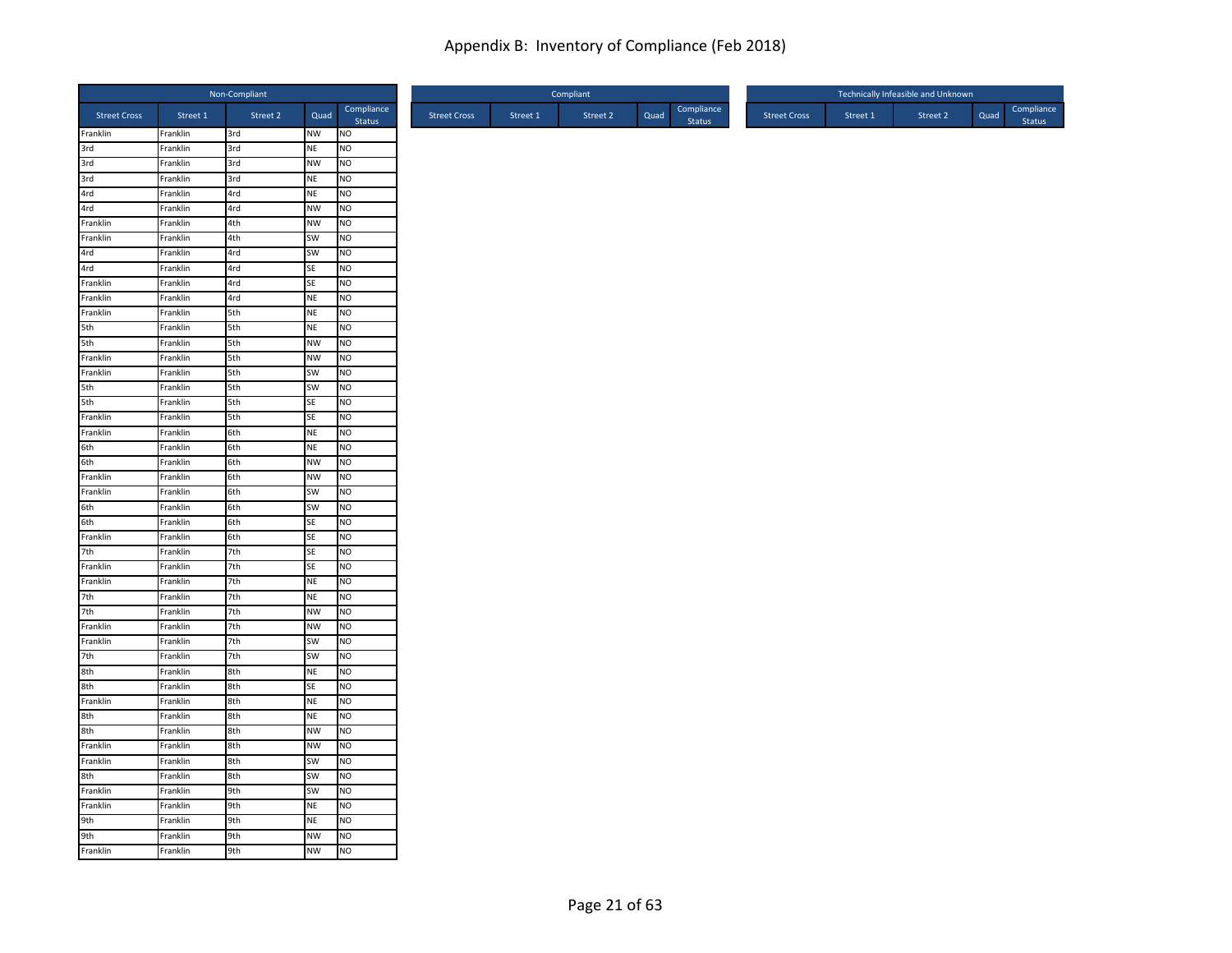|                                   |              | Non-Compliant |                 |                             |
|-----------------------------------|--------------|---------------|-----------------|-----------------------------|
| <b>Street Cross</b>               | Street 1     | Street 2      | Quad            | Compliance<br>Status        |
| Franklin                          | Franklin     | 9th           | SW              | <b>NO</b>                   |
| 9th                               | Franklin     | 9th           | SW              | NO                          |
| 10th                              | Franklin     | 10th          | NE              | <b>NO</b>                   |
| 10th                              | Franklin     | 10th          | <b>NW</b>       | <b>NO</b>                   |
| Franklin                          | Franklin     | Central       | SE              | <b>NO</b>                   |
| Central                           | Franklin     | Central       | SE              | N <sub>O</sub>              |
| Franklin                          | Franklin     | Central       | <b>NE</b>       | N <sub>O</sub>              |
| Central                           | Franklin     | Central       | <b>NE</b>       | <b>NO</b>                   |
| Central                           | Franklin     | Central       | <b>NW</b>       | <b>NO</b>                   |
| Franklin                          | Franklin     | Central       | <b>NW</b>       | <b>NO</b>                   |
| Franklin                          | Franklin     | Central       | SW              | NO                          |
| Central                           | Franklin     | Central       | SW              | N <sub>O</sub>              |
| Wells                             | Mt. Pleasant | Wells         | <b>NW</b>       | <b>NO</b>                   |
| Wells                             | Spring       | Wells         | NE              | N <sub>O</sub>              |
| Wells                             | Mt. Pleasant | Wells         | SW              | <b>NO</b>                   |
| Wells                             | Spring       | Wells         | SE              | N <sub>O</sub>              |
| Central                           | Spring       | Central       | SW              | N <sub>O</sub>              |
|                                   | Spring       | Central       | <b>NW</b>       | <b>NO</b>                   |
| Spring<br>Central                 | Spring       | Central       | <b>NW</b>       | NO                          |
| Central                           | Spring       | Central       | NE              | NO                          |
| Central                           | Spring       | Central       | SE              | <b>NO</b>                   |
| 10th                              | Spring       | 10th          | SE              | NO                          |
| 10th                              | Spring       | 10th          | SE              | <b>NO</b>                   |
| 9th                               | Spring       | 9th           | <b>NE</b>       | NO                          |
|                                   | Spring       | 9th           | <b>NW</b>       | <b>NO</b>                   |
|                                   | Spring       | 9th           | <b>NW</b>       | NO                          |
|                                   | Spring       | 9th           | <b>NE</b>       | N <sub>O</sub>              |
| 9th<br>Spring<br>Spring<br>Spring | Spring       | 9th           | SE              | N <sub>O</sub>              |
| Spring                            | Spring       | 8th           | SW              | NO                          |
|                                   | Spring       | 8th           | SW              | <b>NO</b>                   |
| 8th<br>Spring                     | Spring       | 8th           | <b>NW</b>       | <b>NO</b>                   |
| 8th                               | Spring       | 8th           | <b>NW</b>       | N <sub>O</sub>              |
| 8th                               | Spring       | 8th           | NE              | <b>NO</b>                   |
| Spring                            | Spring       | 8th           | <b>NE</b>       | N <sub>O</sub>              |
|                                   | Spring       | 8th           | SE              | <b>NO</b>                   |
|                                   | Spring       | 8th           | SE              | N <sub>O</sub>              |
| Spring<br>8th<br>7th              | Spring       | 7th           | SW              | NO                          |
| Spring                            | Spring       | 7th           | <b>SW</b>       | NO                          |
|                                   | Spring       | 7th           | <b>NW</b>       | <b>NO</b>                   |
| Spring<br>7th                     | Spring       | 7th           | <b>NW</b>       | <b>NO</b>                   |
| 7th                               |              | 7th           | NE              | N <sub>O</sub>              |
|                                   | Spring       |               |                 |                             |
| Spring                            | Spring       | 7th           | <b>NE</b><br>SE | N <sub>O</sub><br><b>NO</b> |
| Spring<br>7th                     | Spring       | 7th           |                 |                             |
|                                   | Spring       | 7th           | SE              | N <sub>O</sub>              |
| Spring<br>6th                     | Spring       | 6th           | SE              | <b>NO</b>                   |
|                                   | Spring       | 6th           | SE              | NO                          |
| 6th                               | Spring       | 6th           | SW              | NO                          |
| Spring<br>Spring                  | Spring       | 6th           | SW              | <b>NO</b>                   |
|                                   | Spring       | 6th           | <b>NW</b>       | <b>NO</b>                   |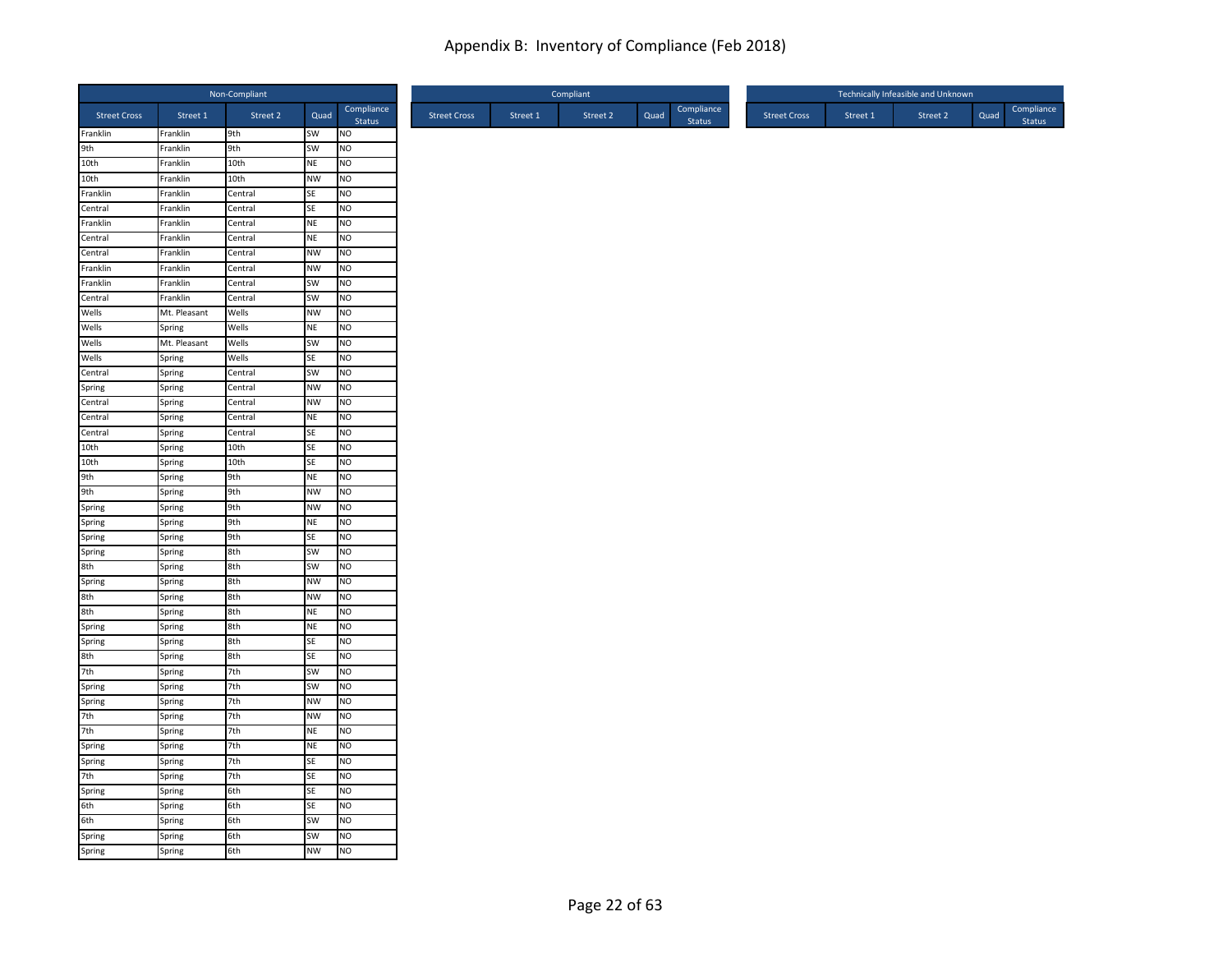|                                          |                  | Non-Compliant |                 |                             |
|------------------------------------------|------------------|---------------|-----------------|-----------------------------|
| <b>Street Cross</b>                      | Street 1         | Street 2      | Quad            | Compliance<br>Status        |
| 6th<br>6th                               | Spring           | 6th           | NW              | <b>NO</b>                   |
|                                          | Spring           | 6th           | NE              | NO                          |
|                                          | Spring           | 6th           | NE              | <b>NO</b>                   |
| Spring<br>Spring<br>5th<br>5th           | Spring           | 5th           | SE              | NO                          |
|                                          | Spring           | 5th           | SE              | <b>NO</b>                   |
|                                          | Spring           | 5th           | SW              | NO                          |
| Spring<br>Spring<br>5th<br>5th<br>Spring | Spring           | 5th<br>5th    | SW<br><b>NW</b> | N <sub>O</sub><br><b>NO</b> |
|                                          | Spring<br>Spring | 5th           | <b>NW</b>       | <b>NO</b>                   |
|                                          | Spring           | 5th           | <b>NE</b>       | NO                          |
|                                          | Spring           | 5th           | NE              | NO                          |
| Spring                                   | Spring           | 4th           | <b>NW</b>       | N <sub>O</sub>              |
| 4th                                      | Spring           | 4th           | <b>NW</b>       | <b>NO</b>                   |
| 4th<br>Spring                            | Spring           | 4th           | NE              | N <sub>O</sub>              |
|                                          | Spring           | 4th           | NE              | <b>NO</b>                   |
| Spring                                   | Spring           | 4th           | SE              | Ю                           |
|                                          | Spring           | 4th           | SE              | NO                          |
|                                          | Spring           | 4th           | SW              | <b>NO</b>                   |
| 4th<br>4th<br>Spring<br>Spring           | Spring           | 4th           | SW              | NO                          |
|                                          | Spring           | 3rd           | <b>NW</b>       | NO                          |
| 3rd                                      | Spring           | 3rd           | <b>NW</b>       | <b>NO</b>                   |
| Spring<br>3rd                            | Spring           | 3rd           | SW              | <b>NO</b>                   |
|                                          | Spring           | 3rd           | SE              | <b>NO</b>                   |
| Spring                                   | Spring           | 3rd           | SE              | NO                          |
|                                          | Spring           | 3rd           | NE              | <b>NO</b>                   |
|                                          | Spring           | 3rd           | <b>NE</b>       | NO                          |
| Spring<br>3rd<br>Arch<br>Arch            | Arch             | 3rd           | <b>SE</b>       | N <sub>O</sub>              |
|                                          | Arch             | 3rd           | NE              | N <sub>O</sub>              |
| Arch                                     | Arch             | 3rd           | <b>NW</b>       | <b>NO</b>                   |
| Arch                                     | Arch             | 5th           | SE              | <b>NO</b>                   |
| Arch                                     | Arch             | 5th           | <b>NE</b>       | <b>NO</b>                   |
| 5th<br>5th                               | Arch             | 5th           | <b>NE</b>       | N <sub>O</sub>              |
|                                          | Arch             | 5th           | <b>NW</b>       | <b>NO</b>                   |
|                                          | Arch             | 5th           | <b>NW</b>       | <b>NO</b>                   |
| Arch<br>Arch<br>6th<br>6th               | Arch<br>Arch     | 6th<br>6th    | <b>NW</b><br>NW | <b>NO</b><br><b>NO</b>      |
|                                          | Arch             | 6th           | <b>NE</b>       | NO                          |
| Arch                                     | Arch             | 6th           | <b>NE</b>       | NO                          |
|                                          | Arch             | 7th           | NE              | <b>NO</b>                   |
| Arch<br>7th                              | Arch             | 7th           | <b>NE</b>       | <b>NO</b>                   |
| 7th                                      | Arch             | 7th           | <b>NW</b>       | N <sub>O</sub>              |
| Arch                                     | Arch             | 7th           | <b>NW</b>       | NO                          |
| 8th                                      | Arch             | 8th           | <b>NW</b>       | <b>NO</b>                   |
|                                          | Arch             | 8th           | <b>NW</b>       | Ю                           |
| Arch<br>Arch<br>Arch                     | Arch             | 8th           | <b>SW</b>       | NO                          |
|                                          | Arch             | 8th           | SE              | NO                          |
| 10th                                     | Arch             | 10th          | NE              | NO                          |
|                                          | Arch             | 10th          | <b>NW</b>       | Ю                           |
| 10th<br>Arch                             | Arch             | Central       | <b>NE</b>       | N <sub>O</sub>              |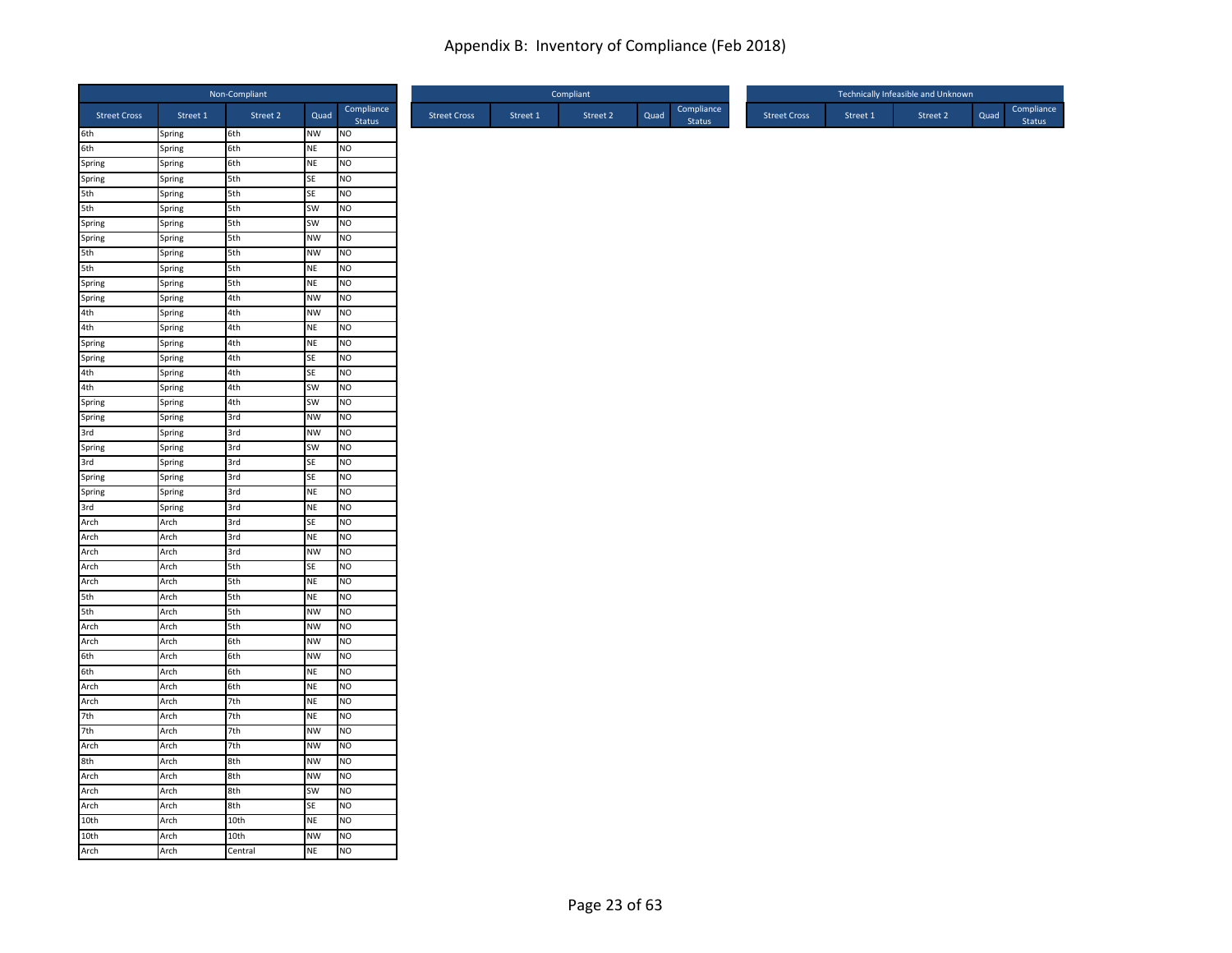|                             |                | Non-Compliant    |                 |                             |
|-----------------------------|----------------|------------------|-----------------|-----------------------------|
| <b>Street Cross</b>         | Street 1       | Street 2         | Quad            | Compliance<br><b>Status</b> |
| Arch<br>Lucas               | Arch           | Central          | SE              | NO                          |
|                             | Lucas          | Osborn           | <b>NW</b>       | NO                          |
| Lucas<br>Winter             | Lucas          | Osborn           | SW<br><b>NW</b> | NO.<br>NO                   |
| Winter                      | Lucas<br>Lucas | Winter<br>Winter | NE              | NO                          |
| Chalfant                    | Lucas          | Chalfant         | <b>NW</b>       | <b>NO</b>                   |
| Zeigelmueller               | Zeigelmueller  | Garfield         | SW              | NO.                         |
| Garfield                    | Zeigelmueller  | Garfield         | SW              | NO                          |
| Garfield                    | Zeigelmueller  | Garfield         | SE              | NO                          |
| Zeigelmueller               | Zeigelmueller  | Garfield         |                 | NO                          |
| Chalfant                    | Mt Pleasant    | Chalfant         | SW              | <b>NO</b>                   |
| Whitaker                    | Whitaker       | Rhein            | SW              | NO                          |
| Curran                      | Mt Pleasant    | Curran           | <b>SE</b>       | NO.                         |
|                             | Mt Pleasant    | Curran           | SW              | NO                          |
| Curran<br>Gratton<br>High   | Vineyard       | Gratton          | SW              | <b>NO</b>                   |
|                             | High           | 8th              | SE              | NO                          |
| $\frac{1}{\text{High}}$     | High           | 8th              | <b>NE</b>       | NO.                         |
|                             | High           | 8th              | <b>NE</b>       | NO                          |
| s<br>8th<br>High            | High           | 8th              | <b>NW</b>       | NO                          |
|                             | High           | 8th              | <b>NW</b>       | <b>NO</b>                   |
| High                        | High           | 8th              | SW              | <b>NO</b>                   |
| 7th                         | High           | 7th              | SE              | NO                          |
|                             | High           | 7th              | <b>SE</b>       | NO                          |
| High<br>7th<br>High         | High           | 7th              | SW              | <b>NO</b>                   |
|                             | High           | 6th              | SW              | NO                          |
| $rac{6}{6}$<br>$6th$        | High           | 6th              | SW              | NO                          |
|                             | High           | 6th              | <b>SE</b>       | NO                          |
| High<br>High                | High           | 6th              | SE              | NO                          |
|                             | High           | 5th              | SW              | <b>NO</b>                   |
| $rac{1}{5}$<br>$rac{5}{10}$ | High           | 5th              | <b>SW</b>       | NO.                         |
|                             | High           | 5th              | SE              | NO                          |
|                             | High           | 5th              | <b>SE</b>       | NO                          |
| High<br>4th<br>4th          | High           | 4th              | SW              | <b>NO</b>                   |
| Court                       | Court          | 4th              | <b>NE</b>       | NO.                         |
| 5th                         | Court          | 5th              | <b>NE</b>       | NO                          |
| Court                       | Court          | 5th              | <b>NW</b>       | <b>NO</b>                   |
| Court                       | Court          | 5th              | <b>NW</b>       | NO                          |
|                             | Court          | 5th              | <b>SW</b>       | <b>NO</b>                   |
| 5th                         | Court          | 5th              | SW              | NO                          |
| 5th<br>Court                | Court          | 5th<br>6th       | SE<br>SW        | NO<br>N <sub>O</sub>        |
| 6th                         | Court<br>Court | 6th              | SW              | <b>NO</b>                   |
| Court                       | Court          | 6th              | <b>SE</b>       | N <sub>O</sub>              |
| Court                       | Court          | 6th              | <b>NE</b>       | NO                          |
| 6th                         | Court          | 6th              | <b>NE</b>       | NO                          |
| 6th                         | Court          | 6th              | NW              | NO                          |
| Court                       | Court          | 6th              | <b>NW</b>       | NO                          |
|                             | Court          | 6th              | <b>SE</b>       | NO                          |
| 6th<br>7th                  | Court          | 7th              | <b>SE</b>       | <b>NO</b>                   |
|                             |                |                  |                 |                             |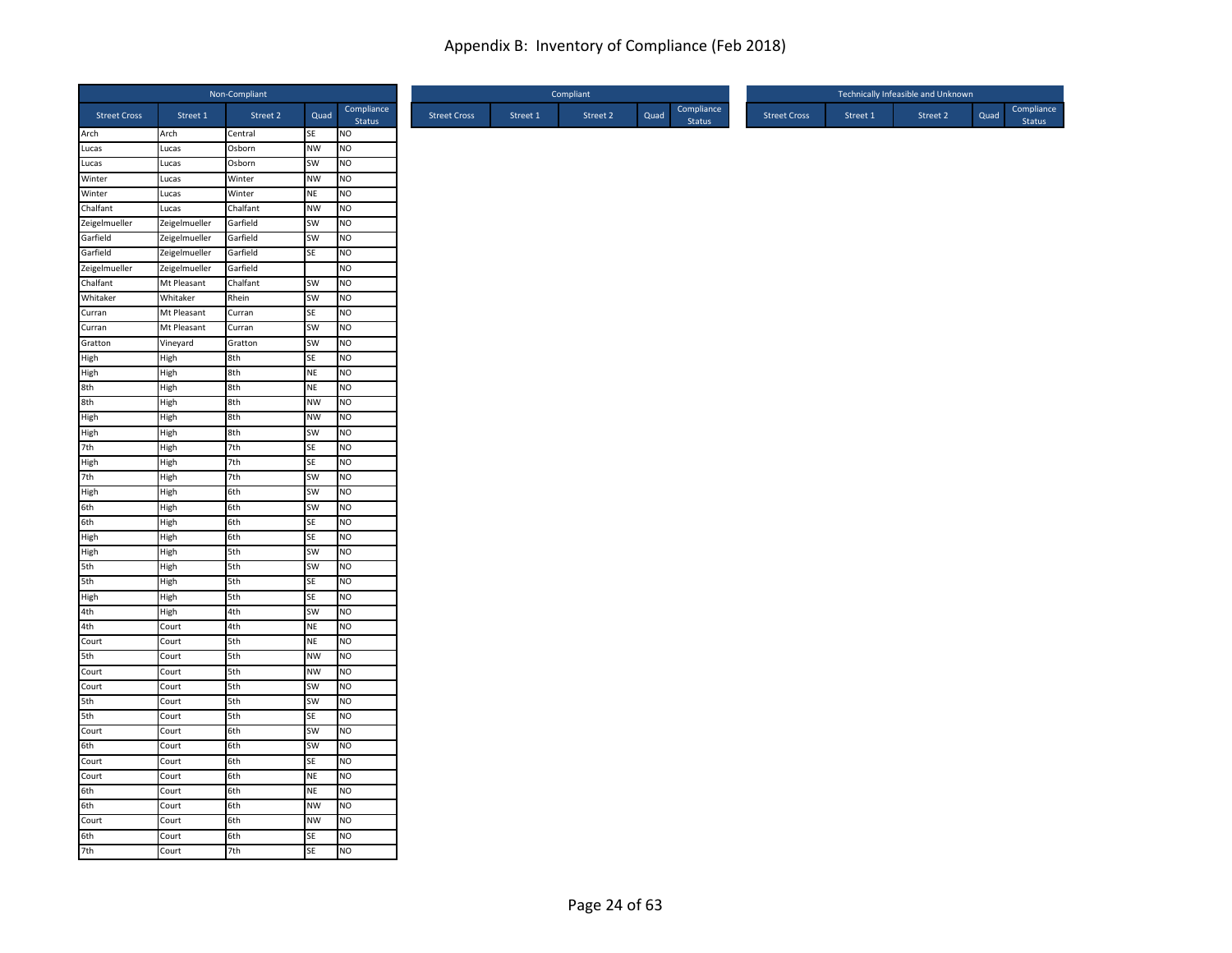|                               |                | Non-Compliant |                 |                      |
|-------------------------------|----------------|---------------|-----------------|----------------------|
| <b>Street Cross</b>           | Street 1       | Street 2      | Quad            | Compliance<br>Status |
| 7th                           | Court          | 7th           | SE              | <b>NO</b>            |
| Court                         | Court          | 7th           | NE              | NO                   |
| 7th                           | Court          | 7th           | NE              | NO                   |
| 7th                           | Court          | 7th           | <b>NW</b>       | NO                   |
| Court                         | Court          | 7th           | <b>NW</b>       | <b>NO</b>            |
| Court                         | Court          | 7th           | SW              | N <sub>O</sub>       |
| 7th                           | Court          | 7th           | SW              | N <sub>O</sub>       |
| 8th<br>8th                    | Court<br>Court | 8th<br>8th    | SE<br><b>NE</b> | NO<br><b>NO</b>      |
|                               | Court          | 10th          | <b>NW</b>       | N <sub>O</sub>       |
| Court<br>Court                | Court          | 10th          | SW              | NO                   |
| 10th                          | Court          | 10th          | <b>NW</b>       | N <sub>O</sub>       |
| 10th                          | Court          | 10th          | NE              | <b>NO</b>            |
| 10th                          | High           | 10th          | SW              | N <sub>O</sub>       |
| Court                         | Court          | Central       | SE              | <b>NO</b>            |
| Court                         | Court          | Central       | <b>NE</b>       | N <sub>O</sub>       |
|                               | High           | Central       | SE              | N <sub>O</sub>       |
|                               | High           | Central       | NE              | <b>NO</b>            |
| High<br>High<br>8th           | Columbia       | 8th           | <b>NW</b>       | NO                   |
| 8th                           | Columbia       | 8th           | NE              | NO                   |
| Columbia                      | Columbia       | 8th           | NE              | <b>NO</b>            |
| Columbia                      | Columbia       | 8th           | SE              | NO                   |
| 8th                           | Columbia       | 8th           | SE              | <b>NO</b>            |
| Columbia                      | Columbia       | 7th           | SW              | NO                   |
|                               | Columbia       | 7th           | SW              | <b>NO</b>            |
| 7th<br>7th                    | Columbia       | 7th           | SE              | N <sub>O</sub>       |
| Columbia                      | Columbia       | 7th           | SE              | N <sub>O</sub>       |
| 7th                           | Columbia       | 7th           | <b>NW</b>       | N <sub>O</sub>       |
| Columbia                      | Columbia       | 7th           | <b>NW</b>       | NO                   |
| Columbia                      | Columbia       | 6th           | <b>NW</b>       | <b>NO</b>            |
| 6th                           | Columbia       | 6th           | <b>NW</b>       | <b>NO</b>            |
| Columbia                      | Columbia       | 6th           | SW              | N <sub>O</sub>       |
| Columbia                      | Columbia       | 6th           | NE              | <b>NO</b>            |
|                               | Columbia       | 6th           | <b>NE</b>       | N <sub>O</sub>       |
| 6th<br>6th<br>6th<br>Columbia | Columbia       | 6th           | SE              | <b>NO</b>            |
|                               | Columbia       | 6th           | SW              | N <sub>O</sub>       |
|                               | Columbia       | 5th           | SW              | NO                   |
| 5th                           | Columbia       | 5th           | <b>SW</b>       | NO                   |
| Columbia                      | Columbia       | 5th           | <b>NW</b>       | <b>NO</b>            |
| 5th                           | Columbia       | 5th           | <b>NW</b>       | <b>NO</b>            |
| 5th                           | Columbia       | 5th           | NE              | N <sub>O</sub>       |
| Columbia                      | Columbia       | 5th           | <b>NE</b>       | N <sub>O</sub>       |
| 4th                           | Columbia       | 4th           | SE              | <b>NO</b>            |
| Columbia                      | Columbia       | 4th           | SE              | N <sub>O</sub>       |
| Columbia                      | Columbia       | 4th           | <b>NE</b>       | <b>NO</b>            |
| Columbia                      | Columbia       | 3rd           | <b>NW</b>       | NO                   |
| 3rd                           | Columbia       | 3rd           | <b>NW</b>       | NO                   |
| 3rd<br>Main                   | Court          | 3rd           | SE              | <b>NO</b>            |
|                               | Court          | Main          | <b>SE</b>       | N <sub>O</sub>       |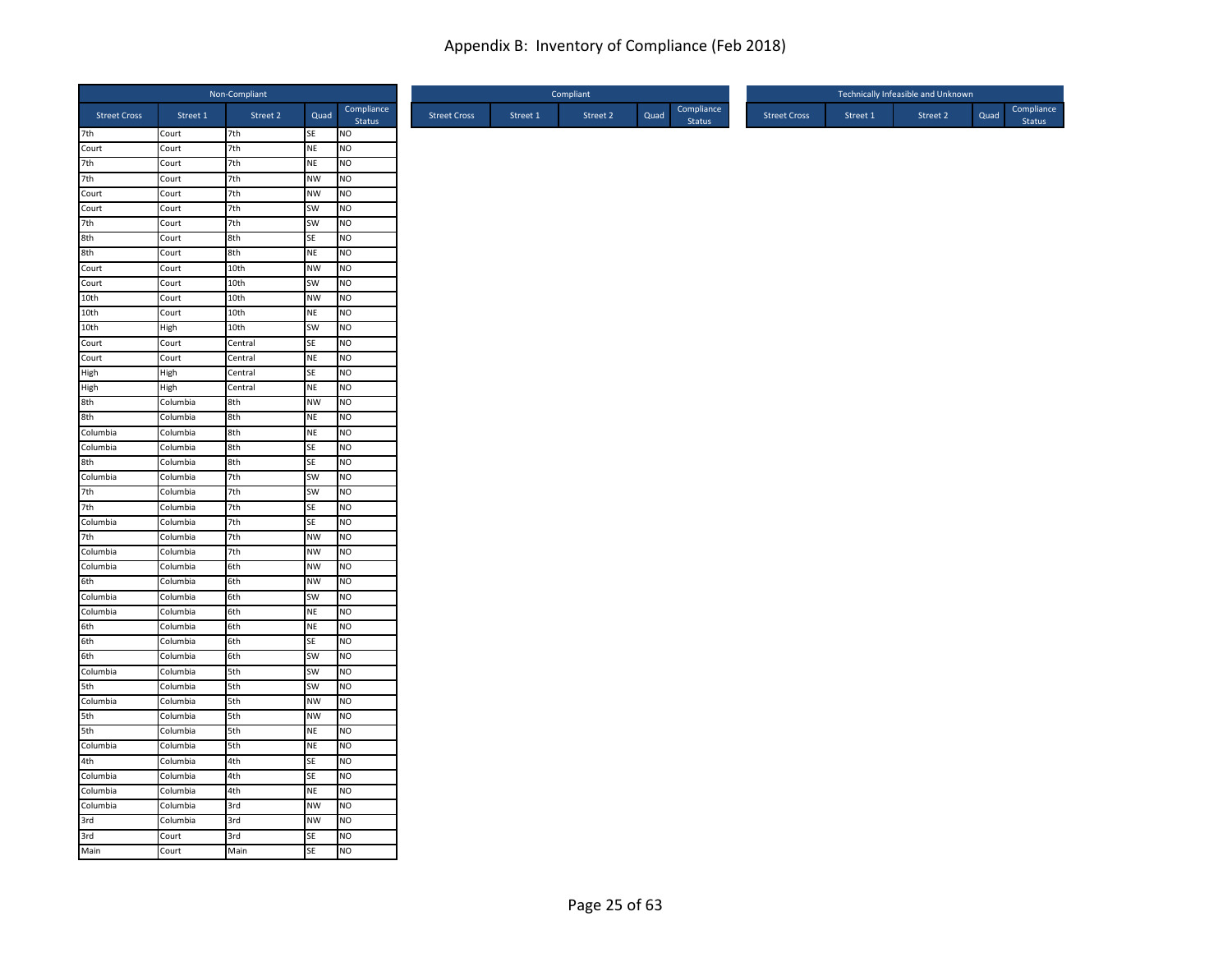|                      |                          | Non-Compliant |                 |                             |
|----------------------|--------------------------|---------------|-----------------|-----------------------------|
| <b>Street Cross</b>  | Street 1                 | Street 2      | Quad            | Compliance<br><b>Status</b> |
| Court                | Court                    | Main          | NE              | <b>NO</b>                   |
| Court                | Court                    | Main          | SE              | NO                          |
| Main                 | Court                    | Main          | NE              | <b>NO</b>                   |
| High                 | Main                     | High          | SE              | <b>NO</b>                   |
| Columbia             | Columbia                 | Main          | NE              | NO                          |
| Columbia             | Columbia                 | Main          | <b>NE</b>       | N <sub>O</sub>              |
| Columbia             | Columbia                 | Main          | <b>NE</b>       | <b>NO</b>                   |
| Columbia<br>Columbia | Columbia                 | Main          | <b>NW</b>       | <b>NO</b>                   |
|                      | Columbia                 | Main          | SW              | NO                          |
| Main                 | Columbia                 | Main          | SW              | <b>NO</b><br>N <sub>O</sub> |
| Columbia             | Columbia                 | Main          | SE              |                             |
| Main                 | Columbia                 | Main          | SE              | <b>NO</b>                   |
| Front                | Washington               | Front         | <b>NW</b>       | <b>NO</b>                   |
| Washington           | Washington               | Front         | <b>NW</b>       | NO                          |
| Washington           | Washington               | Front         | SW              | NO                          |
| Front                | Washington               | Front         | SW              | N <sub>O</sub>              |
| Washington           | Washington               | Main          | SE<br>SE        | N <sub>O</sub>              |
| Main                 | Washington               | Main          |                 | NO                          |
| Washington           | Washington               | Main<br>Main  | SW<br><b>NW</b> | NO<br><b>NO</b>             |
| Washington<br>Main   | Washington<br>Washington | Main          | <b>NW</b>       | N <sub>O</sub>              |
| Washington           |                          | 3rd           | <b>NE</b>       | N <sub>O</sub>              |
|                      | Washington               |               |                 |                             |
| 3rd<br>3rd           | Washington               | 3rd           | NE              | <b>NO</b>                   |
| Washington           | Washington               | 3rd           | <b>NW</b>       | <b>NO</b>                   |
|                      | Washington               | 3rd           | <b>NW</b>       | N <sub>O</sub>              |
| Washington           | Washington               | 3rd           | SW              | NO                          |
| Washington           | Washington               | 4th           | NE              | N <sub>O</sub>              |
| 4th<br>Washington    | Washington               | 4th           | <b>NE</b>       | <b>NO</b>                   |
|                      | Washington               | 4th           | SE              | N <sub>O</sub>              |
| 4th                  | Washington               | 4th           | SE              | NO                          |
| 4th                  | Washington               | 4th           | SW              | N <sub>O</sub>              |
| Washington           | Washington               | 4th           | SW              | N <sub>O</sub>              |
| Washington<br>5th    | Washington               | 4th<br>5th    | <b>NW</b><br>NW | <b>NO</b><br>NO             |
| Washington           | Washington               |               |                 |                             |
| 5th                  | Washington               | 5th<br>5th    | NE<br>NE        | NO<br>NO                    |
| Washington           | Washington               | 5th           | SW              | N <sub>O</sub>              |
|                      | Washington               |               |                 |                             |
| 5th<br>Washington    | Washington               | 5th           | SW<br><b>NW</b> | <b>NO</b><br>N <sub>O</sub> |
|                      | Washington               | 5th           |                 |                             |
| 5th<br>6th           | Washington               | 5th           | <b>NW</b>       | NO                          |
|                      | Washington               | 6th           | SE              | N <sub>O</sub>              |
| 6th                  | Jefferson                | 6th           | SW              | NO                          |
| Washington           | Washington               | 6th           | SW              | <b>NO</b>                   |
| 6th                  | Jefferson                | 6th           | <b>NW</b>       | N <sub>O</sub>              |
| 6th                  | Washington               | 6th           | <b>NE</b>       | <b>NO</b>                   |
| Washington           | Washington               | 7th           | <b>NE</b>       | N <sub>O</sub>              |
| 7th                  | Washington               | 7th           | SW              | N <sub>O</sub>              |
| Washington           | Washington               | 7th           | SW              | <b>NO</b>                   |
| Washington           | Washington               | 7th           | SE              | N <sub>O</sub>              |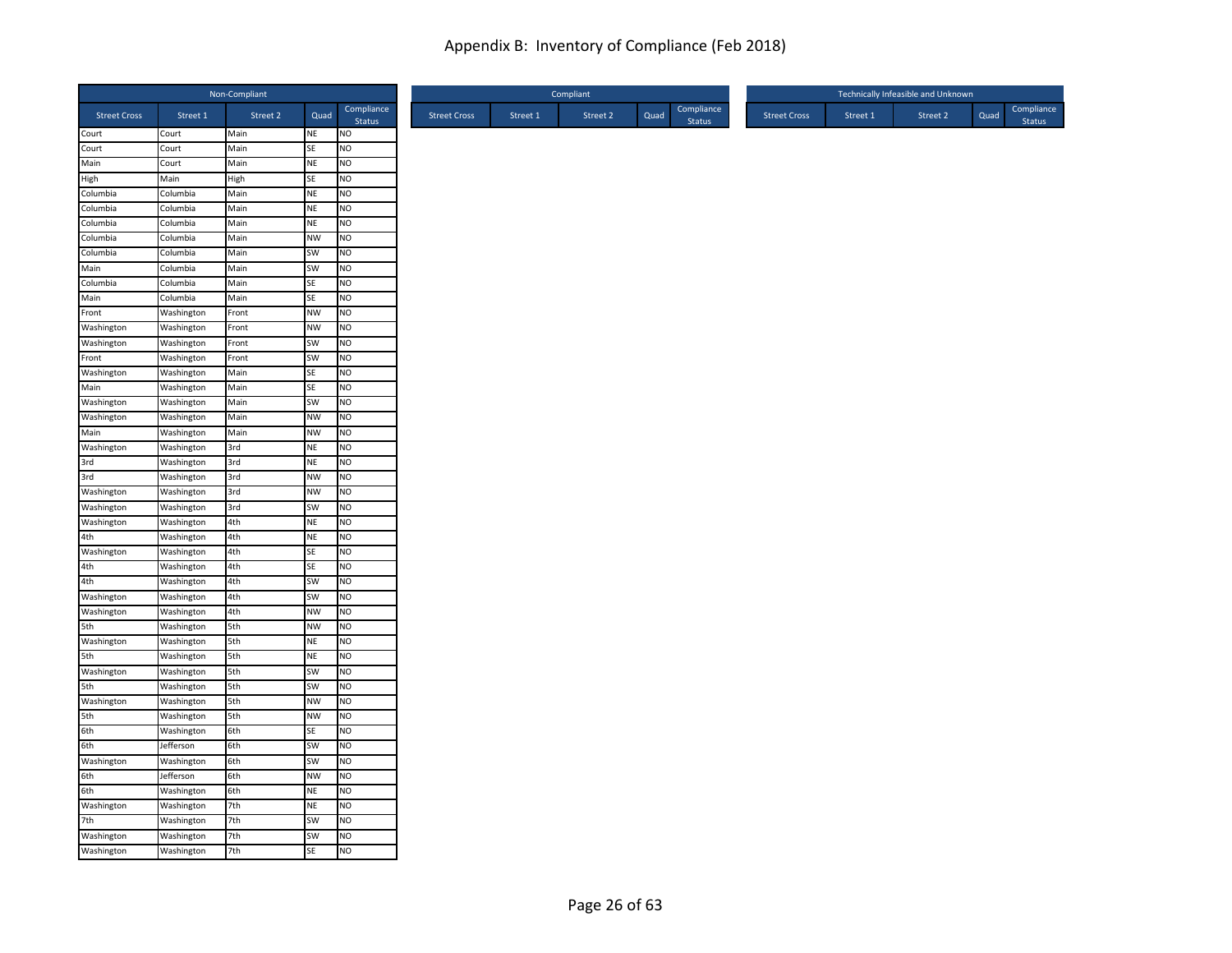|                     |                          | Non-Compliant      |                        |                      |
|---------------------|--------------------------|--------------------|------------------------|----------------------|
| <b>Street Cross</b> | Street 1                 | Street 2           | Quad                   | Compliance<br>Status |
| Washington          | Washington               | 7th                | <b>NW</b>              | <b>NO</b>            |
| Washington          | Washington               | 8th                | SE                     | Ю                    |
| 8th                 | Washington               | 8th                | SE                     | NO                   |
| Washington          | Washington               | 8th                | <b>NE</b>              | <b>NO</b>            |
| Hawkeye<br>Hawkeye  | Washington<br>Washington | Hawkeye<br>Hawkeye | <b>NE</b><br><b>NW</b> | NO<br>NO             |
| Washington          | Washington               | Central            | SE                     | NO                   |
| Washington          | Washington               | Central            | <b>NW</b>              | <b>NO</b>            |
| Central             | Washington               | Central            | <b>NW</b>              | <b>NO</b>            |
| Washington          | Washington               | Central            | <b>NE</b>              | NO                   |
| Central             | Washington               | Central            | SW                     | <b>NO</b>            |
| Washington          | Washington               | Central            | SW                     | N <sub>O</sub>       |
| Central             | Washington               | Central            | SE                     | <b>NO</b>            |
| Jefferson           | Jefferson                | Central            | SW                     | N <sub>O</sub>       |
| Jefferson           | lefferson                | Central            | <b>NW</b>              | NO                   |
| Central             | Jefferson                | Central            | <b>NW</b>              | N <sub>O</sub>       |
| Central             | Jefferson                | Central            | <b>NE</b>              | <b>NO</b>            |
| Jefferson           | Jefferson                | Central            | <b>NE</b>              | <b>NO</b>            |
| Jefferson           | Jefferson                | Central            | SE                     | <b>NO</b>            |
| Central             | Jefferson                | Central            | SE                     | NO                   |
| Jefferson           | Jefferson                | Hawkeye            | SW                     | <b>NO</b>            |
| Jefferson           | Jefferson                | Hawkeye            | SE                     | <b>NO</b>            |
| Jefferson           | Jefferson                |                    | <b>NW</b>              | NO                   |
| Jefferson           | Jefferson                | Hawkeye            | <b>NW</b>              | NO                   |
| Jefferson           | Jefferson                | Hawkeye            | <b>NE</b>              | <b>NO</b>            |
| 8th                 | Jefferson                | 8th                | SW                     | <b>NO</b>            |
| Jefferson           | Jefferson                | 8th                | SW                     | <b>NO</b>            |
| Jefferson           | Jefferson                | 8th                | <b>NW</b>              | <b>NO</b>            |
| 8th                 | Jefferson                | 8th                | <b>NW</b>              | <b>NO</b>            |
| 8th                 | Jefferson                | 8th                | <b>NE</b>              | <b>NO</b>            |
| 8th                 | Jefferson                | 8th                | SE                     | <b>NO</b>            |
| Jefferson           | Jefferson                | 8th                | SE                     | N <sub>O</sub>       |
| Jefferson           | lefferson                | 8th                | <b>NE</b>              | NO                   |
| Jefferson           | Jefferson                | 7th                | SW                     | N <sub>O</sub>       |
| Jefferson           | Jefferson                | 7th                | <b>NW</b>              | <b>NO</b>            |
| 7th                 | Jefferson                | 7th                | <b>NW</b>              | <b>NO</b>            |
| 7th                 | Jefferson                | 7th                | <b>NE</b>              | <b>NO</b>            |
| Jefferson           | Jefferson                | 7th                | <b>NE</b>              | <b>NO</b>            |
| Jefferson           | Jefferson                | 7th                | <b>SE</b>              | <b>NO</b>            |
| 7th                 | Jefferson                | 7th                | <b>SE</b>              | <b>NO</b>            |
| 7th                 | Jefferson                | 7th                | <b>SW</b>              | N <sub>O</sub>       |
| 6th                 | Jefferson                | 6th                | SE                     | N <sub>O</sub>       |
| Jefferson           | Jefferson                | 6th                | <b>NW</b>              | <b>NO</b>            |
| 6th                 | Jefferson                | 6th                | <b>NW</b>              | <b>NO</b>            |
| 5th                 | Jefferson                | 5th                | SE                     | <b>NO</b>            |
| Jefferson           | Jefferson                | 5th                | SE                     | NO                   |
| Jefferson           | Jefferson                | 5th                | <b>NE</b>              | NO                   |
| 5th                 | Jefferson                | 5th                | <b>NE</b>              | <b>NO</b>            |
| Jefferson           | Jefferson                | 4th                | <b>NW</b>              | <b>NO</b>            |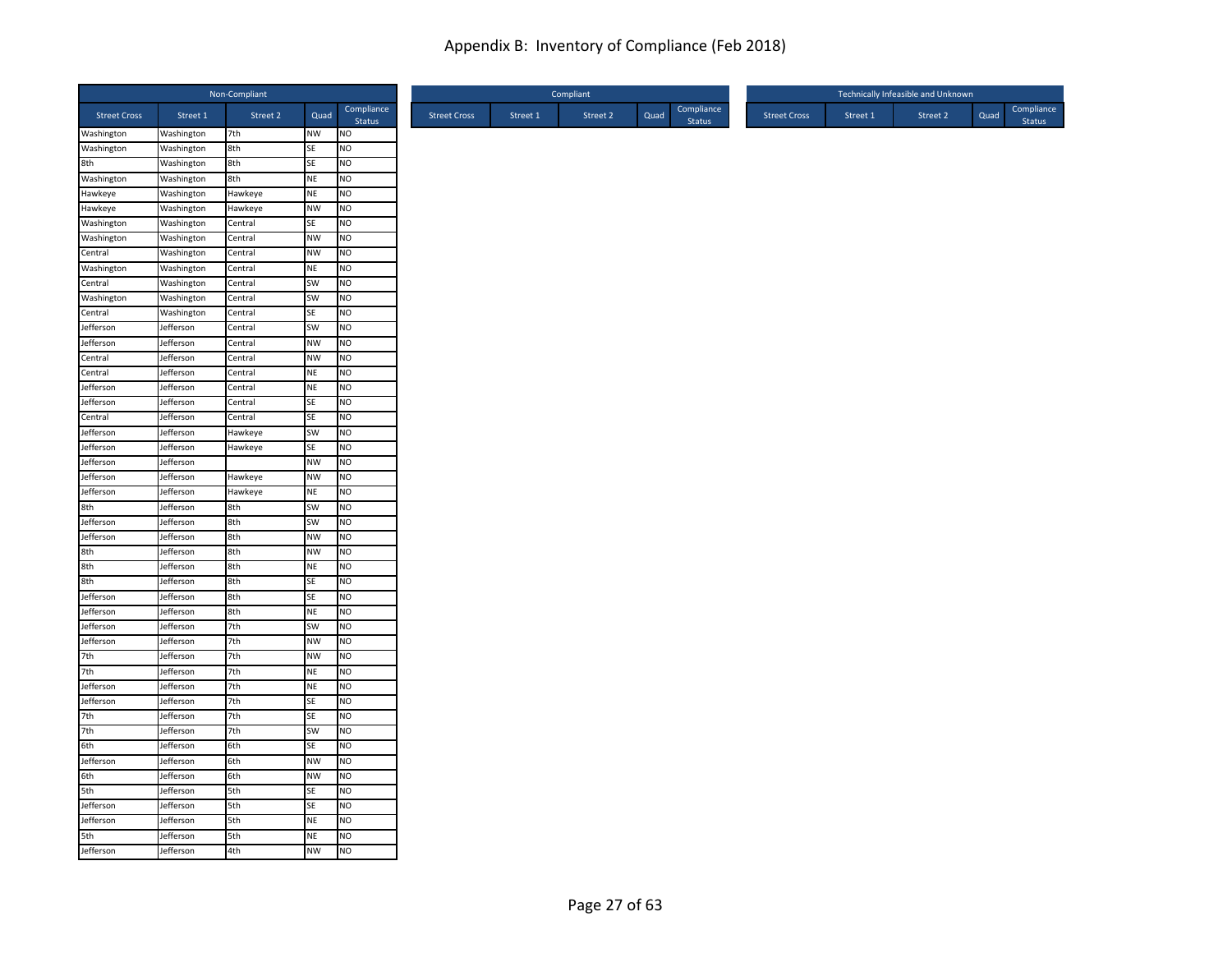|                                        |                        | Non-Compliant |           |                             |
|----------------------------------------|------------------------|---------------|-----------|-----------------------------|
| <b>Street Cross</b>                    | Street 1               | Street 2      | Quad      | Compliance<br>Status        |
| 4th<br>4th                             | Jefferson              | 4th           | NW        | <b>NO</b>                   |
|                                        | Jefferson              | 4th           | NE        | NO                          |
| Jefferson                              | Jefferson              | 4th           | NE        | <b>NO</b>                   |
| Jefferson                              | Jefferson              | 4th           | SE        | NO                          |
| 4th<br>4th                             | Jefferson              | 4th           | SE        | <b>NO</b>                   |
|                                        | Jefferson              | 4th           | SW        | N <sub>O</sub>              |
| Jefferson                              | Jefferson              | 3rd           | SW        | N <sub>O</sub>              |
|                                        | Jefferson              | 3rd           | <b>NW</b> | <b>NO</b>                   |
| Jefferson<br>3rd<br>3rd<br>3rd<br>Main | Jefferson              | 3rd<br>3rd    | <b>NW</b> | <b>NO</b><br>N <sub>O</sub> |
|                                        | Jefferson              | 3rd           | NE<br>NE  | NO                          |
| Jefferson                              | Jefferson<br>Jefferson | 3rd           | SE        | N <sub>O</sub>              |
| 3rd                                    |                        | 3rd           | <b>SE</b> | <b>NO</b>                   |
| 3rd                                    | Jefferson<br>Jefferson | 3rd           | SW        | N <sub>O</sub>              |
| Main                                   | Jefferson              | Main          | SW        | <b>NO</b>                   |
| Jefferson                              | Jefferson              | Main          | SW        | N <sub>O</sub>              |
| Jefferson                              | Jefferson              | Main          | <b>NW</b> | <b>NO</b>                   |
| Main                                   | Jefferson              | Main          | <b>NW</b> | <b>NO</b>                   |
| Front                                  | Jefferson              | Front         | SE        | NO                          |
|                                        | Front                  |               | SE        | NO                          |
|                                        |                        |               |           | N <sub>O</sub>              |
|                                        | Front                  |               | <b>NW</b> | NO                          |
|                                        | Front                  |               | <b>NE</b> | <b>NO</b>                   |
| Front                                  | Valley                 | Front         | <b>NE</b> | NO                          |
| Front                                  | Valley                 | Front         | <b>NW</b> | <b>NO</b>                   |
| Main                                   | Valley                 | Main          | SW        | NO                          |
| Main                                   | Valley                 | Main          | SW        | N <sub>O</sub>              |
| Valley                                 | Valley                 | 4th           | <b>NE</b> | N <sub>O</sub>              |
| 4th                                    | Valley                 | 4th           | NE        | NO                          |
| Valley                                 | Valley                 | 4th           | <b>NW</b> | <b>NO</b>                   |
| 4th                                    | Valley                 | 4th           | <b>NW</b> | <b>NO</b>                   |
| Valley                                 | Valley                 | 5th           | NE        | N <sub>O</sub>              |
| 5th                                    | Valley                 | 5th           | NE        | <b>NO</b>                   |
|                                        | Valley                 | 5th           | <b>NW</b> | N <sub>O</sub>              |
| 5th<br>5th<br>5th<br>Valley            | Valley                 | 5th           | SW        | <b>NO</b>                   |
|                                        | Valley                 | 5th           | SE        | NO                          |
|                                        | Valley                 | 5th           | SE        | NO                          |
| 7th                                    | Valley                 | 7th           | <b>NW</b> | NO                          |
| Railroad                               | Valley                 |               | <b>NE</b> | <b>NO</b>                   |
| Valley                                 | Valley                 |               | SW        | <b>NO</b>                   |
| Valley                                 | Valley                 | Central       | NE        | N <sub>O</sub>              |
| Central                                | Valley                 | Central       | <b>NE</b> | N <sub>O</sub>              |
| Central                                | Valley                 | Central       | <b>NW</b> | <b>NO</b>                   |
| Valley                                 | Valley                 | Central       | <b>NW</b> | NO                          |
| Valley                                 | Valley                 | Central       | SW        | N <sub>O</sub>              |
| Central                                | Valley                 | Central       | SW        | NO                          |
| Central                                | Valley                 | Central       | SE        | NO                          |
| Valley                                 | Valley                 | Central       | SE        | NO                          |
| Central                                | University             | Central       | <b>NW</b> | <b>NO</b>                   |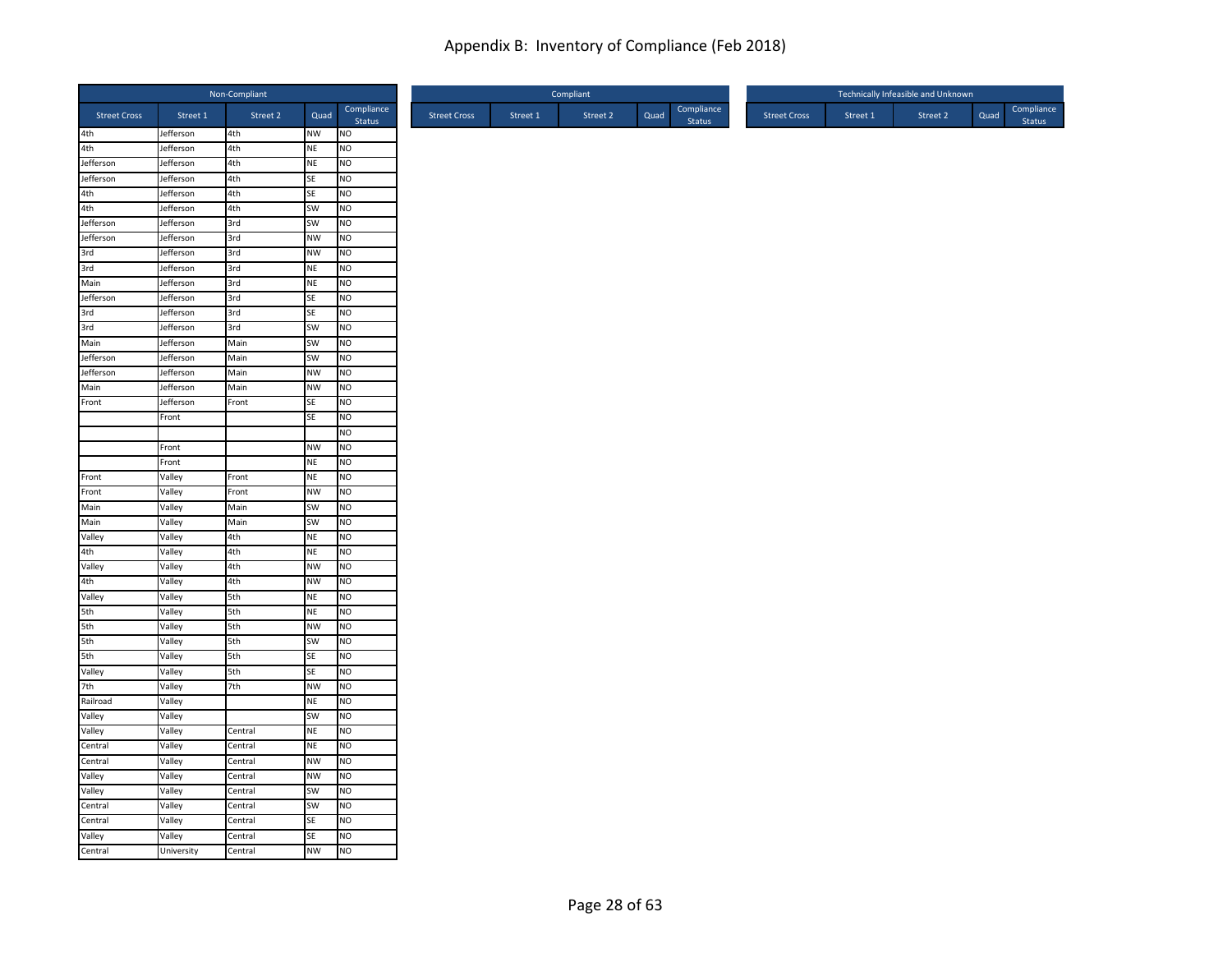|                        |            | Non-Compliant |           |                      |
|------------------------|------------|---------------|-----------|----------------------|
| <b>Street Cross</b>    | Street 1   | Street 2      | Quad      | Compliance<br>Status |
| University             | University | Central       | NE        | <b>NO</b>            |
| University             | University | Central       | <b>SW</b> | Ю                    |
| Market                 | Market     | Central       | <b>NE</b> | <b>NO</b>            |
| Market                 | Market     | Central       | SE        | <b>NO</b>            |
| Central                | Market     | Central       | SE        | NO                   |
| Central                | Market     | Central       | <b>NW</b> | Ю                    |
| Market                 | Market     | Central       | <b>NE</b> | N <sub>O</sub>       |
| Central                | Market     | Central       | SE        | <b>NO</b>            |
| Market                 | Market     | Central       | <b>SE</b> | <b>NO</b>            |
| 6th                    | Market     | 6th           | SW        | <b>NO</b>            |
| Market                 | Market     | 5th           | SW        | <b>NO</b>            |
| Market                 | Market     | 5th           | SW        | <b>NO</b>            |
|                        | Market     | 5th           | SW        | <b>NO</b>            |
|                        | Market     | 5th           | <b>NW</b> | NO                   |
|                        | Market     | 5th           | SE        | NO                   |
|                        | 5th        | Market        | <b>NE</b> | NO                   |
|                        | 4th        |               | SW        | <b>NO</b>            |
|                        | 4th        |               | NW        | <b>NO</b>            |
|                        | 4th        |               | <b>NE</b> | <b>NO</b>            |
|                        | 4th        |               | <b>SE</b> | <b>NO</b>            |
| Market                 | Main       | Market        | <b>NW</b> | <b>NO</b>            |
|                        |            |               |           | <b>NO</b>            |
| Railroad               | Main       | Railroad      | SE        | <b>NO</b>            |
| Railroad               | Main       | Railroad      | <b>SW</b> | Ю                    |
| Market                 | Main       | Market        | SW        | <b>NO</b>            |
| Division               | Division   | Main          | SW        | <b>NO</b>            |
| Main                   | Division   | Main          | SW        | <b>NO</b>            |
| Main                   | Division   | Main          | <b>SE</b> | <b>NO</b>            |
| 3rd                    | Division   | 3rd           | SE        | <b>NO</b>            |
| Division               | Division   | 3rd           | SE        | <b>NO</b>            |
| Division               | Division   | 3rd           | <b>NE</b> | <b>NO</b>            |
| 3rd                    | Division   | 3rd           | <b>NE</b> | <b>NO</b>            |
| 3rd<br>Division        | Division   | 3rd           | SW        | <b>NO</b>            |
|                        | Division   | 3rd           | SW        | NO                   |
| Division               | Division   | 4th           | <b>NE</b> | <b>NO</b>            |
| 4th                    | Division   | 4th           | <b>NE</b> | <b>NO</b>            |
| Division               | Division   | 4th           | SE        | <b>NO</b>            |
| 4th                    | Division   | 4th           | <b>SE</b> | Ю                    |
| 4th                    | Division   | 4th           | SW        | <b>NO</b>            |
| Divsion                | Division   | 4th           | <b>SW</b> | <b>NO</b>            |
| Division               | Division   | 4th           | <b>NW</b> | <b>NO</b>            |
| 4th                    | Division   | 4th           | <b>NW</b> | Ю                    |
| sth<br>5th<br>Division | Division   | 5th           | SE        | <b>NO</b>            |
|                        | Division   | 5th           | SE        | <b>NO</b>            |
| Division               | Division   | 5th           | <b>NE</b> | <b>NO</b>            |
| 5th                    | Division   | 5th           | <b>NE</b> | Ю                    |
| 5th                    | Division   | 5th           | <b>NW</b> | <b>NO</b>            |
| sth<br>Th<br>Division  | Division   | 5th           | SW        | <b>NO</b>            |
|                        | Division   | 5th           | <b>NW</b> | <b>NO</b>            |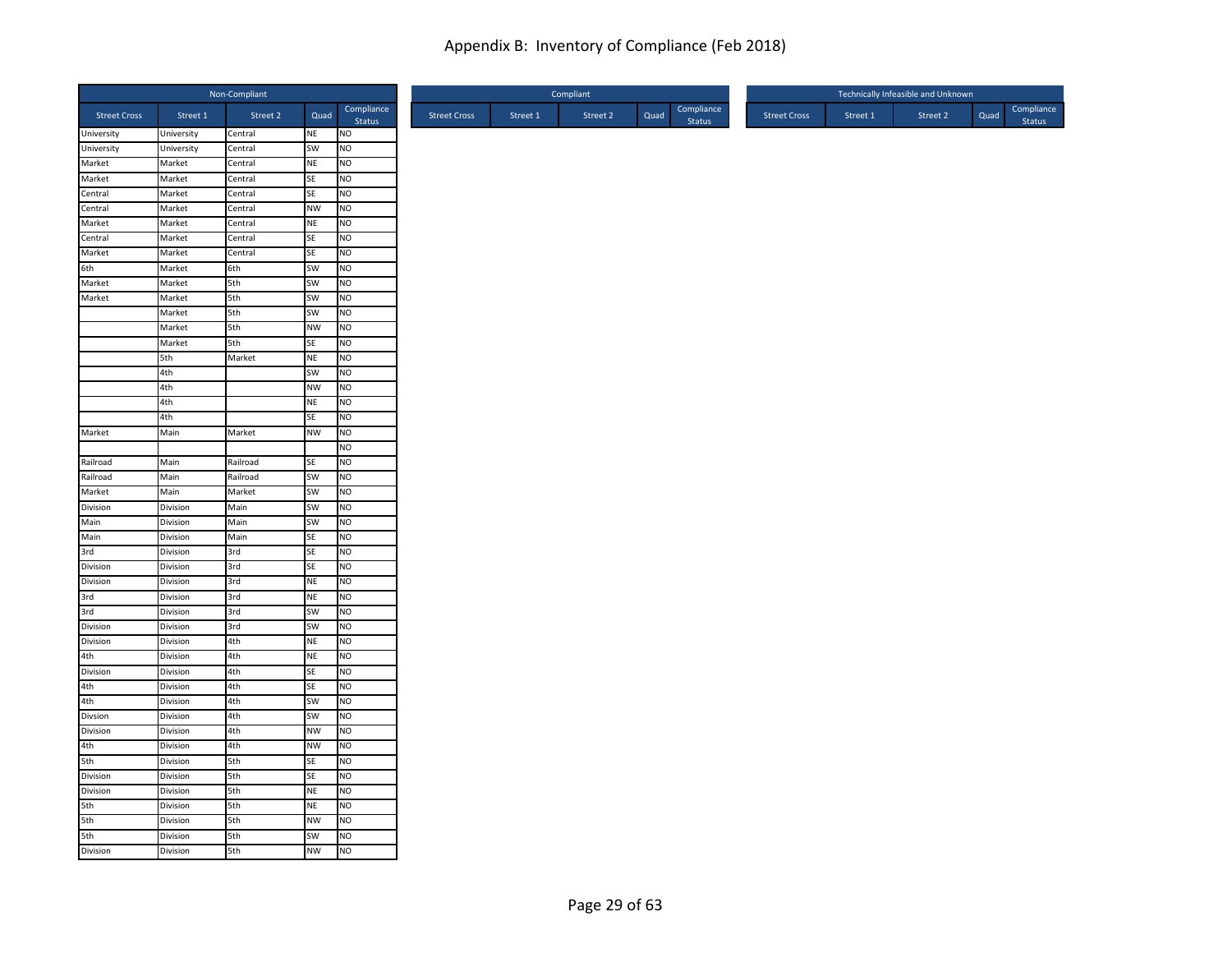|                                     |                | Non-Compliant  |                 |                        |
|-------------------------------------|----------------|----------------|-----------------|------------------------|
| <b>Street Cross</b>                 | Street 1       | Street 2       | Quad            | Compliance<br>Status   |
| Division                            | Division       | 6th            | NE              | <b>NO</b>              |
| Central                             | Division       | Central        | SE              | NO                     |
| Central                             | Division       | Central        | NE              | <b>NO</b>              |
| Central                             | Division       | Central        | <b>NW</b>       | <b>NO</b>              |
| Aetna                               | Aetna          | Central        | <b>NW</b>       | <b>NO</b>              |
| Aetna                               | Aetna          | Central        | SW              | NO                     |
| Aetna                               | Aetna          | Central        | NE              | N <sub>O</sub>         |
| Aetna<br>6th                        | Aetna<br>Aetna | Central<br>6th | SE<br><b>NW</b> | <b>NO</b><br><b>NO</b> |
|                                     | Elm            | 3rd            | <b>NW</b>       | <b>NO</b>              |
| Elm<br>3rd                          | Elm            | 3rd            | <b>NW</b>       | <b>NO</b>              |
| 3rd                                 | Elm            | 3rd            | NE              | N <sub>O</sub>         |
| Elm                                 | Elm            | 3rd            | <b>NE</b>       | <b>NO</b>              |
| Elm                                 | Elm            | 3rd            | SW              | <b>NO</b>              |
| 3rd                                 | Elm            | 3rd            | SW              | <b>NO</b>              |
| 3rd                                 | Elm            | 3rd            | SE              | N <sub>O</sub>         |
|                                     | Elm            | 3rd            | <b>SE</b>       | NO                     |
| Elm<br>Elm<br>Elm                   | Elm            | Main           | SW              | <b>NO</b>              |
|                                     | Elm            | Main           | <b>NW</b>       | NO                     |
| Main                                | Elm            | Main           | <b>NW</b>       | NO                     |
| Main                                | Elm            | Main           | NE              | <b>NO</b>              |
| Elm                                 | Elm            | Main           | <b>NE</b>       | NO                     |
|                                     | Elm            | Main           | SE              | <b>NO</b>              |
| Elm<br>Main                         | Elm            | Main           | SW              | NO                     |
|                                     | Elm            | 4th            | SE              | <b>NO</b>              |
| $\frac{4th}{Elm}$ $\frac{Elm}{Alh}$ | Elm            | 4th            | SE              | NO                     |
|                                     | Elm            | 4th            | <b>NE</b>       | NO                     |
|                                     | Elm            | 4th            | NE              | N <sub>O</sub>         |
|                                     | Elm            | 4th            | <b>NW</b>       | <b>NO</b>              |
| Elm<br>Elm                          | Elm            | 4th            | <b>NW</b>       | <b>NO</b>              |
|                                     | Elm            | 4th            | SW              | <b>NO</b>              |
|                                     | Elm            | 4th            | SW              | <b>NO</b>              |
| 4th<br>6th                          | Elm            | 6th            | SE              | <b>NO</b>              |
|                                     | Elm            | 6th            | SE              | <b>NO</b>              |
|                                     | Elm            | 6th            | <b>NE</b>       | <b>NO</b>              |
|                                     | Elm            | 6th            | <b>NE</b>       | NO                     |
| Elm<br>Elm<br>6th<br>6th            | Elm            | 6th            | <b>NW</b>       | NO                     |
| Elm                                 | Elm            | 6th            | <b>SW</b>       | Ю                      |
| 6th<br>7th                          | Elm            | 6th            | SW              | <b>NO</b>              |
|                                     | Elm            | 7th            | SW              | <b>NO</b>              |
| 7th                                 | Elm            | 7th            | <b>NW</b>       | N <sub>O</sub>         |
| Central                             | Elm            | Central        | SE              | NO                     |
|                                     | Elm            | Central        | SE              | <b>NO</b>              |
| Elm<br>Elm<br>Elm<br>Elm            | Elm            | Central        | <b>NE</b>       | NO                     |
|                                     | Elm            | Central        | <b>NW</b>       | <b>NO</b>              |
|                                     | Elm            | Central        | SW              | NO                     |
| Elm                                 | Elm            | Summer         | SE              | NO                     |
| Elm<br>Summer                       | Elm            | Summer         | <b>NW</b>       | Ю                      |
|                                     | Elm            | Summer         | <b>SE</b>       | <b>NO</b>              |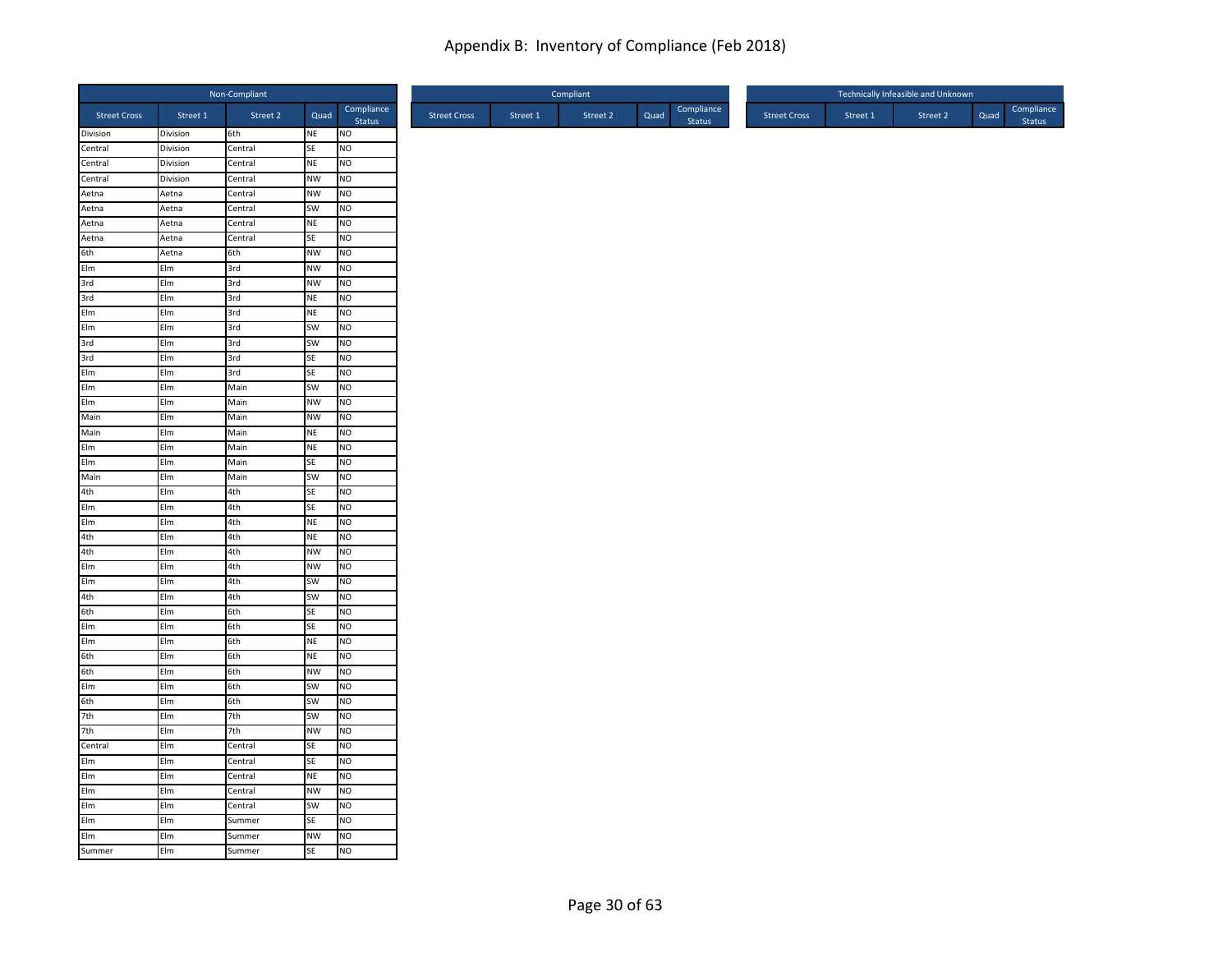|                              |          | Non-Compliant |           |                      |
|------------------------------|----------|---------------|-----------|----------------------|
| <b>Street Cross</b>          | Street 1 | Street 2      | Quad      | Compliance<br>Status |
| Maple                        | Maple    | Summer        | NW        | <b>NO</b>            |
| Summer                       | Maple    | Summer        | <b>NE</b> | Ю                    |
| Maple                        | Maple    | Summer        | SW        | <b>NO</b>            |
| .<br>May                     | Maple    | May           | SE        | <b>NO</b>            |
| Central                      | Maple    | Central       | <b>NW</b> | <b>NO</b>            |
| Central                      | Maple    | Central       | SW        | Ю                    |
| Central<br>Central           | Maple    | Central       | <b>SE</b> | NO                   |
|                              | Maple    | Central       | <b>NE</b> | <b>NO</b>            |
| 10th                         | Maple    | 10th          | <b>NW</b> | <b>NO</b>            |
| 10th<br>10th                 | Maple    | 10th          | SW        | <b>NO</b>            |
|                              | Maple    | 10th          | SE        | <b>NO</b>            |
| Maple                        | Maple    | 10th          | <b>NE</b> | <b>NO</b>            |
| 10th                         | Maple    | 10th          | <b>NE</b> | <b>NO</b>            |
| 9th<br>Maple<br>Maple        | Maple    | 9th           | <b>NW</b> | <b>NO</b>            |
|                              | Maple    | 9th           | <b>NW</b> | <b>NO</b>            |
|                              | Maple    | 9th           | SW        | NO                   |
|                              | Maple    | 9th           | SW        | <b>NO</b>            |
| 9th<br>9th<br>Maple<br>Maple | Maple    | 9th           | <b>SE</b> | <b>NO</b>            |
|                              | Maple    | 9th           | SE        | <b>NO</b>            |
|                              | Maple    | 9th           | <b>NE</b> | <b>NO</b>            |
| 9th                          | Maple    | 9th           | <b>NE</b> | <b>NO</b>            |
| Maple                        | Maple    | 8th           | <b>NW</b> | <b>NO</b>            |
|                              | Maple    | 8th           | <b>NW</b> | <b>NO</b>            |
| 8th<br>8th<br>Maple          | Maple    | 8th           | <b>NE</b> | Ю                    |
|                              | Maple    | 8th           | <b>NE</b> | <b>NO</b>            |
|                              | Maple    | 8th           | SE        | <b>NO</b>            |
|                              | Maple    | 8th           | <b>SE</b> | <b>NO</b>            |
|                              | Maple    | 8th           | SW        | <b>NO</b>            |
| Maple<br>Sth<br>Sth<br>Maple | Maple    | 8th           | SW        | <b>NO</b>            |
| 7th                          | Maple    | 7th           | SW        | <b>NO</b>            |
| 7th                          | Maple    | 7th           | SW        | <b>NO</b>            |
|                              | Maple    | 7th           | <b>NW</b> | NO                   |
| Maple<br>7th                 | Maple    | 7th           | <b>NW</b> | <b>NO</b>            |
|                              | Maple    | 7th           | <b>NE</b> | NO                   |
| 7th<br>Maple<br>Maple        | Maple    | 7th           | <b>NE</b> | <b>NO</b>            |
|                              | Maple    | 7th           | <b>SE</b> | <b>NO</b>            |
| 7th                          | Maple    | 7th           | SE        | <b>NO</b>            |
| 6th                          | Maple    | 6th           | <b>NW</b> | <b>NO</b>            |
| Maple                        | Maple    | 6th           | NW        | <b>NO</b>            |
| Maple                        | Maple    | 6th           | <b>SW</b> | <b>NO</b>            |
| Maple                        | Maple    | 6th           | SE        | <b>NO</b>            |
| Maple                        | Maple    | 6th           | <b>NE</b> | Ю                    |
| Maple                        | Maple    | 5th           | SW        | <b>NO</b>            |
| Sth<br>Maple                 | Maple    | 5th           | SW        | <b>NO</b>            |
|                              | Maple    | 5th           | <b>NW</b> | <b>NO</b>            |
| 5th                          | Maple    | 5th           | <b>NW</b> | Ю                    |
| 5th                          | Maple    | 5th           | <b>NE</b> | <b>NO</b>            |
| Maple                        | Maple    | 5th           | <b>NE</b> | <b>NO</b>            |
| Maple                        | Maple    | 5th           | <b>SE</b> | <b>NO</b>            |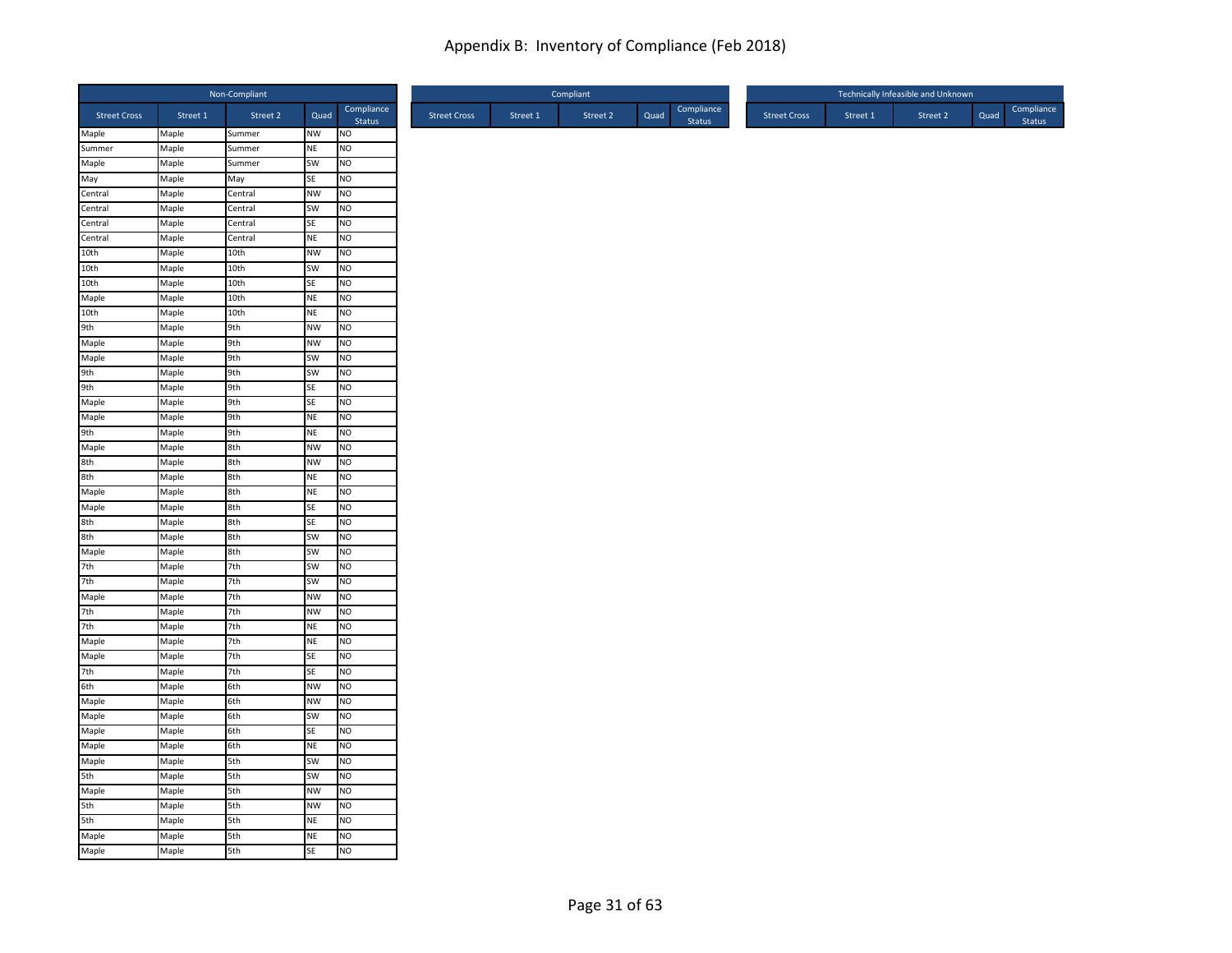|                                     |          | Non-Compliant |           |                      |                     |          | Compliant |      |                      |                     |          | Technically Infeasible and Unknown |      |                      |
|-------------------------------------|----------|---------------|-----------|----------------------|---------------------|----------|-----------|------|----------------------|---------------------|----------|------------------------------------|------|----------------------|
| <b>Street Cross</b>                 | Street 1 | Street 2      | Quad      | Compliance<br>Status | <b>Street Cross</b> | Street 1 | Street 2  | Quad | Compliance<br>Status | <b>Street Cross</b> | Street 1 | Street 2                           | Quad | Compliance<br>Status |
| 5th<br>4th                          | Maple    | 5th           | SE        | <b>NO</b>            |                     |          |           |      |                      |                     |          |                                    |      |                      |
|                                     | Maple    | 4th           | SW        | NO                   |                     |          |           |      |                      |                     |          |                                    |      |                      |
| Maple<br>Maple                      | Maple    | 4th           | SE        | <b>NO</b>            |                     |          |           |      |                      |                     |          |                                    |      |                      |
|                                     | Maple    | 4th           | <b>NW</b> | <b>NO</b>            |                     |          |           |      |                      |                     |          |                                    |      |                      |
| 4th<br>4th                          | Maple    | 4th           | <b>NW</b> | <b>NO</b>            |                     |          |           |      |                      |                     |          |                                    |      |                      |
|                                     | Maple    | 4th           | NE        | NO                   |                     |          |           |      |                      |                     |          |                                    |      |                      |
| Maple                               | Maple    | 4th           | <b>NE</b> | N <sub>O</sub>       |                     |          |           |      |                      |                     |          |                                    |      |                      |
| Maple<br>4th                        | Maple    | 4th           | SE        | Ю                    |                     |          |           |      |                      |                     |          |                                    |      |                      |
|                                     | Maple    | 4th           | SW        | <b>NO</b>            |                     |          |           |      |                      |                     |          |                                    |      |                      |
|                                     | Maple    | 3rd           | <b>NW</b> | N <sub>O</sub>       |                     |          |           |      |                      |                     |          |                                    |      |                      |
| Maple<br>3rd                        | Maple    | 3rd           | <b>NW</b> | NO                   |                     |          |           |      |                      |                     |          |                                    |      |                      |
|                                     | Maple    | 3rd           | SW        | N <sub>O</sub>       |                     |          |           |      |                      |                     |          |                                    |      |                      |
|                                     | Maple    | 3rd           | SE        | <b>NO</b>            |                     |          |           |      |                      |                     |          |                                    |      |                      |
|                                     | Main     |               | NE        | N <sub>O</sub>       |                     |          |           |      |                      |                     |          |                                    |      |                      |
|                                     | Main     |               | SE        | <b>NO</b>            |                     |          |           |      |                      |                     |          |                                    |      |                      |
| Angular                             | Angular  | Main          | <b>NE</b> | N <sub>O</sub>       |                     |          |           |      |                      |                     |          |                                    |      |                      |
| Angular                             | Angular  | Main          | SE        | N <sub>O</sub>       |                     |          |           |      |                      |                     |          |                                    |      |                      |
| Main                                | Angular  | Main          | SE        | <b>NO</b>            |                     |          |           |      |                      |                     |          |                                    |      |                      |
| Main                                | Angular  | Main          | SW        | NO                   |                     |          |           |      |                      |                     |          |                                    |      |                      |
| Angular                             | Angular  | Main          | SW        | NO                   |                     |          |           |      |                      |                     |          |                                    |      |                      |
| Angular                             | Angular  | Main          | <b>NW</b> | <b>NO</b>            |                     |          |           |      |                      |                     |          |                                    |      |                      |
| 3rd                                 | Angular  | 3rd           | SE        | NO                   |                     |          |           |      |                      |                     |          |                                    |      |                      |
| 3rd<br>5th                          | Angular  | 3rd           | SW        | <b>NO</b>            |                     |          |           |      |                      |                     |          |                                    |      |                      |
|                                     | Angular  | 5th           | SE        | NO                   |                     |          |           |      |                      |                     |          |                                    |      |                      |
|                                     | Angular  | 5th           | SW        | <b>NO</b>            |                     |          |           |      |                      |                     |          |                                    |      |                      |
|                                     | Angular  | 5th           | SW        | NO                   |                     |          |           |      |                      |                     |          |                                    |      |                      |
|                                     | Angular  | 5th           | <b>NW</b> | N <sub>O</sub>       |                     |          |           |      |                      |                     |          |                                    |      |                      |
| 5th<br>Sth<br>Angular<br>5th<br>5th | Angular  | 5th           | <b>NE</b> | N <sub>O</sub>       |                     |          |           |      |                      |                     |          |                                    |      |                      |
|                                     |          |               |           | NO                   |                     |          |           |      |                      |                     |          |                                    |      |                      |
|                                     | Angular  | 6th           | <b>NW</b> | <b>NO</b>            |                     |          |           |      |                      |                     |          |                                    |      |                      |
| 6th<br>Angular                      | Angular  | 6th           | <b>NW</b> | <b>NO</b>            |                     |          |           |      |                      |                     |          |                                    |      |                      |
| Aular                               | Angular  | 6th           | SW        | N <sub>O</sub>       |                     |          |           |      |                      |                     |          |                                    |      |                      |
| 6th                                 | Angular  | 6th           | SW        | <b>NO</b>            |                     |          |           |      |                      |                     |          |                                    |      |                      |
|                                     | Angular  | 7th           | SE        | N <sub>O</sub>       |                     |          |           |      |                      |                     |          |                                    |      |                      |
|                                     | Angular  | 7th           | SW        | <b>NO</b>            |                     |          |           |      |                      |                     |          |                                    |      |                      |
|                                     | Angular  | 8th           | <b>NE</b> | NO                   |                     |          |           |      |                      |                     |          |                                    |      |                      |
|                                     | Angular  | 8th           | <b>NW</b> | NO                   |                     |          |           |      |                      |                     |          |                                    |      |                      |
| 7th<br>7th<br>8th<br>8th            | Angular  | 8th           | <b>NW</b> | Ю                    |                     |          |           |      |                      |                     |          |                                    |      |                      |
|                                     | Angular  | 8th           | SW        | <b>NO</b>            |                     |          |           |      |                      |                     |          |                                    |      |                      |
|                                     | Angular  | 9th           | <b>SE</b> | <b>NO</b>            |                     |          |           |      |                      |                     |          |                                    |      |                      |
|                                     | Angular  | 9th           | SE        | N <sub>O</sub>       |                     |          |           |      |                      |                     |          |                                    |      |                      |
| 8th<br>Angular<br>9th<br>9th<br>9th | Angular  | 9th           | <b>NE</b> | NO                   |                     |          |           |      |                      |                     |          |                                    |      |                      |
|                                     | Angular  | 9th           | <b>NW</b> | <b>NO</b>            |                     |          |           |      |                      |                     |          |                                    |      |                      |
|                                     | Angular  | 9th           | <b>NW</b> | Ю                    |                     |          |           |      |                      |                     |          |                                    |      |                      |
|                                     | Angular  | 9th           | <b>SW</b> | N <sub>O</sub>       |                     |          |           |      |                      |                     |          |                                    |      |                      |
| Angular<br>Angular<br>9th           | Angular  | 9th           | SW        | NO                   |                     |          |           |      |                      |                     |          |                                    |      |                      |
| 10th                                | Angular  | 10th          | SE        | NO                   |                     |          |           |      |                      |                     |          |                                    |      |                      |
| 10th                                | Angular  | 10th          | SW        | Ю                    |                     |          |           |      |                      |                     |          |                                    |      |                      |
| Angular                             | Angular  | 10th          | SW        | N <sub>O</sub>       |                     |          |           |      |                      |                     |          |                                    |      |                      |
|                                     |          |               |           |                      |                     |          |           |      |                      |                     |          |                                    |      |                      |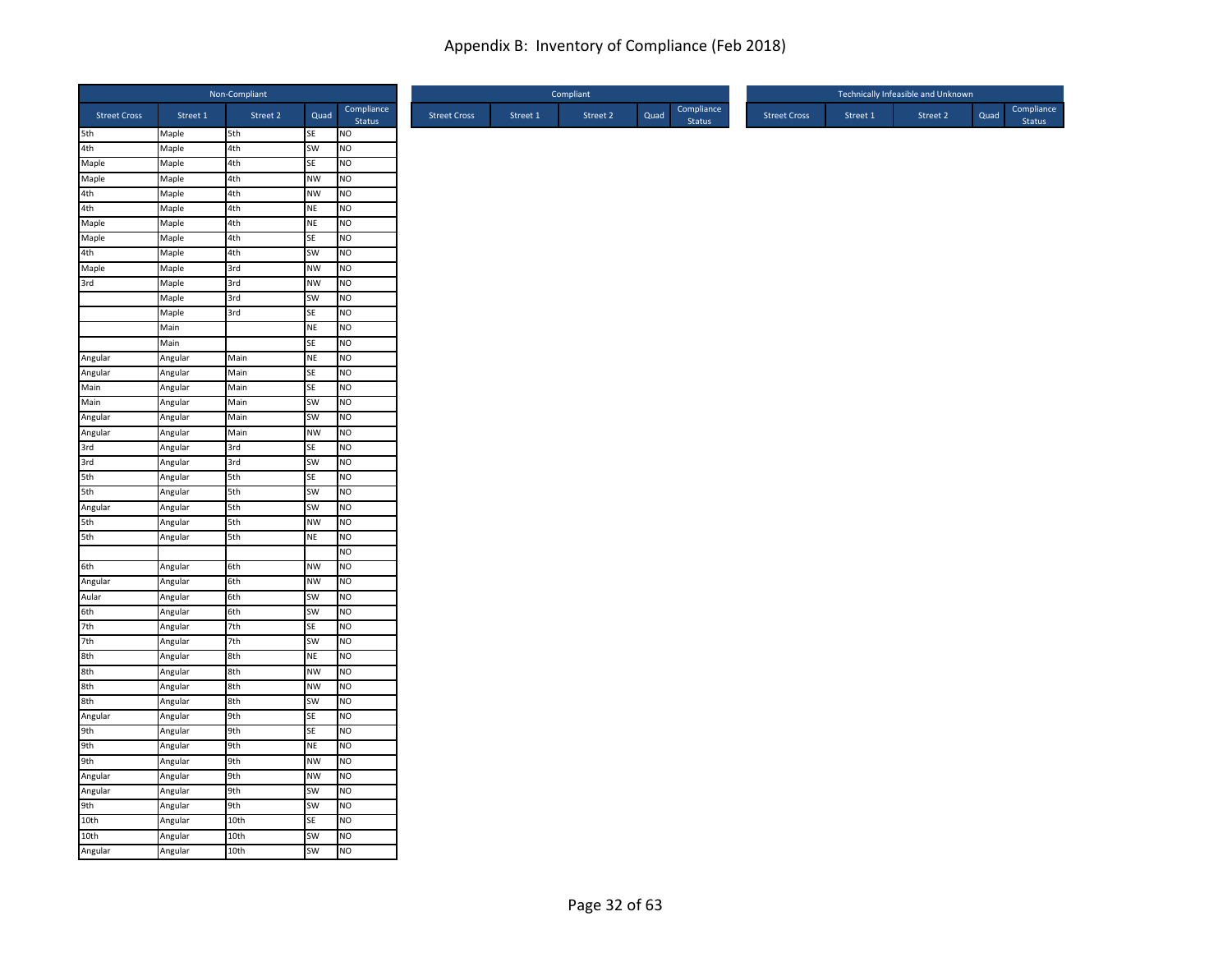|                     |                    | Non-Compliant      |                 |                             |
|---------------------|--------------------|--------------------|-----------------|-----------------------------|
| <b>Street Cross</b> | Street 1           | Street 2           | Quad            | Compliance<br>Status        |
| Angular             | Angular            | 10th               | NW              | <b>NO</b>                   |
| 10th                | Angular            | 10th               | <b>NW</b>       | NO                          |
| 10th                | Angular            | 10th               | NE              | NO                          |
| Angular             | Angular            | 10th               | NE              | NO                          |
| Angular<br>Central  | Angular            | Central<br>Central | SW<br><b>SW</b> | <b>NO</b><br>N <sub>O</sub> |
| Central             | Angular            | Central            | <b>SE</b>       | N <sub>O</sub>              |
| Angular             | Angular<br>Angular | Central            | SE              | NO                          |
| 12th                | Angular            | 12th               | SE              | <b>NO</b>                   |
| Angular             | Angular            | 12th               | SE              | N <sub>O</sub>              |
| 12th                | Angular            | 12th               | SW              | NO                          |
| Grove               | Grove              | Summer             | <b>NW</b>       | N <sub>O</sub>              |
| Grove               | Grove              | Summer             | <b>NW</b>       | <b>NO</b>                   |
| Grove               | Grove              | Summer             | SW              | N <sub>O</sub>              |
| 13th                | Spruce             | 13th               | SW              | <b>NO</b>                   |
| 13th                | Spruce             | 13 <sub>th</sub>   | SE              | N <sub>O</sub>              |
| Spruce<br>Spruce    | Spruce             | 13th               | SE              | N <sub>O</sub>              |
|                     | Spruce             | 13th               | <b>NE</b>       | <b>NO</b>                   |
| 12th                | Spruce             | 12th               | SW              | NO                          |
| ruce                | Spruce             | 12th               | <b>SW</b>       | NO                          |
| 12th                | Spruce             | 12th               | <b>NW</b>       | <b>NO</b>                   |
| Spruce              | Spruce             | 12th               | NE              | NO                          |
| Spruce              | Spruce             | 12th               | SE              | <b>NO</b>                   |
| 12th                | Spruce             | 12th               | SE              | N <sub>O</sub>              |
| Spruce              | Spruce             | Central            | SW              | <b>NO</b>                   |
| Central             | Spruce             | Central            | SW              | NO                          |
| Central             | Spruce             | Central            | SE              | N <sub>O</sub>              |
| Spruce              | Spruce             | Central            | SE              | N <sub>O</sub>              |
| Spruce              | Spruce             | Central            | NE              | NO                          |
| Central             | Spruce             | Central            | NE              | <b>NO</b>                   |
| Central             | Spruce             | Central            | <b>NW</b>       | <b>NO</b>                   |
|                     | Spruce             | Central            |                 | N <sub>O</sub>              |
| Spruce              | Spruce             | 10th               | SW              | <b>NO</b>                   |
| 10th                | Spruce             | 10th               | SW              | N <sub>O</sub>              |
| 10th<br>Spruce      | Spruce             | 10th<br>10th       | SE              | NO<br>N <sub>O</sub>        |
|                     | Spruce             |                    | SW              |                             |
| Spruce<br>10th      | Spruce             | 10th               | NE              | NO                          |
| 10th                | Spruce             | 10th<br>10th       | NE<br><b>NW</b> | NO<br><b>NO</b>             |
| Spruce              | Spruce<br>Spruce   | 10th               | <b>NW</b>       | <b>NO</b>                   |
|                     | Spruce             | 10th               | SW              | N <sub>O</sub>              |
| Spruce<br>9th       | Spruce             | 9th                | SW              | N <sub>O</sub>              |
|                     | Spruce             | 10th               | <b>NW</b>       | <b>NO</b>                   |
| Spruce              | Spruce             | 9th                | SE              | N <sub>O</sub>              |
| Spruce<br>9th       | Spruce             | 9th                | SE              | <b>NO</b>                   |
| Spruce              | Spruce             | 8th                | SW              | NO                          |
| Spruce              |                    | 8th                | <b>NW</b>       | NO                          |
|                     | Spruce<br>Spruce   | 8th                | NW              | <b>NO</b>                   |
| 8th<br>8th          | Spruce             | 8th                | <b>NE</b>       | <b>NO</b>                   |
|                     |                    |                    |                 |                             |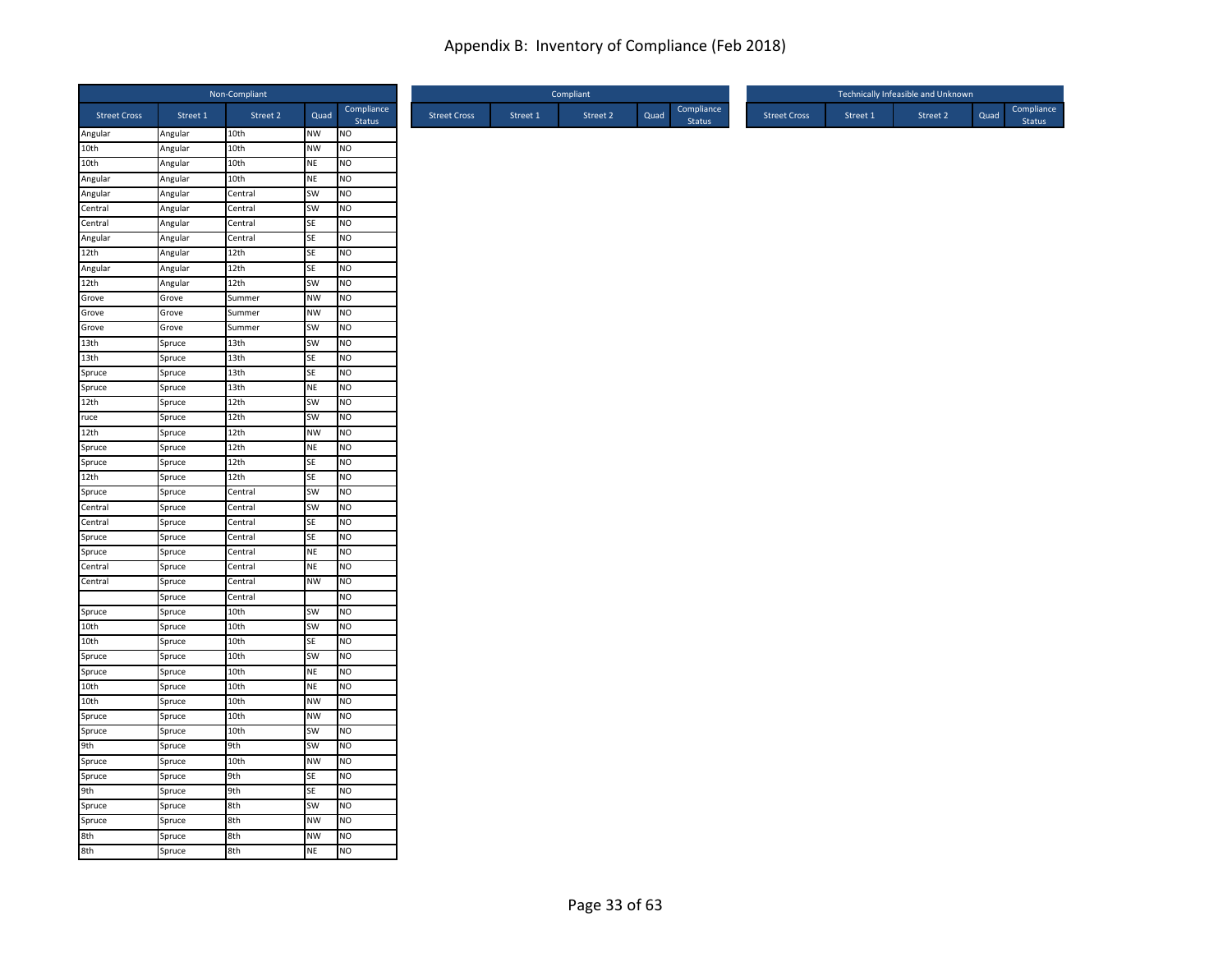|                       |                  | Non-Compliant |           |                             |
|-----------------------|------------------|---------------|-----------|-----------------------------|
| <b>Street Cross</b>   | Street 1         | Street 2      | Quad      | Compliance<br>Status        |
| Spruce                | Spruce           | 8th           | NE        | <b>NO</b>                   |
| Spruce                | Spruce           | 6th           | <b>NW</b> | NO                          |
| 6th                   | Spruce           | 6th           | <b>NW</b> | NO                          |
| Spruce                | Spruce           | 6th           | SW        | <b>NO</b>                   |
| 6th<br>6th            | Spruce           | 6th           | SW        | <b>NO</b>                   |
|                       | Spruce           | 6th           | SE        | NO                          |
| Spruce                | Spruce           | 6th           | <b>SE</b> | N <sub>O</sub>              |
| 5th                   | Spruce           | 5th           | <b>NW</b> | <b>NO</b>                   |
| Spruce                | Spruce           | 5th           | SW        | N <sub>O</sub>              |
| 5th<br>5th            | Spruce           | 5th           | SW        | N <sub>O</sub>              |
|                       | Spruce           | 5th           | SE        | NO                          |
| 3rd                   | Spruce           | 3rd           | <b>NW</b> | NO                          |
| Locust                | Locust           | Main          | <b>NW</b> | <b>NO</b>                   |
| Locust                | Locust           | Main          | <b>SW</b> | N <sub>O</sub>              |
| 3rd                   | Locust           | 3rd           | SW        | NO                          |
| Locust                | Locust           | 3rd           | SW        | <b>NO</b>                   |
| Locust<br>Locust      | Locust           | 5th           | <b>NE</b> | NO                          |
| Locust                | Locust           | 6th           | SE        | <b>NO</b>                   |
| 6th                   | Locust           | 6th<br>6th    | NE<br>SW  | NO<br><b>NO</b>             |
| Locust                | Locust<br>Locust | 6th           | SW        | NO                          |
| Locust                | Locust           | 6th           | <b>NW</b> | <b>NO</b>                   |
| Locust                |                  | 8th           | SE        | N <sub>O</sub>              |
|                       | Locust           | 8th           |           | N <sub>O</sub>              |
| Locust                | Locust           |               | <b>NE</b> |                             |
| Locust<br>Locust      | Locust           | 8th           | <b>NW</b> | <b>NO</b>                   |
| Locust                | Locust           | 8th           | SW<br>SE  | <b>NO</b><br>N <sub>O</sub> |
|                       | Locust           | 9th           |           |                             |
| 9th<br>Locust         | Locust           | 9th<br>9th    | SE<br>NE  | <b>NO</b><br>NO             |
| 9th                   | Locust<br>Locust | 9th           | NE        | <b>NO</b>                   |
| 9th                   | Locust           | 9th           | <b>NW</b> | <b>NO</b>                   |
| Locust                |                  | 9th           | <b>NW</b> | N <sub>O</sub>              |
|                       | Locust           | 9th           | SW        | Ю                           |
| Locust                | Locust<br>Locust | 9th           | SW        | NO                          |
| 9th<br>10th<br>Locust | Locust           | 10th          | SE        | N <sub>O</sub>              |
|                       | Locust           | 10th          | SE        | NO                          |
| Locust                | Locust           | 10th          | NE        | <b>NO</b>                   |
| 10th                  | Locust           | 10th          | NE        | <b>NO</b>                   |
| 10th                  | Locust           | 10th          | <b>NW</b> | <b>NO</b>                   |
| Locust                | Locust           | 10th          | <b>NW</b> | <b>NO</b>                   |
| Locust                | Locust           | 12th          | <b>NW</b> | N <sub>O</sub>              |
| 12th                  | Locust           | 12th          | <b>NW</b> | Ю                           |
| Locust                | Locust           | 12th          | NE        | <b>NO</b>                   |
| Locust                | Locust           | 12th          | SE        | N <sub>O</sub>              |
| Locust                |                  | 12th          | SW        | <b>NO</b>                   |
| Locust                | Locust           | Central       | <b>NW</b> | NO                          |
| Central               | Locust<br>Locust | Central       | <b>NW</b> | <b>NO</b>                   |
| Central               | Locust           | Central       | NE        | <b>NO</b>                   |
| Locust                |                  | Central       | <b>NE</b> | NO                          |
|                       | Locust           |               |           |                             |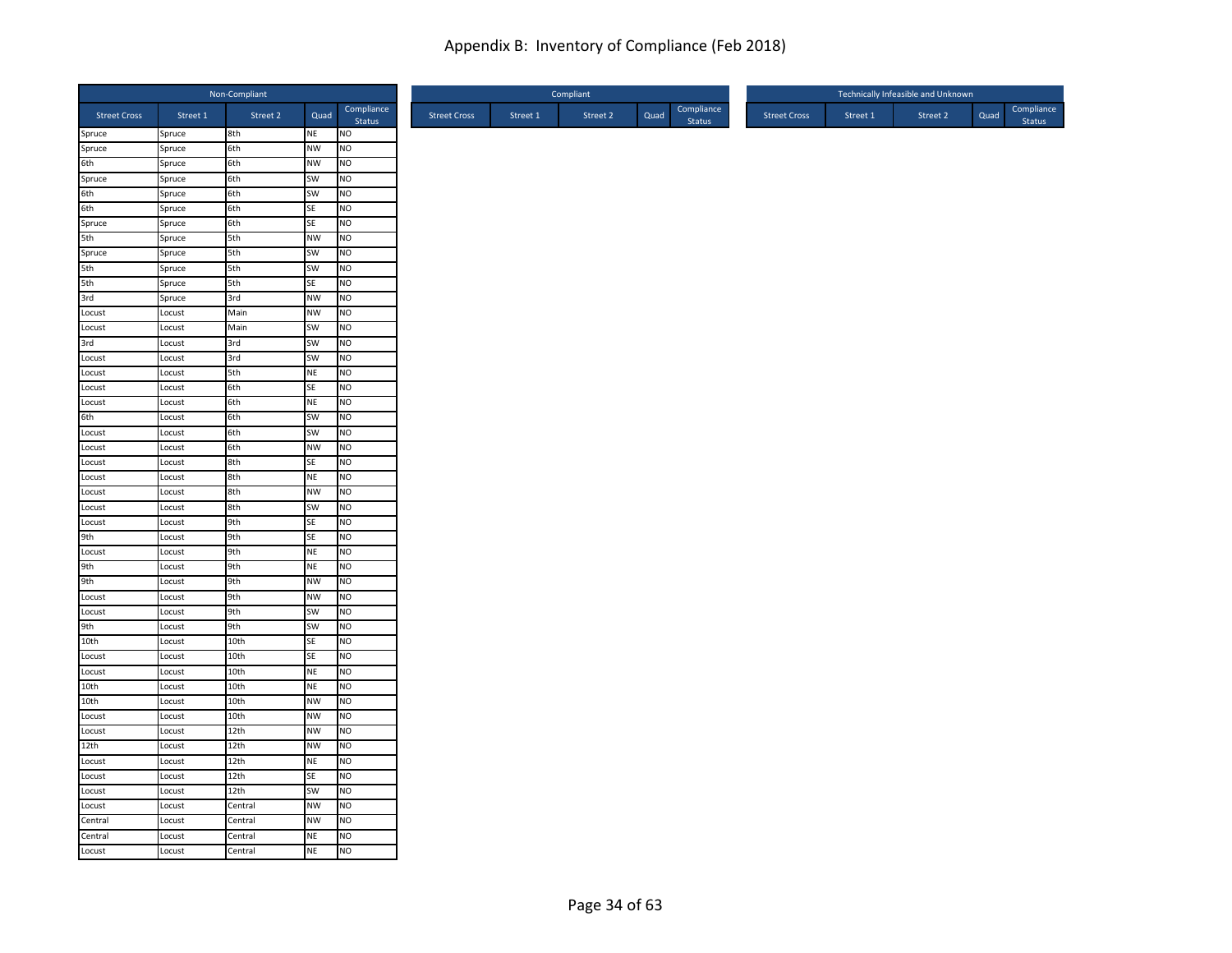|                              |                  | Non-Compliant    |                        |                        |
|------------------------------|------------------|------------------|------------------------|------------------------|
| <b>Street Cross</b>          | Street 1         | Street 2         | Quad                   | Compliance<br>Status   |
| Central                      | Locust           | Central          | SE                     | <b>NO</b>              |
| Central                      | Locust           | Central          | SE                     | NO                     |
| Central                      | Locust           | Central          | SW                     | <b>NO</b>              |
| Locust                       | Locust           | Central          | SW                     | NO                     |
| Locust                       | Locust           | 13th             | SE                     | <b>NO</b>              |
| 13th                         | Locust           | 13th             | SE                     | N <sub>O</sub>         |
| Locust                       | Locust           | 13th             | SW                     | N <sub>O</sub>         |
| Locust<br>13th               | Locust<br>Locust | 13th<br>13th     | <b>NW</b><br><b>NW</b> | <b>NO</b><br><b>NO</b> |
| 13th                         | Locust           | 13th             | NE                     | <b>NO</b>              |
| Locust                       | Locust           | 13th             | <b>NW</b>              | NO                     |
| 14th                         | Locust           | 14th             | SW                     | N <sub>O</sub>         |
| Locust                       | Locust           | 14th             | <b>NW</b>              | <b>NO</b>              |
| 14th                         | Locust           | 14th             | <b>NW</b>              | N <sub>O</sub>         |
| 14th                         | Locust           | 14th             | NE                     | <b>NO</b>              |
| Locust                       | Locust           | 14th             | <b>NE</b>              | N <sub>O</sub>         |
| Locust                       | Locust           | 14th             | SE                     | N <sub>O</sub>         |
| Locust                       | Locust           | Summer           | SE                     | <b>NO</b>              |
| Dill                         | Dill             | Summer           | SW                     | NO                     |
| Summer                       | Pine             | Summer           | NE                     | NO                     |
| Pine                         | Pine             | Summer           | NE                     | <b>NO</b>              |
| 15th                         | Pine             | 15th             | SW                     | NO                     |
| 15th                         | Pine             | 15th             | SE                     | <b>NO</b>              |
| Pine                         | Pine             | 15th             | SE                     | NO                     |
|                              | Pine             | 15th             | NE                     | <b>NO</b>              |
| Pine<br>Pine                 | Pine             | 14th             | SW                     | NO                     |
| 14th                         | Pine             | 14th             | SW                     | N <sub>O</sub>         |
| 14th                         | Pine             | 14th             | SE                     | N <sub>O</sub>         |
| Pine                         | Pine             | 14th             | SE                     | NO                     |
| Pine                         | Pine             | 14th             | <b>NE</b>              | <b>NO</b>              |
| 14th                         | Pine             | 14th             | <b>NE</b>              | <b>NO</b>              |
| 14th                         | Pine             | 14th             | <b>NW</b>              | N <sub>O</sub>         |
| Pine                         | Pine             | 14th             | <b>NW</b>              | <b>NO</b>              |
| Pine                         | Pine             | 13 <sub>th</sub> | <b>NW</b>              | N <sub>O</sub>         |
| 13th                         | Pine             | 13th             | <b>NW</b>              | <b>NO</b>              |
| 13th                         | Pine             | 13th             | NE                     | NO                     |
| Pine                         | Pine             | 13th             | NE                     | NO                     |
| Pine                         | Pine             | 13th             | SE                     | NO                     |
| 13th                         | Pine             | 13th             | SE                     | <b>NO</b>              |
| 13th                         | Pine             | 13th             | SW                     | <b>NO</b>              |
| Pine                         | Pine             | 13 <sub>th</sub> | SW                     | N <sub>O</sub>         |
| Pine                         | Pine             | 12th             | SW                     | NO                     |
|                              | Pine             | 12th             | <b>NW</b>              | <b>NO</b>              |
| Pine<br>Pine<br>Pine<br>Pine | Pine             | 12th             | <b>NE</b>              | NO                     |
|                              | Pine             | 12th             | SE                     | <b>NO</b>              |
|                              | Pine             | Central          | <b>NW</b>              | NO                     |
| Central                      | Pine             | Central          | <b>NW</b>              | NO                     |
| Central                      | Pine             | Central          | SW                     | <b>NO</b>              |
| Central                      | Pine             | Central          | SW                     | <b>NO</b>              |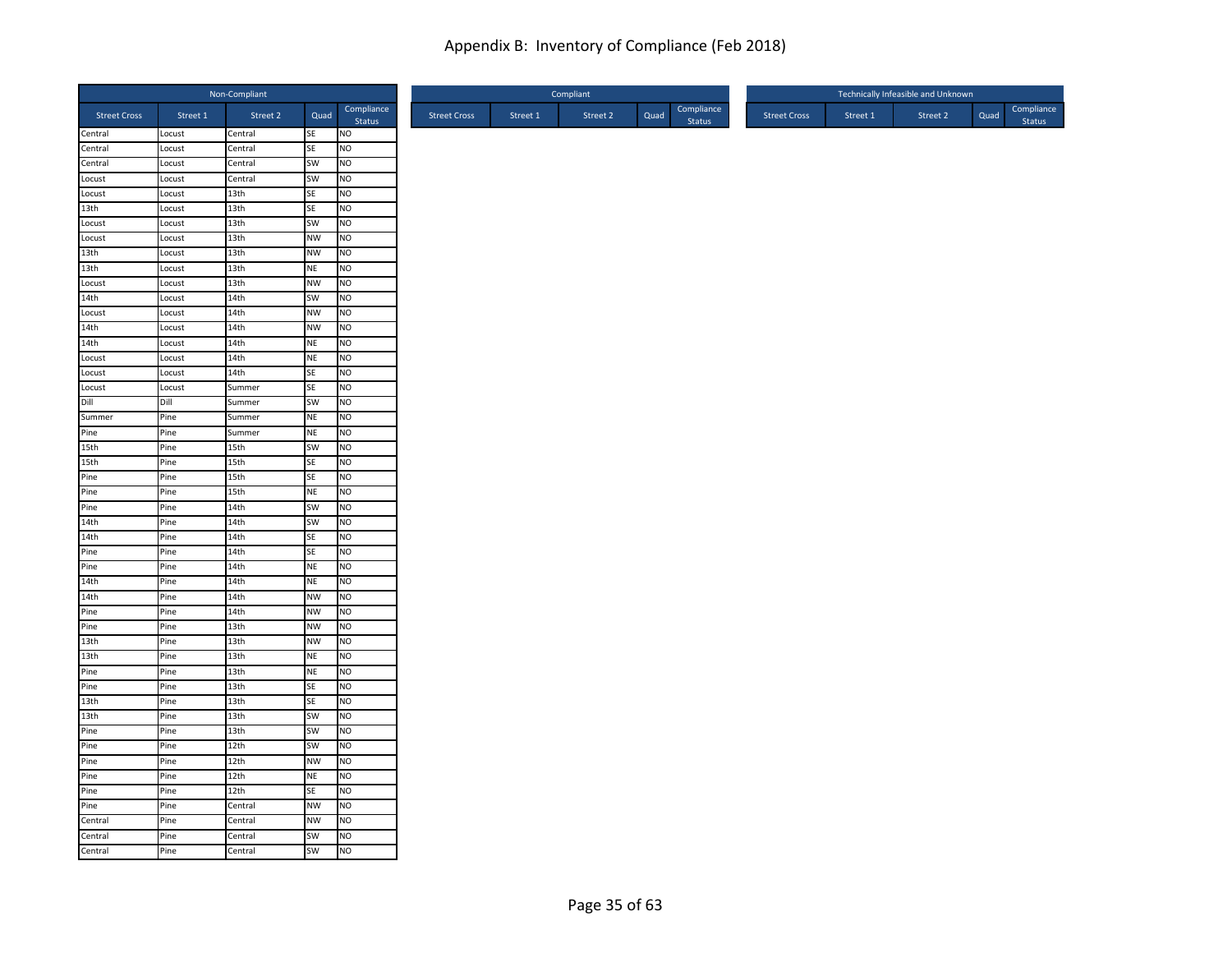|                                          |              | Non-Compliant |                 |                      |
|------------------------------------------|--------------|---------------|-----------------|----------------------|
| <b>Street Cross</b>                      | Street 1     | Street 2      | Quad            | Compliance<br>Status |
| Central                                  | Pine         | Central       | SE              | <b>NO</b>            |
| Pine                                     | Pine         | Central       | SE              | NO                   |
| Pine                                     | Pine         | Central       | NE              | <b>NO</b>            |
| Central                                  | Pine         | Central       | <b>NE</b>       | <b>NO</b>            |
| Pine<br>10th                             | Pine         | 10th          | SW              | <b>NO</b>            |
|                                          | Pine         | 10th          | SW              | <b>NO</b>            |
| 10th                                     | Pine         | 10th          | SE              | N <sub>O</sub>       |
|                                          | Pine<br>Pine | 10th<br>10th  | SE<br><b>NE</b> | Ю<br><b>NO</b>       |
| Pine<br>Pine<br>10th                     | Pine         | 10th          | NE              | NO                   |
| 10th                                     | Pine         | 10th          | <b>NW</b>       | <b>NO</b>            |
|                                          | Pine         | 10th          | <b>NW</b>       | N <sub>O</sub>       |
| Pine<br>Pine                             | Pine         | 9th           | SW              | <b>NO</b>            |
|                                          | Pine         | 9th           | SW              | <b>NO</b>            |
| 9th<br>Pine                              | Pine         | 9th           | <b>NW</b>       | <b>NO</b>            |
|                                          | Pine         | 9th           | <b>NW</b>       | Ю                    |
| 9th<br>Pine<br>Pine<br>Pine              | Pine         | 8th           | <b>NW</b>       | NO                   |
|                                          | Pine         | 8th           | <b>SE</b>       | <b>NO</b>            |
|                                          | Pine         | 7th           | <b>NW</b>       | <b>NO</b>            |
|                                          | Pine         | 7th           | SW              | NO                   |
| 7th                                      | Pine         | 7th           | SW              | <b>NO</b>            |
| 7th                                      | Pine         | 7th           | SE              | NO                   |
|                                          | Pine         | 7th           | NE              | <b>NO</b>            |
| 7th<br>7th                               | Pine         | 7th           | <b>NW</b>       | <b>NO</b>            |
|                                          | Pine         | 6th           | SW              | <b>NO</b>            |
|                                          | Pine         | 6th           | SE              | NO                   |
|                                          | Pine         | 6th           | <b>NW</b>       | NO                   |
| 6th<br>6th<br>6th<br>Pine                | Pine         | 6th           | <b>NE</b>       | N <sub>O</sub>       |
|                                          | Pine         | 4th           | <b>NW</b>       | <b>NO</b>            |
|                                          | Pine         | 4th           | <b>NW</b>       | <b>NO</b>            |
| 4th<br>Pine                              | Pine         | 4th           | SW              | <b>NO</b>            |
|                                          | Pine         | 4th           | SW              | <b>NO</b>            |
| 4th<br>4th                               | Pine         | 4th           | SE              | <b>NO</b>            |
|                                          | Pine         | 4th           | SE              | <b>NO</b>            |
|                                          | Pine         | 3rd           | SW              | <b>NO</b>            |
| Pine<br>Pine<br>Pine                     | Pine         | 3rd           | <b>NW</b>       | <b>NO</b>            |
|                                          | Main         |               | <b>NE</b>       | NO                   |
|                                          | Main         |               | SE              | NO                   |
|                                          | South        | 4th           | <b>NW</b>       | <b>NO</b>            |
| 4th<br>5th<br>7th                        | South        | 5th           | <b>NW</b>       | <b>NO</b>            |
|                                          | South        | 7th           | NE              | N <sub>O</sub>       |
| 7th                                      | South        | 7th           | SW              | NO                   |
|                                          | South        | 7th           | SE              | <b>NO</b>            |
| 7th<br>7th<br>8th<br>7th<br>9th<br>South | South        | 8th           | NE              | Ю                    |
|                                          | South        | 7th           | <b>NW</b>       | NO                   |
|                                          | South        | 9th           | SW              | <b>NO</b>            |
|                                          | South        | 9th           | SE              | NO                   |
| 9th<br>South                             | South        | 9th           | <b>NW</b>       | Ю                    |
|                                          | South        | 9th           | <b>NW</b>       | <b>NO</b>            |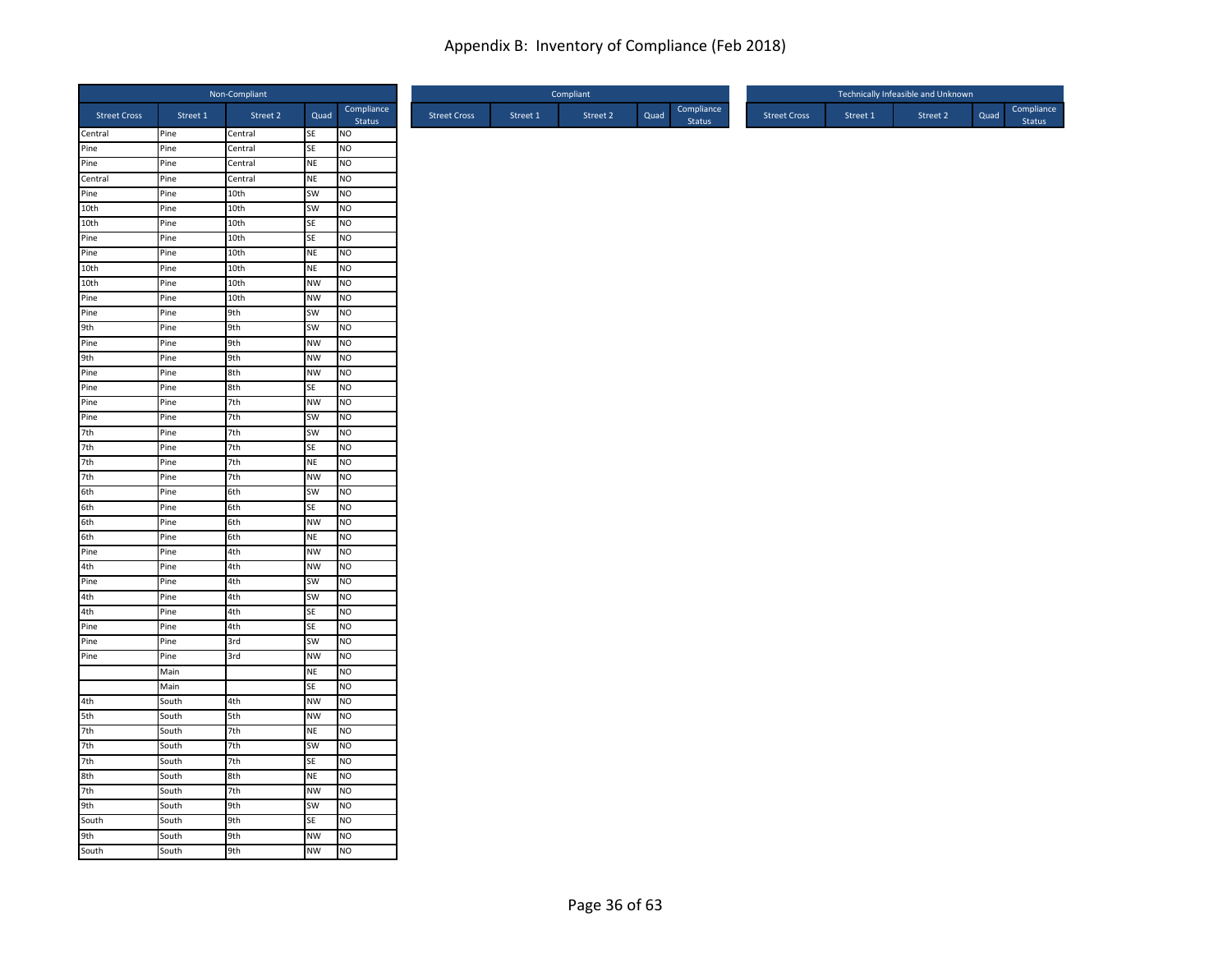|                     |          | Non-Compliant    |           |                      |                     |          | Compliant |      |                             |                     |          | Technically Infeasible and Unknown |      |                      |
|---------------------|----------|------------------|-----------|----------------------|---------------------|----------|-----------|------|-----------------------------|---------------------|----------|------------------------------------|------|----------------------|
| <b>Street Cross</b> | Street 1 | Street 2         | Quad      | Compliance<br>Status | <b>Street Cross</b> | Street 1 | Street 2  | Quad | Compliance<br><b>Status</b> | <b>Street Cross</b> | Street 1 | Street 2                           | Quad | Compliance<br>Status |
| 12th                | South    | 12th             | <b>NE</b> | NO                   |                     |          |           |      |                             |                     |          |                                    |      |                      |
| 12th                | South    | 12th             | <b>NW</b> | NO                   |                     |          |           |      |                             |                     |          |                                    |      |                      |
| 13th                | South    | 13th             | SE        | NO                   |                     |          |           |      |                             |                     |          |                                    |      |                      |
| 13th                | South    | 13 <sub>th</sub> | <b>SW</b> | NO                   |                     |          |           |      |                             |                     |          |                                    |      |                      |
| 13th                | South    | 13th             | <b>NW</b> | NO.                  |                     |          |           |      |                             |                     |          |                                    |      |                      |
| 13th                | South    | 13th             | <b>NE</b> | NO                   |                     |          |           |      |                             |                     |          |                                    |      |                      |
| 14th                | South    | 14th             | <b>NW</b> | N <sub>O</sub>       |                     |          |           |      |                             |                     |          |                                    |      |                      |
| South               | South    | 14th             | SW        | NO                   |                     |          |           |      |                             |                     |          |                                    |      |                      |
| 14th                | South    | 14th             | <b>SW</b> | NO.                  |                     |          |           |      |                             |                     |          |                                    |      |                      |
| 15th                | South    | 15th             | <b>NE</b> | NO                   |                     |          |           |      |                             |                     |          |                                    |      |                      |
| 15th                | South    | 15th             | <b>NW</b> | NO                   |                     |          |           |      |                             |                     |          |                                    |      |                      |
| 15th                | South    | 15 <sub>th</sub> | SW        | NO                   |                     |          |           |      |                             |                     |          |                                    |      |                      |
| South               | South    | Summer           | SE        | NO                   |                     |          |           |      |                             |                     |          |                                    |      |                      |
| South               | South    | Summer           | SE        | NO                   |                     |          |           |      |                             |                     |          |                                    |      |                      |
| Louisa              | Louisa   | 13th             | SW        | NO                   |                     |          |           |      |                             |                     |          |                                    |      |                      |
| 13 <sub>th</sub>    | Louisa   | 13 <sub>th</sub> | SW        | NO                   |                     |          |           |      |                             |                     |          |                                    |      |                      |
| Louisa              | Louisa   | Central          | <b>NW</b> | NO.                  |                     |          |           |      |                             |                     |          |                                    |      |                      |
| Central             | Louisa   | Central          | <b>NW</b> | NO                   |                     |          |           |      |                             |                     |          |                                    |      |                      |
| Central             | Louisa   | Central          | <b>NE</b> | NO                   |                     |          |           |      |                             |                     |          |                                    |      |                      |
| Louisa              | Louisa   | Central          | <b>NE</b> | NO                   |                     |          |           |      |                             |                     |          |                                    |      |                      |
| Louisa              | Louisa   | Central          | SE        | NO.                  |                     |          |           |      |                             |                     |          |                                    |      |                      |
| Central             | Louisa   | Central          | SE        | NO                   |                     |          |           |      |                             |                     |          |                                    |      |                      |
| Central             | Louisa   | Central          | SW        | NO.                  |                     |          |           |      |                             |                     |          |                                    |      |                      |
| Louisa              | Louisa   | Central          | SW        | NO                   |                     |          |           |      |                             |                     |          |                                    |      |                      |
| Louisa              | Louisa   | Madison          | <b>NW</b> | NO                   |                     |          |           |      |                             |                     |          |                                    |      |                      |
| Madison             | Louisa   | Madison          | <b>NW</b> | NO                   |                     |          |           |      |                             |                     |          |                                    |      |                      |
| Louisa              | Louisa   | Madison          | SW        | NO.                  |                     |          |           |      |                             |                     |          |                                    |      |                      |
| Madison             | Louisa   | Madison          | SW        | NO                   |                     |          |           |      |                             |                     |          |                                    |      |                      |
| Madison             | Louisa   | Madison          | <b>NE</b> | NO                   |                     |          |           |      |                             |                     |          |                                    |      |                      |
| Louisa              | Louisa   | Madison          | NE        | NO                   |                     |          |           |      |                             |                     |          |                                    |      |                      |
| Louisa              | Louisa   | Madison          | SE        | NO.                  |                     |          |           |      |                             |                     |          |                                    |      |                      |
| Madison             | Dodge    | Madison          | <b>NW</b> | NO                   |                     |          |           |      |                             |                     |          |                                    |      |                      |
| Madison             | Dodge    | Madison          | SW        | NO                   |                     |          |           |      |                             |                     |          |                                    |      |                      |
| Madison             | Lewis    | Madison          | SE        | NO                   |                     |          |           |      |                             |                     |          |                                    |      |                      |
| Lewis               | Lewis    | Madison          | <b>SE</b> | NO.                  |                     |          |           |      |                             |                     |          |                                    |      |                      |
| Lewis               | Lewis    | Madison          | <b>NE</b> | NO                   |                     |          |           |      |                             |                     |          |                                    |      |                      |
| Madison             | Lewis    | Madison          | <b>NE</b> | NO                   |                     |          |           |      |                             |                     |          |                                    |      |                      |
| Lewis               | Lewis    | 7th              | <b>NW</b> | NO                   |                     |          |           |      |                             |                     |          |                                    |      |                      |
| 7th                 | Lewis    | 7th              | <b>NW</b> | NO.                  |                     |          |           |      |                             |                     |          |                                    |      |                      |
| Lewis               | Lewis    | 7th              | SW        | NO                   |                     |          |           |      |                             |                     |          |                                    |      |                      |
| Lewis               | Lewis    | 7th              | SW        | NO                   |                     |          |           |      |                             |                     |          |                                    |      |                      |
| 7th                 | Lewis    | 7th              | SW        | NO                   |                     |          |           |      |                             |                     |          |                                    |      |                      |
| 7th                 | Lewis    | 7th              | <b>NE</b> | NO                   |                     |          |           |      |                             |                     |          |                                    |      |                      |
| Wightman            | Wightman | 7th              | SE        | NO                   |                     |          |           |      |                             |                     |          |                                    |      |                      |
| Wightman            | Wightman | 7th              | <b>NE</b> | NO                   |                     |          |           |      |                             |                     |          |                                    |      |                      |
| 7th                 | Louisa   | 7th              | <b>NW</b> | NO                   |                     |          |           |      |                             |                     |          |                                    |      |                      |
| Louisa              | Louisa   | 7th              | SW        | NO                   |                     |          |           |      |                             |                     |          |                                    |      |                      |
| 7th                 | Louisa   | 7th              | <b>NE</b> | NO                   |                     |          |           |      |                             |                     |          |                                    |      |                      |
| Louisa              | Louisa   | Remey            | <b>NW</b> | <b>NO</b>            |                     |          |           |      |                             |                     |          |                                    |      |                      |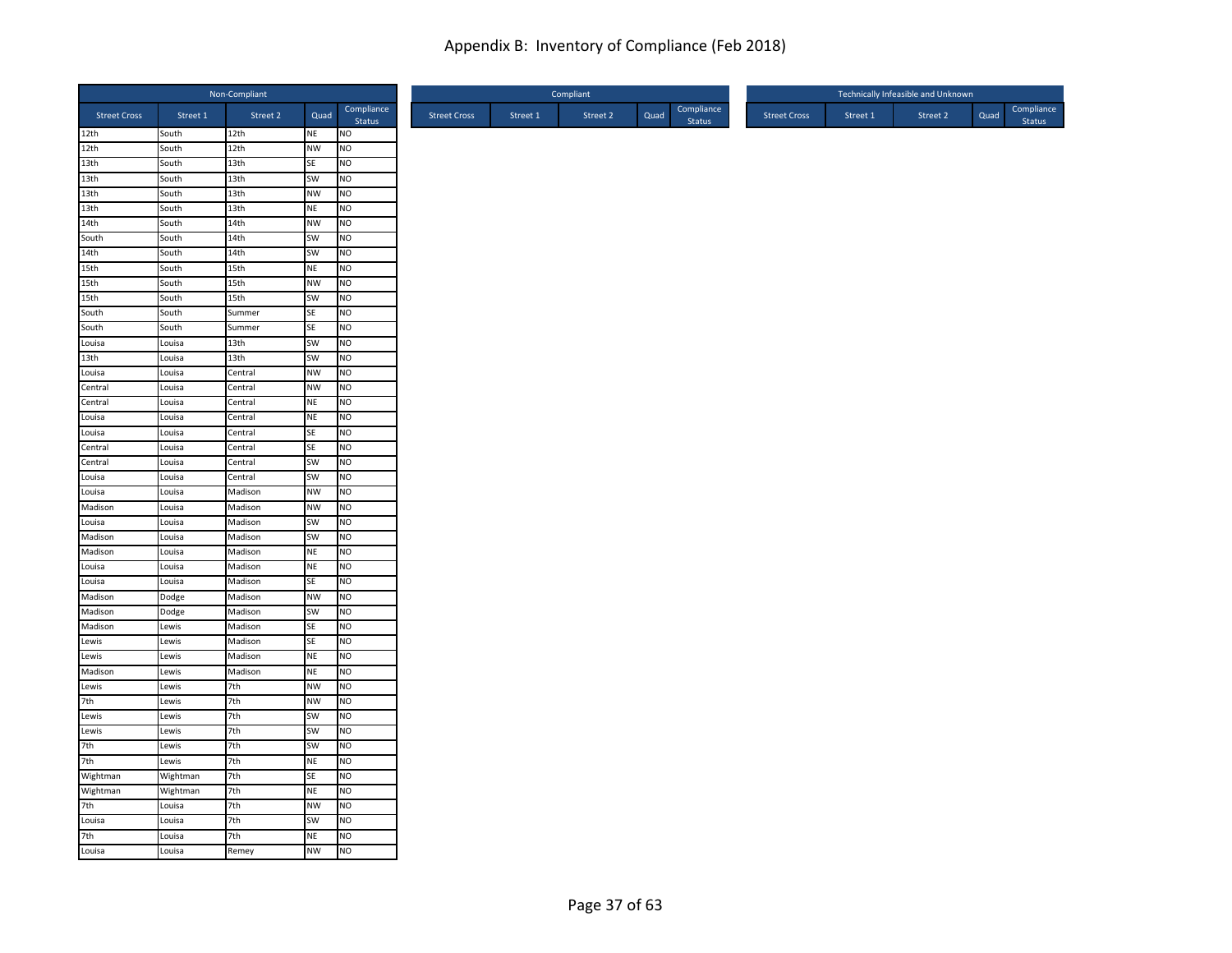|                     |                    | Non-Compliant |                 |                      |
|---------------------|--------------------|---------------|-----------------|----------------------|
| <b>Street Cross</b> | Street 1           | Street 2      | Quad            | Compliance<br>Status |
| Louisa              | Louisa             | Remey         | SW              | <b>NO</b>            |
| Remey               | Louisa             | Remey         | SW              | NO                   |
| Remey               | Louisa             | Remey         | SE              | <b>NO</b>            |
| Louisa              | Louisa             | Remey         | SE              | NO                   |
| Louisa              | Louisa             | Remey         | NE              | <b>NO</b>            |
| Louisa              | Louisa             | Main          | SW              | N <sub>O</sub>       |
| Louisa              | Louisa             | Main          | <b>NW</b>       | N <sub>O</sub>       |
| Lewis               | Lewis              | Remey         | SW              | <b>NO</b>            |
| Remey               | Lewis              | Remey         | SW              | <b>NO</b>            |
| Remey               | Lewis              | Remey         | SE              | N <sub>O</sub>       |
| Lewis               | Lewis              | Remey         | <b>NW</b>       | NO                   |
| Lewis               | Lewis              | Remey         | SE              | N <sub>O</sub>       |
| Lewis               | Lewis              | Remey         | NE              | <b>NO</b>            |
| Lewis               | Lewis              | Main          | <b>NW</b>       | N <sub>O</sub>       |
| Main                | Lewis              | Main          | <b>NW</b>       | <b>NO</b>            |
| Lewis               | Lewis              | Main          | SW              | N <sub>O</sub>       |
| Clay<br>Main        | Clay               | Main          | SE              | <b>NO</b>            |
|                     | Clay               | Main          | SE              | <b>NO</b><br>NO      |
| Clay<br>Polk        | Clay               | Main          | NE              | NO                   |
| Main                | Polk<br>Polk       | Main<br>Main  | NE<br>NE        | <b>NO</b>            |
| Polk                | Polk               | Main          | SE              | NO                   |
| Main                | Polk               | Main          | SE              | <b>NO</b>            |
|                     |                    |               |                 | NO                   |
| 4th                 | Outlook<br>Outlook | 4th<br>4th    | <b>NW</b><br>NE | <b>NO</b>            |
| 4th<br>Outlook      | Outlook            | Campbell      | SE              | N <sub>O</sub>       |
| Outlook             | Outlook            | Campbell      | <b>NW</b>       | N <sub>O</sub>       |
| South Point         | Polk               | South Point   | <b>NW</b>       | N <sub>O</sub>       |
| South Point         | Polk               | South Point   | NE              | NO                   |
| Grand               | Grand              | Main          | NE              | <b>NO</b>            |
| Main                | Grand              | Main          | <b>NE</b>       | <b>NO</b>            |
| Main                | Grand              | Main          | SE              | N <sub>O</sub>       |
| Grand               | Grand              | Main          | SE              | <b>NO</b>            |
| Glenn               | Glenn              | Main          | SE              | N <sub>O</sub>       |
| Glenn               | Glenn              | Main          | <b>NE</b>       | <b>NO</b>            |
| Prospect            | Prospect           | Main          | <b>NE</b>       | N <sub>O</sub>       |
| Main                | Prospect           | Main          | NE              | NO                   |
| Main                | Prospect           | Main          | SE              | NO                   |
| Prospect            | Prospect           | Main          | SE              | <b>NO</b>            |
| Orchard             | Prospect           | Orchard       | SW              | <b>NO</b>            |
| Acres               | Acres              | Main          | SE              | N <sub>O</sub>       |
| Main                | Acres              | Main          | SE              | N <sub>O</sub>       |
| Acres               | Acres              | Main          | NE              | <b>NO</b>            |
| Main                | Acres              | Main          | NE              | N <sub>O</sub>       |
| Main                | Acres              | Main          | <b>NW</b>       | <b>NO</b>            |
| Acres               | Acres              | Main          | <b>NW</b>       | NO                   |
| Acres               | Acres              | Main          | SW              | NO                   |
| Main                | Acres              | Main          | SW              | <b>NO</b>            |
| Denmark             | Denmark            | Main          | <b>NW</b>       | <b>NO</b>            |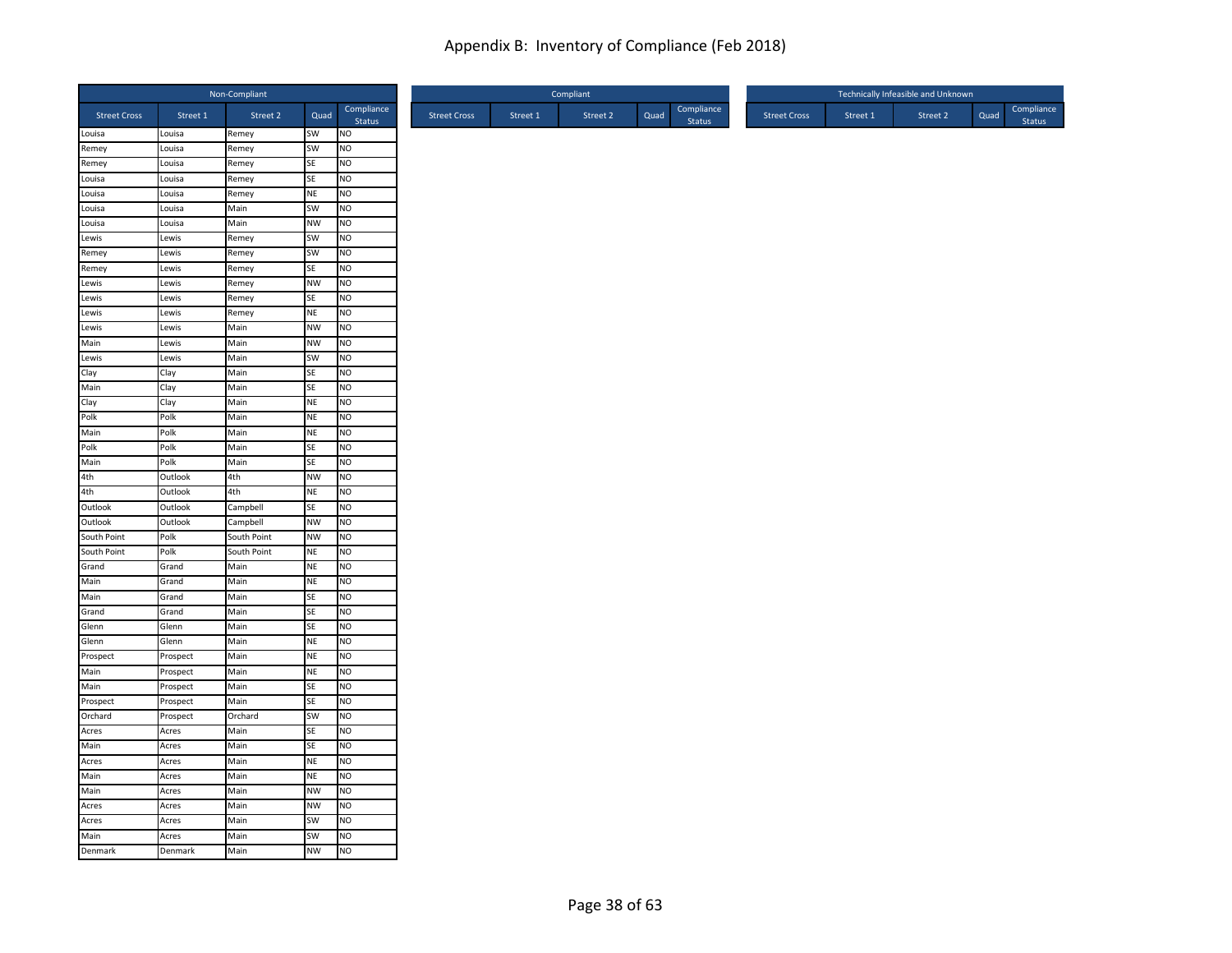|                     |            | Non-Compliant |           |                             |
|---------------------|------------|---------------|-----------|-----------------------------|
| <b>Street Cross</b> | Street 1   | Street 2      | Quad      | Compliance<br><b>Status</b> |
| Denmark             | Denmark    | Main          | NE        | <b>NO</b>                   |
| Denmark             | Denmark    | Main          | SW        | NO                          |
| Orchard             | Denmark    | Orchard       | SW        | NO                          |
| Orchard             | Denmark    | Orchard       | <b>NW</b> | <b>NO</b>                   |
| Orchard             | Denmark    | Orchard       | NE        | NO                          |
| Orchard             | Denmark    | Orchard       | SE        | N <sub>O</sub>              |
| Denmark             | Denmark    | River         | <b>NW</b> | <b>NO</b>                   |
| Denmark             | Denmark    | River         | SW        | NO                          |
| Barret              | Barret     | River         | <b>NW</b> | NO                          |
| Orchard             | Barret     | Orchard       | NE        | <b>NO</b>                   |
| Barret              | Barret     | Orchard       | <b>NE</b> | <b>NO</b>                   |
| Barret              | Barret     | Main          | NE        | <b>NO</b>                   |
| Main                | Barret     | Main          | NE        | <b>NO</b>                   |
| Main                | Barret     | Main          | <b>NW</b> | NO                          |
| Barret              | Barret     | Main          | <b>NW</b> | <b>NO</b>                   |
| Barret              | Barret     | Main          | SW        | <b>NO</b>                   |
| Main                | Barret     | Main          | SW        | N <sub>O</sub>              |
| Main                | Barret     | Main          | SE        | NO                          |
| Barret              | Barret     | Main          | SE        | NO                          |
| Sweeny              | Sweeny     | Main          | <b>NW</b> | <b>NO</b>                   |
| Main                | Sweeny     | Main          | <b>NW</b> | N <sub>O</sub>              |
| Sweeny              | Sweeny     | Main          | SW        | N <sub>O</sub>              |
| Main                | Sweeny     | Main          | SW        | <b>NO</b>                   |
| Main                | Harrison   | Main          | SW        | <b>NO</b>                   |
| Main                | Harrison   | Main          | SE        | N <sub>O</sub>              |
| Harrison            | Harrison   | Main          | SE        | NO                          |
| Harrison            | Harrison   | Main          | NE        | N <sub>O</sub>              |
| Main                | Harrison   | Main          | <b>NE</b> | <b>NO</b>                   |
| River               | Harrison   | River         | <b>NW</b> | N <sub>O</sub>              |
| River               | Harrison   | River         | NE        | <b>NO</b>                   |
| Sweeny              | Sweeny     | River         | SE        | N <sub>O</sub>              |
| Sweeny              | Sweeny     | River         | NE        | N <sub>O</sub>              |
| Sandell             | Sandell    | Main          | <b>NE</b> | <b>NO</b>                   |
| Sandell             | Sandell    | Main          | SE        | NO                          |
| Whitewood           | Whitewood  | Main          | <b>NW</b> | <b>NO</b>                   |
| Whitewood           | Whitewood  | Main          | SE        | <b>NO</b>                   |
| Concord             | Concord    | Main          | <b>NW</b> | N <sub>O</sub>              |
| Concord             | Concord    | Main          | SW        | <b>NO</b>                   |
| Main                | Main       | Concord       | <b>SW</b> | N <sub>O</sub>              |
| Dankwardt           | Dankwardt  | Main          | <b>NW</b> | NO                          |
| Dankwardt           | Dankwardt  |               | NW        | NO                          |
| Dankwardt           | Dankwardt  |               | SW        | NO                          |
| Dankwardt           | Dankwardt  |               | <b>NW</b> | <b>NO</b>                   |
| Dankwardt           | Dankwardt  |               | SE        | N <sub>O</sub>              |
| Dankwardt           | Dankwardt  |               | <b>NW</b> | <b>NO</b>                   |
| Dankwardt           | Dankwardt  |               | <b>NE</b> | N <sub>O</sub>              |
| Blackhawk           | Blackhawk  | Madison       | SE        | N <sub>O</sub>              |
| Blackhawk           | Blackhawk  | Madison       | <b>NE</b> | <b>NO</b>                   |
| Shoquoquon          | Shoquoquon | Madison       | NE        | N <sub>O</sub>              |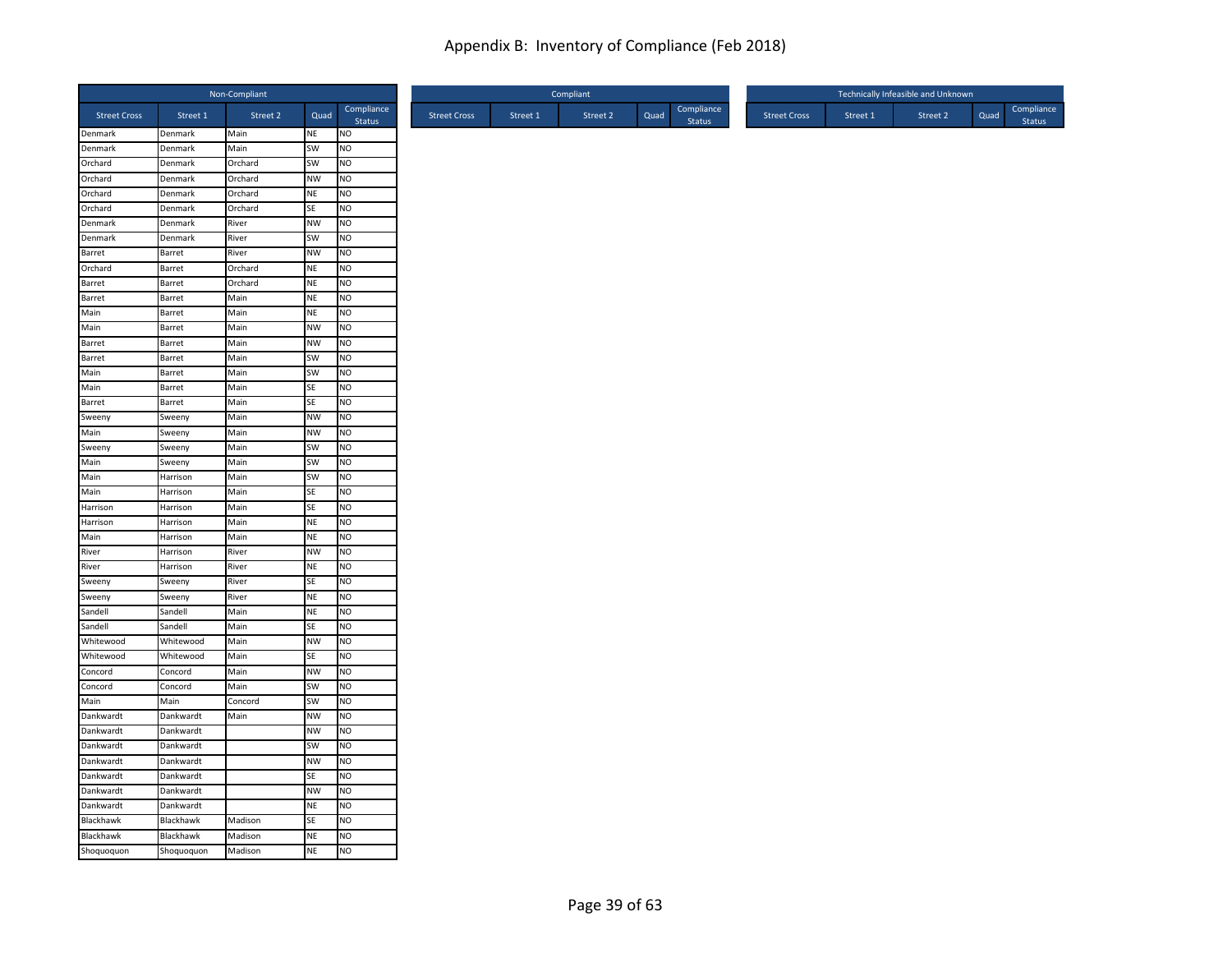| Non-Compliant       |                  |                    |                        |                             |  |
|---------------------|------------------|--------------------|------------------------|-----------------------------|--|
| <b>Street Cross</b> | Street 1         | Street 2           | Quad                   | Compliance<br><b>Status</b> |  |
| Madison             | Madison          |                    | SE                     | <b>NO</b>                   |  |
| Whitewood           | Whitewood        | Madison            | SE                     | NO                          |  |
| Dunham              | Dunham           | Madison            | SW                     | <b>NO</b>                   |  |
| Madison             | Dunham           | Madison            | <b>SW</b>              | <b>NO</b>                   |  |
| Madison             | Dunham           | Madison            | SE                     | NO                          |  |
| Dunham<br>Dunham    | Dunham           | Madison            | SE                     | Ю                           |  |
| Madison             | Dunham<br>Dunham | Madison<br>Madison | <b>NE</b><br><b>NE</b> | <b>NO</b><br><b>NO</b>      |  |
| Madison             | Dunham           | Madison            | <b>NW</b>              | <b>NO</b>                   |  |
| Dunham              | Dunham           | Madison            | NW                     | NO                          |  |
| Dunham              | Dunham           | 8th                | <b>NW</b>              | <b>NO</b>                   |  |
| 8th                 | Dunham           | 8th                | <b>NW</b>              | <b>NO</b>                   |  |
| 8th                 | Dunham           | 8th                | <b>NE</b>              | <b>NO</b>                   |  |
| Dunham              | Dunham           | 8th                | SE                     | NO                          |  |
| Dunham              | Dunham           | Miller             | SW                     | <b>NO</b>                   |  |
| Dunham              | Dunham           | Miller             | <b>NE</b>              | <b>NO</b>                   |  |
| 3rd                 | Concord          | 3rd                | SW                     | <b>NO</b>                   |  |
| 3rd                 | Concord          | 3rd                | <b>SE</b>              | <b>NO</b>                   |  |
| Whitewood           | Whitewood        | 3rd                | SE                     | Ю                           |  |
| Whitewood           | Whitewood        | 3rd                | <b>NE</b>              | <b>NO</b>                   |  |
| 3rd                 | Harrison         | 3rd                | SW                     | <b>NO</b>                   |  |
| 4th                 | Harrison         | 4th                | <b>SE</b>              | <b>NO</b>                   |  |
| 4th                 | Harrison         | 4th                | <b>SW</b>              | NO                          |  |
| Harrison            | Harrison         | 4th                | <b>NW</b>              | <b>NO</b>                   |  |
|                     | Harrison         | 4th                | <b>NW</b>              | <b>NO</b>                   |  |
| $rac{4th}{4th}$     | Harrison         | 4th                | <b>NE</b>              | <b>NO</b>                   |  |
| Hedge               | Hedge            | 4th                | <b>NW</b>              | NO                          |  |
| 4th                 | Whitewood        | 4th                | <b>NE</b>              | NO                          |  |
| 4th                 | Whitewood        | 4th                | <b>NW</b>              | <b>NO</b>                   |  |
| 4th                 | Whitewood        | 4th                | SE                     | <b>NO</b>                   |  |
| 4th                 | Whitewood        | 4th                | SE                     | <b>NO</b>                   |  |
| Whitewood           | Whitewood        | Miller             | SE                     | NO                          |  |
| Whitewood           | Whitewood        | Miller             | <b>NE</b>              | NO                          |  |
| Hedge               | Hedge            | Miller             | SE                     | <b>NO</b>                   |  |
| Hedge               | Hedge            | Miller             | <b>NW</b>              | <b>NO</b>                   |  |
| Miller              | Hedge            | Miller             | <b>NW</b>              | <b>NO</b>                   |  |
| Miller              | Hedge            | Miller             | <b>NE</b>              | <b>NO</b>                   |  |
| Miller              | Harrison         | Miller             | <b>SW</b>              | Ю                           |  |
| Miller              | Harrison         | Miller             | <b>SE</b>              | <b>NO</b>                   |  |
| Harrison            | Harrison         | 6th                | <b>SE</b>              | <b>NO</b>                   |  |
| 6th                 | Harrison         | 6th                | SE                     | N <sub>O</sub>              |  |
| Harrison            | Harrison         | 6th                | <b>NE</b>              | NO                          |  |
|                     | Harrison         | 6th                | <b>NE</b>              | <b>NO</b>                   |  |
| 6th<br>6th          | Harrison         | 6th                | <b>NW</b>              | <b>NO</b>                   |  |
| Harrison            | Harrison         | 6th                | <b>NW</b>              | <b>NO</b>                   |  |
| Harrison            | Harrison         | 6th                | SE                     | <b>NO</b>                   |  |
| 6th                 | Harrison         | 6th                | SE                     | <b>NO</b>                   |  |
| 7th<br>7th          | Hedge            | 7th                | <b>NE</b>              | <b>NO</b>                   |  |
|                     | Hedge            | 7th                | <b>NW</b>              | <b>NO</b>                   |  |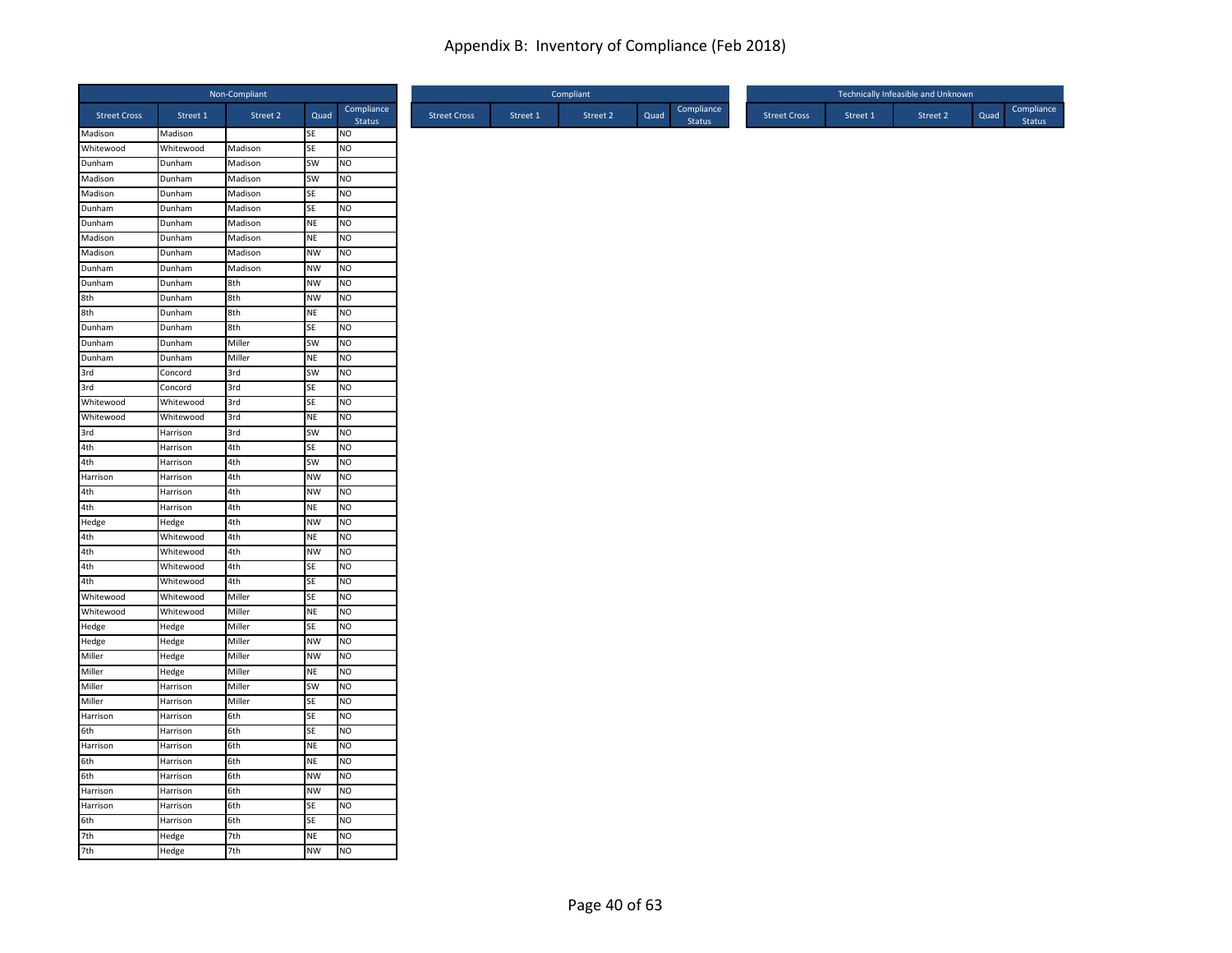|                     |          | Non-Compliant |           |                      |
|---------------------|----------|---------------|-----------|----------------------|
| <b>Street Cross</b> | Street 1 | Street 2      | Quad      | Compliance<br>Status |
| 7 <sup>th</sup>     | Harrison | 7th           | SE        | <b>NO</b>            |
| Harrison            | Harrison | 7th           | SW        | N <sub>O</sub>       |
|                     | Harrison | 7th           | <b>NW</b> | NO                   |
| 7th                 | Harrison | 7th           | <b>NE</b> | <b>NO</b>            |
| 7th                 | Harrison | 7th           | SE        | <b>NO</b>            |
| Harrison            | Harrison | 8th           | <b>NE</b> | N <sub>O</sub>       |
| 8th<br>8th          | Harrison | 8th           | <b>NE</b> | NO                   |
|                     | Harrison | 8th           | SW        | <b>NO</b>            |
| Harrison            | Harrison | 8th           | SW        | <b>NO</b>            |
| 8th                 | Harrison | 8th           | SE        | <b>NO</b>            |
| 8th                 | Hedge    | 8th           | <b>NW</b> | N <sub>O</sub>       |
| Hedge               | Hedge    | 8th           | <b>NW</b> | N <sub>O</sub>       |
| Hedge               | Hedge    | 8th           | SW        | <b>NO</b>            |
| 8th                 | Hedge    | 8th           | <b>SW</b> | N <sub>O</sub>       |
| 8th                 | Hedge    | 8th           | SE        | NO                   |
| Hedge               | Hedge    | 8th           | SE        | N <sub>O</sub>       |
| Hedge               | Hedge    | 8th           | <b>NE</b> | NO                   |
| 8th                 | Hedge    | 8th           | <b>NE</b> | <b>NO</b>            |
| Hedge               | Hedge    | Madison       | <b>NE</b> | N <sub>O</sub>       |
| Madison             | Hedge    | Madison       | SE        | NO                   |
| Madison             | Hedge    | Madison       | SW        | <b>NO</b>            |
| Hedge               | Hedge    | Madison       | SW        | <b>NO</b>            |
| Hedge               | Hedge    | Madison       | <b>NW</b> | <b>NO</b>            |
| Madison             | Hedge    | Madison       | <b>NW</b> | N <sub>O</sub>       |
| Madison             | Hedge    | Madison       | <b>NE</b> | <b>NO</b>            |
| Hedge               | Hedge    | Madison       | <b>NE</b> | <b>NO</b>            |
| Madison             | Harrison | Madison       | <b>SE</b> | <b>NO</b>            |
| Madison             | Harrison | Madison       | SW        | <b>NO</b>            |
| Harrison            | Harrison | Madison       | SW        | N <sub>O</sub>       |
| Harrison            | Harrison | Madison       | NW        | <b>NO</b>            |
| Madison             | Harrison | Madison       | <b>NW</b> | <b>NO</b>            |
| Madison             | Harrison | Madison       | <b>NE</b> | N <sub>O</sub>       |
| Harrison            | Harrison | Madison       | <b>NE</b> | NO                   |
| Sweeny              | Sweeny   | Madison       | <b>NE</b> | N <sub>O</sub>       |
| <b>Madison</b>      | Sweeny   | Madison       | <b>NE</b> | NO                   |
| Madison             | Sweeny   | Madison       | SW        | N <sub>O</sub>       |
| Madison             | Sweeny   | Madison       | <b>NW</b> | NO                   |
| 8th                 | Sweeny   | 8th           | SE        | NO                   |
| Sweeny              | Sweeny   | 8th           | <b>SE</b> | <b>NO</b>            |
| 6th                 | Sweeny   | 6th           | <b>NW</b> | <b>NO</b>            |
| 6th                 | Sweeny   | 6th           | <b>NE</b> | N <sub>O</sub>       |
| Sweeny              | Sweeny   | 6th           | <b>NE</b> | N <sub>O</sub>       |
| 6th                 | Sweeny   | 6th           | SE        | <b>NO</b>            |
| Sweeny              | Sweeny   | 6th           | SE        | N <sub>O</sub>       |
| 6th                 | Sweeny   | 6th           | SW        | <b>NO</b>            |
| Sweeny              | Sweeny   | 4th           | SW        | N <sub>O</sub>       |
| 4th                 | Sweeny   | 4th           | SW        | N <sub>O</sub>       |
| Sweeny              | Sweeny   | 4th           | <b>NW</b> | <b>NO</b>            |
| 4th                 | Sweeny   | 4th           | <b>NW</b> | N <sub>O</sub>       |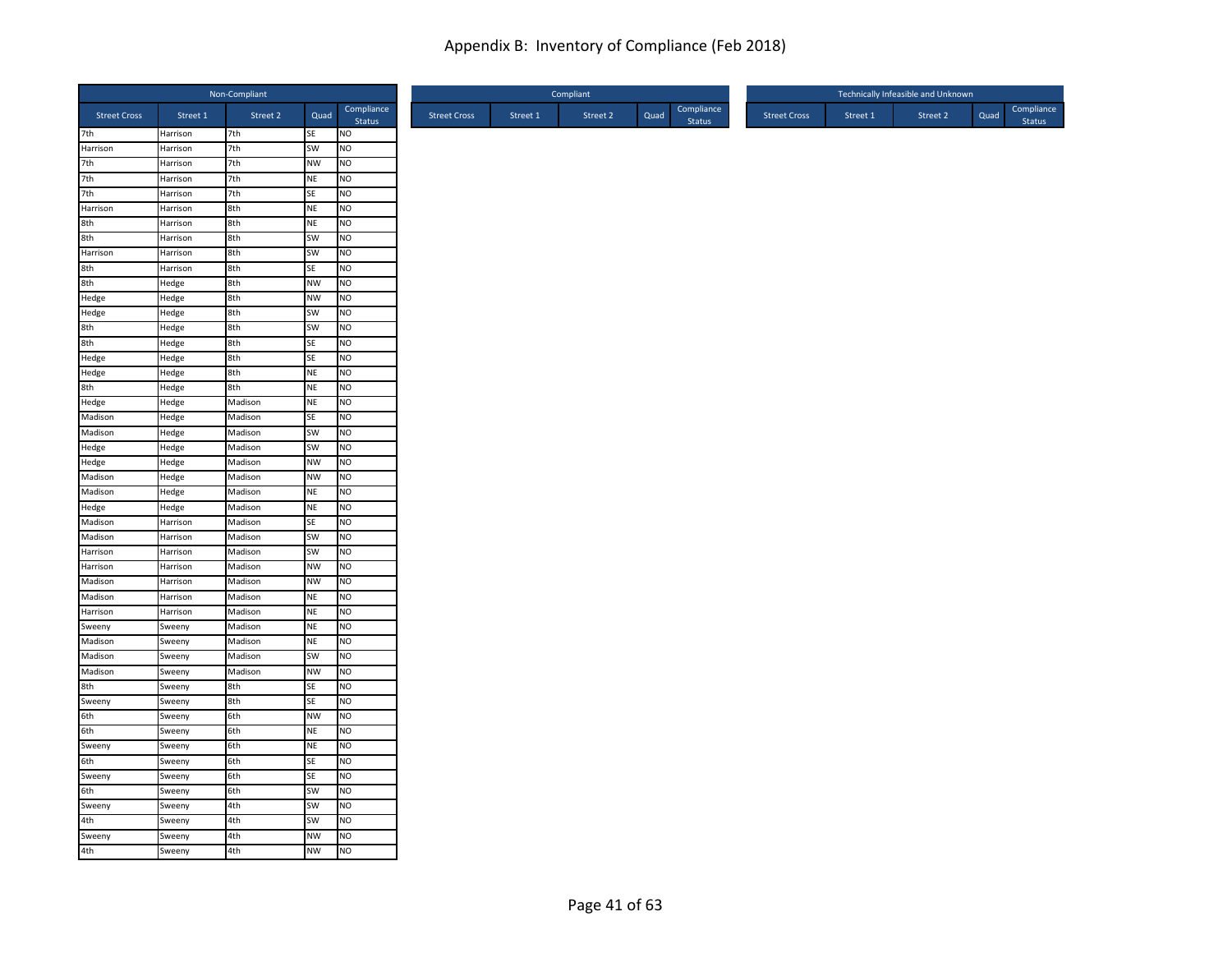|                     |                  | Non-Compliant |                 |                        |
|---------------------|------------------|---------------|-----------------|------------------------|
| <b>Street Cross</b> | Street 1         | Street 2      | Quad            | Compliance<br>Status   |
| 4th                 | Sweeny           | 4th           | NE              | <b>NO</b>              |
| Sweeny              | Sweeny           | 4th           | NE              | NO                     |
| Sweeny              | Sweeny           | 4th           | SE              | NO                     |
| 4th                 | Sweeny           | 4th           | SE              | NO                     |
| 4th                 | Barret           | 4th           | SE              | <b>NO</b>              |
| Barret              | Barret           | 4th           | SW              | N <sub>O</sub>         |
| Barret              | Barret           | 4th           | <b>NE</b>       | N <sub>O</sub>         |
| Barret<br>4th       | Barret<br>Barret | 4th<br>4th    | <b>NW</b><br>SW | <b>NO</b><br><b>NO</b> |
| Barret              | Barret           | 6th           | SE              | N <sub>O</sub>         |
| Barret              | Barret           | 6th           | <b>NW</b>       | NO                     |
| Barret              | Barret           | 6th           | <b>NE</b>       | N <sub>O</sub>         |
| 6th                 | Barret           | 6th           | NE              | <b>NO</b>              |
| Barret              | Barret           | 6th           | SW              | N <sub>O</sub>         |
| 8th                 | Barret           | 8th           | SE              | <b>NO</b>              |
| Barret              | Barret           | 8th           | SE              | N <sub>O</sub>         |
| Barret              | Barret           | 8th           | <b>NE</b>       | <b>NO</b>              |
| Barret              | Barret           | 8th           | SW              | <b>NO</b>              |
| 8th                 | Barret           | 8th           | SW              | NO                     |
| Madison             | Barret           | Madison       | SE              | NO                     |
| Barret              | Barret           | Madison       | SE              | <b>NO</b>              |
| Barret              | Barret           | Madison       | NE              | N <sub>O</sub>         |
| Madison             | Barret           | Madison       | <b>NE</b>       | <b>NO</b>              |
| Madison             | Barret           | Madison       | <b>NW</b>       | N <sub>O</sub>         |
| Barret              | Barret           | Madison       | <b>NW</b>       | <b>NO</b>              |
| Barret              | Barret           | Madison       | SW              | NO                     |
| Madison             | Barret           | Madison       | SW              | N <sub>O</sub>         |
| Denmark             | Denmark          | Madison       | SE              | N <sub>O</sub>         |
| Denmark             | Denmark          | Madison       | <b>NE</b>       | NO                     |
| Madison             | Denmark          | Madison       | NE              | <b>NO</b>              |
| Madison             | Denmark          | Madison       | SW              | <b>NO</b>              |
| Denmark             | Denmark          | Madison       | SW              | N <sub>O</sub>         |
| Denmark             | Denmark          | Madison       | <b>NW</b>       | <b>NO</b>              |
| Madison             | Denmark          | Madison       | <b>NW</b>       | N <sub>O</sub>         |
| 8th                 | Denmark          | 8th           | <b>NW</b>       | <b>NO</b>              |
| 8th                 | Denmark          | 8th           | NE              | N <sub>O</sub>         |
| 6th                 | Acres            | 6th           | <b>NW</b>       | NO                     |
| 7th                 | Acres            | 7th           | NE              | NO                     |
| 7th                 | Acres            | 7th           | <b>NW</b>       | <b>NO</b>              |
| Acres               | Acres            | Madison       | NE              | <b>NO</b>              |
| Acres               | Acres            | Madison       | SE              | N <sub>O</sub>         |
| 8th                 | Acres            | 8th           | SW              | N <sub>O</sub>         |
| Madison             | Acres            | Madison       | <b>SE</b>       | <b>NO</b>              |
| Madison             | Acres            | Madison       | <b>NW</b>       | N <sub>O</sub>         |
| Acres               | Acres            | Madison       | <b>NW</b>       | <b>NO</b>              |
| Acres               | Acres            | Madison       | SW              | NO                     |
| Summer              | Dodge            | Summer        | NE              | N <sub>O</sub>         |
| Summer              | Dodge            | Summer        | <b>NW</b>       | <b>NO</b>              |
| Summer              | Dodge            | Summer        | SW              | <b>NO</b>              |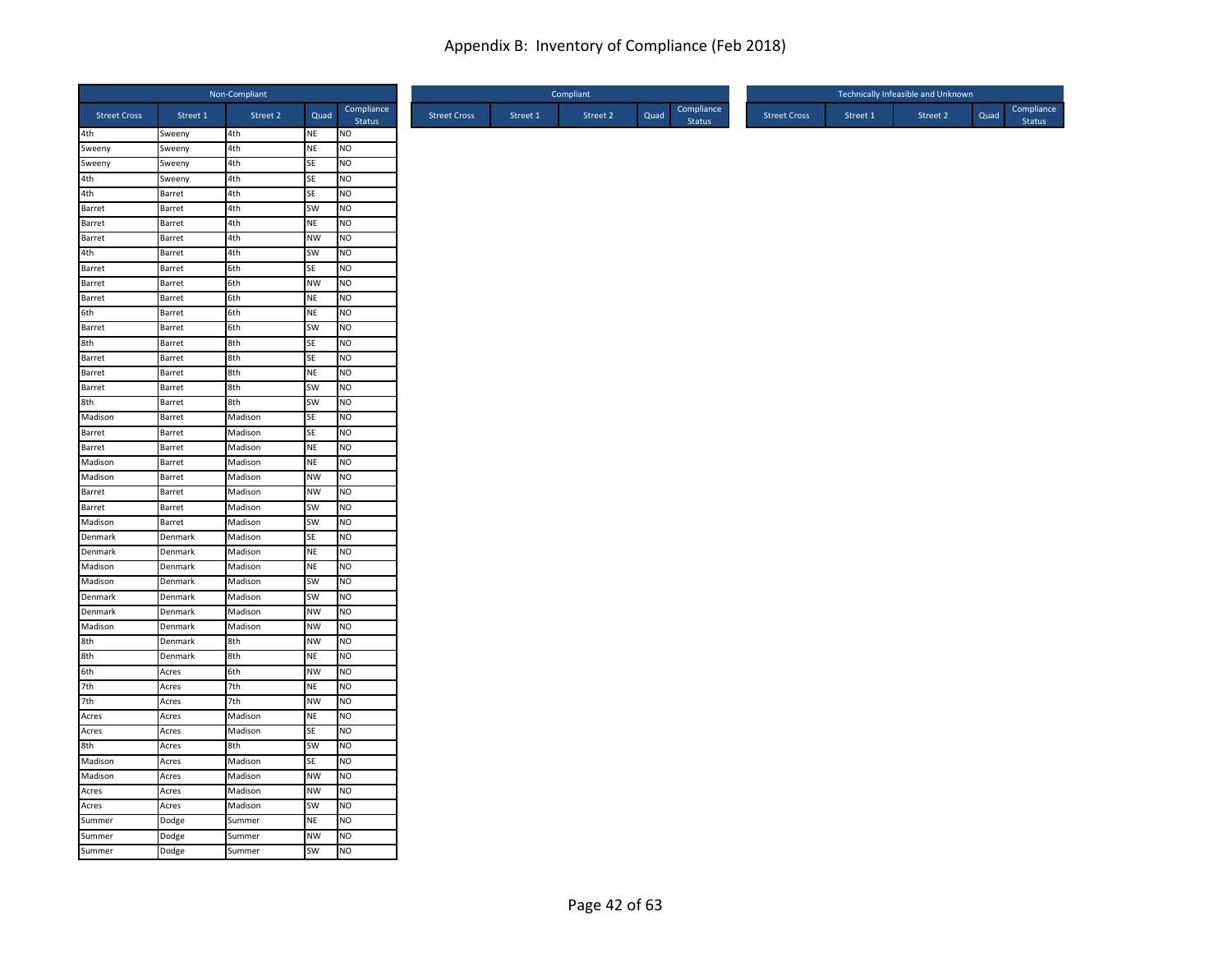|                     |                    | Non-Compliant      |           |                      |
|---------------------|--------------------|--------------------|-----------|----------------------|
| <b>Street Cross</b> | Street 1           | Street 2           | Quad      | Compliance<br>Status |
| Summer              | Dodge              | Summer             | SE        | <b>NO</b>            |
| Dodge               | Dodge              | Summer             | SE        | NO                   |
| Dodge               | Dodge              | Summer             | NE        | NO                   |
| 13th                | Dodge              | 13th               | NE<br>SW  | NO<br><b>NO</b>      |
| Central<br>Dodge    | Dodge<br>Dodge     | Central<br>Central | SW        | N <sub>O</sub>       |
| Dodge               | Dodge              | Central            | <b>NW</b> | N <sub>O</sub>       |
| Central             | Dodge              | Central            | <b>NW</b> | <b>NO</b>            |
| Central             | Dodge              | Central            | NE        | <b>NO</b>            |
| Dodge               | Dodge              | Central            | NE        | N <sub>O</sub>       |
| Dodge               | Dodge              | Central            | SE        | NO                   |
| Central             | Dodge              | Central            | SE        | N <sub>O</sub>       |
| 10th                | Dodge              | 10th               | SW        | <b>NO</b>            |
| Dodge               | Dodge              | 10th               | SW        | N <sub>O</sub>       |
| 10th                | Acres              | 10th               | SE        | <b>NO</b>            |
| Acres               | Acres              | 10th               | SE        | N <sub>O</sub>       |
| Acres               | Acres              | 10th               | <b>NE</b> | <b>NO</b>            |
| 10th                | Acres              | 10th               | <b>NE</b> | <b>NO</b>            |
| 10th                | Acres              | 10th               | <b>NW</b> | NO                   |
| Acres               | Acres              | 10th               | <b>NW</b> | NO                   |
| Acres               | Acres              | Central            | SW        | <b>NO</b>            |
| Central             | Acres              | Central            | SW        | NO                   |
| Acres               | Acres              | Central            | <b>NW</b> | <b>NO</b>            |
| Central             | Acres              | Central            | <b>NW</b> | NO                   |
| Central             | Acres              | Central            | NE        | <b>NO</b>            |
| Acres               | Acres              | Central            | NE        | NO                   |
| Acres               | Acres              | Central            | SE        | N <sub>O</sub>       |
| Central             | Acres              | Central            | SE        | N <sub>O</sub>       |
| Acres               | Acres              | 14th               | SE        | NO                   |
| Acres               | Acres              | 14th               | <b>NW</b> | <b>NO</b>            |
| 14th                | Acres              | 14th               | <b>NW</b> | <b>NO</b>            |
| Acres               | Acres              | 14th               | SW        | N <sub>O</sub>       |
| Acres               | Acres              | 15th               | SE        | <b>NO</b>            |
| 15th                | Acres              | 15th               | SE        | N <sub>O</sub>       |
| Acres               | Acres              | 15th               | <b>NE</b> | <b>NO</b>            |
| Acres               | Acres              | 15th               | <b>NW</b> | N <sub>O</sub>       |
| Acres               | Acres              | 15th               | SW        | NO                   |
| Acres               | Acres              | Summer             | SE        | NO                   |
| Acres               | Acres              | Summer             | <b>NE</b> | <b>NO</b>            |
| Acres               | Acres              | Summer             | SW        | <b>NO</b>            |
| Acres               | Acres              | Summer             | <b>NW</b> | N <sub>O</sub>       |
| Denmark             | Denmark            | 15th               | <b>NW</b> | N <sub>O</sub>       |
| Denmark             | Denmark            | 15th               | SW        | <b>NO</b>            |
| 15th<br>15th        | Denmark            | 15th               | SW        | NO                   |
| Denmark             | Denmark            | 15th               | SE<br>SE  | <b>NO</b><br>NO      |
| 14th                | Denmark            | 15th<br>14th       | SW        | N <sub>O</sub>       |
| 14th                | Denmark<br>Denmark | 14th               | <b>NW</b> | <b>NO</b>            |
| 14th                | Denmark            | 14th               | <b>NE</b> | <b>NO</b>            |
|                     |                    |                    |           |                      |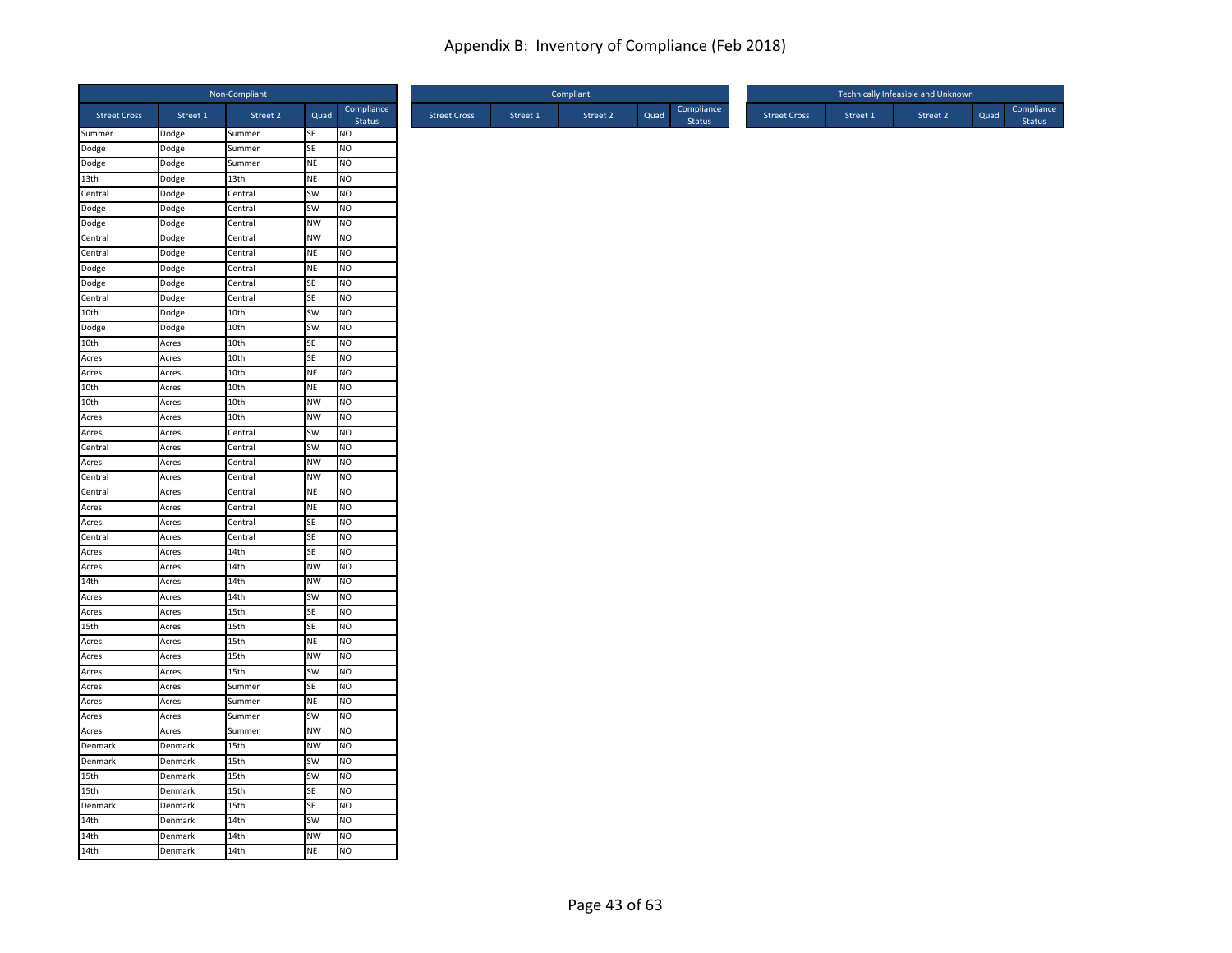|                     |                  | Non-Compliant |           |                      |
|---------------------|------------------|---------------|-----------|----------------------|
| <b>Street Cross</b> | Street 1         | Street 2      | Quad      | Compliance<br>Status |
| Denmark             | Denmark          | 14th          | SE        | <b>NO</b>            |
| 14th                | Denmark          | 14th          | SE        | NO                   |
| Denmark             | Denmark          | Central       | SW        | NO                   |
| Central             | Denmark          | Central       | SW        | NO                   |
| Denmark             | Denmark          | Central       | <b>NW</b> | <b>NO</b>            |
| Central             | Denmark          | Central       | <b>NW</b> | N <sub>O</sub>       |
| Central             | Denmark          | Central       | <b>NE</b> | N <sub>O</sub>       |
| Denmark             | Denmark          | Central       | <b>NE</b> | <b>NO</b>            |
| Denmark             | Denmark          | Central       | SW        | <b>NO</b>            |
| Central             | Denmark          | Central       | SE        | N <sub>O</sub>       |
| 10th                | Denmark          | 10th          | SW        | NO                   |
| Denmark             | Denmark          | 10th          | SW        | N <sub>O</sub>       |
| Denmark             | Denmark          | 10th          | <b>NW</b> | <b>NO</b>            |
| 10th                | Denmark          | 10th          | <b>NW</b> | N <sub>O</sub>       |
| 10th                | Denmark          | 10th          | NE        | <b>NO</b>            |
| Denmark             | Denmark          | 10th          | <b>NE</b> | N <sub>O</sub>       |
| Barret<br>10th      | Barret           | 10th          | SE        | <b>NO</b>            |
| 10th                | Barret           | 10th<br>10th  | SE<br>SW  | <b>NO</b><br>NO      |
| Barret              | Barret<br>Barret | 10th          | SW        | <b>NO</b>            |
| Barret              | Barret           | 10th          | <b>NW</b> | <b>NO</b>            |
| 10th                | Barret           | 10th          | <b>NW</b> | NO                   |
| 10th                | Barret           | 10th          | <b>NE</b> | <b>NO</b>            |
| Barret              | Barret           | 10th          | <b>NE</b> | NO                   |
| Barret              | Barret           | Central       | <b>SE</b> | <b>NO</b>            |
| Central             | Barret           | Central       | SE        | N <sub>O</sub>       |
| Barret              | Barret           | Central       | <b>NE</b> | N <sub>O</sub>       |
| Central             | Barret           | Central       | NE        | N <sub>O</sub>       |
| Central             | Barret           | Central       | <b>NW</b> | NO                   |
| Barret              | Barret           | Central       | <b>NW</b> | <b>NO</b>            |
| Barret              | Barret           | Cental        | SW        | <b>NO</b>            |
| Central             | Barret           | Central       | SW        | N <sub>O</sub>       |
| Barret              | Barret           | 14th          | SE        | <b>NO</b>            |
| 14th                | Barret           | 14th          | SE        | N <sub>O</sub>       |
| 14th                | Barret           | 14th          | SW        | <b>NO</b>            |
| Barret              | Barret           | 14th          | <b>NW</b> | N <sub>O</sub>       |
| 14th                | Barret           | 14th          | <b>NW</b> | NO                   |
| 15th                | Barret           | 15th          | SE        | NO                   |
| Barret              | Barret           | 15th          | SE        | <b>NO</b>            |
| Barret              | Barret           | 15th          | NE        | <b>NO</b>            |
| 15th                | Barret           | 15th          | SW        | N <sub>O</sub>       |
| Barret              | Barret           | 15th          | SE        | N <sub>O</sub>       |
| 16th                | Barret           | 16th          | <b>SE</b> | <b>NO</b>            |
| 16th                | Barret           | 16th          | SW        | N <sub>O</sub>       |
| 15th                | Barret           | 15th          | <b>NW</b> | <b>NO</b>            |
| Summer              | Barret           | Summer        | SE        | NO                   |
| Barret              | Barret           | Summer        | SE        | N <sub>O</sub>       |
| Barret              | Barret           | Summer        | <b>NE</b> | <b>NO</b>            |
| Summer              | Barret           | Summer        | <b>NE</b> | N <sub>O</sub>       |
|                     |                  |               |           |                      |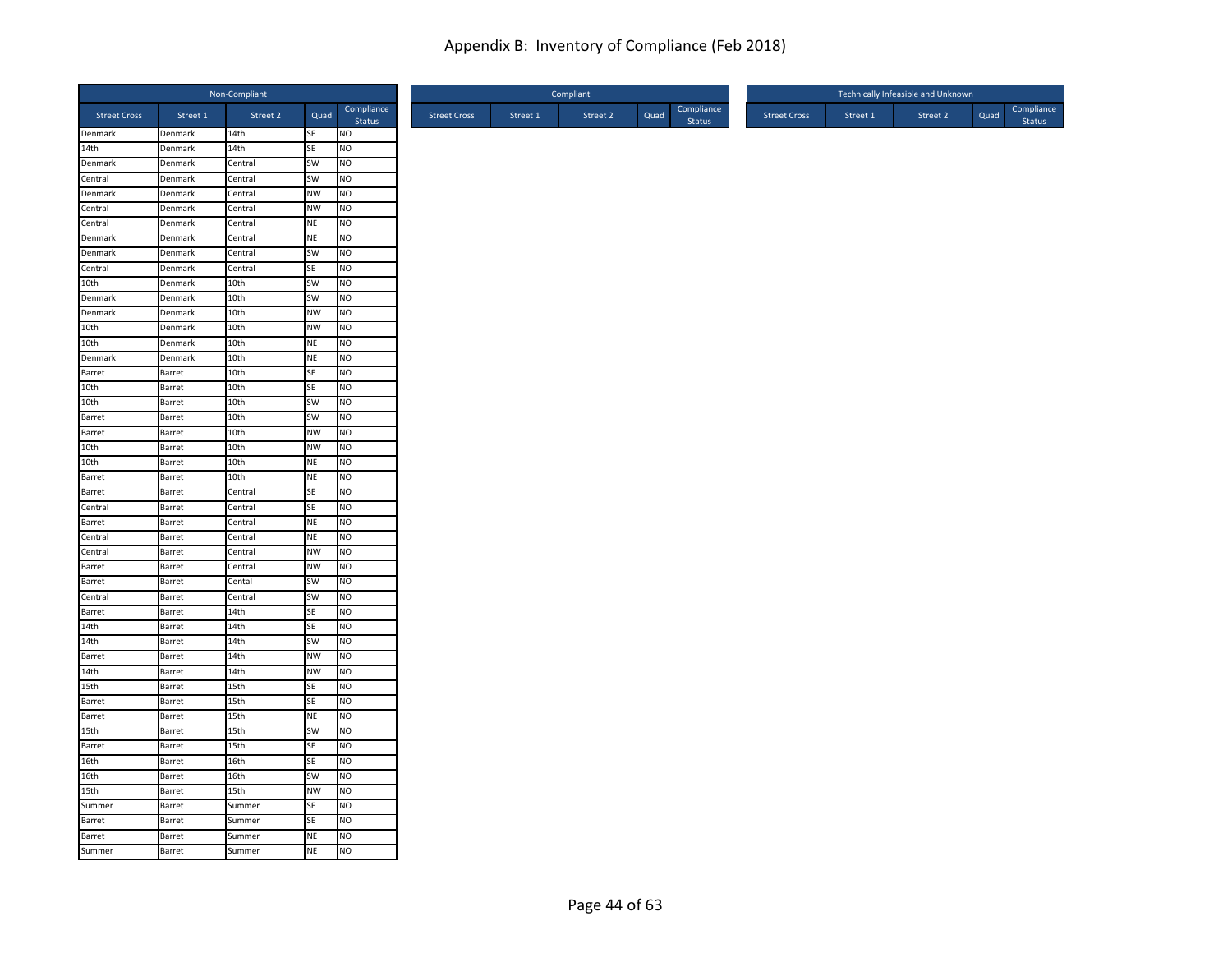|                     |                      | Non-Compliant    |                 |                        |
|---------------------|----------------------|------------------|-----------------|------------------------|
| <b>Street Cross</b> | Street 1             | Street 2         | Quad            | Compliance<br>Status   |
| Summer              | Barret               | Summer           | <b>NW</b>       | <b>NO</b>              |
| Barret              | Barret               | Summer           | <b>NW</b>       | NO                     |
| Summer              | Jackson              | Summer           | SE              | NO                     |
| Jackson             | Jackson              | 15th             | <b>NW</b>       | <b>NO</b>              |
| Summer              | Harrison             | Summer           | <b>NE</b>       | <b>NO</b>              |
| Summer              | Harrison             | Summer           | SE              | N <sub>O</sub>         |
| Summer<br>Harrison  | Harrison<br>Harrison | Summer           | SW<br><b>NW</b> | <b>NO</b><br><b>NO</b> |
| Summer              | Harrison             | Summer<br>Summer | <b>NW</b>       | <b>NO</b>              |
| 14th                | Harrison             | 14th             | <b>NW</b>       | <b>NO</b>              |
| 14th                | Harrison             | 14th             | <b>NE</b>       | N <sub>O</sub>         |
| Harrison            | Harrison             | 14th             | <b>NE</b>       | N <sub>O</sub>         |
| Harrison            | Harrison             | 14th             | SW              | <b>NO</b>              |
| 12th                | Harrison             | 12th             | <b>SW</b>       | N <sub>O</sub>         |
| Harrison            | Harrison             | 12th             | SW              | NO                     |
| Harrison            | Harrison             | 12th             | <b>NE</b>       | N <sub>O</sub>         |
| 12th                | Harrison             | 12th             | <b>NE</b>       | <b>NO</b>              |
| 12th                | Harrison             | 12th             | <b>NW</b>       | <b>NO</b>              |
| 12th                | Harrison             | 12th             | SE              | NO                     |
| Harrison            | Harrison             | Central          | <b>NW</b>       | NO                     |
| Central             | Harrison             | Central          | <b>NW</b>       | <b>NO</b>              |
| Central             | Harrison             | Central          | <b>NE</b>       | <b>NO</b>              |
| Harrison            | Harrison             | Central          | <b>NE</b>       | <b>NO</b>              |
| Harrison            | Harrison             | Central          | SE              | N <sub>O</sub>         |
| Central             | Harrison             | Central          | SE              | <b>NO</b>              |
| Central             | Harrison             | Central          | SW              | <b>NO</b>              |
| Harrison            | Harrison             | Central          | SW              | <b>NO</b>              |
| Harrison            | Harrison             | 10th             | SW              | <b>NO</b>              |
| 10th                | Harrison             | 10th             | SW              | N <sub>O</sub>         |
| 10th                | Harrison             | 10th             | SE              | <b>NO</b>              |
| Harrison            | Harrison             | 10th             | <b>SE</b>       | NO                     |
| Harrison            | Harrison             | 10th             | <b>NE</b>       | N <sub>O</sub>         |
| 10th                | Harrison             | 10th             | <b>NE</b>       | NO                     |
| 10th                | Harrison             | 10th             | <b>NW</b>       | N <sub>O</sub>         |
| Harrison            | Harrison             | 10th             | <b>NW</b>       | <b>NO</b>              |
| Hedge               | Hedge                | 10th             | <b>NE</b>       | N <sub>O</sub>         |
| 10th                | Hedge                | 10th             | <b>NE</b>       | NO                     |
| 10th                | Hedge                | 10th             | <b>NW</b>       | NO                     |
| Hedge               | Hedge                | 10th             | <b>NW</b>       | <b>NO</b>              |
| Hedge               | Hedge                | 10th             | SW              | <b>NO</b>              |
| Hedge               | Hedge                | 10th             | SE              | N <sub>O</sub>         |
| Hedge               | Hedge                | Central          | SE              | N <sub>O</sub>         |
| Hedge               | Hedge                | Central          | <b>NW</b>       | <b>NO</b>              |
| Central             | Hedge                | Central          | NW              | <b>NO</b>              |
| Central             | Hedge                | Central          | <b>NE</b>       | <b>NO</b>              |
| Hedge               | Hedge                | Central          | <b>NE</b>       | N <sub>O</sub>         |
| Hedge               | Hedge                | 12th             | SW              | NO                     |
| Hedge               | Hedge                | 12th             | <b>NW</b>       | <b>NO</b>              |
| 12th                | Hedge                | 12th             | <b>NW</b>       | NO                     |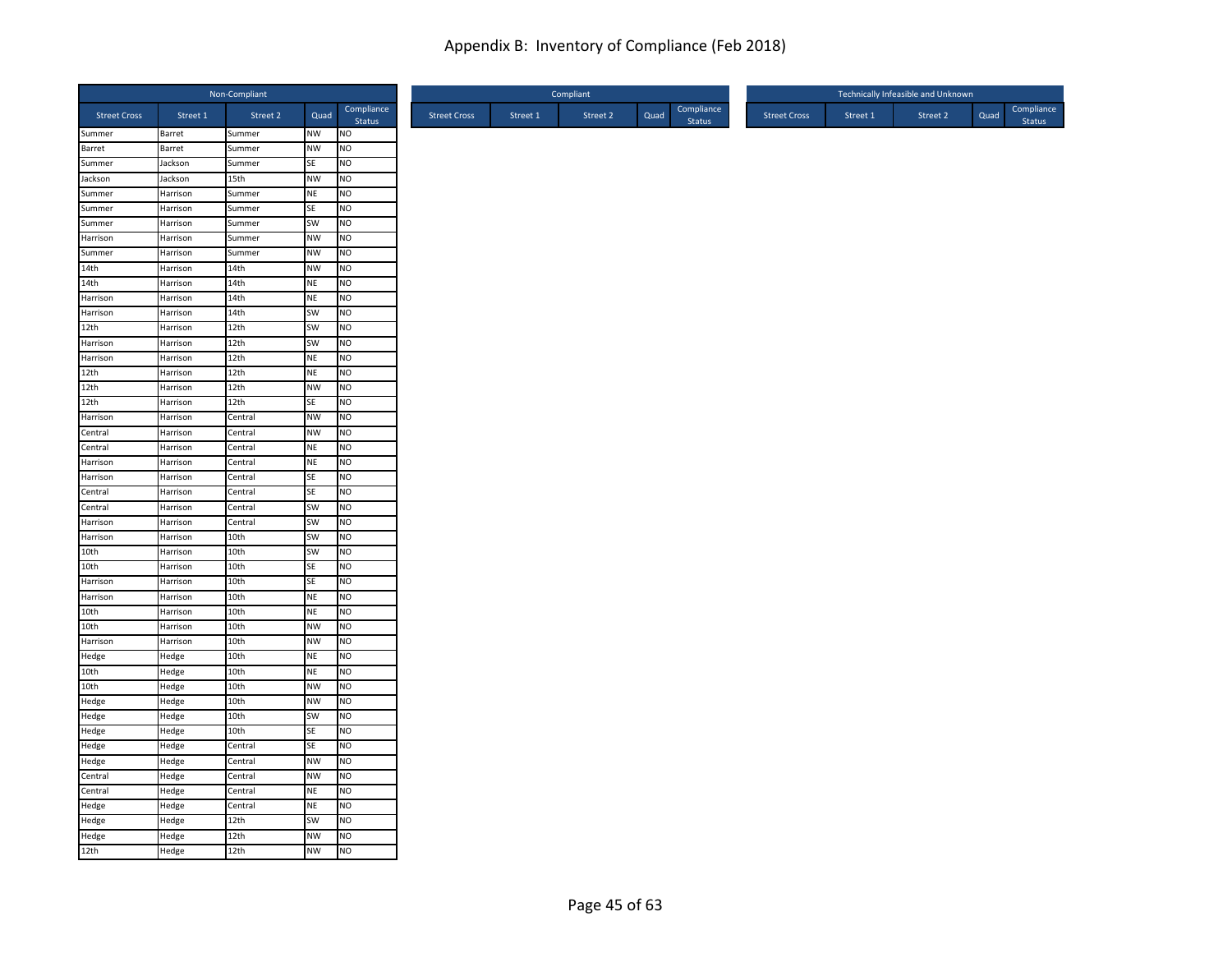|                     |          | Non-Compliant    |           |                      |                     |          | Compliant |      |                             |                     |          | Technically Infeasible and Unknown |      |                      |
|---------------------|----------|------------------|-----------|----------------------|---------------------|----------|-----------|------|-----------------------------|---------------------|----------|------------------------------------|------|----------------------|
| <b>Street Cross</b> | Street 1 | Street 2         | Quad      | Compliance<br>Status | <b>Street Cross</b> | Street 1 | Street 2  | Quad | Compliance<br><b>Status</b> | <b>Street Cross</b> | Street 1 | Street 2                           | Quad | Compliance<br>Status |
| 12th                | Hedge    | 12th             | <b>NE</b> | NO                   |                     |          |           |      |                             |                     |          |                                    |      |                      |
| Hedge               | Hedge    | 13 <sub>th</sub> | <b>NE</b> | NO                   |                     |          |           |      |                             |                     |          |                                    |      |                      |
| 13th                | Hedge    | 13th             | <b>NE</b> | NO                   |                     |          |           |      |                             |                     |          |                                    |      |                      |
| 13th                | Hedge    | 13 <sub>th</sub> | <b>NW</b> | NO                   |                     |          |           |      |                             |                     |          |                                    |      |                      |
| Hedge               | Hedge    | 13th             | <b>NW</b> | NO.                  |                     |          |           |      |                             |                     |          |                                    |      |                      |
| Hedge               | Hedge    | 13 <sub>th</sub> | SE        | NO                   |                     |          |           |      |                             |                     |          |                                    |      |                      |
| Hedge               | Hedge    | 14th             | SE        | N <sub>O</sub>       |                     |          |           |      |                             |                     |          |                                    |      |                      |
| Hedge               | Hedge    | 14th             | <b>NE</b> | NO                   |                     |          |           |      |                             |                     |          |                                    |      |                      |
| 14th                | Hedge    | 14th             | <b>NE</b> | NO.                  |                     |          |           |      |                             |                     |          |                                    |      |                      |
| 14th                | Hedge    | 14th             | <b>NW</b> | NO                   |                     |          |           |      |                             |                     |          |                                    |      |                      |
| Hedge               | Hedge    | 14th             | <b>NW</b> | NO                   |                     |          |           |      |                             |                     |          |                                    |      |                      |
| Hedge               | Hedge    | 15th             | SE        | N <sub>O</sub>       |                     |          |           |      |                             |                     |          |                                    |      |                      |
| 15th                | Hedge    | 15th             | SW        | NO                   |                     |          |           |      |                             |                     |          |                                    |      |                      |
| Hedge               | Hedge    | 15th             | SW        | NO                   |                     |          |           |      |                             |                     |          |                                    |      |                      |
| 15th                | Hedge    | 15th             | <b>NW</b> | NO                   |                     |          |           |      |                             |                     |          |                                    |      |                      |
| 15th                | Hedge    | 15th             | <b>NE</b> | NO                   |                     |          |           |      |                             |                     |          |                                    |      |                      |
| Hedge               | Hedge    | 16th             | <b>SE</b> | NO.                  |                     |          |           |      |                             |                     |          |                                    |      |                      |
| Hedge               | Hedge    | 16th             | <b>NE</b> | NO                   |                     |          |           |      |                             |                     |          |                                    |      |                      |
| 16th                | Hedge    | 16th             | <b>NE</b> | NO                   |                     |          |           |      |                             |                     |          |                                    |      |                      |
| 16th                | Hedge    | 16th             | <b>NW</b> | NO                   |                     |          |           |      |                             |                     |          |                                    |      |                      |
| Hedge               | Hedge    | 16th             | SW        | NO.                  |                     |          |           |      |                             |                     |          |                                    |      |                      |
| Summer              | Dunham   | Summer           | <b>NE</b> | NO                   |                     |          |           |      |                             |                     |          |                                    |      |                      |
| Summe               | Dunham   | Summer           | <b>NW</b> | NO.                  |                     |          |           |      |                             |                     |          |                                    |      |                      |
| Dunham              | Dunham   | Summer           | <b>NW</b> | NO                   |                     |          |           |      |                             |                     |          |                                    |      |                      |
| Dunham              | Dunham   | Summer           | SW        | NO                   |                     |          |           |      |                             |                     |          |                                    |      |                      |
| Dunham              | Dunham   | Summer           | SW        | NO                   |                     |          |           |      |                             |                     |          |                                    |      |                      |
| Hedge               | Hedge    | Summer           | SW        | NO.                  |                     |          |           |      |                             |                     |          |                                    |      |                      |
| Summer              | Summer   | Hedge            | SW        | NO                   |                     |          |           |      |                             |                     |          |                                    |      |                      |
| Hedge               | Hedge    | Summer           | <b>NW</b> | NO                   |                     |          |           |      |                             |                     |          |                                    |      |                      |
| Summer              | Hedge    | Summer           | <b>NW</b> | NO                   |                     |          |           |      |                             |                     |          |                                    |      |                      |
| Dunham              | Dunham   | 15th             | <b>NW</b> | <b>NO</b>            |                     |          |           |      |                             |                     |          |                                    |      |                      |
| 15th                | Dunham   | 15th             | <b>NW</b> | NO                   |                     |          |           |      |                             |                     |          |                                    |      |                      |
| Dunham              | Dunham   | 15th             | SW        | NO                   |                     |          |           |      |                             |                     |          |                                    |      |                      |
| 15th                | Dunham   | 15th             | SW        | N <sub>O</sub>       |                     |          |           |      |                             |                     |          |                                    |      |                      |
| Dunham              | Dunham   | 15th             | <b>NE</b> | NO.                  |                     |          |           |      |                             |                     |          |                                    |      |                      |
| 15th                | Dunham   | 15th             | <b>NE</b> | NO                   |                     |          |           |      |                             |                     |          |                                    |      |                      |
| 14th                | Dunham   | 14th             | <b>NW</b> | NO                   |                     |          |           |      |                             |                     |          |                                    |      |                      |
| 14th                | Dunham   | 14th             | <b>NE</b> | NO                   |                     |          |           |      |                             |                     |          |                                    |      |                      |
| Dunham              | Dunham   | 13th             | SW        | NO.                  |                     |          |           |      |                             |                     |          |                                    |      |                      |
| 13 <sub>th</sub>    | Dunham   | 13th             | SW        | NO                   |                     |          |           |      |                             |                     |          |                                    |      |                      |
| 13th                | Dunham   | 13 <sub>th</sub> | SE        | NO                   |                     |          |           |      |                             |                     |          |                                    |      |                      |
| Dunham              | Dunham   | 13 <sub>th</sub> | <b>NE</b> | NO                   |                     |          |           |      |                             |                     |          |                                    |      |                      |
| 13th                | Dunham   | 13th             | <b>NE</b> | NO                   |                     |          |           |      |                             |                     |          |                                    |      |                      |
| 13th                | Dunham   | 13th             | <b>NW</b> | NO                   |                     |          |           |      |                             |                     |          |                                    |      |                      |
| 12th                | Dunham   | 12th             | <b>NW</b> | NO                   |                     |          |           |      |                             |                     |          |                                    |      |                      |
| Dunham              | Dunham   | 12th             | <b>NW</b> | NO                   |                     |          |           |      |                             |                     |          |                                    |      |                      |
| Dunham              | Dunham   | 12th             | SW        | NO                   |                     |          |           |      |                             |                     |          |                                    |      |                      |
| Dunham              | Dunham   | 12th             | SE        | NO                   |                     |          |           |      |                             |                     |          |                                    |      |                      |
| Dunham              | Dunham   | 12th             | <b>NE</b> | N <sub>O</sub>       |                     |          |           |      |                             |                     |          |                                    |      |                      |
|                     |          |                  |           |                      |                     |          |           |      |                             |                     |          |                                    |      |                      |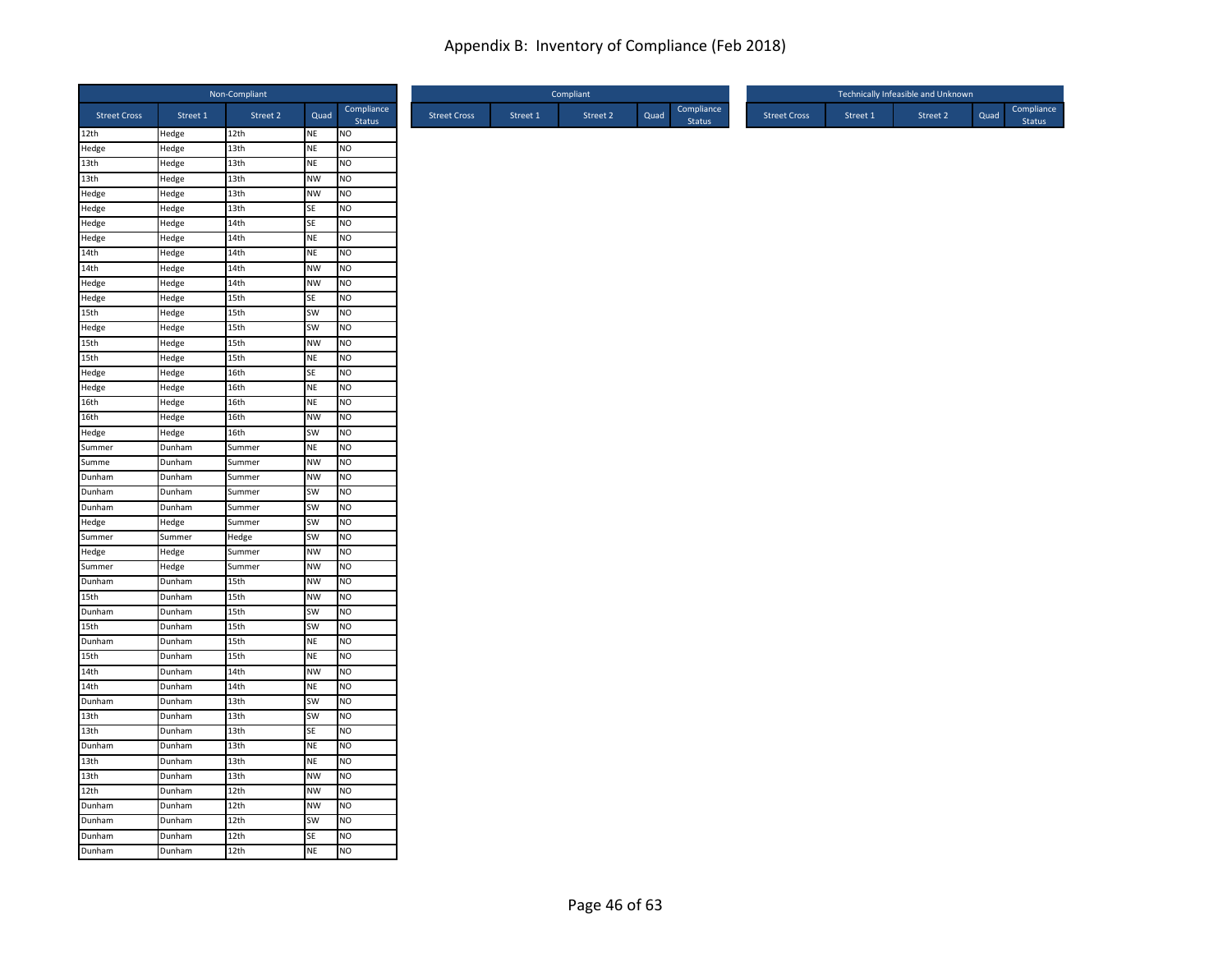|                     |            | Non-Compliant    |           |                     |
|---------------------|------------|------------------|-----------|---------------------|
| <b>Street Cross</b> | Street 1   | Street 2         | Quad      | Compliance          |
| 12th                | Dunham     | 12th             | <b>NE</b> | <b>Status</b><br>NO |
| Dunham              | Dunham     | Central          | SW        | NO                  |
| Dunham              | Dunham     | Central          | SE        | NO                  |
| Dunham              | Dunham     | Central          | <b>NE</b> | NO.                 |
| Central             | Dunham     | Central          | NE        | NO                  |
| Dunham              | Dunham     | 10th             | <b>NE</b> | NO                  |
| 10th                | Dunham     | 10th             | <b>NE</b> | N <sub>O</sub>      |
| 10th                | Dunham     | 10th             | <b>NW</b> | NO                  |
| Dunham              | Dunham     | 10th             | <b>NW</b> | NO                  |
| Dunham              | Dunham     | 10th             | SW        | NO                  |
| 10th                | Dunham     | 10 <sub>th</sub> | <b>SE</b> | NO.                 |
| 10th                | Dunham     | 10th             | SE        | NO.                 |
| Dunham              | Dunham     | 10th             | SE        | NO                  |
| 10th                | Sunset     | 10th             | <b>NE</b> | N <sub>O</sub>      |
| Sunset              | Sunset     | 10th             | <b>NE</b> | NO                  |
| Sunset              | Sunset     | 10th             | <b>SE</b> | NO.                 |
| 10th                | Sunset     | 10th             | SE        | NO                  |
| Sunset              | Sunset     | 10th             | SW        | NO                  |
| Sunset              | Sunset     | 13th             | <b>NE</b> | NO.                 |
| 13th                | Sunset     | 13th             | <b>NE</b> | NO                  |
| 13th                | Sunset     | 13 <sub>th</sub> | <b>NW</b> | NO                  |
| Sunset              | Sunset     | 13 <sub>th</sub> | <b>NW</b> | NO                  |
| 13th                | Sunset     | 13th             | <b>SE</b> | NO                  |
| Sunset              | Sunset     | 13th             | <b>SE</b> | NO.                 |
| Central             | Parkway    | Central          | <b>NE</b> | NO                  |
| Central             | Parkway    | Central          | <b>NW</b> | NO                  |
| Hillary             | Hillary    | 14th             | SE        | NO                  |
| Hillary             | Hillary    | 14th             | <b>NE</b> | NO.                 |
| Hillary             | Hillary    | 14th             | SW        | NO                  |
| Hillary             | Hillary    | 14th             | <b>NW</b> | NO                  |
| 14th                | Parkway    | 14th             | SW        | NO.                 |
| Navajo              | Navajo     | 14th             | <b>NW</b> | NO                  |
| 14th                | Navajo     | 14th             | <b>NW</b> | NO.                 |
| Navajo              | Navajo     | 14th             | SW        | NO                  |
| Koestner            | Koestner   | 14th             | <b>NW</b> | NO                  |
| Koestner            | Koestner   | 14th             | SW        | NO.                 |
| Sioux               | Sioux      | Mohawk           | SW        | NO                  |
| Sioux               | Sioux      | Mohawk           | <b>NE</b> | NO                  |
| Zachary             | Koestner   | Zachary          | <b>NW</b> | N <sub>O</sub>      |
| Zachery             | Sioux      | Zachery          | SW        | NO                  |
| Zachary             | Sioux      | Zachary          | SE        | NO                  |
| Summer              | Summer     | Lynnwood         | <b>NE</b> | NO                  |
| Lynnwood            | Lynnwood   | 14th             | SW        | NO                  |
| Lynnwood            | Lynnwood   | 14th             | <b>NW</b> | N <sub>O</sub>      |
| Greenbriar          | Greenbriar | Windsor          | <b>NW</b> | NO                  |
| Greenbriar          | Greenbriar | Windsor          | <b>NW</b> | NO                  |
| Greenbriar          | Greenbriar |                  | SE        | NO                  |
| Greenbriar          | Greenbriar |                  | <b>NE</b> | NO.                 |
| Whittier            | Hedge      | Whittier         | <b>NE</b> | N <sub>O</sub>      |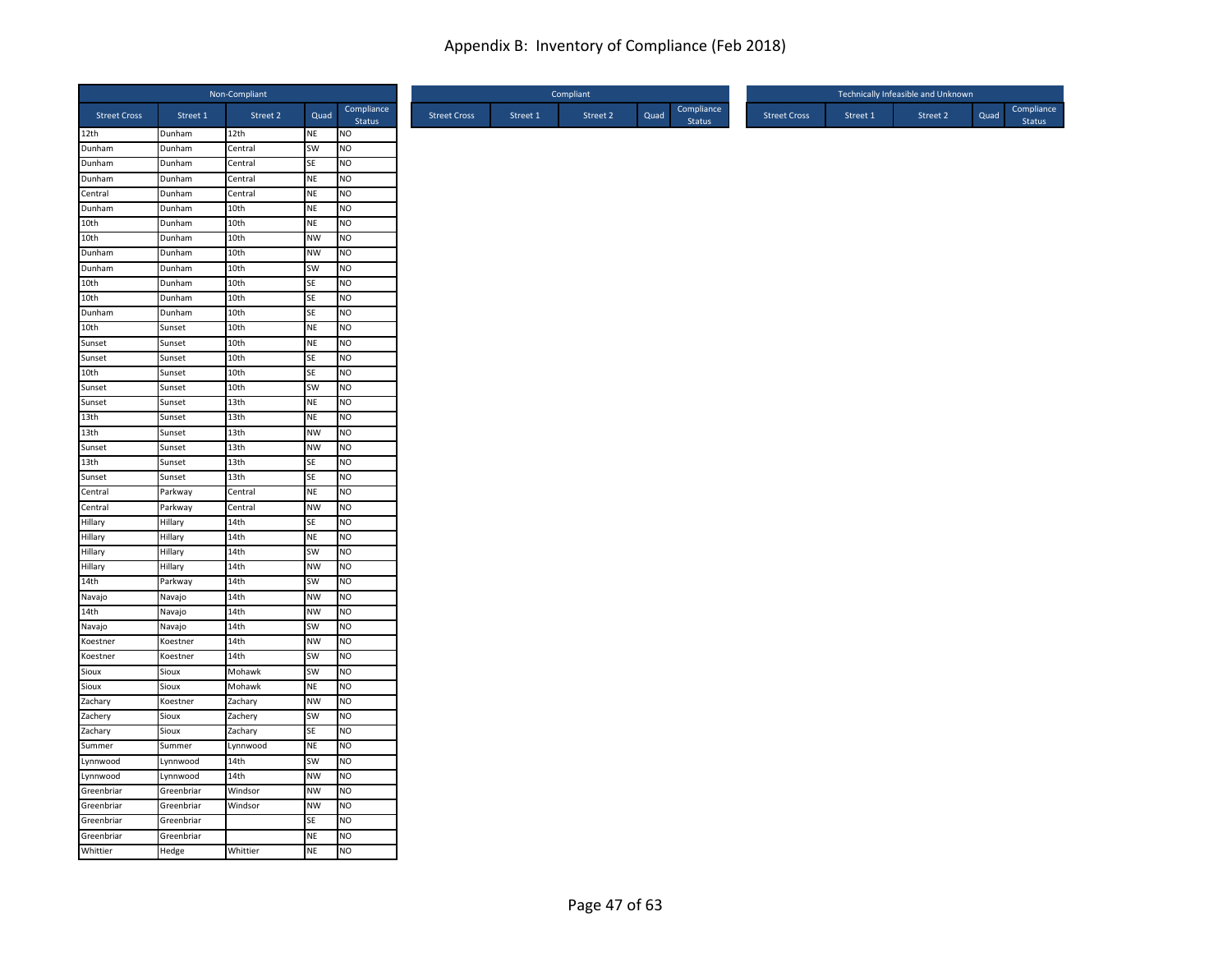|                     |                      | Non-Compliant    |           |                      |
|---------------------|----------------------|------------------|-----------|----------------------|
| <b>Street Cross</b> | Street 1             | Street 2         | Quad      | Compliance<br>Status |
| Whittier            | Hedge                | Whittier         | NW        | <b>NO</b>            |
| Whittier            | Harrison             | Whittier         | <b>NE</b> | Ю                    |
| Whittier            | Harrison             | Whittier         | <b>NW</b> | <b>NO</b>            |
| Whittier            | Harrison             | Whittier         | SW        | <b>NO</b>            |
| Whittier<br>Laurel  | Harrison             | Whittier         | SE<br>SE  | NO<br>NO             |
| Laurel              | Harrison<br>Harrison | Laurel<br>Laurel | <b>NE</b> | NO                   |
| Laurel              | Harrison             | Laurel           | <b>NW</b> | <b>NO</b>            |
| Laurel              | Harrison             | Laurel           | SW        | <b>NO</b>            |
| Delmar              | Harrison             | Delmar           | SE        | NO                   |
| Delmar              | Harrison             | Delmar           | <b>NW</b> | <b>NO</b>            |
| Delmar              | Harrison             | Delmar           | SW        | <b>NO</b>            |
| Olive               | Harrison             | Olive            | SE        | <b>NO</b>            |
| Olive               | Harrison             | Olive            | SW        | NO                   |
| Olive               | Harrison             | Olive            | <b>NW</b> | NO                   |
| Olive               | Harrison             | Olive            | <b>NE</b> | NO                   |
| Acres               | Acres                | Perkins          | <b>NW</b> | <b>NO</b>            |
| Acres               | Acres                | Perkins          | SW        | <b>NO</b>            |
| Perkins             | Dodge                | Perkins          | SW        | <b>NO</b>            |
| Perkins             | Dodge                | Perkins          | <b>NW</b> | <b>NO</b>            |
| Perkins             | Dodge                | Perkins          | <b>SE</b> | <b>NO</b>            |
| Dodge               | Dodge                | Perkins          | SE        | <b>NO</b>            |
| Dodge               | Dodge                | Perkins          | <b>NE</b> | NO                   |
| Perkins             | Dodge                | Perkins          | <b>NE</b> | NO                   |
| Perkins             | Louisa               | Perkins          | SE        | <b>NO</b>            |
| Louisa              | Louisa               | Perkins          | SE        | <b>NO</b>            |
| Louisa              | Louisa               | Perkins          | <b>NE</b> | <b>NO</b>            |
| Perkins             | Louisa               | Perkins          | <b>NE</b> | <b>NO</b>            |
| Perkins             | Louisa               | Perkins          | <b>NW</b> | <b>NO</b>            |
| Louisa              | Louisa               | Perkins          | <b>NW</b> | <b>NO</b>            |
| Louisa              | Louisa               | Perkins          | SW        | <b>NO</b>            |
| Perkins             | Louisa               | Perkins          | SW        | <b>NO</b>            |
| Perkins             | South                | Perkins          | <b>NE</b> | NO                   |
| Perkins             | South                | Perkins          | <b>NE</b> | NO                   |
| South               | South                | Perkins          | SW        | <b>NO</b>            |
| South               | South                | Perkins          | <b>NE</b> | <b>NO</b>            |
| Perkins             | Pine                 | Perkins          | SW        | <b>NO</b>            |
| Pine                | Pine                 | Perkins          | SW        | <b>NO</b>            |
| Pine                | Pine                 | Perkins          | <b>NE</b> | <b>NO</b>            |
| Perkins             | Pine                 | Perkins          | <b>NE</b> | <b>NO</b>            |
| Perkins             | Pine                 | Perkins          | <b>NW</b> | NO                   |
| Pine                | Pine                 | Perkins          | <b>NW</b> | NO                   |
| Perkins             | Pine                 | Perkins          | SE        | <b>NO</b>            |
| Pine                | Pine                 | Perkins          | SE        | <b>NO</b>            |
| Dill                | Dill                 | Perkins          | SW        | <b>NO</b>            |
| Dill                | Dill                 | Perkins          | <b>NE</b> | Ю                    |
| White               | Dill                 | White            | <b>NE</b> | <b>NO</b>            |
| White               | Dill                 | White            | <b>NW</b> | <b>NO</b>            |
| Summer              | Locust               | Summer           | <b>NE</b> | <b>NO</b>            |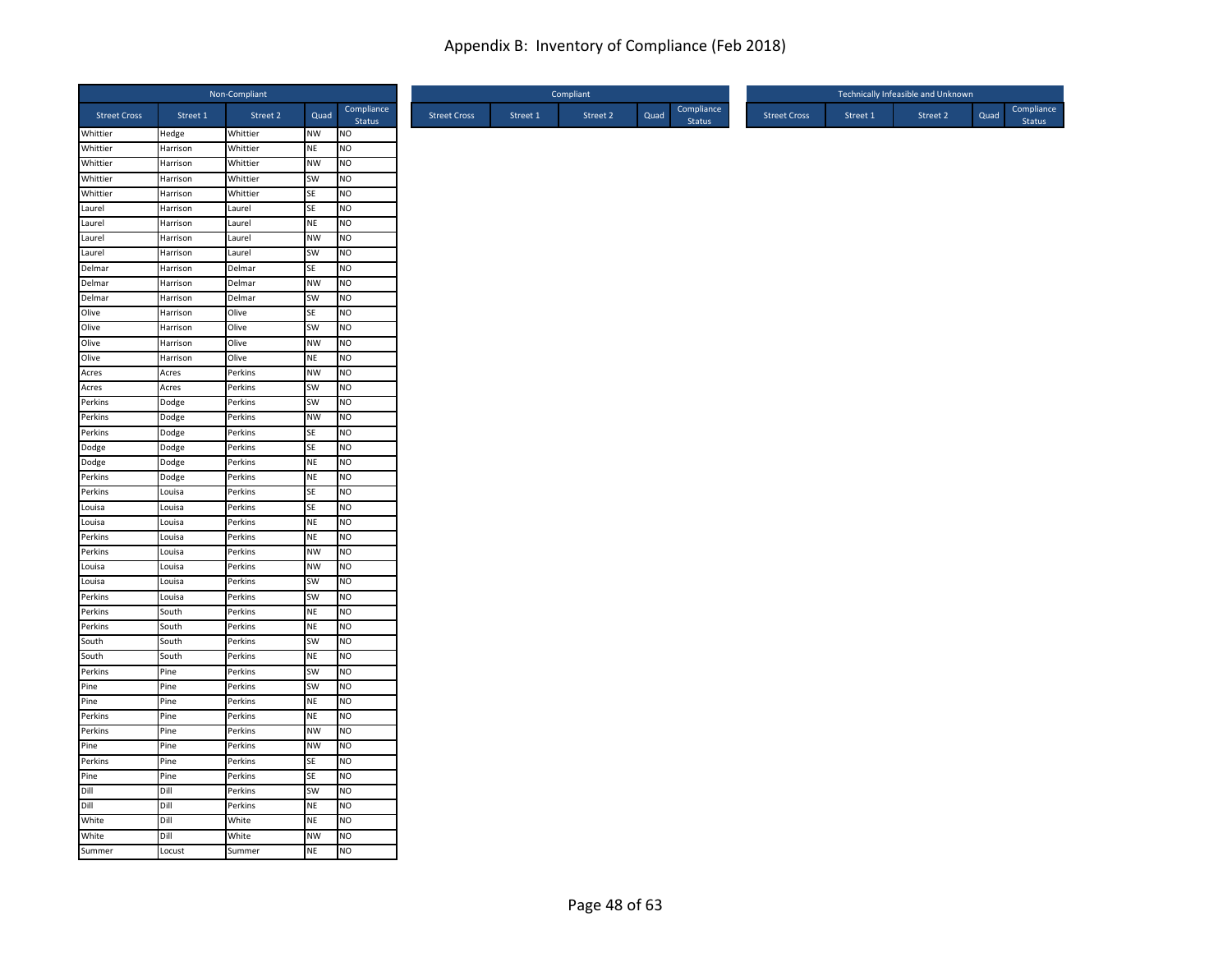|                         |                | Non-Compliant      |                        |                        |
|-------------------------|----------------|--------------------|------------------------|------------------------|
| <b>Street Cross</b>     | Street 1       | Street 2           | Quad                   | Compliance<br>Status   |
| Chamberlain             | Chamberlain    | White              | SE                     | <b>NO</b>              |
| West                    | West           | White              | SW                     | NO                     |
| West                    | West           | White              | <b>NW</b>              | NO                     |
| West                    | West           | Garfield           | <b>NE</b>              | NO                     |
| West                    | West           | Garfield           | <b>SE</b>              | <b>NO</b>              |
| West                    | West           | Garfield           | <b>NW</b>              | N <sub>O</sub>         |
| Garfield                | West           | Garfield           | SE                     | <b>NO</b>              |
| Higbee<br><b>Higbee</b> | Grove<br>Grove | Higbee             | <b>NW</b><br><b>NE</b> | <b>NO</b><br><b>NO</b> |
|                         | Spray          | Higbee<br>Garfield | SE                     | <b>NO</b>              |
| Spray<br>Garfield       | Spray          | Garfield           | <b>NW</b>              | NO                     |
| Spray                   | Spray          | Leebrick           | <b>NE</b>              | N <sub>O</sub>         |
| Spray                   |                | Leebrick           | <b>SE</b>              | <b>NO</b>              |
| Spray                   | Spray<br>Spray | Leebrick           | SW                     | N <sub>O</sub>         |
| Spray                   | Spray          | Leebrick           | <b>NW</b>              | NO                     |
| Leebrick                | Amelia         | Leebrick           | SW                     | N <sub>O</sub>         |
| Amelia                  | Amelia         | Leebrick           | SW                     | <b>NO</b>              |
| Leebrick                | Amelia         | Leebrick           | <b>NW</b>              | <b>NO</b>              |
| Leebrick                | Amelia         | Leebrick           | <b>NE</b>              | NO                     |
| Amelia                  | Amelia         | Leebrick           | <b>NE</b>              | NO                     |
| Amelia                  | Amelia         | Leebrick           | <b>SE</b>              | <b>NO</b>              |
| Leebrick                | Amelia         | Leebrick           | SE                     | NO                     |
| Garfield                | Amelia         | Garfield           | <b>NE</b>              | <b>NO</b>              |
| Zenobia                 | Zenobia        | Marshall           | SE                     | N <sub>O</sub>         |
| Zenobia                 | Zenobia        | Marshall           | <b>NE</b>              | <b>NO</b>              |
| Aetna                   | Aetna          | Woodlawn           | <b>NW</b>              | <b>NO</b>              |
| Woodlawn                | Aetna          | Woodlawn           | <b>NE</b>              | <b>NO</b>              |
| Aetna                   | Aetna          | Marietta           | SE                     | <b>NO</b>              |
| Aetna                   | Aetna          | Marietta           | <b>NE</b>              | NO                     |
| Marietta                | Division       | Marietta           | SW                     | <b>NO</b>              |
| Marietta                | Division       | Marietta           | <b>NW</b>              | NO                     |
| Division                | Division       | Marietta           | <b>NW</b>              | N <sub>O</sub>         |
| Marrieta                | Division       | Marietta           | <b>NE</b>              | NO                     |
| Division                | Division       | Marietta           | <b>NE</b>              | N <sub>O</sub>         |
| Woodlawn                | Division       | Woodlawn           | <b>SE</b>              | <b>NO</b>              |
| Woodlawn                | Division       | Woodlawn           | <b>NE</b>              | N <sub>O</sub>         |
| Woodlawn                | Division       | Woodlawn           | <b>NW</b>              | NO                     |
| Division                | Division       | Woodlawn           | <b>NW</b>              | <b>NO</b>              |
| Division                | Division       | Woodlawn           | SW                     | <b>NO</b>              |
| Woodlawn                | Division       | Woodlawn           | SW                     | NO                     |
| Leebrick                | Aetna          | Leebrick           | <b>NE</b>              | NO                     |
| Aetna                   | Aetna          | Leebrick           | SW                     | N <sub>O</sub>         |
| Aetna                   | Aetna          | Leebrick           | SW                     | <b>NO</b>              |
| Leebrick                | Aetna          | Leebrick           | SW                     | NO                     |
| Leebrick                | Division       | Leebrick           | SW                     | <b>NO</b>              |
| Leebrick                | Division       | Leebrick           | SE                     | N <sub>O</sub>         |
| Leebrick                | Division       | Leebrick           | <b>NW</b>              | NO                     |
| Division                | Division       | Leebrick           | <b>NE</b>              | <b>NO</b>              |
| Marshall                | Division       | Marshall           | SW                     | <b>NO</b>              |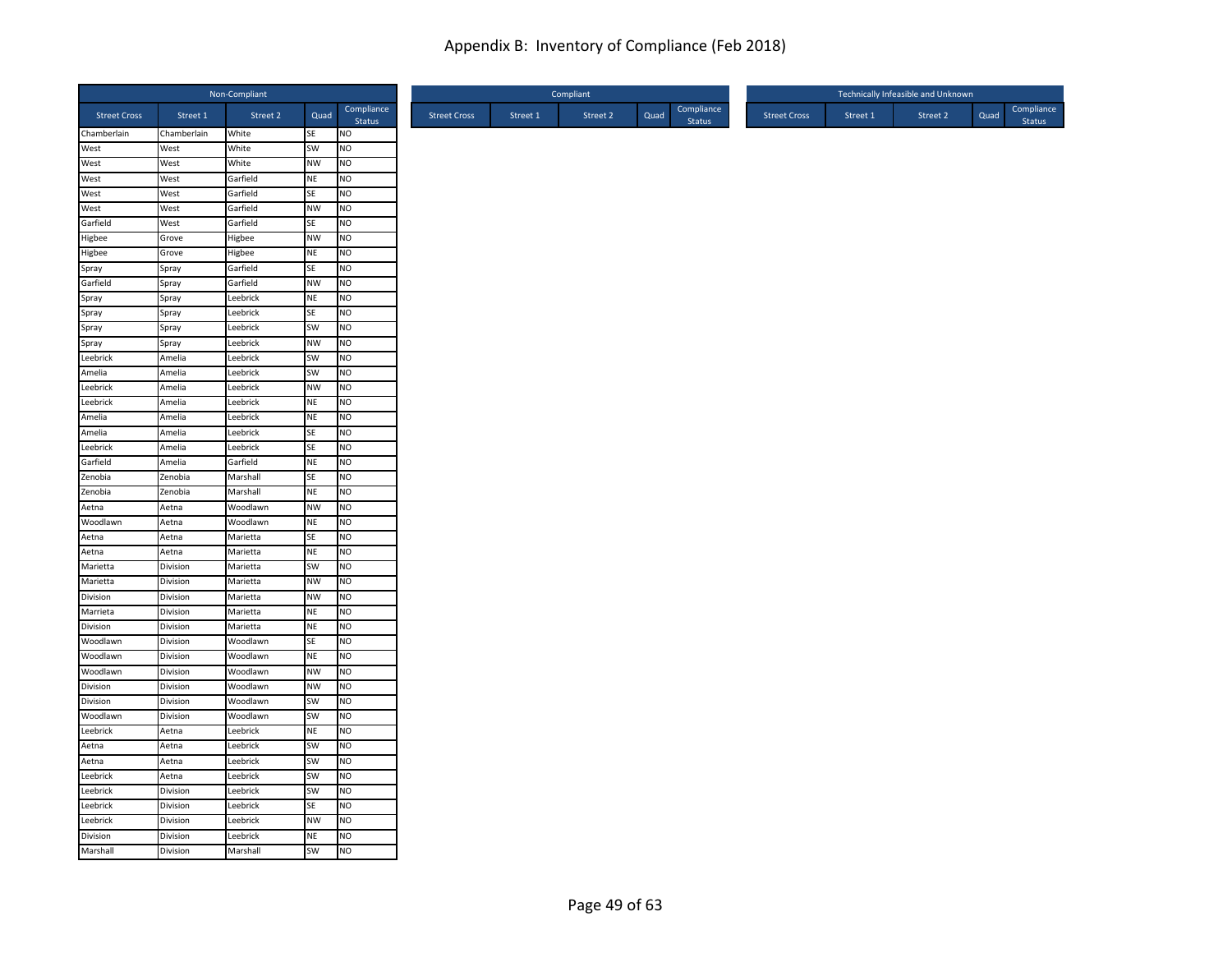|                     |                | Non-Compliant       |                 |                             |
|---------------------|----------------|---------------------|-----------------|-----------------------------|
| <b>Street Cross</b> | Street 1       | Street <sub>2</sub> | Quad            | Compliance<br><b>Status</b> |
| Marshall            | Division       | Marshall            | SE              | NO                          |
| Marshall            | Division       | Marshall            | <b>NE</b>       | NO                          |
| Marshall<br>Smith   | Division       | Marshall            | <b>NW</b>       | <b>NO</b><br>N <sub>O</sub> |
|                     | Smith          | Central             | SW              |                             |
| Smith<br>Marietta   | Smith<br>Smith | Central<br>Marietta | NW<br><b>SW</b> | NO<br>N <sub>O</sub>        |
| Smith               | Smith          | Marietta            | SW              | N <sub>O</sub>              |
| Smith               | Smith          | Marietta            | <b>NW</b>       | <b>NO</b>                   |
| Marietta            | Smith          | Marietta            | NW              | N <sub>O</sub>              |
| Marietta            | Smith          | Marietta            | NE              | NO                          |
| Smith               | Smith          | Marietta            | <b>NE</b>       | N <sub>O</sub>              |
| Smith               | Smith          | Marietta            | SE              | <b>NO</b>                   |
| Marietta            | Smith          | Marietta            | SE              | <b>NO</b>                   |
| Smith               | Smith          | Woodlawn            | SE              | N <sub>O</sub>              |
| Woodlawn            | Smith          | Woodlawn            | SE              | N <sub>O</sub>              |
| Woodlawn            | Smith          | Woodlawn            | SW              | N <sub>O</sub>              |
| Smith               | Smith          | Woodlawn            | SW              | N <sub>O</sub>              |
| Smith               | Smith          | Woodlawn            | <b>NW</b>       | N <sub>O</sub>              |
| Woodlawn            | Smith          | Woodlawn            | NW              | NO                          |
| Woodlawn            | Smith          | Woodlawn            | NE              | <b>NO</b>                   |
| Smith               | Smith          | Woodlawn            | NE              | N <sub>O</sub>              |
| Smith               | Smith          | Marshall            | SE              | <b>NO</b>                   |
| Marshall            | Smith          | Marshall            | SE              | NO                          |
| Marshall            | Smith          | Marshall            | SW              | N <sub>O</sub>              |
| Smith               | Smith          | Marshall            | SW              | <b>NO</b>                   |
| Smith               | Smith          | Marshall            | <b>NW</b>       | <b>NO</b>                   |
| Marshall            | Smith          | Marshall            | <b>NW</b>       | N <sub>O</sub>              |
| Marshall            | Smith          | Marshall            | NE              | NO                          |
| Smith               | Smith          | Gunnison            | SE              | N <sub>O</sub>              |
| Smith               | Smith          | Gunnison            | NE              | <b>NO</b>                   |
| Gunnison            | Smith          | Gunnison            | NE              | N <sub>O</sub>              |
| Gunnison            | Smith          | Gunnison            | <b>NW</b>       | N <sub>O</sub>              |
| Smith               | Smith          | Gunnison            | <b>NW</b>       | NO                          |
| Smith               | Smith          | Gunnison            | SW              | <b>NO</b>                   |
| Smith               | Smith          | Garfield            | <b>SE</b>       | NO                          |
| Smith               | Smith          | Garield             | SW              | N <sub>O</sub>              |
| Smith               | Smith          | Garfield            | <b>NW</b>       | NO                          |
| Garfield            | Smith          | Garfield            | <b>NW</b>       | NO                          |
| Smith               | Smith          | Garfield            | NE              | <b>NO</b>                   |
| Smith               | Smith          | Leebrick            | SE              | <b>NO</b>                   |
| Smith               | Smith          | Leebrick            | <b>SW</b>       | N <sub>O</sub>              |
| Smith               | Smith          | Leebrick            | <b>NW</b>       | N <sub>O</sub>              |
| Leebrick            | Smith          | Leebrick            | <b>NW</b>       | <b>NO</b>                   |
| Leebrick            | Smith          | Leebrick            | NE              | N <sub>O</sub>              |
| Smith               | Smith          | Leebrick            | <b>NE</b>       | <b>NO</b>                   |
| Smith               | Smith          | Adams               | <b>NE</b>       | N <sub>O</sub>              |
| Adams               | Smith          | Adams               | <b>NE</b>       | NO                          |
| Smith               | Smith          | Adams               | <b>NW</b>       | <b>NO</b>                   |
| Adams               | Smith          | Adams               | <b>NW</b>       | <b>NO</b>                   |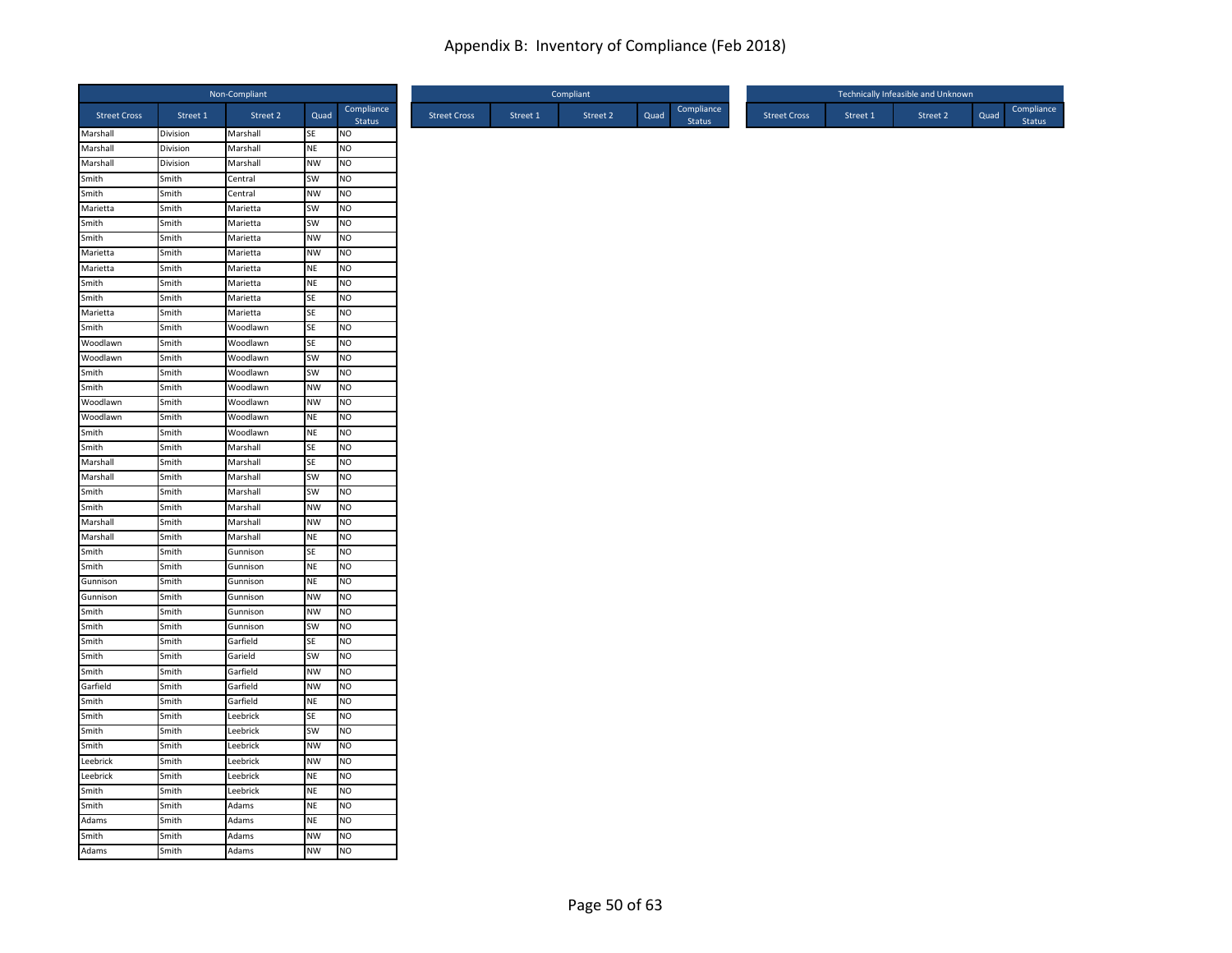| Compliance<br>Street 2<br><b>Street Cross</b><br>Street 1<br>Quad<br><b>Street Cross</b><br>Street 1<br>Status<br>Smith<br>SW<br>Smith<br>NO<br>Adams<br>Adams<br>SW<br>NO<br>Smith<br>Adams<br>Adams<br>SE<br>Smith<br>NO<br>Adams<br>Smith<br>SE<br>Smith<br>Adams<br>NO<br>Starr<br>SE<br>Smith<br>NO<br>Starr<br>Smith<br>SE<br>NO<br>Smith<br>Starr<br>Smith<br>SW<br>NO<br>Smith<br>Starr<br>Starr<br>SW<br><b>NO</b><br>Smith<br>Starr<br>Smith<br><b>NW</b><br>NO.<br>Smith<br>Starr<br>Starr<br>NW<br>NO<br>Smith<br>Starr<br>Starr<br>NE<br>NO<br>Smith<br>Starr<br>Smith<br><b>NE</b><br>N <sub>O</sub><br>Smith<br>Starr<br>Starr<br>Division<br>Starr<br><b>NW</b><br>NO.<br>Starr<br>SW<br>Division<br>NO<br>Starr<br>Starr<br>SE<br>Division<br>NO<br>Starr<br>Division<br>SE<br>N <sub>O</sub><br>Division<br>Starr<br>Starr<br>Division<br><b>NE</b><br>NO.<br>Starr<br>Starr<br>SW<br>NO<br>Market<br>Starr<br>Starr<br>SE<br>NO<br>Market<br>Starr<br>Market<br><b>SE</b><br>Market<br>NO<br>Starr<br>Market<br>Market<br>Starr<br>SW<br>NO.<br>Market<br><b>NW</b><br>Market<br>Starr<br>NO<br>Market<br>Market<br><b>NE</b><br>NO.<br>Starr<br>Starr<br><b>NE</b><br>NO<br>Market<br>Starr<br>Starr<br><b>NW</b><br>NO<br>Market<br>Starr<br>Market<br>Market<br>Adams<br><b>SE</b><br>NO<br>Market<br><b>NE</b><br>NO.<br>Market<br>Adams<br>Adams<br>NE<br>NO<br>Market<br>Adams<br>Adams<br><b>NW</b><br>NO<br>Market<br>Adams<br>Market<br>Market<br><b>NW</b><br>NO<br>Adams<br>Market<br><b>NW</b><br>Market<br>Leebrick<br><b>NO</b><br>Leebrick<br><b>NW</b><br>Market<br>NO<br>Leebrick<br>Market<br>SW<br>Market<br>NO<br>Leebrick<br>Leebrick<br>Market<br>SW<br>N <sub>O</sub><br>Leebrick<br>Leebrick<br>Market<br><b>SE</b><br>NO.<br>Leebrick<br>Market<br>SE<br>NO<br>Market<br>Leebrick<br>Leebrick<br><b>NE</b><br>Market<br>NO<br>Leebrick<br>Market<br><b>SE</b><br>Market<br>NO<br>Garfield<br>Garfield<br>Market<br>Garfield<br>SW<br>NO.<br>Garfield<br><b>SE</b><br>Market<br>NO<br>Garfield<br>Market<br>SE<br>NO<br>Market<br>Garfield<br>Market<br><b>NW</b><br>NO<br>Market<br>Garfield<br>Garfield<br><b>NW</b><br><b>NO</b><br>Market<br>Garfield<br>Garfield<br>Market<br>Garfield<br><b>NE</b><br>NO<br>Market<br>NO<br>Market<br><b>NE</b><br>Garfield<br>Market<br>SW<br>NO<br>Market<br>Gunnison<br>Gunnison<br>NO<br>Market<br>SW<br>Gunnison<br>Market<br>Market<br><b>NW</b><br><b>NO</b><br>Gunnison |          |        | Non-Compliant |           |           |
|------------------------------------------------------------------------------------------------------------------------------------------------------------------------------------------------------------------------------------------------------------------------------------------------------------------------------------------------------------------------------------------------------------------------------------------------------------------------------------------------------------------------------------------------------------------------------------------------------------------------------------------------------------------------------------------------------------------------------------------------------------------------------------------------------------------------------------------------------------------------------------------------------------------------------------------------------------------------------------------------------------------------------------------------------------------------------------------------------------------------------------------------------------------------------------------------------------------------------------------------------------------------------------------------------------------------------------------------------------------------------------------------------------------------------------------------------------------------------------------------------------------------------------------------------------------------------------------------------------------------------------------------------------------------------------------------------------------------------------------------------------------------------------------------------------------------------------------------------------------------------------------------------------------------------------------------------------------------------------------------------------------------------------------------------------------------------------------------------------------------------------------------------------------------------------------------------------------------------------------------------------------------------------------------------------------------------------------------------------------------------------------------------------------------------------------------------------------|----------|--------|---------------|-----------|-----------|
|                                                                                                                                                                                                                                                                                                                                                                                                                                                                                                                                                                                                                                                                                                                                                                                                                                                                                                                                                                                                                                                                                                                                                                                                                                                                                                                                                                                                                                                                                                                                                                                                                                                                                                                                                                                                                                                                                                                                                                                                                                                                                                                                                                                                                                                                                                                                                                                                                                                                  |          |        |               |           |           |
|                                                                                                                                                                                                                                                                                                                                                                                                                                                                                                                                                                                                                                                                                                                                                                                                                                                                                                                                                                                                                                                                                                                                                                                                                                                                                                                                                                                                                                                                                                                                                                                                                                                                                                                                                                                                                                                                                                                                                                                                                                                                                                                                                                                                                                                                                                                                                                                                                                                                  |          |        |               |           |           |
|                                                                                                                                                                                                                                                                                                                                                                                                                                                                                                                                                                                                                                                                                                                                                                                                                                                                                                                                                                                                                                                                                                                                                                                                                                                                                                                                                                                                                                                                                                                                                                                                                                                                                                                                                                                                                                                                                                                                                                                                                                                                                                                                                                                                                                                                                                                                                                                                                                                                  |          |        |               |           |           |
|                                                                                                                                                                                                                                                                                                                                                                                                                                                                                                                                                                                                                                                                                                                                                                                                                                                                                                                                                                                                                                                                                                                                                                                                                                                                                                                                                                                                                                                                                                                                                                                                                                                                                                                                                                                                                                                                                                                                                                                                                                                                                                                                                                                                                                                                                                                                                                                                                                                                  |          |        |               |           |           |
|                                                                                                                                                                                                                                                                                                                                                                                                                                                                                                                                                                                                                                                                                                                                                                                                                                                                                                                                                                                                                                                                                                                                                                                                                                                                                                                                                                                                                                                                                                                                                                                                                                                                                                                                                                                                                                                                                                                                                                                                                                                                                                                                                                                                                                                                                                                                                                                                                                                                  |          |        |               |           |           |
|                                                                                                                                                                                                                                                                                                                                                                                                                                                                                                                                                                                                                                                                                                                                                                                                                                                                                                                                                                                                                                                                                                                                                                                                                                                                                                                                                                                                                                                                                                                                                                                                                                                                                                                                                                                                                                                                                                                                                                                                                                                                                                                                                                                                                                                                                                                                                                                                                                                                  |          |        |               |           |           |
|                                                                                                                                                                                                                                                                                                                                                                                                                                                                                                                                                                                                                                                                                                                                                                                                                                                                                                                                                                                                                                                                                                                                                                                                                                                                                                                                                                                                                                                                                                                                                                                                                                                                                                                                                                                                                                                                                                                                                                                                                                                                                                                                                                                                                                                                                                                                                                                                                                                                  |          |        |               |           |           |
|                                                                                                                                                                                                                                                                                                                                                                                                                                                                                                                                                                                                                                                                                                                                                                                                                                                                                                                                                                                                                                                                                                                                                                                                                                                                                                                                                                                                                                                                                                                                                                                                                                                                                                                                                                                                                                                                                                                                                                                                                                                                                                                                                                                                                                                                                                                                                                                                                                                                  |          |        |               |           |           |
|                                                                                                                                                                                                                                                                                                                                                                                                                                                                                                                                                                                                                                                                                                                                                                                                                                                                                                                                                                                                                                                                                                                                                                                                                                                                                                                                                                                                                                                                                                                                                                                                                                                                                                                                                                                                                                                                                                                                                                                                                                                                                                                                                                                                                                                                                                                                                                                                                                                                  |          |        |               |           |           |
|                                                                                                                                                                                                                                                                                                                                                                                                                                                                                                                                                                                                                                                                                                                                                                                                                                                                                                                                                                                                                                                                                                                                                                                                                                                                                                                                                                                                                                                                                                                                                                                                                                                                                                                                                                                                                                                                                                                                                                                                                                                                                                                                                                                                                                                                                                                                                                                                                                                                  |          |        |               |           |           |
|                                                                                                                                                                                                                                                                                                                                                                                                                                                                                                                                                                                                                                                                                                                                                                                                                                                                                                                                                                                                                                                                                                                                                                                                                                                                                                                                                                                                                                                                                                                                                                                                                                                                                                                                                                                                                                                                                                                                                                                                                                                                                                                                                                                                                                                                                                                                                                                                                                                                  |          |        |               |           |           |
|                                                                                                                                                                                                                                                                                                                                                                                                                                                                                                                                                                                                                                                                                                                                                                                                                                                                                                                                                                                                                                                                                                                                                                                                                                                                                                                                                                                                                                                                                                                                                                                                                                                                                                                                                                                                                                                                                                                                                                                                                                                                                                                                                                                                                                                                                                                                                                                                                                                                  |          |        |               |           |           |
|                                                                                                                                                                                                                                                                                                                                                                                                                                                                                                                                                                                                                                                                                                                                                                                                                                                                                                                                                                                                                                                                                                                                                                                                                                                                                                                                                                                                                                                                                                                                                                                                                                                                                                                                                                                                                                                                                                                                                                                                                                                                                                                                                                                                                                                                                                                                                                                                                                                                  |          |        |               |           |           |
|                                                                                                                                                                                                                                                                                                                                                                                                                                                                                                                                                                                                                                                                                                                                                                                                                                                                                                                                                                                                                                                                                                                                                                                                                                                                                                                                                                                                                                                                                                                                                                                                                                                                                                                                                                                                                                                                                                                                                                                                                                                                                                                                                                                                                                                                                                                                                                                                                                                                  |          |        |               |           |           |
|                                                                                                                                                                                                                                                                                                                                                                                                                                                                                                                                                                                                                                                                                                                                                                                                                                                                                                                                                                                                                                                                                                                                                                                                                                                                                                                                                                                                                                                                                                                                                                                                                                                                                                                                                                                                                                                                                                                                                                                                                                                                                                                                                                                                                                                                                                                                                                                                                                                                  |          |        |               |           |           |
|                                                                                                                                                                                                                                                                                                                                                                                                                                                                                                                                                                                                                                                                                                                                                                                                                                                                                                                                                                                                                                                                                                                                                                                                                                                                                                                                                                                                                                                                                                                                                                                                                                                                                                                                                                                                                                                                                                                                                                                                                                                                                                                                                                                                                                                                                                                                                                                                                                                                  |          |        |               |           |           |
|                                                                                                                                                                                                                                                                                                                                                                                                                                                                                                                                                                                                                                                                                                                                                                                                                                                                                                                                                                                                                                                                                                                                                                                                                                                                                                                                                                                                                                                                                                                                                                                                                                                                                                                                                                                                                                                                                                                                                                                                                                                                                                                                                                                                                                                                                                                                                                                                                                                                  |          |        |               |           |           |
|                                                                                                                                                                                                                                                                                                                                                                                                                                                                                                                                                                                                                                                                                                                                                                                                                                                                                                                                                                                                                                                                                                                                                                                                                                                                                                                                                                                                                                                                                                                                                                                                                                                                                                                                                                                                                                                                                                                                                                                                                                                                                                                                                                                                                                                                                                                                                                                                                                                                  |          |        |               |           |           |
|                                                                                                                                                                                                                                                                                                                                                                                                                                                                                                                                                                                                                                                                                                                                                                                                                                                                                                                                                                                                                                                                                                                                                                                                                                                                                                                                                                                                                                                                                                                                                                                                                                                                                                                                                                                                                                                                                                                                                                                                                                                                                                                                                                                                                                                                                                                                                                                                                                                                  |          |        |               |           |           |
|                                                                                                                                                                                                                                                                                                                                                                                                                                                                                                                                                                                                                                                                                                                                                                                                                                                                                                                                                                                                                                                                                                                                                                                                                                                                                                                                                                                                                                                                                                                                                                                                                                                                                                                                                                                                                                                                                                                                                                                                                                                                                                                                                                                                                                                                                                                                                                                                                                                                  |          |        |               |           |           |
|                                                                                                                                                                                                                                                                                                                                                                                                                                                                                                                                                                                                                                                                                                                                                                                                                                                                                                                                                                                                                                                                                                                                                                                                                                                                                                                                                                                                                                                                                                                                                                                                                                                                                                                                                                                                                                                                                                                                                                                                                                                                                                                                                                                                                                                                                                                                                                                                                                                                  |          |        |               |           |           |
|                                                                                                                                                                                                                                                                                                                                                                                                                                                                                                                                                                                                                                                                                                                                                                                                                                                                                                                                                                                                                                                                                                                                                                                                                                                                                                                                                                                                                                                                                                                                                                                                                                                                                                                                                                                                                                                                                                                                                                                                                                                                                                                                                                                                                                                                                                                                                                                                                                                                  |          |        |               |           |           |
|                                                                                                                                                                                                                                                                                                                                                                                                                                                                                                                                                                                                                                                                                                                                                                                                                                                                                                                                                                                                                                                                                                                                                                                                                                                                                                                                                                                                                                                                                                                                                                                                                                                                                                                                                                                                                                                                                                                                                                                                                                                                                                                                                                                                                                                                                                                                                                                                                                                                  |          |        |               |           |           |
|                                                                                                                                                                                                                                                                                                                                                                                                                                                                                                                                                                                                                                                                                                                                                                                                                                                                                                                                                                                                                                                                                                                                                                                                                                                                                                                                                                                                                                                                                                                                                                                                                                                                                                                                                                                                                                                                                                                                                                                                                                                                                                                                                                                                                                                                                                                                                                                                                                                                  |          |        |               |           |           |
|                                                                                                                                                                                                                                                                                                                                                                                                                                                                                                                                                                                                                                                                                                                                                                                                                                                                                                                                                                                                                                                                                                                                                                                                                                                                                                                                                                                                                                                                                                                                                                                                                                                                                                                                                                                                                                                                                                                                                                                                                                                                                                                                                                                                                                                                                                                                                                                                                                                                  |          |        |               |           |           |
|                                                                                                                                                                                                                                                                                                                                                                                                                                                                                                                                                                                                                                                                                                                                                                                                                                                                                                                                                                                                                                                                                                                                                                                                                                                                                                                                                                                                                                                                                                                                                                                                                                                                                                                                                                                                                                                                                                                                                                                                                                                                                                                                                                                                                                                                                                                                                                                                                                                                  |          |        |               |           |           |
|                                                                                                                                                                                                                                                                                                                                                                                                                                                                                                                                                                                                                                                                                                                                                                                                                                                                                                                                                                                                                                                                                                                                                                                                                                                                                                                                                                                                                                                                                                                                                                                                                                                                                                                                                                                                                                                                                                                                                                                                                                                                                                                                                                                                                                                                                                                                                                                                                                                                  |          |        |               |           |           |
|                                                                                                                                                                                                                                                                                                                                                                                                                                                                                                                                                                                                                                                                                                                                                                                                                                                                                                                                                                                                                                                                                                                                                                                                                                                                                                                                                                                                                                                                                                                                                                                                                                                                                                                                                                                                                                                                                                                                                                                                                                                                                                                                                                                                                                                                                                                                                                                                                                                                  |          |        |               |           |           |
|                                                                                                                                                                                                                                                                                                                                                                                                                                                                                                                                                                                                                                                                                                                                                                                                                                                                                                                                                                                                                                                                                                                                                                                                                                                                                                                                                                                                                                                                                                                                                                                                                                                                                                                                                                                                                                                                                                                                                                                                                                                                                                                                                                                                                                                                                                                                                                                                                                                                  |          |        |               |           |           |
|                                                                                                                                                                                                                                                                                                                                                                                                                                                                                                                                                                                                                                                                                                                                                                                                                                                                                                                                                                                                                                                                                                                                                                                                                                                                                                                                                                                                                                                                                                                                                                                                                                                                                                                                                                                                                                                                                                                                                                                                                                                                                                                                                                                                                                                                                                                                                                                                                                                                  |          |        |               |           |           |
|                                                                                                                                                                                                                                                                                                                                                                                                                                                                                                                                                                                                                                                                                                                                                                                                                                                                                                                                                                                                                                                                                                                                                                                                                                                                                                                                                                                                                                                                                                                                                                                                                                                                                                                                                                                                                                                                                                                                                                                                                                                                                                                                                                                                                                                                                                                                                                                                                                                                  |          |        |               |           |           |
|                                                                                                                                                                                                                                                                                                                                                                                                                                                                                                                                                                                                                                                                                                                                                                                                                                                                                                                                                                                                                                                                                                                                                                                                                                                                                                                                                                                                                                                                                                                                                                                                                                                                                                                                                                                                                                                                                                                                                                                                                                                                                                                                                                                                                                                                                                                                                                                                                                                                  |          |        |               |           |           |
|                                                                                                                                                                                                                                                                                                                                                                                                                                                                                                                                                                                                                                                                                                                                                                                                                                                                                                                                                                                                                                                                                                                                                                                                                                                                                                                                                                                                                                                                                                                                                                                                                                                                                                                                                                                                                                                                                                                                                                                                                                                                                                                                                                                                                                                                                                                                                                                                                                                                  |          |        |               |           |           |
|                                                                                                                                                                                                                                                                                                                                                                                                                                                                                                                                                                                                                                                                                                                                                                                                                                                                                                                                                                                                                                                                                                                                                                                                                                                                                                                                                                                                                                                                                                                                                                                                                                                                                                                                                                                                                                                                                                                                                                                                                                                                                                                                                                                                                                                                                                                                                                                                                                                                  |          |        |               |           |           |
|                                                                                                                                                                                                                                                                                                                                                                                                                                                                                                                                                                                                                                                                                                                                                                                                                                                                                                                                                                                                                                                                                                                                                                                                                                                                                                                                                                                                                                                                                                                                                                                                                                                                                                                                                                                                                                                                                                                                                                                                                                                                                                                                                                                                                                                                                                                                                                                                                                                                  |          |        |               |           |           |
|                                                                                                                                                                                                                                                                                                                                                                                                                                                                                                                                                                                                                                                                                                                                                                                                                                                                                                                                                                                                                                                                                                                                                                                                                                                                                                                                                                                                                                                                                                                                                                                                                                                                                                                                                                                                                                                                                                                                                                                                                                                                                                                                                                                                                                                                                                                                                                                                                                                                  |          |        |               |           |           |
|                                                                                                                                                                                                                                                                                                                                                                                                                                                                                                                                                                                                                                                                                                                                                                                                                                                                                                                                                                                                                                                                                                                                                                                                                                                                                                                                                                                                                                                                                                                                                                                                                                                                                                                                                                                                                                                                                                                                                                                                                                                                                                                                                                                                                                                                                                                                                                                                                                                                  |          |        |               |           |           |
|                                                                                                                                                                                                                                                                                                                                                                                                                                                                                                                                                                                                                                                                                                                                                                                                                                                                                                                                                                                                                                                                                                                                                                                                                                                                                                                                                                                                                                                                                                                                                                                                                                                                                                                                                                                                                                                                                                                                                                                                                                                                                                                                                                                                                                                                                                                                                                                                                                                                  |          |        |               |           |           |
|                                                                                                                                                                                                                                                                                                                                                                                                                                                                                                                                                                                                                                                                                                                                                                                                                                                                                                                                                                                                                                                                                                                                                                                                                                                                                                                                                                                                                                                                                                                                                                                                                                                                                                                                                                                                                                                                                                                                                                                                                                                                                                                                                                                                                                                                                                                                                                                                                                                                  |          |        |               |           |           |
|                                                                                                                                                                                                                                                                                                                                                                                                                                                                                                                                                                                                                                                                                                                                                                                                                                                                                                                                                                                                                                                                                                                                                                                                                                                                                                                                                                                                                                                                                                                                                                                                                                                                                                                                                                                                                                                                                                                                                                                                                                                                                                                                                                                                                                                                                                                                                                                                                                                                  |          |        |               |           |           |
|                                                                                                                                                                                                                                                                                                                                                                                                                                                                                                                                                                                                                                                                                                                                                                                                                                                                                                                                                                                                                                                                                                                                                                                                                                                                                                                                                                                                                                                                                                                                                                                                                                                                                                                                                                                                                                                                                                                                                                                                                                                                                                                                                                                                                                                                                                                                                                                                                                                                  |          |        |               |           |           |
|                                                                                                                                                                                                                                                                                                                                                                                                                                                                                                                                                                                                                                                                                                                                                                                                                                                                                                                                                                                                                                                                                                                                                                                                                                                                                                                                                                                                                                                                                                                                                                                                                                                                                                                                                                                                                                                                                                                                                                                                                                                                                                                                                                                                                                                                                                                                                                                                                                                                  |          |        |               |           |           |
|                                                                                                                                                                                                                                                                                                                                                                                                                                                                                                                                                                                                                                                                                                                                                                                                                                                                                                                                                                                                                                                                                                                                                                                                                                                                                                                                                                                                                                                                                                                                                                                                                                                                                                                                                                                                                                                                                                                                                                                                                                                                                                                                                                                                                                                                                                                                                                                                                                                                  |          |        |               |           |           |
|                                                                                                                                                                                                                                                                                                                                                                                                                                                                                                                                                                                                                                                                                                                                                                                                                                                                                                                                                                                                                                                                                                                                                                                                                                                                                                                                                                                                                                                                                                                                                                                                                                                                                                                                                                                                                                                                                                                                                                                                                                                                                                                                                                                                                                                                                                                                                                                                                                                                  |          |        |               |           |           |
|                                                                                                                                                                                                                                                                                                                                                                                                                                                                                                                                                                                                                                                                                                                                                                                                                                                                                                                                                                                                                                                                                                                                                                                                                                                                                                                                                                                                                                                                                                                                                                                                                                                                                                                                                                                                                                                                                                                                                                                                                                                                                                                                                                                                                                                                                                                                                                                                                                                                  |          |        |               |           |           |
|                                                                                                                                                                                                                                                                                                                                                                                                                                                                                                                                                                                                                                                                                                                                                                                                                                                                                                                                                                                                                                                                                                                                                                                                                                                                                                                                                                                                                                                                                                                                                                                                                                                                                                                                                                                                                                                                                                                                                                                                                                                                                                                                                                                                                                                                                                                                                                                                                                                                  |          |        |               |           |           |
|                                                                                                                                                                                                                                                                                                                                                                                                                                                                                                                                                                                                                                                                                                                                                                                                                                                                                                                                                                                                                                                                                                                                                                                                                                                                                                                                                                                                                                                                                                                                                                                                                                                                                                                                                                                                                                                                                                                                                                                                                                                                                                                                                                                                                                                                                                                                                                                                                                                                  |          |        |               |           |           |
|                                                                                                                                                                                                                                                                                                                                                                                                                                                                                                                                                                                                                                                                                                                                                                                                                                                                                                                                                                                                                                                                                                                                                                                                                                                                                                                                                                                                                                                                                                                                                                                                                                                                                                                                                                                                                                                                                                                                                                                                                                                                                                                                                                                                                                                                                                                                                                                                                                                                  |          |        |               |           |           |
|                                                                                                                                                                                                                                                                                                                                                                                                                                                                                                                                                                                                                                                                                                                                                                                                                                                                                                                                                                                                                                                                                                                                                                                                                                                                                                                                                                                                                                                                                                                                                                                                                                                                                                                                                                                                                                                                                                                                                                                                                                                                                                                                                                                                                                                                                                                                                                                                                                                                  | Gunnison | Market | Gunnison      | <b>NW</b> | <b>NO</b> |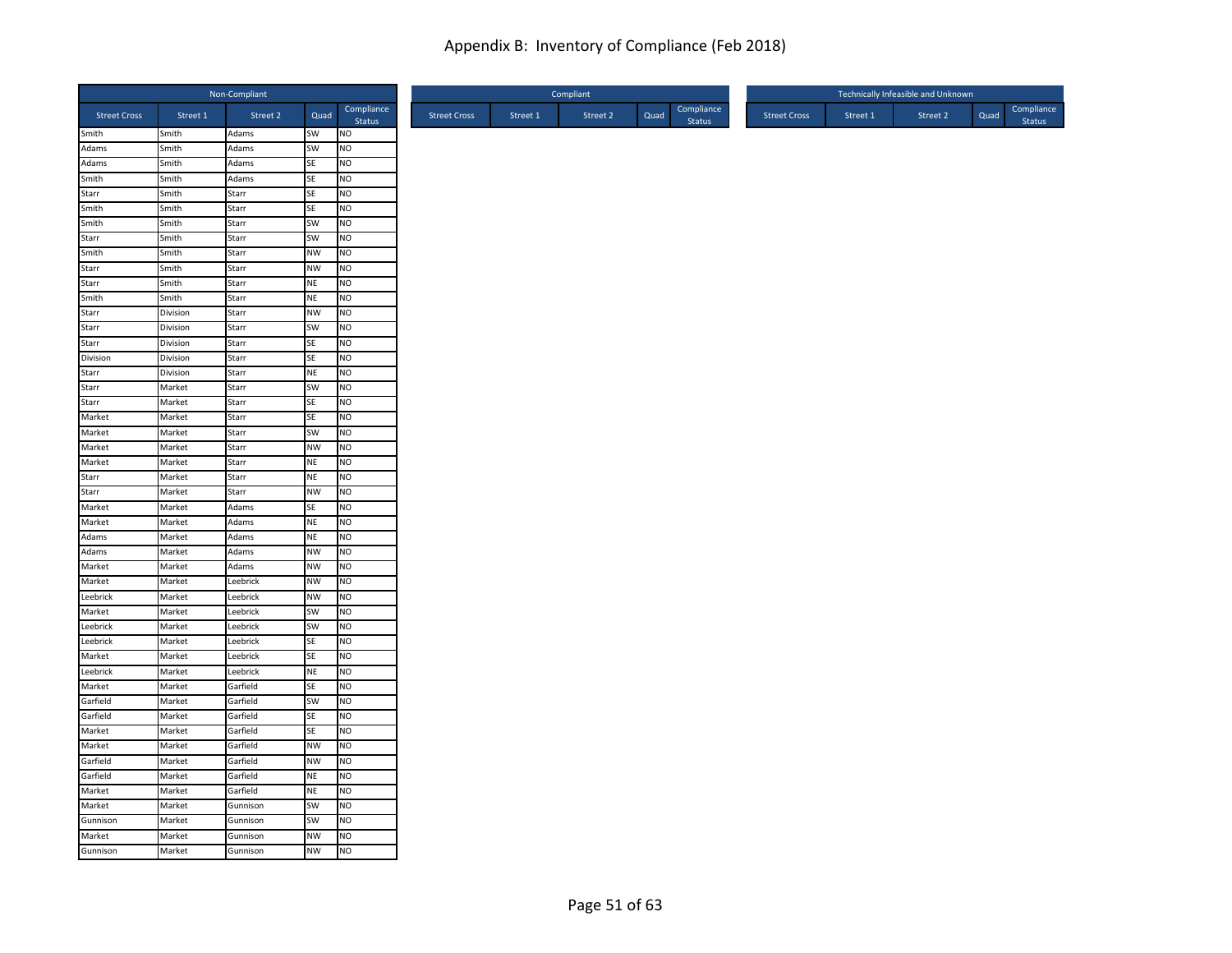|                      |                  | Non-Compliant        |                 |                        |
|----------------------|------------------|----------------------|-----------------|------------------------|
| <b>Street Cross</b>  | Street 1         | Street 2             | Quad            | Compliance<br>Status   |
| Gunnison             | Market           | Gunnison             | NE              | NO                     |
| Market               | Market           | Gunnison             | <b>NE</b>       | NO                     |
| Market               | Market           | Gunnison             | SE              | NO                     |
| Gunnison             | Market           | Gunnison             | SE              | <b>NO</b>              |
| Marshall<br>Marshall | Market<br>Market | Marshall<br>Marshall | SW<br>SE        | NO<br>N <sub>O</sub>   |
| Market               | Market           | Marshall             | <b>SE</b>       | NO                     |
| Market               | Market           | Marshall             | SW              | <b>NO</b>              |
| Market               | Market           | Marshall             | <b>NW</b>       | <b>NO</b>              |
| Marshall             | Market           | Marshall             | NW              | <b>NO</b>              |
| Marshall             | Market           | Marshall             | <b>NE</b>       | <b>NO</b>              |
| Market               | Market           | Marshall             | <b>NE</b>       | N <sub>O</sub>         |
| Market               | Market           | Woodlawn             | SW              | <b>NO</b>              |
| Woodlawn             | Market           | Woodlawn             | SW              | N <sub>O</sub>         |
| Market               | Market           | Woodlawn             | <b>NW</b>       | NO                     |
| Woodlawn             | Market           | Woodlawn             | <b>NW</b>       | N <sub>O</sub>         |
| Market               | Market           | Marietta             | SW              | <b>NO</b>              |
| Marietta             | Market           | Marietta             | SW              | NO                     |
| Marietta             | Market           | Marietta             | SE              | NO                     |
| Market               | Market           | Marietta             | SE              | NO                     |
| Woodlawn             | Valley           | Woodlawn             | <b>SE</b>       | <b>NO</b>              |
| Valley               | Valley           | Woodlawn             | <b>SE</b>       | <b>NO</b>              |
| Woodlawn             | Valley           | Woodlawn             | SW              | NO                     |
| Valley               | Valley           | Woodlawn             | SW              | N <sub>O</sub>         |
| Valley               | Valley           | Marshall             | SE              | <b>NO</b>              |
| Marshall             | Valley           | Marshall             | SW              | <b>NO</b>              |
| Marshall             | Valley           | Marshall             | <b>SE</b>       | <b>NO</b>              |
| Valley               | Valley           | Marshall             | SE              | NO                     |
| Valley               | Valley           | Marshall             | <b>NE</b>       | <b>NO</b>              |
| Valley               | Valley           | Marshall             | <b>NW</b>       | <b>NO</b>              |
| Gunnison             | Valley           | Gunnison             | <b>NE</b>       | <b>NO</b>              |
| Valley               | Valley           | Gunnison             | <b>NE</b>       | NO                     |
| Valley               | Valley           | Gunnison             | SE              | NO                     |
| Gunnison             | Valley           | Gunnison             | SE              | N <sub>O</sub>         |
| Gunnison<br>Gunnison | Valley<br>Valley | Gunnison             | SW<br><b>NW</b> | <b>NO</b><br><b>NO</b> |
| Garfield             | Valley           | Gunnison<br>Garfield | SE              | NO                     |
| Garfield             | Valley           | Garfield             | SW              | NO                     |
| Garfeld              | Valley           | Garfield             | <b>NW</b>       | <b>NO</b>              |
| Garfield             | Valley           | Garfield             | <b>NE</b>       | <b>NO</b>              |
| Jefferson            | Jefferson        | Marshall             | SW              | NO                     |
| Jefferson            | Jefferson        | Marshall             | SE              | N <sub>O</sub>         |
| Jefferson            | Jefferson        | Marshall             | <b>NE</b>       | <b>NO</b>              |
| Marshall             | Jefferson        | Marshall             | <b>NE</b>       | <b>NO</b>              |
| Marshall             | Jefferson        | Marshall             | <b>NW</b>       | NO                     |
| Jefferson            | Jefferson        | Marshall             | <b>NW</b>       | NO                     |
| Jefferson            | Jefferson        | Marshall             | SW              | NO                     |
| Agency               | Washington       | Agency               | <b>NE</b>       | <b>NO</b>              |
| Washington           | Washington       | Agency               | <b>NW</b>       | <b>NO</b>              |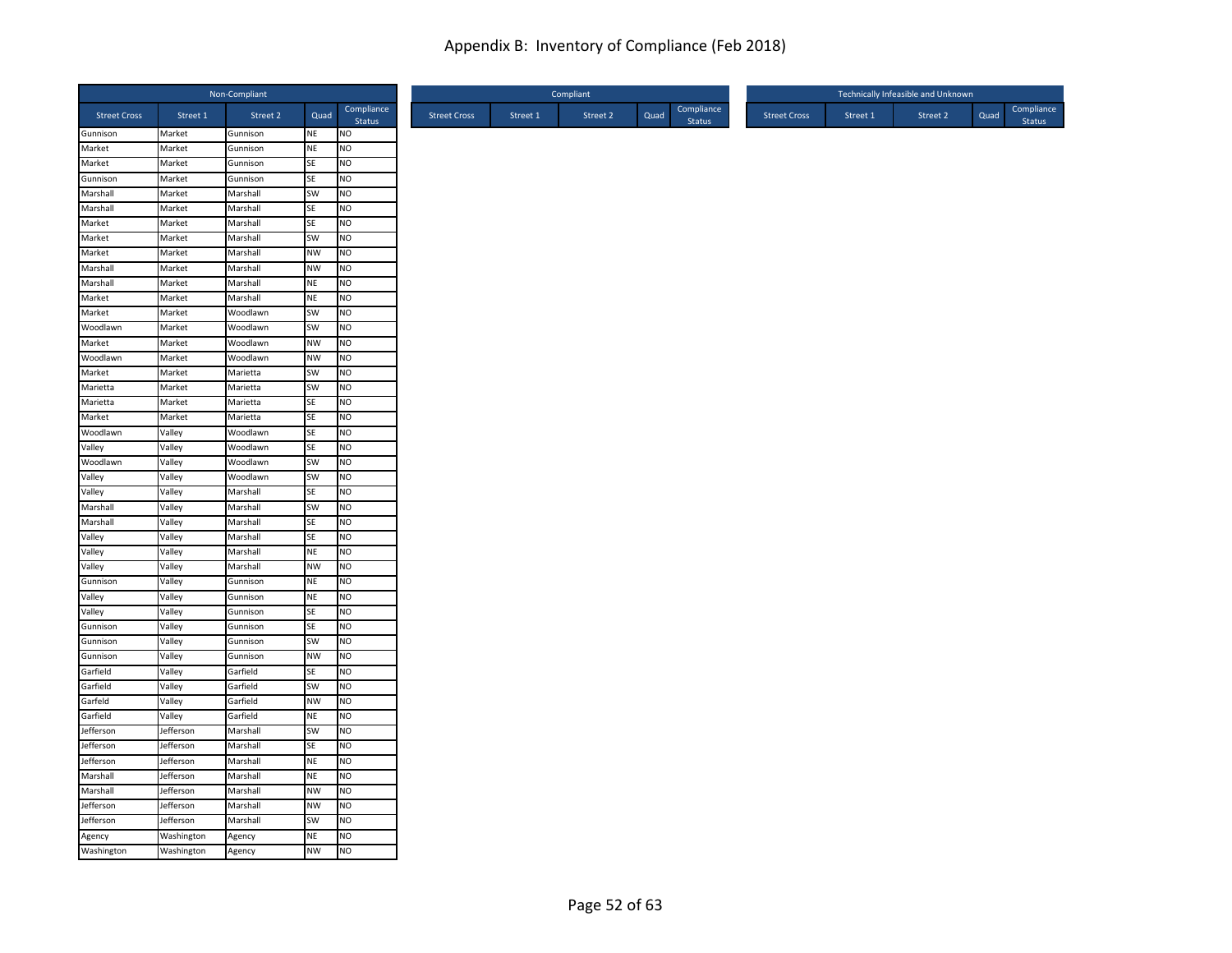|                      |                    | Non-Compliant      |                        |                             |
|----------------------|--------------------|--------------------|------------------------|-----------------------------|
| <b>Street Cross</b>  | Street 1           | Street 2           | Quad                   | Compliance<br>Status        |
| Marshall             | Washington         | Marshall           | SE                     | NO                          |
| <b>Washington</b>    | Washington         | Marshall           | SE                     | NO                          |
| Marshall             | Washington         | Marshall           | SW                     | <b>NO</b>                   |
| Washington           | Washington         | Marshall           | SW                     | <b>NO</b>                   |
| Agency               | Agency             |                    | <b>NE</b>              | NO                          |
| Agency               | Agency             |                    | <b>NW</b>              | NO                          |
| Gunnison             | Gunnison           | Agency             | <b>NW</b>              | NO                          |
| Gunnison<br>Gunnison | Gunnison           | Agency             | SW                     | <b>NO</b>                   |
| Cameron              | Gunnison           | Agency             | <b>SE</b>              | <b>NO</b>                   |
| Curran               | Agency             | Cameron            | <b>NW</b><br><b>NE</b> | <b>NO</b><br><b>NO</b>      |
|                      | Agency             | Curran             |                        | N <sub>O</sub>              |
| Curran<br>Curran     | Agency             | Curran             | <b>NW</b>              |                             |
|                      | Agency             | Curran             | SW<br>SE               | <b>NO</b><br>N <sub>O</sub> |
| Curran<br>Gratton    | Agency             | Curran             | SE                     |                             |
|                      | Agency             | Gratton            | SW                     | NO<br>N <sub>O</sub>        |
| Gratton<br>Shields   | Agency<br>Agency   | Gratton<br>Shields | SE                     | <b>NO</b>                   |
| Shields              | Agency             | Shields            | SW                     | NO                          |
| Newbury              | Agency             | Newbury            | SE                     | NO                          |
| Newbury              | Agency             | Newbury            | SW                     | <b>NO</b>                   |
|                      | Agency             |                    | SW                     | <b>NO</b>                   |
|                      | Agency             |                    | SE                     | <b>NO</b>                   |
| Columbus             | Agency             | Columbus           | SE                     | NO                          |
| Columbus             | Agency             | Columbus           | SW                     | NO                          |
| Plank                | Plank              | Gunnison           | <b>NW</b>              | <b>NO</b>                   |
| Plank                | Plank              | Gunnison           | SW                     | <b>NO</b>                   |
| Gunnison             | Plank              | Gunnison           | SE                     | <b>NO</b>                   |
| Patterson            | Patterson          | Gunnison           | <b>NE</b>              | <b>NO</b>                   |
| Patterson            | Patterson          | Gunnison           | SE                     | <b>NO</b>                   |
| Plane                | Division           | Plane              | SE                     | NO                          |
| Plane                | Division           | Plane              | SW                     | <b>NO</b>                   |
| Plane                | Division           | Plane              | <b>NE</b>              | N <sub>O</sub>              |
| Sunrise              | Sunrise            | Division           | SE                     | NO                          |
| Sunrise              | Sunrise            | Division           | SW                     | N <sub>O</sub>              |
| Division             | Division           | Terrance           | <b>NW</b>              | <b>NO</b>                   |
| Terrance             | Division           | Terrance           | SW                     | <b>NO</b>                   |
| Terrance             | Division           | Terrance           | SE                     | NO                          |
| Division             | Division           |                    | SW                     | <b>NO</b>                   |
| Division             | Division           |                    | <b>NW</b>              | <b>NO</b>                   |
|                      | <b>Flint Hills</b> |                    |                        | NO                          |
| Fleming              | Fleming            | Flint Hills        | SW                     | N <sub>O</sub>              |
| Fleming              | Fleming            | Flint Hills        | SE                     | N <sub>O</sub>              |
| Fleming              | Fleming            | Flint Hills        | <b>NE</b>              | <b>NO</b>                   |
| Fleming              | Fleming            | Flint Hills        | <b>NW</b>              | <b>NO</b>                   |
| Cottonwood           | <b>Flint Hills</b> | Cottonwood         | SW                     | <b>NO</b>                   |
| Cottonwood           | Flint Hills        | Cottonwood         | SE                     | NO                          |
| <b>Flint Hills</b>   | Flint Hills        | Columbus           | NE                     | NO                          |
| <b>Flint Hills</b>   | <b>Flint Hills</b> | Market             | <b>NW</b>              | <b>NO</b>                   |
| Belmont              | Belmont            | <b>Flint Hills</b> | <b>SW</b>              | <b>NO</b>                   |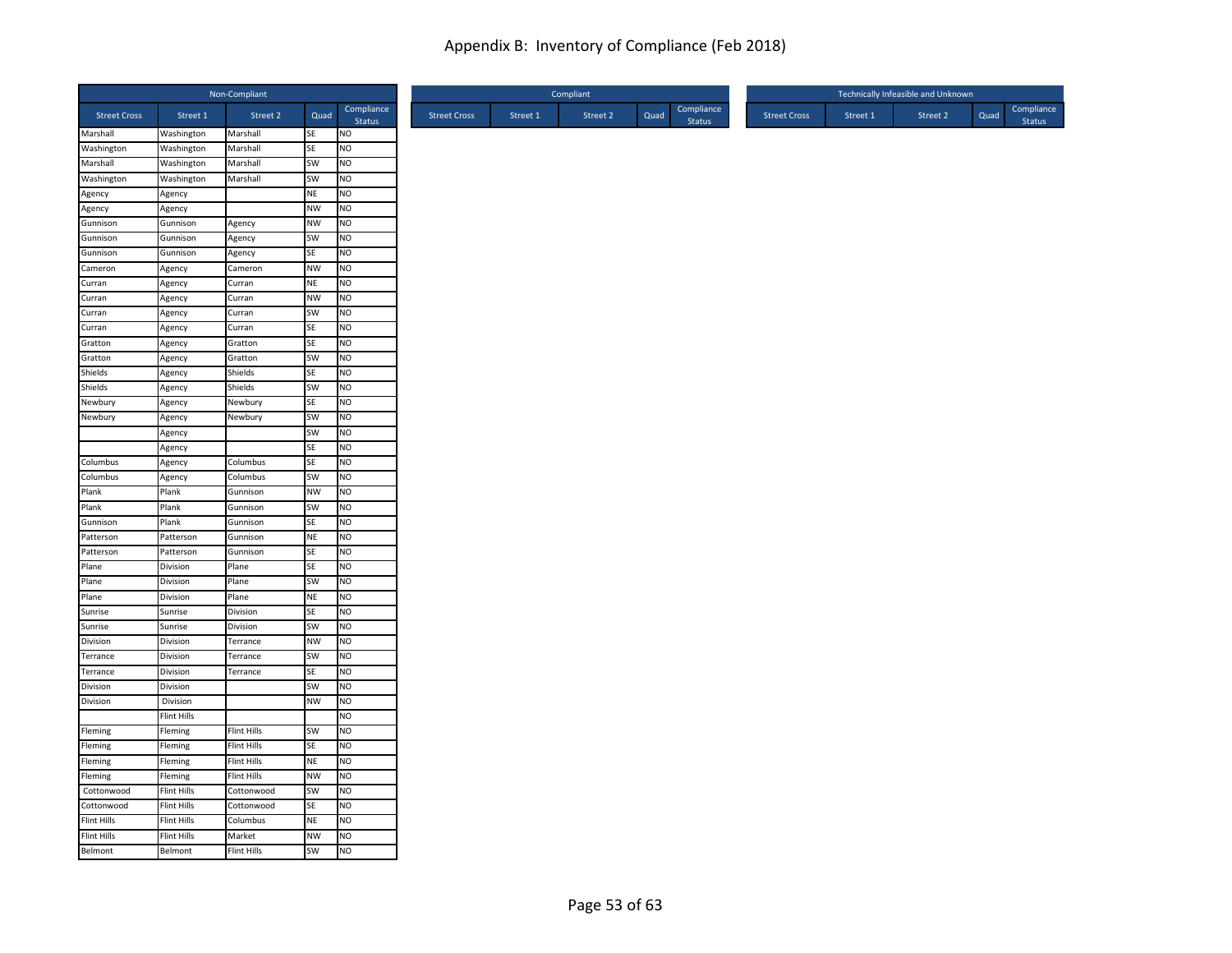|                     |                  | Non-Compliant                     |           |                      |
|---------------------|------------------|-----------------------------------|-----------|----------------------|
| <b>Street Cross</b> | Street 1         | Street 2                          | Quad      | Compliance<br>Status |
| Belmont             | Belmont          | Flint Hills                       | SE        | NO                   |
| Melrose             | Melrose          | <b>Flint Hills</b>                | SW        | NO                   |
| Melrose             | Melrose          | Flint Hills                       | SE        | NO                   |
| Argyle              | Argyle           | <b>Flint Hills</b>                | SW<br>SE  | NO                   |
| Argyle<br>Valley    | Argyle<br>Valley | <b>Flint Hills</b><br>Flint Hills | <b>NE</b> | NO<br>NO             |
| Valley              | Valley           | Flint Hills                       | <b>NW</b> | NO                   |
| Hayes               | Hayes            | Flint Hills                       | SW        | <b>NO</b>            |
| Hayes               | Hayes            | <b>Flint Hills</b>                | SE        | NO.                  |
| Emmett              | Valley           | Emmett                            | NW        | NO                   |
|                     | Washington       | Shields                           | SW        | NO                   |
| Washington          | Shields          | Washington                        | <b>NW</b> | NO                   |
| Hayes               | Washington       | Hayes                             | SE        | NO.                  |
| Hayes               | Washington       | Hayes                             | SW        | NO                   |
| Washington          | Washingon        | Argyle                            | SE        | NO                   |
| Argyle              | Valley           | Argyle                            | <b>NW</b> | N <sub>O</sub>       |
| Valley              | Valley           | Argyle                            | SW        | NO.                  |
| Argyle              | Valley           | Argyle                            | <b>NE</b> | NO                   |
| Valley              | Valley           | Argyle                            | <b>NW</b> | NO                   |
| Hayes               | Alley            | Hayes                             | <b>NE</b> | NO                   |
| Alley               | Alley            | Hayes                             | <b>NE</b> | NO.                  |
| Alley               | Alley            | Hayes                             | SE        | NO                   |
| Gratton             | Gratton          | Washington                        | <b>NW</b> | NO                   |
| Gratton             | Gratton          | Washington                        | <b>NE</b> | NO                   |
| Washingtojn         | Curran           | Washington                        | SW        | NO                   |
|                     | Curran           | Washington                        | <b>NW</b> | NO                   |
| Washington          | Curran           | Washington                        | <b>NW</b> | NO.                  |
| Curran              | Curran           | Valley                            | NW        | <b>NO</b>            |
| Curran              | Curran           | Valley                            | <b>NE</b> | NO                   |
| Midtown             | Midtown          | Plane                             | <b>NE</b> | NO                   |
| Midtown             | Midtown          | Plane                             | <b>NW</b> | <b>NO</b>            |
| Plane               | Midtown          | Plane                             | <b>NW</b> | NO                   |
| Market              | Market           | Plane                             | NE        | NO                   |
| Market              | Market           | Plane                             | <b>SE</b> | N <sub>O</sub>       |
| Plane               | Market           | Plane                             | SW        | NO.                  |
| Smith               | Smith            | Plane                             | NE        | NO                   |
| Meadowbrook         | Sunrise          | Meadowbrook                       | <b>NW</b> | NO                   |
| Meadowbrook         | Terrance         | Meadowbrook                       | <b>NE</b> | NO                   |
| Terrance            | Terrance         | Meadowbrook                       | <b>NE</b> | NO.                  |
| Monarch             | Terrace          | Monarch                           | SE        | NO                   |
| Terrace             | Terrace          | Monarch                           | SE        | N <sub>O</sub>       |
| Terrace             | Terrace          | Monarch                           | SW        | NO                   |
| Terrace             | Monarch          | Terrace                           | NW        | NO                   |
| Regina              | Terrace          | Regina                            | <b>NE</b> | NO                   |
| Regina              | Regina           | Monarch                           | <b>NE</b> | NO                   |
| Clearview           | Terrace          | Clearview                         | <b>NE</b> | NO                   |
| Terrance            | Terrance         | Clearview                         | <b>NW</b> | NO                   |
| Clearview           | Terrance         | Clearview                         | SE        | NO                   |
| Terance             | Terrance         | Clearview                         | <b>SW</b> | N <sub>O</sub>       |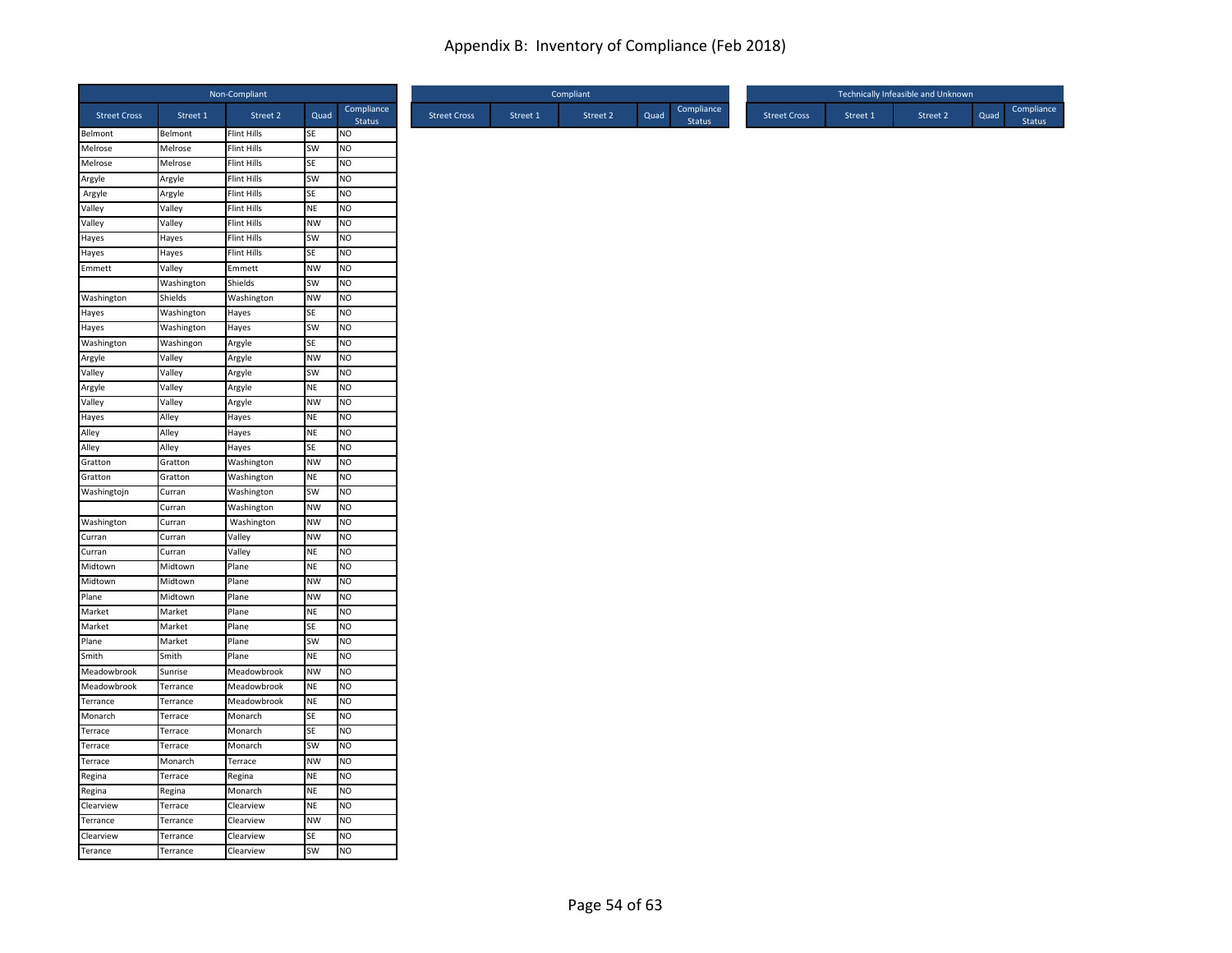|                     |             | Non-Compliant |           |                      |
|---------------------|-------------|---------------|-----------|----------------------|
| <b>Street Cross</b> | Street 1    | Street 2      | Quad      | Compliance<br>Status |
| Morningside         | Morningside | West          | <b>NW</b> | <b>NO</b>            |
| Morningside         | Morningside | West          | <b>NE</b> | Ю                    |
| Cathmar             | Cathmar     | West          | <b>NE</b> | <b>NO</b>            |
| Catmar              | Cathmar     | West          | <b>NW</b> | <b>NO</b>            |
| Terrance            | Terrance    | West          | <b>NE</b> | NO                   |
| Terrance            | Terrance    | West          | <b>NW</b> | NO                   |
| Randall             | Carhmar     | Randall       | <b>NE</b> | NO                   |
| Cathmar             | Cathmar     | Randall       | <b>NE</b> | <b>NO</b>            |
| Cathmar             | Cathmar     | Easy          | SW        | <b>NO</b>            |
| Easy                | Cathmar     | Easy          | SW        | <b>NO</b>            |
| Easy                | Cathmar     | Easy          | SE        | <b>NO</b>            |
| Cathmar             | Cathmar     | Easy          | SE        | NO                   |
| Cathmar             | Cathmar     | Easy          | <b>NE</b> | <b>NO</b>            |
| Easy                | Cathmar     | Easy          | <b>NE</b> | N <sub>O</sub>       |
| Johannsen           | Johannsen   | Terrace       | <b>NE</b> | NO                   |
| Roosevelt           | Roosevelt   | West          | <b>NW</b> | NO                   |
| Roosevelt           | Roosevelt   | West          | <b>NE</b> | <b>NO</b>            |
| Frontage            | West        | Frontage      | <b>NW</b> | <b>NO</b>            |
| Frontage            | West        | Frontage      | <b>NE</b> | <b>NO</b>            |
| Lawrence            | West        | Lawrence      | SW        | <b>NO</b>            |
| Lawrence            | West        | Lawrence      | <b>SE</b> | <b>NO</b>            |
| Mason               | Mason       | Lawrence      | <b>NW</b> | <b>NO</b>            |
| Sequoia             | Mason       | Sequoia       | <b>NW</b> | NO                   |
| Sequoia             | Mason       | Sequoia       | <b>NE</b> | NO                   |
| willow              | West Ave.   | Willow        | SW        | <b>NO</b>            |
| Willow              | West Ave.   | Willow        | SE        | NO                   |
| Willow              | Willow      | Garden        | <b>NW</b> | <b>NO</b>            |
| Garden              | Willow      | Garden        | <b>NW</b> | <b>NO</b>            |
| Garden              | Willow      | Garden        | SW        | <b>NO</b>            |
| Garden              | Willow      | Garden        | SE        | <b>NO</b>            |
| Garden              | Willow      | Garden        | <b>NE</b> | <b>NO</b>            |
| Lawn                | Willow      | Lawn          | <b>NW</b> | N <sub>O</sub>       |
| Lawn                | Willow      | Lawn          | SW        | NO                   |
| Willow              | Willow      | Lawn          | SW        | NO                   |
| Dill                | Willow      | Dill          | <b>NW</b> | <b>NO</b>            |
| Dill                | Willow      | Dill          | SW        | <b>NO</b>            |
|                     | Dill        | <b>Willow</b> | SE        | <b>NO</b>            |
|                     | Willow      | Dill          | <b>NE</b> | <b>NO</b>            |
| Dill                | Aspen       | Dill          | SW        | <b>NO</b>            |
| Aspen               | Aspen       | Dill          | SW        | <b>NO</b>            |
|                     | Aspen       | Dill          | SE        | N <sub>O</sub>       |
|                     | Aspen       | Dill          | <b>NE</b> | NO                   |
| Dill                | Aspen       | Dill          | <b>NW</b> | <b>NO</b>            |
| Hiller              | Messiah     | Hiller        | <b>NE</b> | <b>NO</b>            |
| Jim Kelly           | Messiah     | Jim Kelly     | <b>NE</b> | <b>NO</b>            |
| Jim Kelly           | Messiah     | Jim Kelly     | SE        | NO                   |
| Jim Kelly           | Messiah     | Jim Kelly     | SW        | <b>NO</b>            |
| Jim Kelly           | Messiah     | Jim Kelly     | <b>NW</b> | <b>NO</b>            |
| Green               | Hagemann    | Green         | <b>NE</b> | <b>NO</b>            |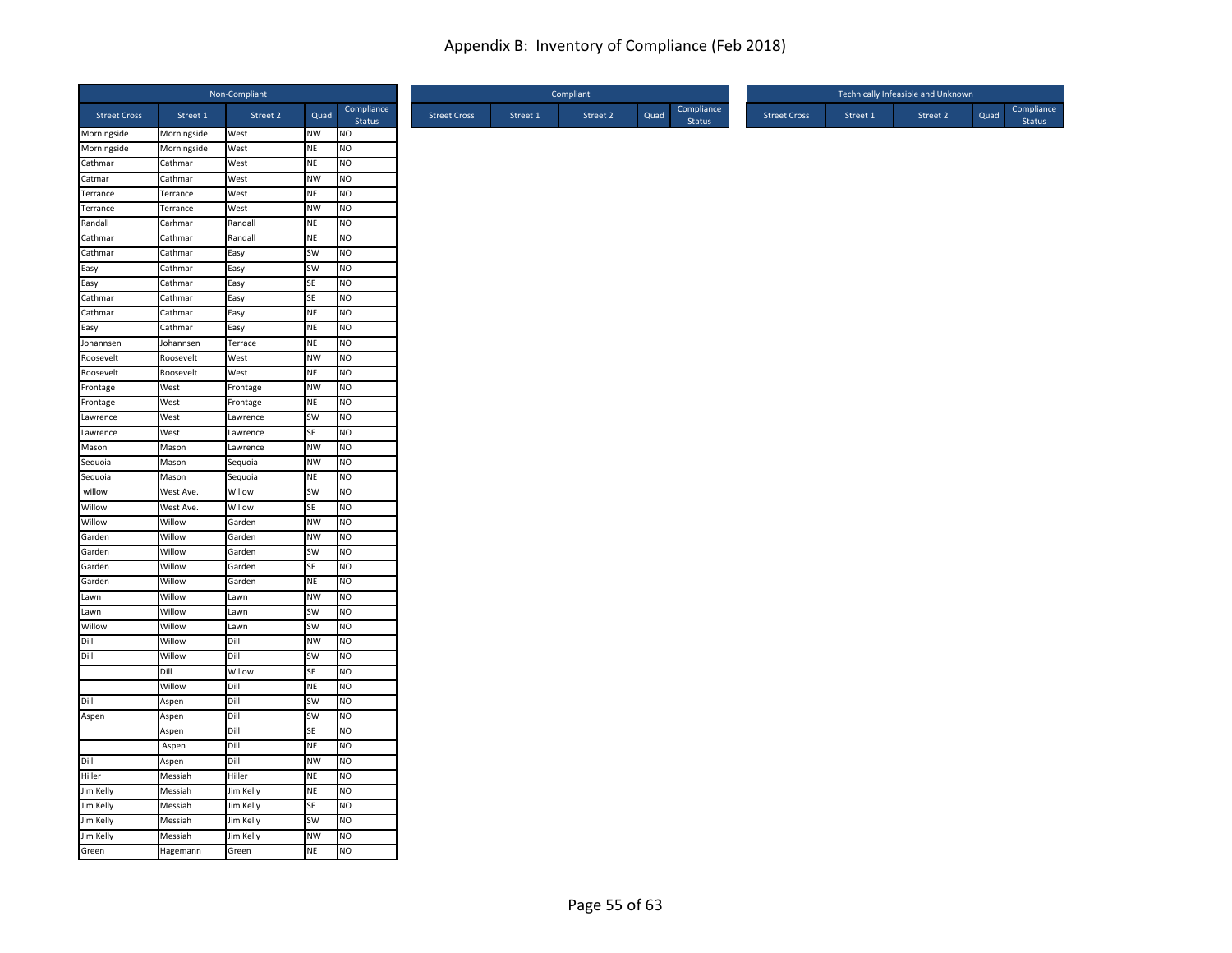|                     |                | Non-Compliant  |                        |                      |
|---------------------|----------------|----------------|------------------------|----------------------|
| <b>Street Cross</b> | Street 1       | Street 2       | Quad                   | Compliance<br>Status |
| Green               | Hagemann       | Green          | SE                     | NO                   |
| Hagemann            | West           | Hagemann       | SW                     | NO                   |
| Hagemann            | West           | Hagemann       | SE                     | NO                   |
| West                | West           | Hagemann       | SE                     | NO                   |
| Hagemann            | West           | Hagemann       | <b>NE</b>              | NO                   |
| Hagemann            | West           | Hagemann       | <b>NW</b>              | NO                   |
| Ironwood            | West           | Ironwood       | <b>NE</b>              | NO                   |
| Ironwood            | West           | Ironwood       | <b>NW</b>              | <b>NO</b>            |
| Gertrude            | Aetna          | Gertrude       | SW                     | NO.                  |
| Gertrude            | Aetna          | Gertrude       | SE                     | NO                   |
| Aetna               | Aetna          | Starr          | SW                     | NO                   |
| Starr<br>Starr      | Aetna          | Starr          | SW                     | NO                   |
|                     | Aetna          | Starr          | SE                     | NO.                  |
| Aetna               | Aetna          | Starr          | SE                     | NO                   |
| Aetna               | Aetna          | Starr          | <b>NE</b>              | NO                   |
| Starr<br>Starr      | Aetna<br>Aetna | Starr<br>Starr | <b>NE</b><br><b>NW</b> | NO<br>NO.            |
| Aetna               |                | Starr          | <b>NW</b>              | NO                   |
| Aetna               | Aetna          | Adams          | SW                     | NO                   |
| Adams               | Aetna<br>Aetna | Adams          | <b>SW</b>              | NO                   |
| Aetna               | Aetna          | Adams          | SE                     | NO.                  |
| Adams               | Aetna          | Adams          | <b>NE</b>              | NO                   |
| Aetna               | Aetna          | Adams          | <b>NW</b>              | NO.                  |
| Amelia              | Amelia         | Adams          | SE                     | NO                   |
| Adams               | Amelia         | Adams          | SE                     | NO                   |
| Starr               | Amelia         | Starr          | <b>SE</b>              | NO                   |
| Hagemann            | Spray          | Hagemann       | <b>NW</b>              | NO.                  |
| Hagemann            | Spray          | Hagemann       | NE                     | NO                   |
| Spray               | Spray          | Plane          | <b>NW</b>              | NO                   |
| Spray               | Spray          | Plane          | SW                     | NO                   |
| $P$ lane            | Spray          | Plane          | SW                     | <b>NO</b>            |
| Spray               | Spray          | Plane          | <b>NE</b>              | NO                   |
|                     | Spray          | Plane          | SE                     | NO                   |
| Spray<br>Plane      | Spray          | Plane          | <b>SE</b>              | N <sub>O</sub>       |
| Spray               | Spray          | Gertrude       | SW                     | NO.                  |
| Gertrude            | Spray          | Gertrude       | SW                     | NO                   |
|                     | Spray          | Gertrude       | SW                     | NO                   |
| Spray<br>Gertrude   | Spray          | Gertrude       | <b>NW</b>              | NO                   |
| Spray               | Spray          | Gertrude       | <b>NE</b>              | NO.                  |
| Spray               | Spray          | Gertrude       | <b>SE</b>              | NO                   |
| Gertrude            | Spray          | Gertrude       | SE                     | NO                   |
| Starr               | Spray          | Starr          | <b>NW</b>              | NO                   |
| Starr               | Spray          | Starr          | <b>NE</b>              | <b>NO</b>            |
|                     | Spray          | Starr          | SE                     | NO                   |
| Spray<br>Starr      | Spray          | Starr          | <b>SE</b>              | NO                   |
| Starr               | Spray          | Starr          | SW                     | NO                   |
| Spray               | Spray          | Starr          | SW                     | NO                   |
| Spray               | Spray          | Adams          | <b>NE</b>              | NO                   |
| Adams               | Spray          | Adams          | <b>NE</b>              | N <sub>O</sub>       |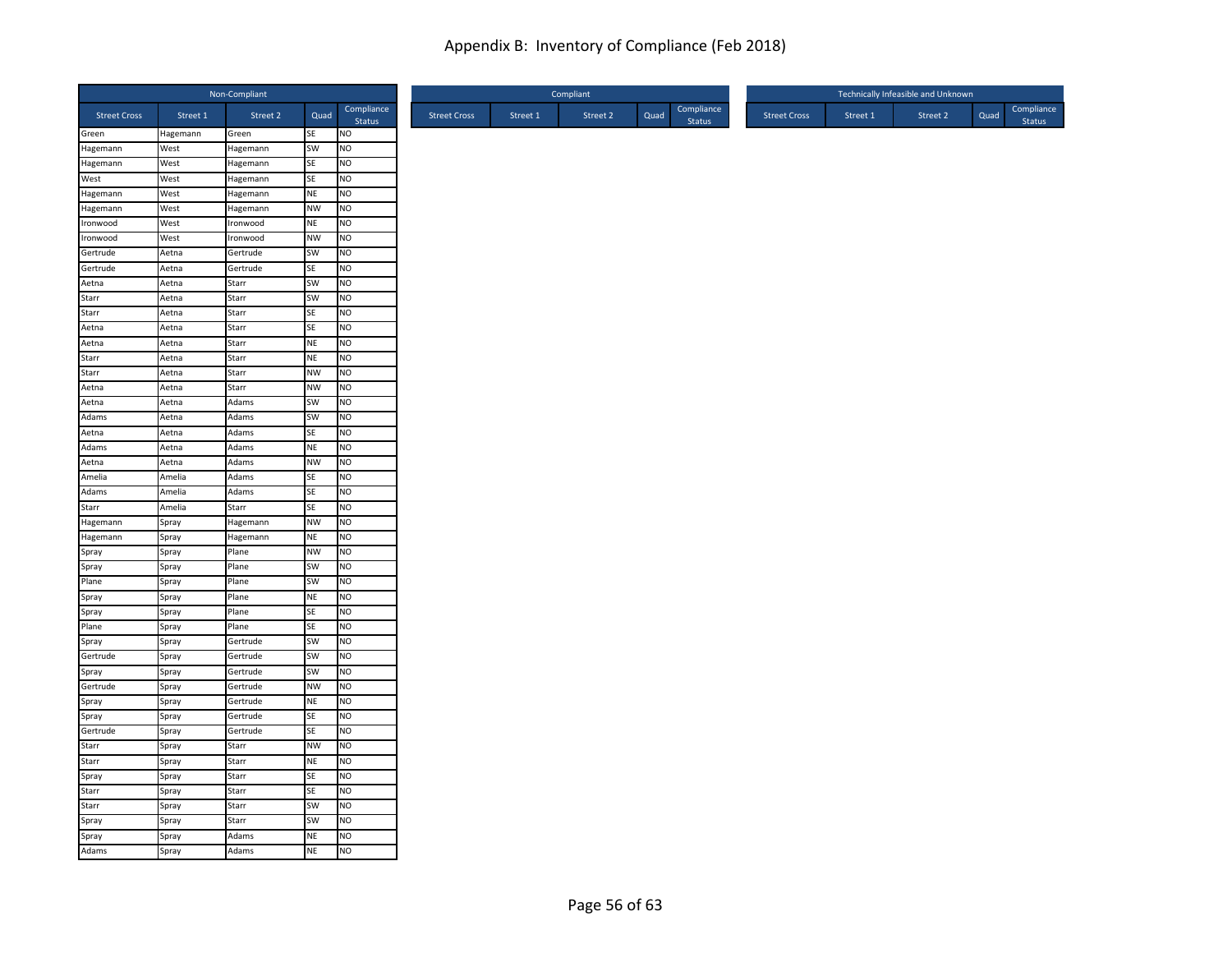|                      |                    | Non-Compliant     |           |                             |
|----------------------|--------------------|-------------------|-----------|-----------------------------|
| <b>Street Cross</b>  | Street 1           | Street 2          | Quad      | Compliance<br>Status        |
| Adams                | Spray              | Adams             | NW        | <b>NO</b>                   |
| Spray                | Spray              | Adams             | SE        | NO                          |
| Oakdale<br>Oakdale   | Oakdale<br>Oakdale | Leebrick          | <b>NW</b> | NO<br>NO                    |
| Oakdale              | Oakdale            | Leebrick<br>Starr | SW<br>SE  | <b>NO</b>                   |
| Starr                | Oakdale            | Starr             | SE        | N <sub>O</sub>              |
| Oakdale              | Oakdale            | Starr             | <b>NE</b> | N <sub>O</sub>              |
| Starr                | Oakdale            | Starr             | <b>NE</b> | NO                          |
| Williams             | Williams           | Starr             | <b>NW</b> | <b>NO</b>                   |
| Williams             | Williams           | Starr             | SW        | N <sub>O</sub>              |
| Starr                | Williams           | Starr             | SW        | NO                          |
| Starr                | Williams           | Starr             | SE        | N <sub>O</sub>              |
| Starr                | Williams           | Starr             | <b>NW</b> | <b>NO</b>                   |
| Middle               | Middle             | Starr             | <b>NW</b> | N <sub>O</sub>              |
| Starr                | Middle             | Starr             | <b>NW</b> | <b>NO</b>                   |
| Starr                | Middle             | Starr             | <b>NE</b> | N <sub>O</sub>              |
| Middle               | Middle             | Starr             | SW        | <b>NO</b>                   |
| Middle               | Middle             | Gertrude          | SW        | N <sub>O</sub>              |
| Middle               | Middle             | Gertrude          | <b>NW</b> | NO                          |
| Gertrude             | Middle             | Gertrude          | <b>NW</b> | NO                          |
| Gertrude             | Middle             | Gertrude          | NE        | <b>NO</b>                   |
| Plane                | Plane              | West              | SW        | N <sub>O</sub>              |
| Plane                | Plane              | West              | SE        | NO                          |
| Gertrude             | West               | Gertrude          | <b>NW</b> | N <sub>O</sub>              |
| Gertrude             | West               | Gertrude          | NE        | <b>NO</b>                   |
| Starr                | West               | Starr             | <b>NW</b> | NO                          |
| West                 | West               | Starr             | <b>NW</b> | N <sub>O</sub>              |
| West                 | West               | Starr             | SW        | N <sub>O</sub>              |
| Starr                | West               | Starr             | SW        | NO                          |
| Starr<br>West        | West               | Starr             | SE        | <b>NO</b>                   |
|                      | West               | Starr             | <b>SE</b> | <b>NO</b>                   |
| West                 | West               | Starr             | NE        | N <sub>O</sub>              |
| Starr<br>Leebrick    | West<br>West       | Starr<br>Leebrick | NE<br>SW  | <b>NO</b><br>N <sub>O</sub> |
| Leebrick             | West               | Leebrick          | SE        | <b>NO</b>                   |
| Leebrick             | West               | Leebrick          | <b>NE</b> | N <sub>O</sub>              |
| Leebrick             | West               | Leebrick          | <b>NW</b> | NO                          |
| Plane                | Plane              | Green             | <b>NW</b> | NO                          |
|                      | Starr              |                   | <b>NW</b> | <b>NO</b>                   |
|                      | Starr              |                   | SW        | <b>NO</b>                   |
| Plane                | Plane              | Dill              | <b>NW</b> | N <sub>O</sub>              |
| Plane                | Plane              | Dill              | <b>NE</b> | N <sub>O</sub>              |
| Dill                 | Hagemann           | Dill              | <b>SE</b> | <b>NO</b>                   |
|                      | Hagemann           | Dill              | SE        | N <sub>O</sub>              |
| Hagemann<br>Hagemann | Hagemann           | Dill              | <b>NW</b> | <b>NO</b>                   |
| Dill                 | Starr              | Dill              | SW        | NO                          |
| Starr                | Starr              | Dill              | SW        | N <sub>O</sub>              |
|                      | Starr              | Dill              | <b>NW</b> | <b>NO</b>                   |
| Dill<br>Green        | Starr              | Green             | <b>SE</b> | N <sub>O</sub>              |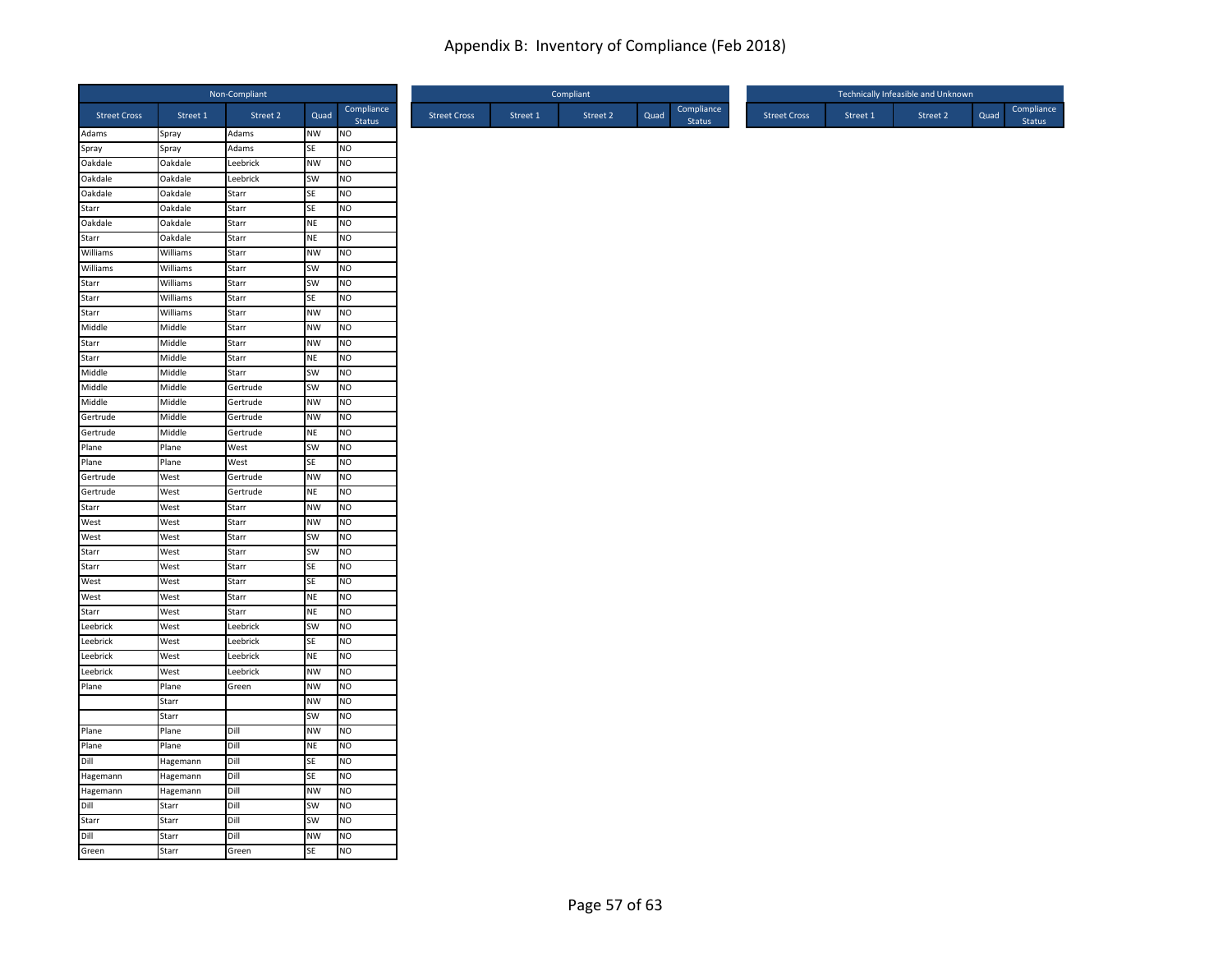|                     |                | Non-Compliant        |                 |                      |
|---------------------|----------------|----------------------|-----------------|----------------------|
| <b>Street Cross</b> | Street 1       | Street 2             | Quad            | Compliance<br>Status |
| Starr               | Starr          | Green                | SE              | <b>NO</b>            |
| Green               | Starr          | Green                | NE              | NO                   |
| Starr               | Starr          | Green                | NE              | NO                   |
| Starr               | Starr          | Green                | <b>NW</b>       | NO                   |
| Starr               | Starr          | Green                | SW<br><b>NW</b> | <b>NO</b>            |
| Green               | Green          | Leebrick             |                 | N <sub>O</sub>       |
| Leebrick            | Green          | Leebrick             | <b>NW</b>       | N <sub>O</sub>       |
| Leebrick<br>Green   | Green          | Leebrick             | NE              | NO<br><b>NO</b>      |
| Green               | Green          | Leebrick             | <b>NE</b><br>SE | N <sub>O</sub>       |
| Leebrick            | Green<br>Green | Leebrick<br>Leebrick | SE              | NO                   |
| Green               | Green          | Leebrick             | SW              | N <sub>O</sub>       |
| Leebrick            | Green          | Leebrick             | SW              | <b>NO</b>            |
| Dill                | Dill           | Leebrick             | SE              | N <sub>O</sub>       |
| Dill                | Dill           | Leebrick             | <b>NW</b>       | <b>NO</b>            |
| Dill                | Dill           | Leebrick             | SW              | N <sub>O</sub>       |
| Louisa              | Starr          | Louisa               | <b>NE</b>       | <b>NO</b>            |
| Louisa              | Louisa         | Leebrick             | <b>NW</b>       | <b>NO</b>            |
| Leebrick            | Louisa         | Leebrick             | <b>NW</b>       | NO                   |
| Louisa              | Leebrick       | Louisa               | SW              | NO                   |
| Leebrick            | Leebrick       | Louisa               | SW              | <b>NO</b>            |
| Leebrick            | Louisa         | Leebrick             | SE              | N <sub>O</sub>       |
| Louisa              | Louisa         | Leebrick             | SE              | <b>NO</b>            |
| Louisa              | Louisa         | Leebrick             | <b>NE</b>       | N <sub>O</sub>       |
| Leebrick            | Louisa         | Leebrick             | <b>NE</b>       | <b>NO</b>            |
| Starr               | Mason          | Starr                | NE              | N <sub>O</sub>       |
| Mason               | Mason          | Starr                | <b>NE</b>       | N <sub>O</sub>       |
| Starr               | Mason          | Starr                | <b>NW</b>       | N <sub>O</sub>       |
| Mason               | Mason          | Starr                | <b>NW</b>       | NO                   |
| Hagemann            | Hagemann       | Mason                | NE              | <b>NO</b>            |
| Hagemann            | Hagemann       | Mason                | <b>NW</b>       | <b>NO</b>            |
| Haskell             | Mason          | Haskell              | SE              | N <sub>O</sub>       |
| Mason               | Mason          | Cambridge            | SE              | <b>NO</b>            |
| Welshire            | West           | Welshire             | SE              | N <sub>O</sub>       |
| Welshire            | West           | Welshire             | <b>NE</b>       | NO                   |
| Welshire            | West           | Welshire             | <b>NW</b>       | N <sub>O</sub>       |
|                     | Sterling       |                      | SE              | NO                   |
|                     | Monticello     |                      | SE              | NO                   |
|                     | Monticello     |                      | <b>NE</b>       | <b>NO</b>            |
| Christine           | Indian Hills   | Christine            | SE              | <b>NO</b>            |
| Christine           | Indian Hills   | Christine            | <b>NE</b>       | N <sub>O</sub>       |
| <b>Indian Hills</b> | Indian Hills   | West                 | SE              | NO                   |
| Monticello          | Canterbury     | Monticello           | <b>NW</b>       | <b>NO</b>            |
| Monticello          | Monticello     | Canterbury           | NE              | N <sub>O</sub>       |
| Market              | Roosevelt      | Market               | <b>NE</b>       | <b>NO</b>            |
| Frontage            | Agency         | Frontage             | <b>NW</b>       | NO                   |
| Vine                | Vine           | 9th                  | <b>NW</b>       | N <sub>O</sub>       |
| 9th<br>9th          | Vine           | 9th                  | <b>NW</b>       | <b>NO</b>            |
|                     | Vine           | 9th                  | <b>NE</b>       | N <sub>O</sub>       |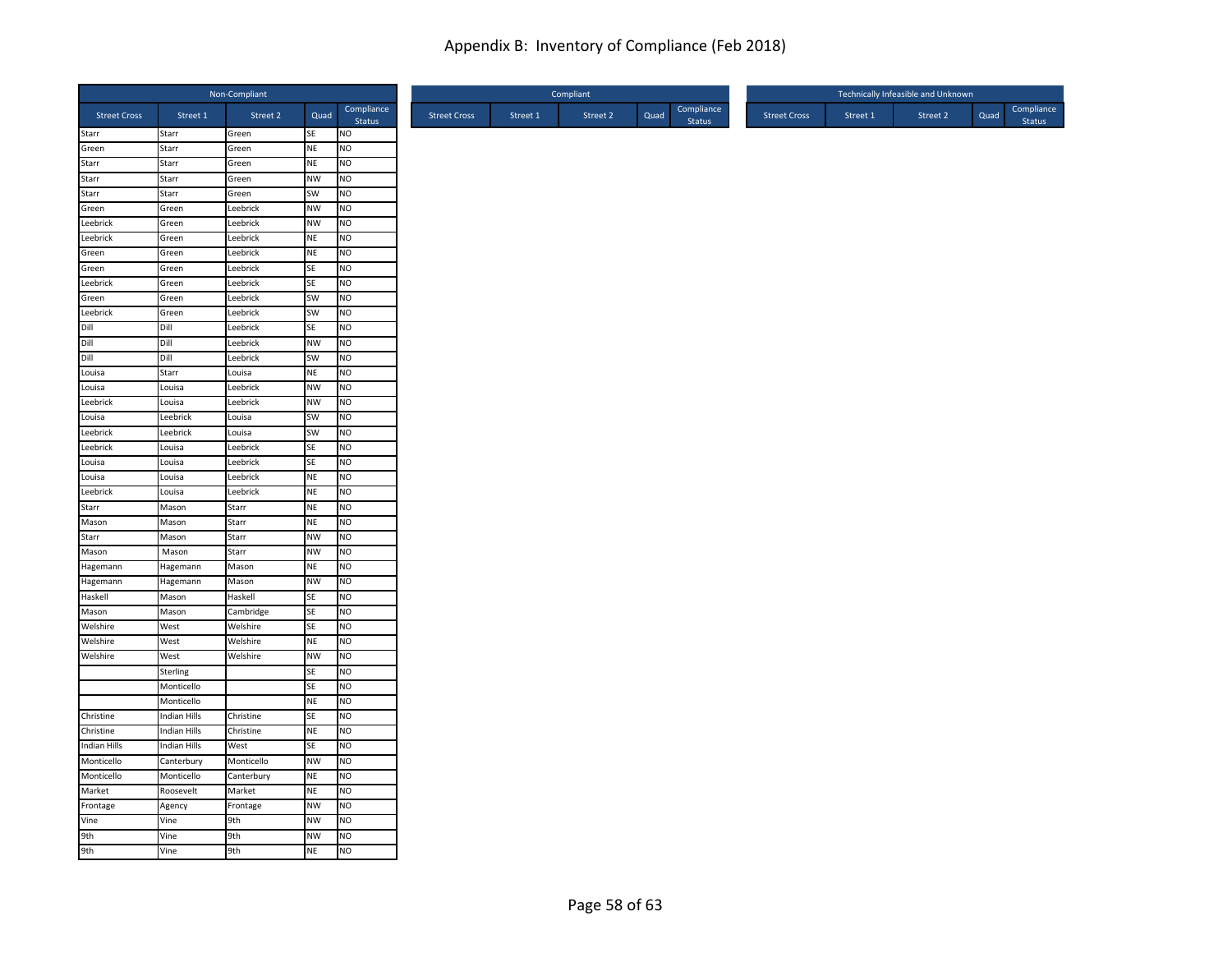|                     |             | Non-Compliant |           |                      |                     |          | Compliant |      | Technically Infeasible and Unknown |                     |          |          |      |                      |  |
|---------------------|-------------|---------------|-----------|----------------------|---------------------|----------|-----------|------|------------------------------------|---------------------|----------|----------|------|----------------------|--|
| <b>Street Cross</b> | Street 1    | Street 2      | Quad      | Compliance<br>Status | <b>Street Cross</b> | Street 1 | Street 2  | Quad | Compliance<br><b>Status</b>        | <b>Street Cross</b> | Street 1 | Street 2 | Quad | Compliance<br>Status |  |
| Vine                | Vine        | 9th           | NE        | <b>NO</b>            |                     |          |           |      |                                    |                     |          |          |      |                      |  |
| Vine                | Vine        | 9th           | SE        | N <sub>O</sub>       |                     |          |           |      |                                    |                     |          |          |      |                      |  |
| 9th                 | Vine        | 9th           | SE        | NO                   |                     |          |           |      |                                    |                     |          |          |      |                      |  |
| 9th                 | Vine        | 9th           | SW        | N <sub>O</sub>       |                     |          |           |      |                                    |                     |          |          |      |                      |  |
| Vine                | Vine        | 9th           | SW        | <b>NO</b>            |                     |          |           |      |                                    |                     |          |          |      |                      |  |
|                     | Mt Pleasant |               | <b>NW</b> | NO                   |                     |          |           |      |                                    |                     |          |          |      |                      |  |
|                     | Mt Pleasant |               | <b>NE</b> | N <sub>O</sub>       |                     |          |           |      |                                    |                     |          |          |      |                      |  |
| Dehner              | Mt Pleasant | Dehner        | SW        | NO                   |                     |          |           |      |                                    |                     |          |          |      |                      |  |
| Leebrick            | Leebrick    |               | <b>NE</b> | NO.                  |                     |          |           |      |                                    |                     |          |          |      |                      |  |
| Leebrick            | Leebrick    |               | <b>NW</b> | NO                   |                     |          |           |      |                                    |                     |          |          |      |                      |  |
| Walnut              | Walnut      | 3rd           | <b>NW</b> | NO                   |                     |          |           |      |                                    |                     |          |          |      |                      |  |
| 3rd                 | Walnut      | 3rd           | SW        | NO                   |                     |          |           |      |                                    |                     |          |          |      |                      |  |
| Walnut              | Walnut      | 3rd           | <b>SW</b> | <b>NO</b>            |                     |          |           |      |                                    |                     |          |          |      |                      |  |
| Walnut              | Walnut      | 4th           | SE        | N <sub>O</sub>       |                     |          |           |      |                                    |                     |          |          |      |                      |  |
| Walnut              | Walnut      | 4th           | <b>NE</b> | NO                   |                     |          |           |      |                                    |                     |          |          |      |                      |  |
| 4th                 | Walnut      | 4th           | SE        | N <sub>O</sub>       |                     |          |           |      |                                    |                     |          |          |      |                      |  |
| 4th                 | Walnut      | 4th           | SW        | NO.                  |                     |          |           |      |                                    |                     |          |          |      |                      |  |
| Walnut              | Walnut      | 4th           | <b>SW</b> | <b>NO</b>            |                     |          |           |      |                                    |                     |          |          |      |                      |  |
| Walnut              | Walnut      | 4th           | <b>NW</b> | N <sub>O</sub>       |                     |          |           |      |                                    |                     |          |          |      |                      |  |
| 4th                 | Walnut      | 4th           | <b>NW</b> | NO                   |                     |          |           |      |                                    |                     |          |          |      |                      |  |
| 4th                 | Walnut      | 4th           | <b>NE</b> | NO                   |                     |          |           |      |                                    |                     |          |          |      |                      |  |
| Walnut              | Walnut      | 5th           | SE        | NO                   |                     |          |           |      |                                    |                     |          |          |      |                      |  |
| Walnut              | Walnut      | 5th           | NE        | <b>NO</b>            |                     |          |           |      |                                    |                     |          |          |      |                      |  |
| 5th                 | Walnut      | 5th           | <b>NE</b> | NO                   |                     |          |           |      |                                    |                     |          |          |      |                      |  |
| 5th                 | Walnut      | 5th           | <b>NW</b> | NO                   |                     |          |           |      |                                    |                     |          |          |      |                      |  |
| Walnut              | Walnut      | 5th           | <b>NW</b> | N <sub>O</sub>       |                     |          |           |      |                                    |                     |          |          |      |                      |  |
| Walnut              | Walnut      | 5th           | SW        | N <sub>O</sub>       |                     |          |           |      |                                    |                     |          |          |      |                      |  |
| 5th                 | Walnut      | 5th           | <b>SW</b> | NO                   |                     |          |           |      |                                    |                     |          |          |      |                      |  |
| 5th                 | Walnut      | 5th           | SE        | NO                   |                     |          |           |      |                                    |                     |          |          |      |                      |  |
| 6th                 | Walnut      | 6th           | SE        | <b>NO</b>            |                     |          |           |      |                                    |                     |          |          |      |                      |  |
| Walnut              | Walnut      | 6th           | <b>SE</b> | <b>NO</b>            |                     |          |           |      |                                    |                     |          |          |      |                      |  |
| Walnut              | Walnut      | 6th           | <b>NE</b> | N <sub>O</sub>       |                     |          |           |      |                                    |                     |          |          |      |                      |  |
| Walnut              | Walnut      | 6th           | <b>NW</b> | NO                   |                     |          |           |      |                                    |                     |          |          |      |                      |  |
| Walnut              | Walnut      | 6th           | SW        | N <sub>O</sub>       |                     |          |           |      |                                    |                     |          |          |      |                      |  |
| Walnut              | Walnut      | 7th           | <b>NW</b> | NO                   |                     |          |           |      |                                    |                     |          |          |      |                      |  |
| Walnut              | Walnut      | 7th           | SW        | N <sub>O</sub>       |                     |          |           |      |                                    |                     |          |          |      |                      |  |
| 7th                 | Walnut      | 7th           | SE        | N <sub>O</sub>       |                     |          |           |      |                                    |                     |          |          |      |                      |  |
| 7th                 | Walnut      | 7th           | <b>SW</b> | NO                   |                     |          |           |      |                                    |                     |          |          |      |                      |  |
| Walnut              | Walnut      | 7th           | SW        | NO.                  |                     |          |           |      |                                    |                     |          |          |      |                      |  |
| Walnut              | Walnut      | 7th           | <b>NW</b> | <b>NO</b>            |                     |          |           |      |                                    |                     |          |          |      |                      |  |
| 7th                 | Walnut      | 7th           | <b>NW</b> | N <sub>O</sub>       |                     |          |           |      |                                    |                     |          |          |      |                      |  |
| 7th                 | Walnut      | 7th           | <b>NE</b> | NO                   |                     |          |           |      |                                    |                     |          |          |      |                      |  |
| Walnut              | Walnut      | 8th           | SE        | NO                   |                     |          |           |      |                                    |                     |          |          |      |                      |  |
| Walnut              | Walnut      | 8th           | <b>NE</b> | NO                   |                     |          |           |      |                                    |                     |          |          |      |                      |  |
| Leebrick            | Oakdale     | Leebrick      | <b>NW</b> | NO                   |                     |          |           |      |                                    |                     |          |          |      |                      |  |
| Madison             | Park        | Madison       | <b>NE</b> | NO                   |                     |          |           |      |                                    |                     |          |          |      |                      |  |
| Conner              | Silver      | Conner        | <b>NE</b> | NO                   |                     |          |           |      |                                    |                     |          |          |      |                      |  |
| Oak                 | Oak         | 7th           | <b>NW</b> | NO                   |                     |          |           |      |                                    |                     |          |          |      |                      |  |
| Oak                 | Oak         | Ashmun        | <b>SE</b> | <b>NO</b>            |                     |          |           |      |                                    |                     |          |          |      |                      |  |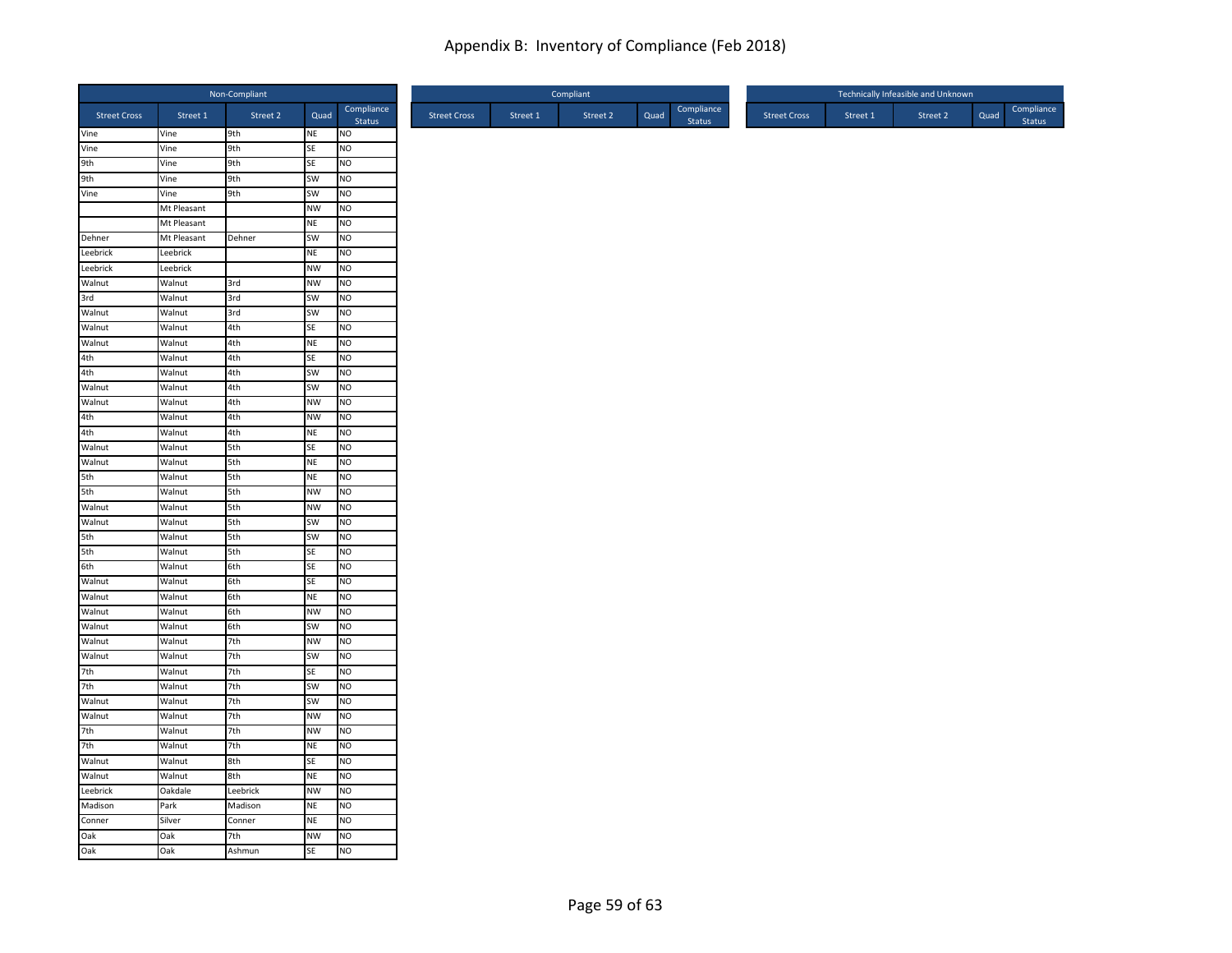|                     |          | Non-Compliant |           |                      |                     |          | Compliant |      | Technically Infeasible and Unknown |                     |  |          |          |      |                      |
|---------------------|----------|---------------|-----------|----------------------|---------------------|----------|-----------|------|------------------------------------|---------------------|--|----------|----------|------|----------------------|
| <b>Street Cross</b> | Street 1 | Street 2      | Quad      | Compliance<br>Status | <b>Street Cross</b> | Street 1 | Street 2  | Quad | Compliance<br><b>Status</b>        | <b>Street Cross</b> |  | Street 1 | Street 2 | Quad | Compliance<br>Status |
| Oak                 | Oak      | Ashmun        | <b>NE</b> | <b>NO</b>            |                     |          |           |      |                                    |                     |  |          |          |      |                      |
| Oak                 | Oak      | Mark          | <b>NE</b> | NO                   |                     |          |           |      |                                    |                     |  |          |          |      |                      |
| 9th                 | Franklin | 9th           | SE        | NO                   |                     |          |           |      |                                    |                     |  |          |          |      |                      |
| Linden              | Linden   | Central       | SW        | NO                   |                     |          |           |      |                                    |                     |  |          |          |      |                      |
| Lincoln             | Stanley  | Lincoln       | <b>NW</b> | NO                   |                     |          |           |      |                                    |                     |  |          |          |      |                      |
| 9th                 | Arch     | 9th           | <b>NW</b> | NO                   |                     |          |           |      |                                    |                     |  |          |          |      |                      |
| Spring              | Spring   | 10th          | SW        | NO                   |                     |          |           |      |                                    |                     |  |          |          |      |                      |
| High                | High     | 7th           | SW        | NO                   |                     |          |           |      |                                    |                     |  |          |          |      |                      |
| High                | High     | 4th           | <b>SE</b> | NO.                  |                     |          |           |      |                                    |                     |  |          |          |      |                      |
| 4th                 | High     | 4th           | SE        | NO                   |                     |          |           |      |                                    |                     |  |          |          |      |                      |
| Court               | Court    | 4th           | SW        | NO                   |                     |          |           |      |                                    |                     |  |          |          |      |                      |
| 7th                 | Columbia | 7th           | <b>NE</b> | NO                   |                     |          |           |      |                                    |                     |  |          |          |      |                      |
| Columbia            | Columbia | 7th           | <b>NE</b> | NO                   |                     |          |           |      |                                    |                     |  |          |          |      |                      |
| 9th                 | Market   | 9th           | SW        | N <sub>O</sub>       |                     |          |           |      |                                    |                     |  |          |          |      |                      |
| 9th                 | Market   | 9th           | SE        | NO                   |                     |          |           |      |                                    |                     |  |          |          |      |                      |
| Summer              | Aetna    | Summer        | <b>NE</b> | NO                   |                     |          |           |      |                                    |                     |  |          |          |      |                      |
| Maple               | Maple    | Summer        | <b>NE</b> | N <sub>O</sub>       |                     |          |           |      |                                    |                     |  |          |          |      |                      |
| Maple               | Maple    | Marshall      | <b>NE</b> | <b>NO</b>            |                     |          |           |      |                                    |                     |  |          |          |      |                      |
| Maple               | Maple    | Marshall      | SE        | NO                   |                     |          |           |      |                                    |                     |  |          |          |      |                      |
| 4th                 | Vine     | 4th           | <b>NW</b> | NO                   |                     |          |           |      |                                    |                     |  |          |          |      |                      |
| 4th                 | Vine     | 4th           | SE        | NO                   |                     |          |           |      |                                    |                     |  |          |          |      |                      |
| 5th                 | Vine     | 5th           | <b>NE</b> | NO                   |                     |          |           |      |                                    |                     |  |          |          |      |                      |
| Vine                | Vine     | 5th           | SW        | NO                   |                     |          |           |      |                                    |                     |  |          |          |      |                      |
| 5th                 | Vine     | 5th           | <b>SW</b> | NO                   |                     |          |           |      |                                    |                     |  |          |          |      |                      |
| 5th                 | Vine     | 5th           | SE        | NO                   |                     |          |           |      |                                    |                     |  |          |          |      |                      |
| Vine                | Vine     | 5th           | SE        | NO                   |                     |          |           |      |                                    |                     |  |          |          |      |                      |
| Vine                | Vine     | 5th           | <b>NE</b> | NO.                  |                     |          |           |      |                                    |                     |  |          |          |      |                      |
| 5th                 | Vine     | 5th           | <b>NW</b> | NO                   |                     |          |           |      |                                    |                     |  |          |          |      |                      |
| Vine                | Vine     | 5th           | <b>NE</b> | NO                   |                     |          |           |      |                                    |                     |  |          |          |      |                      |
| Vine                | Vine     | 6th           | SE        | NO                   |                     |          |           |      |                                    |                     |  |          |          |      |                      |
| 6th                 | Vine     | 6th           | <b>SE</b> | <b>NO</b>            |                     |          |           |      |                                    |                     |  |          |          |      |                      |
| 10th                | Vine     | 10th          | <b>NE</b> | N <sub>O</sub>       |                     |          |           |      |                                    |                     |  |          |          |      |                      |
| Vine                | Vine     | 10th          | <b>NE</b> | NO                   |                     |          |           |      |                                    |                     |  |          |          |      |                      |
| Angular             | Angular  | 8th           | <b>SE</b> | NO                   |                     |          |           |      |                                    |                     |  |          |          |      |                      |
| 5th                 | Spruce   | 5th           | <b>NE</b> | NO                   |                     |          |           |      |                                    |                     |  |          |          |      |                      |
| Spruce              | Spruce   | 8th           | SE        | NO                   |                     |          |           |      |                                    |                     |  |          |          |      |                      |
| 4th                 | Cedar    | 4th           | <b>NE</b> | NO                   |                     |          |           |      |                                    |                     |  |          |          |      |                      |
| 4th                 | Cedar    | 4th           | <b>NW</b> | NO                   |                     |          |           |      |                                    |                     |  |          |          |      |                      |
| Cedar               | Cedar    | 4th           | <b>NW</b> | NO.                  |                     |          |           |      |                                    |                     |  |          |          |      |                      |
| Cedar               | Cedar    | 4th           | <b>SW</b> | <b>NO</b>            |                     |          |           |      |                                    |                     |  |          |          |      |                      |
| 4th                 | Cedar    | 4th           | SW        | NO                   |                     |          |           |      |                                    |                     |  |          |          |      |                      |
| 5th                 | Cedar    | 5th           | SE        | NO                   |                     |          |           |      |                                    |                     |  |          |          |      |                      |
| 5th                 | Cedar    | 5th           | SW        | <b>NO</b>            |                     |          |           |      |                                    |                     |  |          |          |      |                      |
| Cedar               | Cedar    | 5th           | SE        | NO                   |                     |          |           |      |                                    |                     |  |          |          |      |                      |
| Cedar               | Cedar    | 5th           | <b>NE</b> | NO                   |                     |          |           |      |                                    |                     |  |          |          |      |                      |
| 5th                 | Cedar    | 5th           | <b>NE</b> | NO                   |                     |          |           |      |                                    |                     |  |          |          |      |                      |
| 5th                 | Cedar    | 5th           | <b>NW</b> | NO                   |                     |          |           |      |                                    |                     |  |          |          |      |                      |
| Cedar               | Cedar    | 5th           | <b>NW</b> | <b>NO</b>            |                     |          |           |      |                                    |                     |  |          |          |      |                      |
| Cedar               | Cedar    | 5th           | <b>SW</b> | <b>NO</b>            |                     |          |           |      |                                    |                     |  |          |          |      |                      |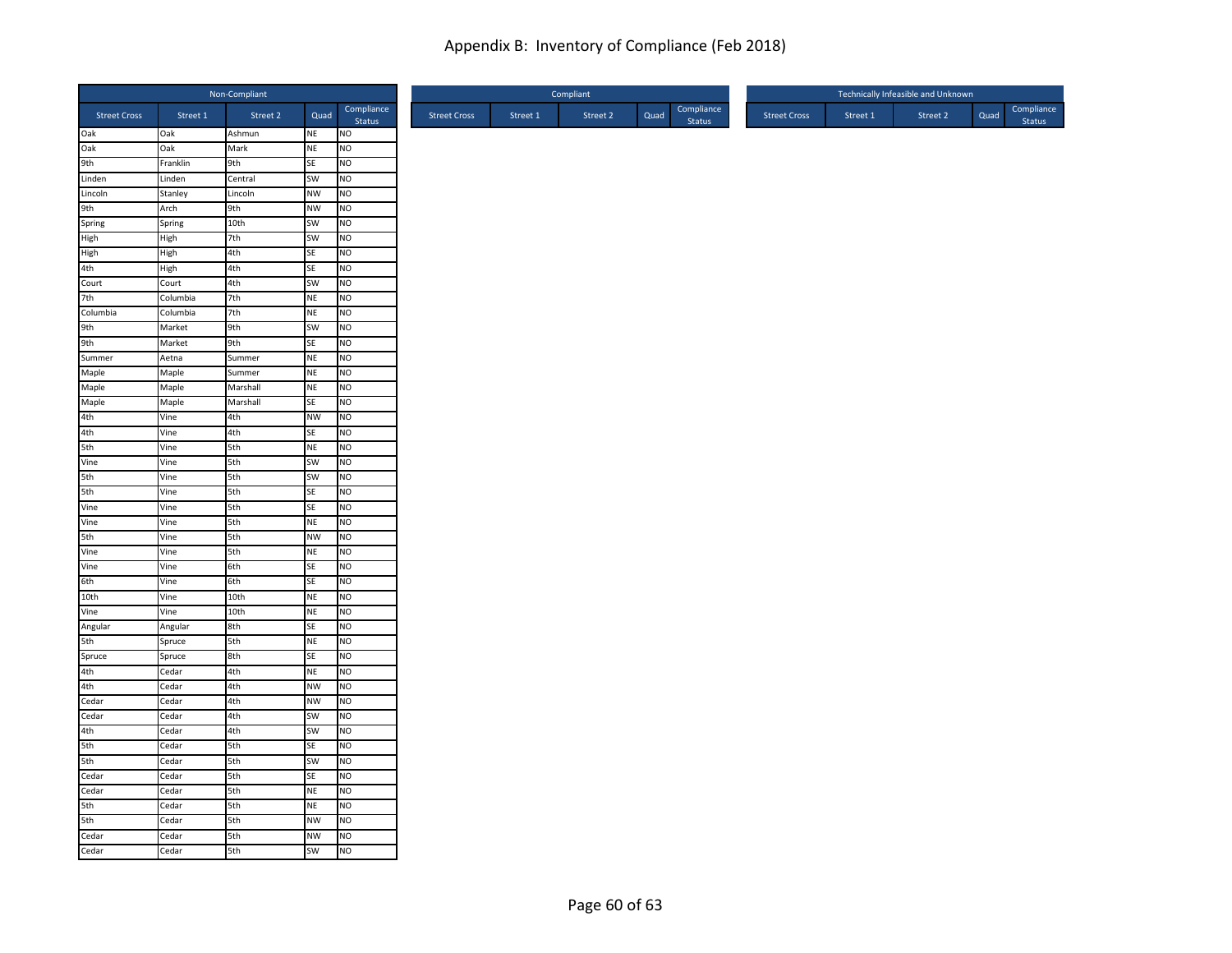| Non-Compliant       |          |                  |           |                      |  |  |
|---------------------|----------|------------------|-----------|----------------------|--|--|
| <b>Street Cross</b> | Street 1 | Street 2         | Quad      | Compliance<br>Status |  |  |
| Cedar               | Cedar    | 6th              | NE        | <b>NO</b>            |  |  |
|                     | Cedar    | 6th              | NE        | NO                   |  |  |
|                     | Cedar    | 6th              | <b>NW</b> | <b>NO</b>            |  |  |
| Cedar               | Cedar    | 6th              | <b>NW</b> | <b>NO</b>            |  |  |
| Cedar               | Cedar    | 6th              | SW        | <b>NO</b>            |  |  |
| 6th                 | Cedar    | 6th              | SW        | NO                   |  |  |
| 6th                 | Cedar    | 6th              | SE        | N <sub>O</sub>       |  |  |
| Cedar<br>8th        | Cedar    | 6th              | SE        | <b>NO</b>            |  |  |
|                     | Cedar    | 8th              | <b>NE</b> | <b>NO</b>            |  |  |
| 8th<br>Cedar        | Cedar    | 8th              | <b>NW</b> | <b>NO</b>            |  |  |
|                     | Cedar    | 8th              | SE        | NO                   |  |  |
| Cedar               | Cedar    | 8th              | NE        | N <sub>O</sub>       |  |  |
| Cedar               | Cedar    | 8th              | SW        | <b>NO</b>            |  |  |
| Cedar               | Cedar    | 8th              | <b>NW</b> | N <sub>O</sub>       |  |  |
| Cedar               | Cedar    | 9th              | SE        | <b>NO</b>            |  |  |
| 9th                 | Cedar    | 9th              | SE        | N <sub>O</sub>       |  |  |
| 9th<br>Cedar        | Cedar    | 9th              | SW        | NO                   |  |  |
|                     | Cedar    | 9th              | SW        | <b>NO</b>            |  |  |
| Cedar               | Cedar    | 9th              | <b>NE</b> | NO                   |  |  |
| 9th                 | Cedar    | 9th              | NE        | <b>NO</b>            |  |  |
| 9th                 | Cedar    | 9th              | <b>NW</b> | <b>NO</b>            |  |  |
| Cedar               | Cedar    | 9th              | <b>NW</b> | <b>NO</b>            |  |  |
| Cedar               | Cedar    | 10th             | NE        | <b>NO</b>            |  |  |
| 10th                | Cedar    | 10th             | <b>NE</b> | NO                   |  |  |
| 10th                | Cedar    | 10th             | <b>NW</b> | <b>NO</b>            |  |  |
| Cedar               | Cedar    | 10th             | <b>NW</b> | NO                   |  |  |
| Cedar               | Cedar    | 10th             | SE        | N <sub>O</sub>       |  |  |
| 10th                | Cedar    | 10th             | <b>SE</b> | N <sub>O</sub>       |  |  |
| 10th                | Cedar    | 10th             | SW        | NO                   |  |  |
| Cedar               | Cedar    | 10th             | SW        | <b>NO</b>            |  |  |
| Central             | Cedar    | Central          | <b>NE</b> | <b>NO</b>            |  |  |
| Cedar               | Cedar    | Central          | NE        | N <sub>O</sub>       |  |  |
| Cedar               | Cedar    | Central          | SE        | <b>NO</b>            |  |  |
| Central             | Cedar    | Central          | SE        | N <sub>O</sub>       |  |  |
| Central             | Cedar    | Central          | SW        | <b>NO</b>            |  |  |
| Cedar               | Cedar    | Central          | SW        | NO                   |  |  |
| Cedar               | Cedar    | 13th             | <b>NE</b> | NO                   |  |  |
| 13th                | Cedar    | 13th             | <b>NE</b> | NO                   |  |  |
| 13th                | Cedar    | 13th             | <b>NW</b> | <b>NO</b>            |  |  |
| Cedar               | Cedar    | 13th             | <b>NW</b> | <b>NO</b>            |  |  |
| Cedar               | Cedar    | 13 <sub>th</sub> | SW        | N <sub>O</sub>       |  |  |
| 13th                | Cedar    | 13th             | SW        | NO                   |  |  |
| 13th                | Cedar    | 13th             | SE        | <b>NO</b>            |  |  |
| Cedar               | Cedar    | 13th             | SE        | NO                   |  |  |
| 14th                | Cedar    | 14th             | SW        | <b>NO</b>            |  |  |
| Cedar               | Cedar    | 14th             | NE        | NO                   |  |  |
| 14th                | Cedar    | 14th             | SE        | NO                   |  |  |
| 3rd<br>Main         | Pine     | 3rd              | <b>NW</b> | Ю                    |  |  |
|                     | Glenn    | Main             | <b>SE</b> | <b>NO</b>            |  |  |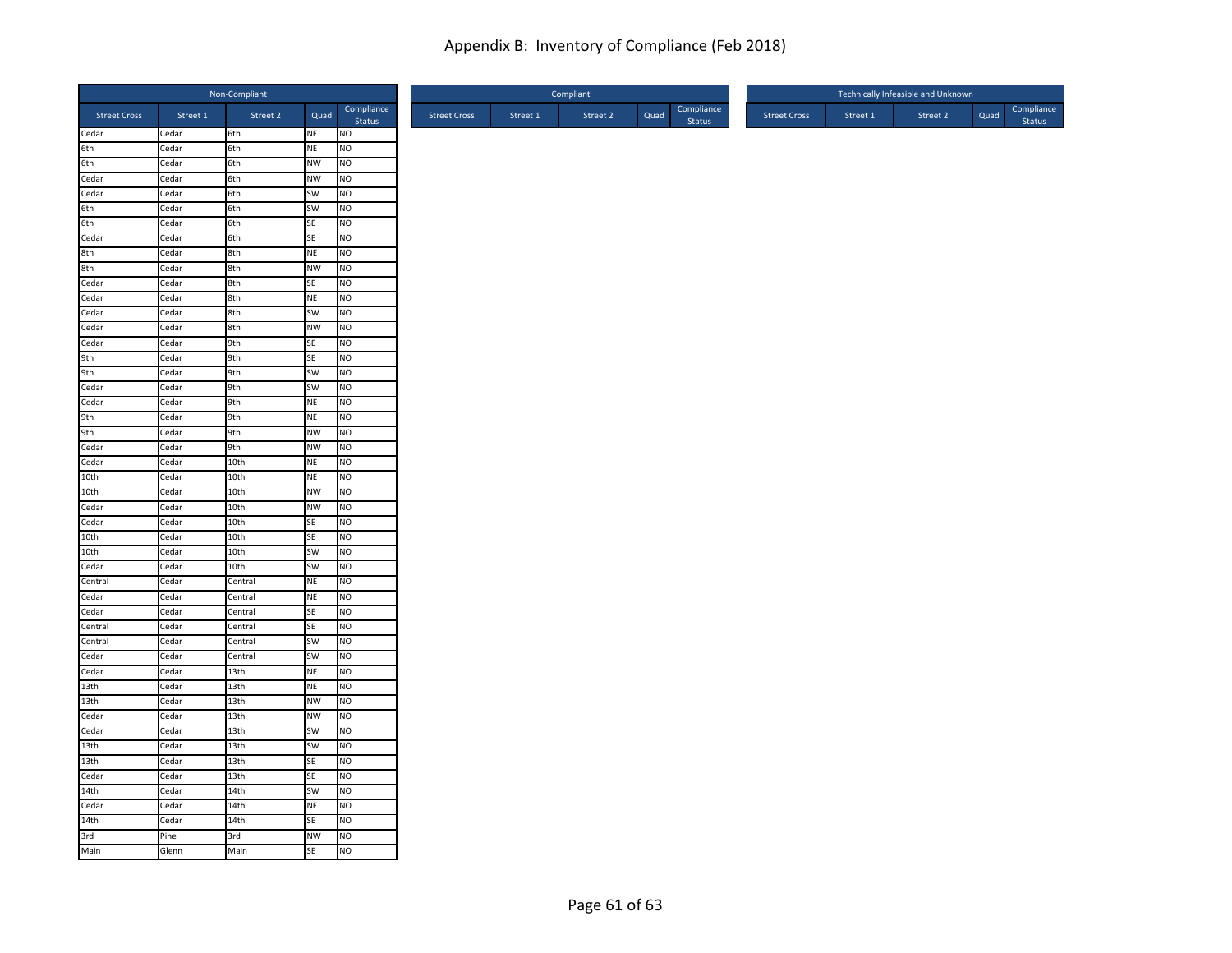| Non-Compliant       |              |                      |           |                      |  |
|---------------------|--------------|----------------------|-----------|----------------------|--|
| <b>Street Cross</b> | Street 1     | Street 2             | Quad      | Compliance<br>Status |  |
| 3rd                 | Walnut       | 3rd                  | NW        | NO                   |  |
| 6th                 | Walnut       | 6th                  | SW        | NO                   |  |
| Elm                 | Lewis        | Elm                  | SE        | NO                   |  |
| EIm                 | Lewis        | Elm                  | SW        | N <sub>O</sub>       |  |
| Madison             | Louisa       | Madison              | SE        | NO                   |  |
| 14th                | Barret       | 14th                 | <b>NE</b> | NO                   |  |
| Barret              | Barret       | 14th                 | NE        | N <sub>O</sub>       |  |
| Whittier            | Barret       | Whittier             | SE        | NO                   |  |
| Jackson             | Jackson      | Summer               | <b>NW</b> | NO.                  |  |
| Laurel              | Jackson      | Laurel               | <b>NE</b> | NO                   |  |
| Laurel              | Jackson      | Laurel               | <b>NW</b> | NO                   |  |
| Jackson             | Jackson      | Laurel               | <b>NW</b> | NO                   |  |
| Jackson             | Jackson      | Laurel               | <b>SW</b> | NO.                  |  |
| Laurel              | Jackson      | Laurel               | SW        | N <sub>O</sub>       |  |
| Jackson             | Jackson      | Delmar               | <b>NW</b> | NO                   |  |
| Olive               | Jackson      | Olive                | <b>NE</b> | N <sub>O</sub>       |  |
| Olive               | Jackson      | Olive                | <b>NW</b> | NO                   |  |
| Page                | Jackson      | Page                 | <b>NE</b> | <b>NO</b>            |  |
| Delmar              | Harrison     | Delmar               | <b>NE</b> | N <sub>O</sub>       |  |
| Harry D Hatt        | Harry D Hatt | Mason                | NE        | NO                   |  |
| Harry D Hatt        | Harry D Hatt | Madison              | SE        | NO.                  |  |
| 6th                 | Hedge        | 6th                  | <b>NE</b> | NO                   |  |
| 6th                 | Hedge        | 6th                  | <b>NW</b> | NO                   |  |
| Laurel              | Hedge        | Laurel               | <b>NE</b> | NO                   |  |
| 13th                | Park         | 13th                 | <b>NE</b> | NO                   |  |
| Denmark             | Denmark      | 10th                 | SE        | N <sub>O</sub>       |  |
| 13th                | Louisa       | 13th                 | <b>NE</b> | NO                   |  |
| Hagemann            | Hagemann     | Green                | SE        | NO                   |  |
| Plane               | Plane        | Green                | <b>NE</b> | NO                   |  |
| Smith               | Smith        | Marshall             | <b>NE</b> | NO                   |  |
| Division            | Division     | Marietta             | <b>SW</b> | <b>NO</b>            |  |
| Adams               | Division     | Adams                | NE        | N <sub>O</sub>       |  |
| Adams               | Division     | Adams                | <b>NW</b> | NO                   |  |
| Adams               | Division     | Adams                | SW        | N <sub>O</sub>       |  |
| Adams               | Division     | Adams                | SE        | NO                   |  |
| Gertrude            | Division     | Gertrude             | <b>NE</b> | NO                   |  |
| Gertrude            | Division     | Gertrude             | <b>NW</b> | N <sub>O</sub>       |  |
| Aetna               | Aetna        |                      | SE        | NO                   |  |
| Aetna               | Aetna        | Gertrude<br>Gertrude | SW        | NO.                  |  |
|                     |              |                      | <b>NW</b> | <b>NO</b>            |  |
| Terrance            | Terrance     | Meadowbrook          |           |                      |  |
| Terrance            | Terrance     | Meadowbrook          | SW        | N <sub>O</sub>       |  |
|                     |              |                      |           | N <sub>O</sub>       |  |
| Lynnwood            | Lynnwood     | 14th                 | <b>NE</b> | NO                   |  |
| Lynnwood            | Lynnwood     | 14th                 | <b>NE</b> | N <sub>O</sub>       |  |
| 16th                | Jackson      | 16th                 | <b>SE</b> | NO                   |  |
| 16th                | Jackson      | 16th                 | SW        | NO                   |  |
| Jackson             | Jackson      | Summer               | SE        | NO                   |  |
| Gear                | Gear         | Vogt                 | SE        | <b>NO</b>            |  |
| Gear                | Gear         | Vogt                 | <b>NE</b> | N <sub>O</sub>       |  |